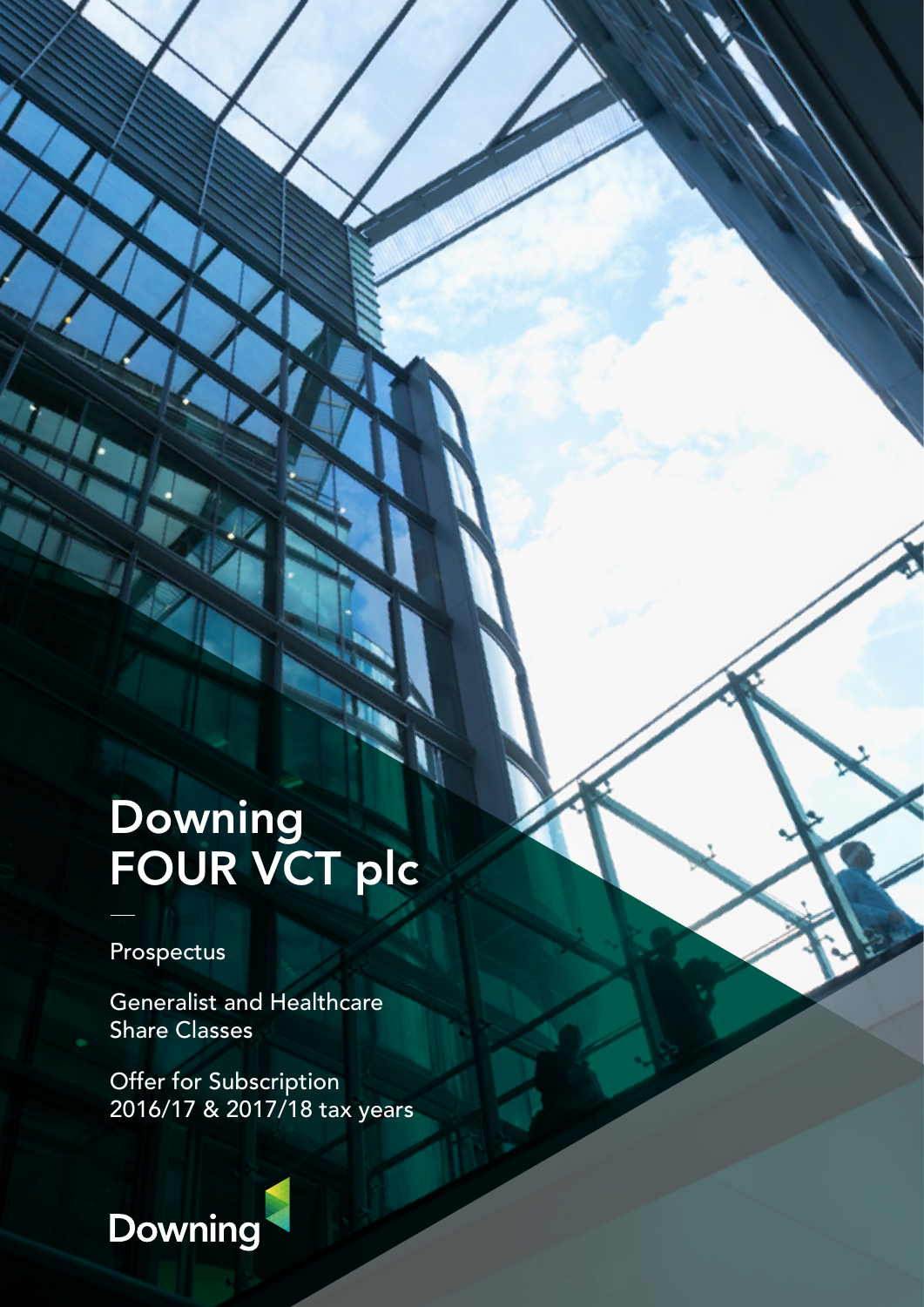| <b>Contents</b>     |                          |                                                       | Page |
|---------------------|--------------------------|-------------------------------------------------------|------|
| <b>Summary</b>      |                          |                                                       | 2    |
| <b>Risk Factors</b> |                          |                                                       | 11   |
|                     |                          | <b>Forward Looking Statements</b>                     | 12   |
| <b>The Company</b>  |                          |                                                       |      |
| Part I              |                          | <b>The Offers</b>                                     |      |
|                     |                          | Introduction                                          | 14   |
|                     |                          | Reasons for the Offers                                | 14   |
|                     |                          | The Generalist Shares and the Healthcare Shares       | 14   |
|                     |                          | <b>Dividends</b>                                      | 15   |
|                     |                          | <b>Taxation Benefits to Investors</b>                 | 15   |
|                     |                          | <b>Investment Policy</b>                              | 16   |
|                     |                          | <b>Share Buyback Policy</b>                           | 17   |
|                     |                          | Management                                            | 17   |
|                     |                          | Co-Investment Policy                                  | 17   |
|                     |                          | <b>Directors</b>                                      | 17   |
|                     |                          | Charges                                               | 18   |
|                     |                          | Other Information                                     | 20   |
|                     |                          | Operation of the Company and Board Practices          | 22   |
| Part II             | $\overline{\phantom{m}}$ | <b>Generalist Shares</b>                              | 24   |
| Part III            |                          | <b>Healthcare Shares</b>                              | 26   |
| Part IV             | $\qquad \qquad -$        | <b>Taxation</b>                                       | 29   |
| Part V              | $\overline{\phantom{m}}$ | <b>Financial Information</b>                          | 33   |
| Part VI             | $-$                      | Investment portfolio                                  | 37   |
| Part VII            | $\overline{\phantom{a}}$ | <b>Definitions</b>                                    | 41   |
| Part VIII           | $\overline{\phantom{a}}$ | <b>General Information on the Company</b>             | 45   |
| Part IX             | $\overline{\phantom{0}}$ | <b>Additional information</b>                         | 61   |
| Part X              | $\qquad \qquad -$        | <b>Terms and Conditions of Application</b>            | 64   |
| Part XI             | $\overline{\phantom{m}}$ | Pricing of the Offers, Adviser Charges and Commission | 68   |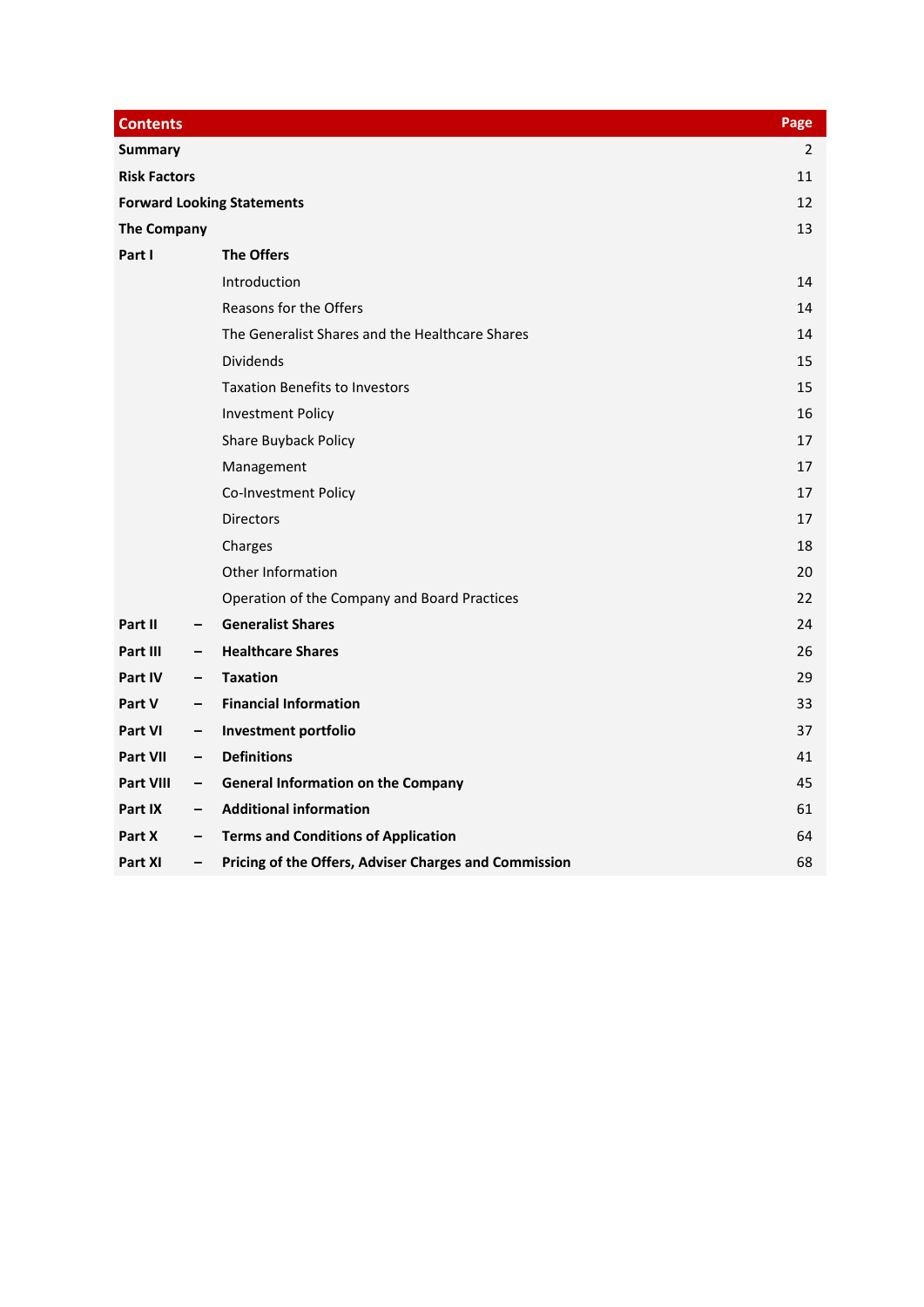This document, which comprises a prospectus dated 8 December 2016 issued by Downing FOUR VCT plc (the "**Company**") (the "**Prospectus**"), has been prepared in accordance with the Prospectus Rules made under section 73A and in accordance with section 84 of Financial Services and Markets Act 2000 ("**FSMA**") and has been approved by, and filed with, the Financial Conduct Authority ("**FCA**").

Application has been made to the UK Listing Authority for all the Generalist Shares and Healthcare Shares, issued and to be issued in the capital of the Company, to be admitted to the premium segment of the Official List. Application will also be made to the London Stock Exchange for all the Generalist Shares and Healthcare Shares, issued and to be issued in the capital of the Company, to be admitted to trading on its main market for listed securities. Subject to the Minimum Subscription being received by 3.00 p.m. on 5 April 2017, it is expected that Admission of the first allotment of Generalist Shares and Healthcare Shares will become effective, and that dealings in these shares will commence by 25 April 2017 and, in respect of subsequent allotments thereafter, within 20 Business Days of allotment.

The Company and its Directors, whose names appear on page 13 of this document, accept responsibility for the information contained in the Prospectus. To the best knowledge of the Company and its Directors (who have taken all reasonable care to ensure that such is the case) the information contained in the Prospectus is in accordance with the facts and does not omit anything likely to affect the import of such information.

Panmure Gordon (UK) Limited ("**Panmure"**), which is authorised and regulated in the UK by the FCA, is acting as sponsor of the Company and no-one else and will not be responsible to any other person for providing the protections afforded to customers of Panmure or for providing advice (subject to those responsibilities and liabilities arising under FSMA and the regulatory regime established thereunder).

RW Blears LLP, which is regulated in the UK by the Solicitors Regulation Authority, is acting as arranger and legal adviser to the Company and Downing LLP and no-one else and will not be responsible to any other person for providing advice in connection with any matters referred to in this document.

In connection with the Offers, Downing LLP ("**Downing**"), the promoter of the Offers and investment and administration manager to the Company, is acting for the Company and no-one else and will not be responsible to anyone other than the Company for providing the protections afforded to customers of Downing or for providing advice in relation to the Offers (subject to those responsibilities and liabilities arising under FSMA and the regulatory regime established thereunder). Downing is authorised and regulated in the UK by the FCA.

#### **Downing FOUR VCT plc**

(Incorporated in England and Wales under the Companies Act 1985 with registered number 06789187)

### **Offers for Subscription**

## **for the 2016/17 and 2017/18 tax years**

of up to 20,000,000 Generalist Shares and

10,000,000 Healthcare Shares in the capital of the Company

#### **Investment Manager and Promoter**

Downing LLP

Following the Offers, assuming Full Subscription and a base Offer Price of £1 and ignoring the over-allotment facility, the Company's issued and to be issued share capital will be as follows:

|                                                        | Issued and to be issued fully paid |                      |
|--------------------------------------------------------|------------------------------------|----------------------|
| Share class                                            | No. of Shares                      | <b>Nominal value</b> |
| DSO B Shares (ISIN: GB00B4MGR241)                      | 19.911.070                         | £19.911.07           |
| DSO C Shares (ISIN: GB00B4MCHT95)                      | 29,926,070                         | £29,926.07           |
| DSO D Shares (ISIN: GB00B6QPQ463)                      | 7,867,247                          | £7.867.25            |
| DP67 Shares (ISIN: GB00BWX53D91)                       | 11,320,258                         | £11.320.26           |
| DP2011 General Ordinary Shares (ISIN: GB00BWX53847)    | 15.644.066                         | £15.644.06           |
| DP2011 General A Shares (ISIN: GB00BWX53730)           | 18.418.614                         | £18,418.61           |
| DP2011 Structured Ordinary Shares (ISIN: GB00BWX53B77) | 10,678,725                         | £10,678.73           |
| DP2011 Structured A Shares (ISIN: GB00BWX53C84)        | 12,572,817                         | £12,572.82           |
| DP2011 Low Carbon Shares (ISIN: GB00BWX53953)          | 7,575,419                          | £7,575.42            |
| Generalist Shares (ISIN: GB00BDHF5B49)                 | 25,000,000                         | £25,000.00           |
| Healthcare Shares (ISIN: GB00BDHF5D62)                 | 12,500,000                         | £12,500.00           |

The subscription list for the Offers will open on 8 December 2016 and may close at any time thereafter but, in any event, not later than 3.00 p.m. on 5 April 2017 in the case of the 2016/17 Offer and not later than 3.00 p.m. on 30 September 2017 in the case of the 2017/18 Offer, unless previously extended by the Directors (but to no later than 30 November 2017). The terms and conditions of the Offers are set out on pages 64 to 67 of this document. If the Minimum Subscription is not received by 3.00 p.m. on 5 April 2017, the Offers will be withdrawn and application monies will be returned to applicants within seven business days of such date, at their own risk, without interest. The Offers are not underwritten.

Assuming Full Subscription, the gross proceeds of the Offers will be £30 million. If the Offers are over‐subscribed, they may be increased at the discretion of the Board to no more than £50 million in total (37,500,000 Generalist Shares and 25,000,000 Healthcare Shares in total including Management Shares).

Your attention is drawn to the risk factors set out on page 11 to 12 of this document. An investment in the Company is only suitable for Investors who are capable of evaluating the risks and merits of such an investment and who have sufficient resources to bear any loss which might arise.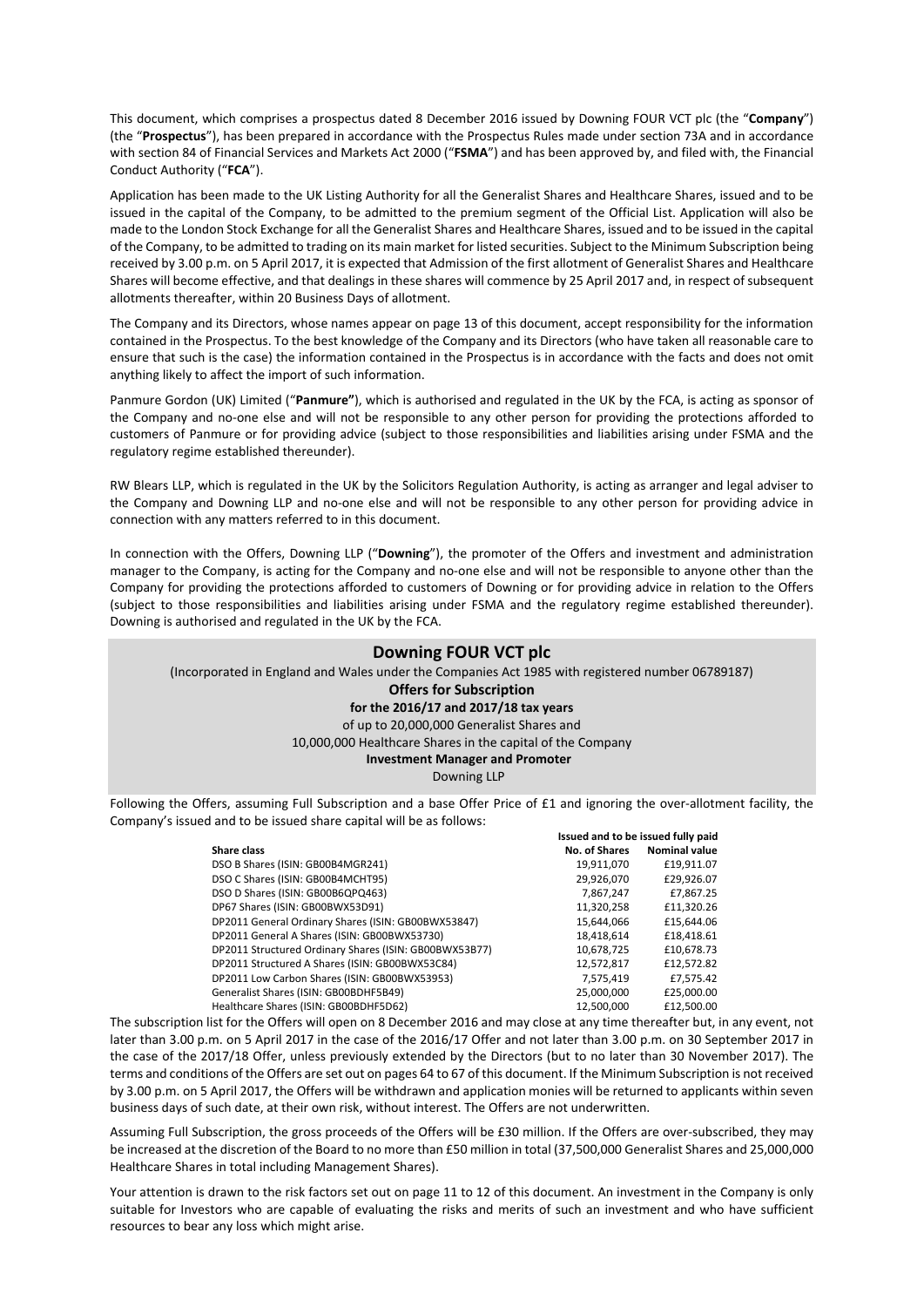| <b>Offer Statistics for the Company</b>                                            |             |
|------------------------------------------------------------------------------------|-------------|
| Initial NAV per Generalist Share and Healthcare Share at the close of the Offers*  | 100.00p     |
| Proceeds of the Offers (assuming Full Subscription,                                |             |
| including Management Shares but ignoring the over-allotment facility)              | £30,619,745 |
| Number of Generalist Shares in issue                                               | 25,000,000  |
|                                                                                    |             |
| Number of Healthcare Shares in issue                                               | 12,500,000  |
| (following the Offers, at Full Subscription, ignoring the over-allotment facility) |             |

If the Minimum Subscription is not received by 3.00 p.m. on 5 April 2017, the Offers will be withdrawn. In the event that the Minimum Subscription is not received, subscription monies will be returned to Investors within seven business days of 5 April 2017, at their own risk, without interest.

\*Initial NAV per Generalist Share and Healthcare Share is calculated by dividing the net assets of each class, by the number of shares in issue less the Management Shares.

| <b>Financial Calendar</b>        |                   |
|----------------------------------|-------------------|
| Financial year end               | 31 March          |
| Final results announcement       | July              |
| Annual general meeting           | September         |
| Half yearly results announcement | November/December |
|                                  |                   |

### **Offer costs**

| Promoter's Fee - Advisor commission payable    | 4.0% |
|------------------------------------------------|------|
| Promoter's Fee - No Advisor commission payable | 2.0% |

## **Early Applications (for one off investments only)**

Accepted valid applications (for one off investments) which are received by certain dates will benefit from the offer costs (as a percentage of the amount subscribed) being reduced by the amounts set out below:

| <b>Applications received</b>   | <b>Reduction in offer costs</b> |
|--------------------------------|---------------------------------|
| by 20 January 2017             | 1.0%                            |
| 21 January 2017 - 3 March 2017 | 0.5%                            |
| on or after 4 March 2017       | nil                             |

These reduced offer costs will be met by Downing through an equivalent reduction in its Promoter's Fee.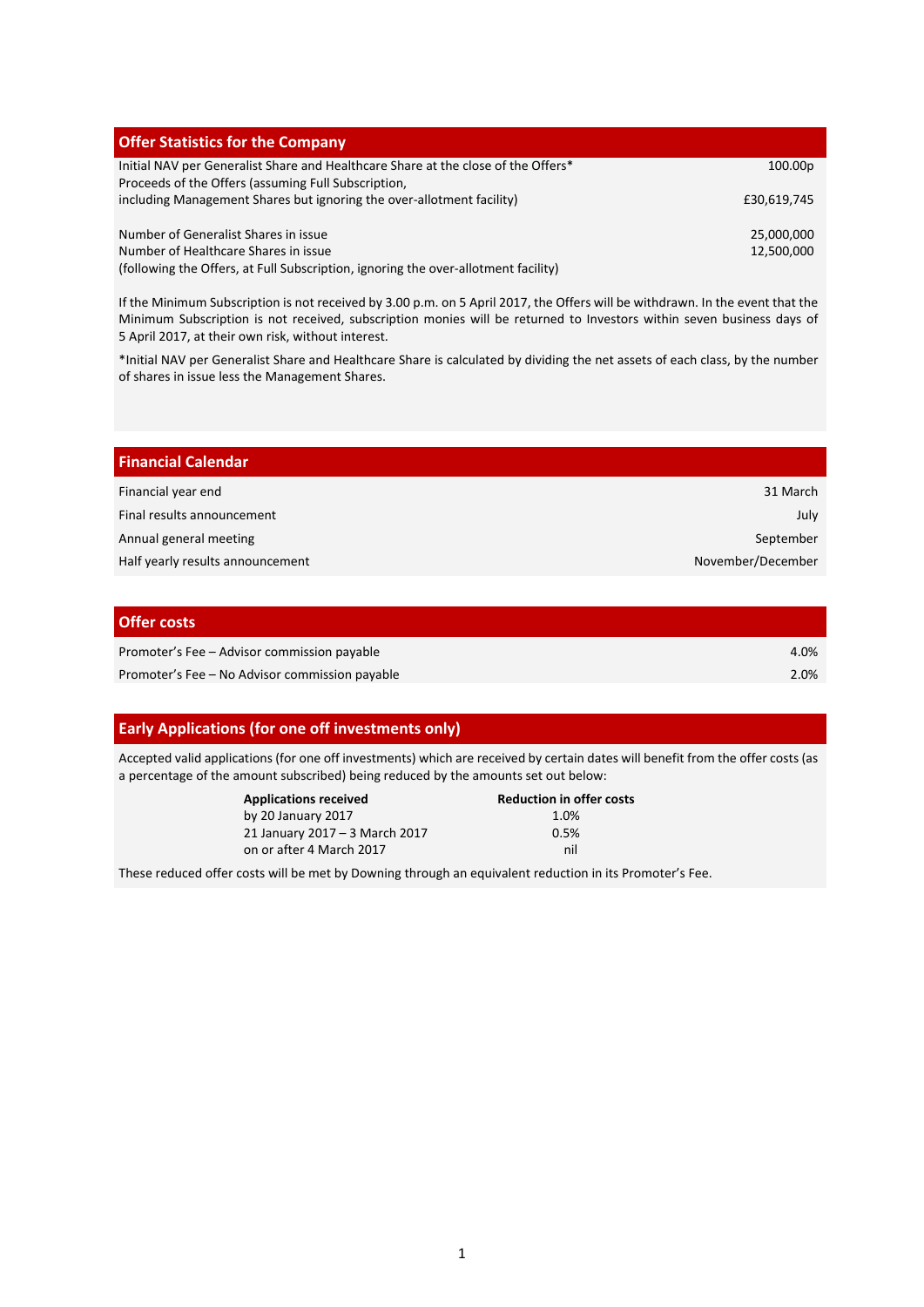## **SUMMARY**

Summaries are made up of disclosure requirements known as 'Elements'. The Elements are numbered in Sections  $A$ –E.

This summary contains all the Elements required to be included in a summary for this type of securities and issuer. Because some Elements are not required to be addressed there may be gaps in the numbering sequence of the Elements.

Even though an Element may be required to be inserted into the summary because of the type of securities and issuer, it is possible that no relevant information can be given regarding the Element. In this case a short description of the Element is included in the summary with the mention of 'not applicable'.

#### **A Introduction and warnings**

- A1 Warning This summary should be read as an introduction to the Prospectus published by Downing FOUR VCT plc (the "Company") and dated 8 December 2016 (the "Prospectus"). Any decision to invest in the securities of the Company should be based on consideration of the Prospectus as a whole by the investor. Where a claim relating to the information contained in the Prospectus is brought before a court, the claimant investor might, under the national legislation of the Member States, have to bear the costs of translating the Prospectus before the legal proceedings are initiated. Civil liability attaches only to those persons who have tabled this summary, including any translation thereof, but only if this summary is misleading, inaccurate or inconsistent when read together with the other parts of the Prospectus or it does not provide, when read together with other parts of the Prospectus, key information in order to aid investors when considering whether to invest in the securities of the Company.
- A2 Use of Prospectus by financial intermediar ies The Company and the Directors consent to the use of the Prospectus and accept responsibility for the content of the Prospectus for subsequent resale or final placement of the securities in the Company by financial intermediaries in the UK. The period in which such consent to use the Prospectus is given begins with the date of the Prospectus and ends on the close of the Offers, for the purpose of introducing subscribers for Generalist Shares and Healthcare Shares. The Offers are expected to close on or before 30 September 2017, unless previously extended by the Directors to a date not being later than 30 November 2017.

**Financial intermediaries must give Investors information on the terms and conditions of the Offers at the time the Offers are introduced to them by the financial intermediary.** 

**B Issuer**  B1 Legal and commercial name. Downing FOUR VCT plc (the "**Company**") B2 Domicile/ Legal form/ Legislation/ Country on incorporati on The Company is a public limited liability company which is registered in England and Wales with registered number 06789187. The principal legislation under which the Company operates is the Companies Act 2006 (the "**Act**") and the regulations made thereunder. B5 Group description Not applicable. The Company is not part of a group. B6 Major shareholder s The Company is not aware of any person who has, as at the date of this document, or who immediately following the issue of the Generalist Shares and/or Healthcare Shares under the Offers (assuming Full Subscription, a Promoter's fee of 2% paid by all Investors, and no Adviser Charges), will or could have, directly or indirectly, voting rights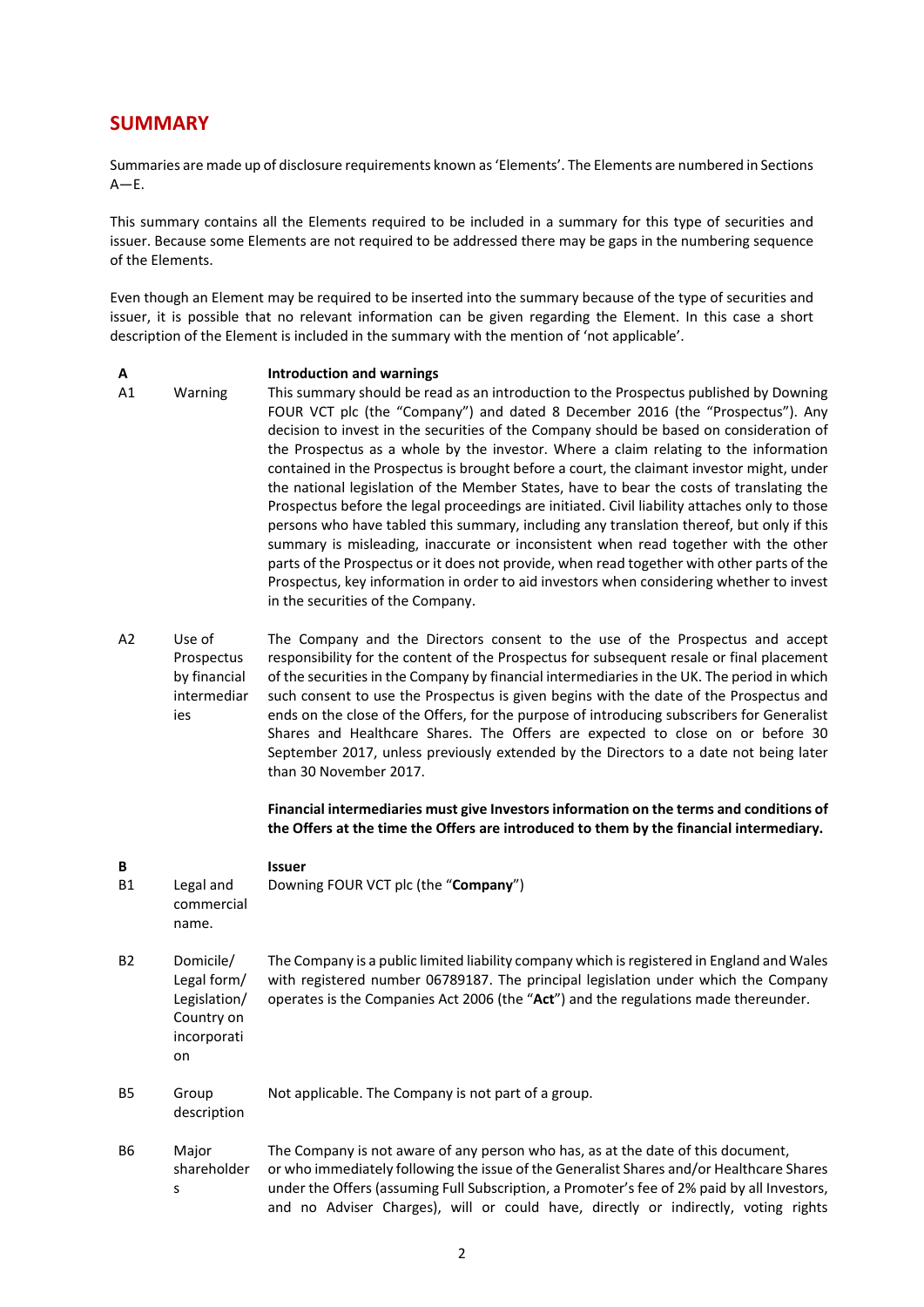representing 3% or more of the issued share capital of the Company or who can, or could following the Offers, directly or indirectly, exercise control over the Company.

B7 Selected financial information Certain selected financial information of the Company, which has been extracted without material adjustment from its audited and unaudited financial statements, is set out below:

and statement of any significant changes

|                                                                | <b>Unaudited</b><br>interims to<br>30 September<br>2016 | <b>Audited</b><br>year end to<br>31 March<br>2016 | <b>Audited</b><br>year end to<br>31 March<br>2015 | <b>Audited</b><br>year end to<br>31 March<br>2014 |
|----------------------------------------------------------------|---------------------------------------------------------|---------------------------------------------------|---------------------------------------------------|---------------------------------------------------|
| <b>DSO Ordinary Share Pool</b>                                 |                                                         |                                                   |                                                   |                                                   |
| <b>Net Assets</b>                                              | n/a                                                     | £3,000                                            | £5,555,000                                        | £9,499,000                                        |
| Net asset value per<br><b>DSO Ordinary Share</b>               | n/a                                                     |                                                   | 53.8p                                             | 92.2p                                             |
| Dividends paid per<br><b>DSO Ordinary Share</b>                | n/a                                                     | 116.2p                                            | 80.0p                                             | 5.0 <sub>p</sub>                                  |
| Net asset value per<br>DSO A Share                             | n/a                                                     |                                                   | 0.1p                                              | 0.1p                                              |
| Dividends paid per<br>DSO A Share<br><b>DSO B Share Pool</b>   | n/a                                                     | 15.5p                                             |                                                   |                                                   |
| <b>Net Assets</b>                                              | £4,014,000                                              | £3,528,000                                        | £14,009,000                                       | £16,415,000                                       |
| Net asset value per<br>DSO B Share                             | 20.0p                                                   | 17.6p                                             | 70.2p                                             | 82.3p                                             |
| Dividends paid per<br><b>DSO B Share</b>                       | 91.5p                                                   | 91.5p                                             | 32.5p                                             | 12.5p                                             |
| Net asset value per<br>DSO C Share                             | 0.1p                                                    | 0.1p                                              | 0.1p                                              | 0.1p                                              |
| Dividends paid per<br>DSO C Share                              |                                                         |                                                   |                                                   |                                                   |
| DSO D Share Pool                                               |                                                         |                                                   |                                                   |                                                   |
| <b>Net Assets</b>                                              | £5,936,000                                              | £5,945,000                                        | £6,351,000                                        | £6,540,000                                        |
| Net asset value per<br>DSO D Share                             | 75.5p                                                   | 75.6p                                             | 80.7p                                             | 83.0p                                             |
| Dividends paid per<br>DSO D Share<br>DP67 Share Pool           | 22.5p                                                   | 20.0p                                             | 15.0p                                             | 5p                                                |
| <b>Net Assets</b>                                              | £7,181,000                                              | £6,837,000                                        |                                                   |                                                   |
| Net asset value per<br>DP67 Share                              | 63.9p                                                   | 60.4p                                             |                                                   |                                                   |
| Dividends paid per<br>DP67 Share                               | 25.8p                                                   | 23.8p                                             |                                                   |                                                   |
| DP2011 General Share Pool                                      |                                                         |                                                   |                                                   |                                                   |
| <b>Net Assets</b>                                              | £9,498,000                                              | £12,826,000                                       |                                                   |                                                   |
| Net asset value per<br>DP2011 General<br><b>Ordinary Share</b> | 25.0p                                                   | 75.1p                                             |                                                   |                                                   |
| Dividends paid per<br>DP2011 General<br><b>Ordinary Share</b>  | 45.0p                                                   | 22.5p                                             |                                                   |                                                   |
| Net asset value per<br>DP2011 General A<br>Share               | 30.3p                                                   | 5.9p                                              |                                                   |                                                   |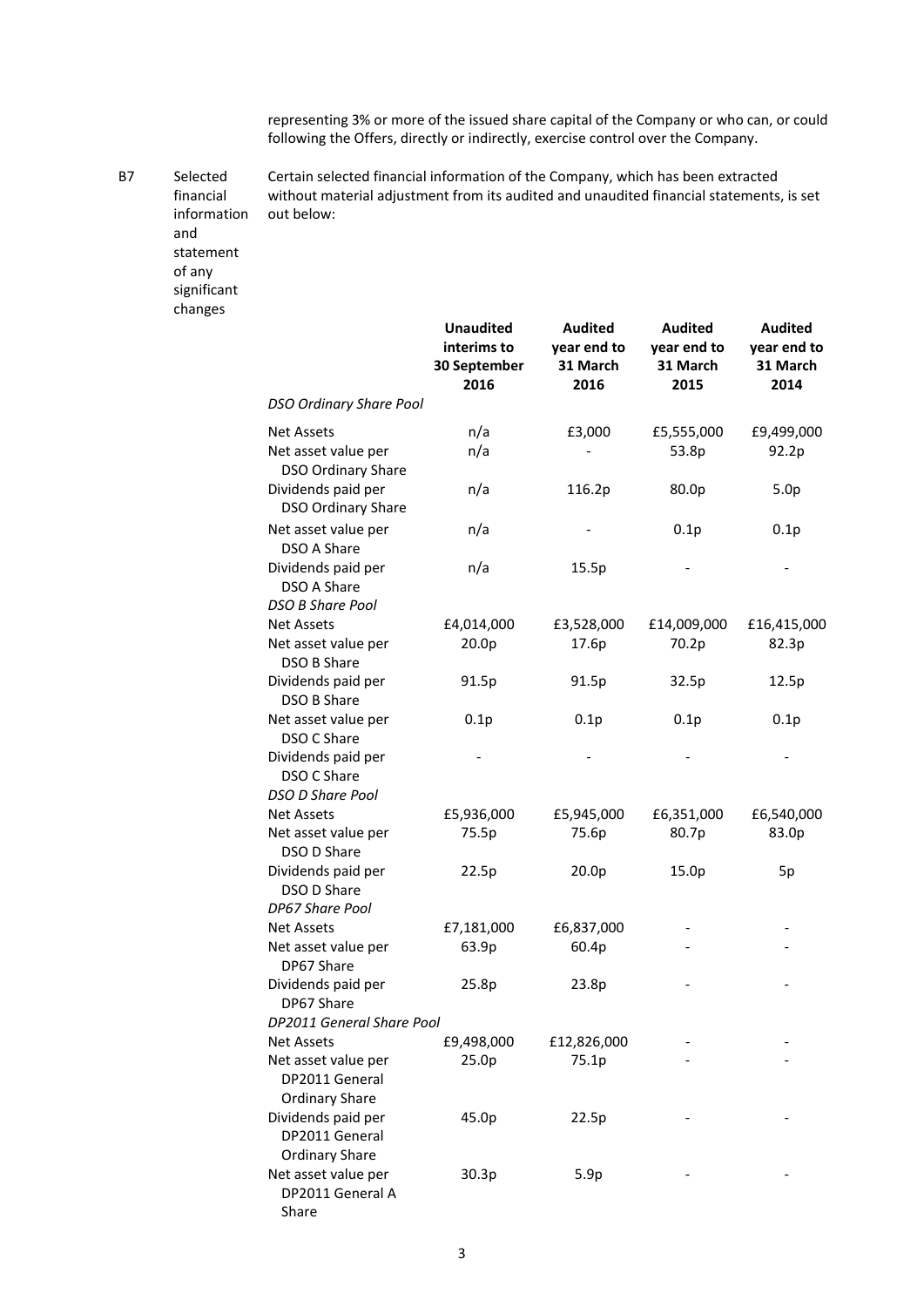| Dividends paid per<br>DP2011 General A                            |            |            |  |
|-------------------------------------------------------------------|------------|------------|--|
| Share                                                             |            |            |  |
| <b>DP2011 Structured Share Pool</b>                               |            |            |  |
| <b>Net Assets</b>                                                 | £5,591,000 | £9,001,000 |  |
| Net asset value per<br>DP2011 Structured<br><b>Ordinary Share</b> | 14.9p      | 77.1p      |  |
| Dividends paid per<br>DP2011 Structured<br><b>Ordinary Share</b>  | 55.0p      | 22.5p      |  |
| Net asset value per<br>DP2011 Structured<br>A Share               | 31.8p      | 6.1p       |  |
| Dividends paid per<br>DP2011 Structured<br>A Share                |            |            |  |
| DP2011 Low Carbon Share Pool                                      |            |            |  |
| <b>Net Assets</b>                                                 | £3,159,000 | £6,942,000 |  |
| Net asset value per<br>DP2011 Low Carbon<br><b>Ordinary Share</b> | 41.7p      | 41.6p      |  |
| Dividends paid per<br>DP2011 Low Carbon<br><b>Ordinary Share</b>  | 73.9p      | 73.9p      |  |

On 25 August 2016 the DSO Ordinary Shares and the DSO A Shares were converted into deferred shares and cancelled.

B8 Selected key pro forma financial information Not Applicable. There is no pro forma financial information in the Prospectus. B9 Profit forecast Not applicable. No profit forecast or estimate is made in the Prospectus. B10 Description of the nature of any qualificatio ns in the audit report on the historical financial information Not applicable. There is no historical financial information contained within the Prospectus which is subject to any such qualification. B11 Insufficient Working capital Not applicable. The Company is of the opinion that the working capital available is sufficient for the Company's present requirements, being at least twelve months from the date of this document. B34 Investment policy **Proposed investment policy as set out in the circular dated 8 December 2016 Asset allocation**

It is intended that at least 70% of each share pools' funds are invested in VCT Qualifying Investments within 3 years of the close of the relevant share offer. The remainder of the funds will be held in Non‐Qualifying Investments.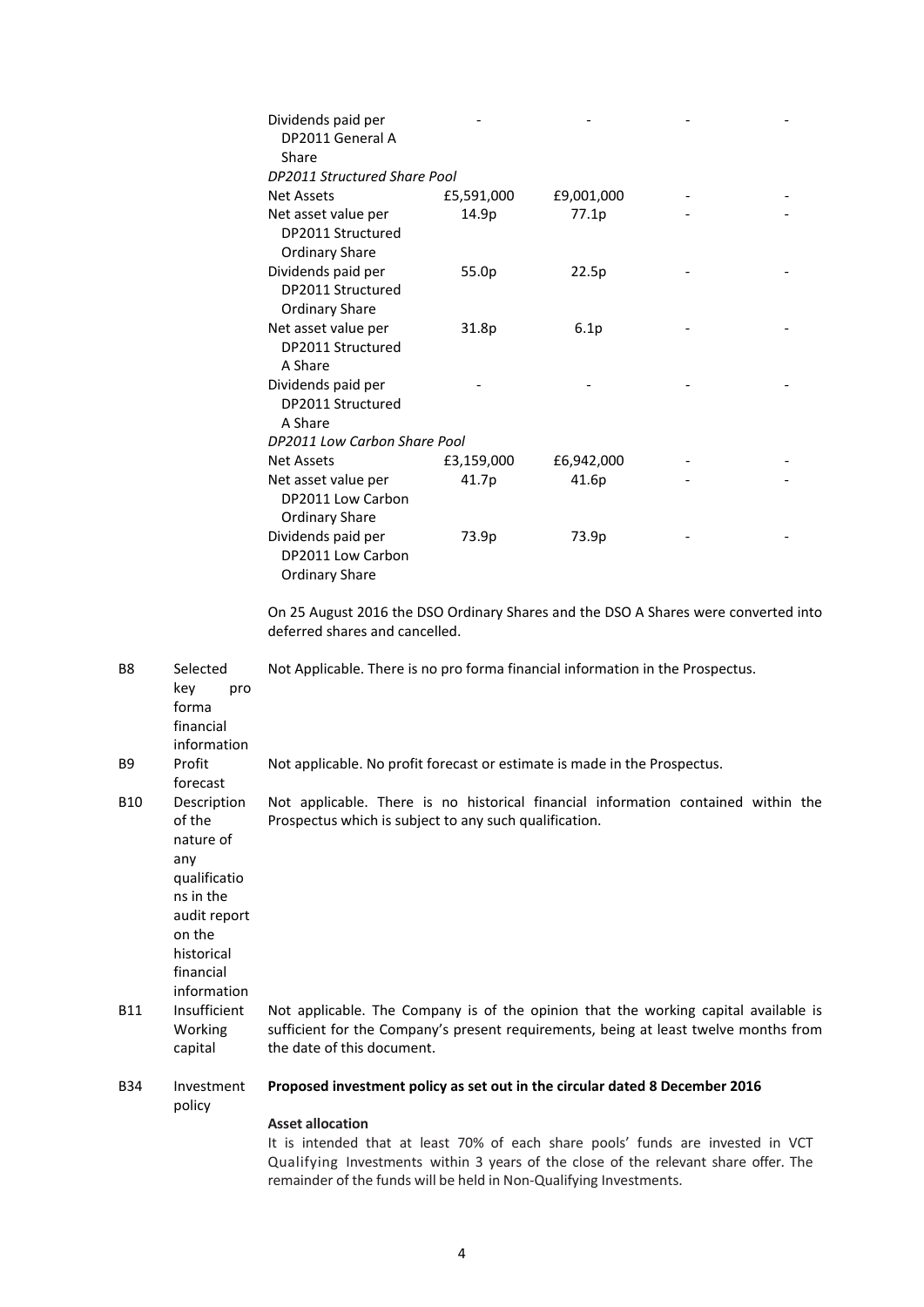For share pools designated as having a "planned exit" strategy, following the fifth anniversary of the last share allotment, the Company will seek realisations of its investments such that funds can be returned to Shareholders.

#### **VCT Qualifying Investments**

New VCT Qualifying Investments will normally comprise investments in businesses that are less than 7 years old and require funding to support the growth of the business. Investments may be in a range of sectors which are allowable under the VCT Regulations.

The Company will focus on development and expansion funding for unquoted businesses and will not usually undertake very early stage or start up investments.

Specific share pools may have a generalist focus or may focus on certain sectors according to the strategy of that specific share pool.

VCT Qualifying Investments made in 2015 and earlier were made under previous VCT Regulations and focused on investments in UK businesses that own substantial assets (over which a charge could be taken by the Company) or have predictable revenue streams from financially sound customers.

#### **Non‐Qualifying Investments**

The funds not employed in VCT Qualifying Investments will be invested in Non Qualifying Investments as allowed by the VCT Regulations. These will typically be cash deposits and investments in quoted securities, investment trusts or OEICs.

Non‐Qualifying Investments made prior to 5 April 2016 were typically made in structured products and secured loans.

#### *Risk diversification*

The Directors control the overall risk of the Company. Downing ensures that, for each share pool, the Company has exposure to a diversified range of VCT Investments from different sectors and adheres to the holding limit that no investment in a company may represent more than 15% by value of the Company's total investments at the time of investment

#### *Listing Rules*

As a company whose shares have been admitted to the Official List, the Company conducts its business in accordance with the Listing Rules.

#### *Venture Capital Trust Regulations*

In continuing to maintain its VCT status, the Company complies with a number of regulations as set out in Part 6 of the Income Tax Act 2007.

#### *Borrowing policy*

It is not the Company's intention to have any borrowings, but it reserves the right to should the need arise. The Company does, however, have the ability to borrow a maximum amount equal to 15% of the aggregate amount paid on any shares issued by the Company (together with any share premium thereon).

#### *Trading Activity*

The Company does not carry out any trading activity which is significant in the context of the Company.

B35 Borrowing limits The Company's Articles permit borrowing up to a sum equal to no more than 15% of the amount paid up on the Company's issued shares. Based on the latest audited accounts for the year ended 31 March 2016, this figure would be £6.8 million. The Board currently has no intention to use borrowing, but reserves the right to should the need arise. The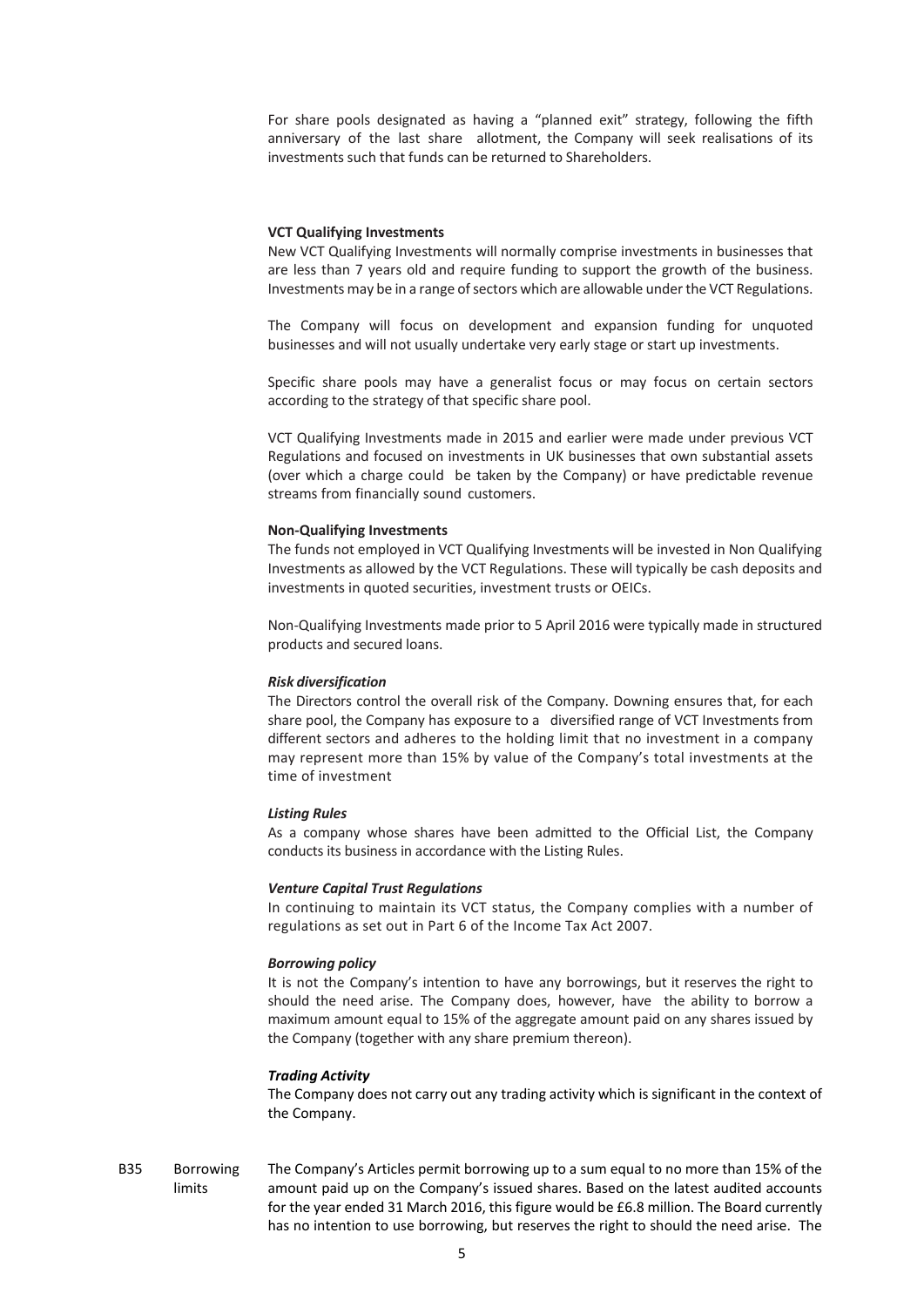Company has had no borrowings to date.

- B36 Regulatory status The Company is subject to the Act and the regulations made thereunder and UK law generally; its shares are listed on the premium segment of the Official List and, as a qualifying VCT, it is subject to regulation by HMRC in order to retain such status.
- B37 Typical investor A typical investor in the Company will be a UK higher‐rate income tax payer, over 18 years of age and with an investment range of between £3,000 and £200,000 who is capable of understanding and is comfortable with the risks of VCT investment.
- B38 Investment of 20% or more in a Not applicable. The Company does not and will not hold any investments which represent more than 20% of its gross assets in a single company or group.
	- single company
- B39 Investment of 40% or more in a single company Not applicable. The Company does not and will not hold any investments which represent more than 40% of its gross assets in a single company or group.
- B40 Service providers Downing acts as the investment manager to the Company and receives an annual fee of 1.5% of the net assets of the DSO B Shares and DSO D Shares per annum, 1.8% of the net assets of the DP2011 General Shares, DP2011 Structured and DP2011 Low Carbon Shares per annum, 1.35% of the net assets of the DP67 Shares per annum, 2.5% of the net assets of the Healthcare Shares and 2.0% of the Generalist Shares.

In respect of administration fees, Downing is paid a formula based fee comprising three elements: (i) a basic fee of £40,000; (ii) a fee of 0.1% per annum on funds in excess of £10 million; (iii) £5,000 per additional share pool.

Performance incentives for the DSO Ordinary, DSO B Share, DP2011 General and DP2011 Structured shares pools are payable to management under a mechanism triggered by the A and C Share classes. In the year to 31 March 2016 DSO A Share dividends totalling £804,000 were payable to management following the DSO Ordinary Share dividends reaching the necessary hurdles. A performance incentive fee is payable in respect of the DSO D Shares. No performance incentive scheme is in place in respect of the DP67 Share pool.

In respect of the Generalist Shares and Healthcare Shares, a performance incentive scheme will be in place utilising the Management Shares, which will represent 20% of the total number of Generalist and Healthcare Shares in issue. As part of the arrangement, in order to prevent dilution to the shareholders of the Generalist and Healthcare Shares, the management team will waive their voting rights granted by these Management Shares at any general meeting of the Company and income or capital distributions otherwise payable on these Management Shares will be waived unless the share class has achieved a Total Return (based on audited year end results) in excess of £1 per share for the years ended 31 March 2018, 31 March 2019 and 31 March 2020. For subsequent years the Total Return hurdle increases by 3p per annum such that for the year ended 31 March 2021 the hurdle is £1.03, for the year ended 31 March 2022 the hurdle is £1.06 etc.

If the Hurdle is met, the Management Shares will receive dividends equal to 20% of the total dividends paid for the relevant year on that share class.

B41 Regulatory status of Downing Downing LLP is registered in England and Wales as a limited liability partnership with registered number OC341575. Downing is authorised and regulated by the Financial Conduct Authority, with registration number 545025.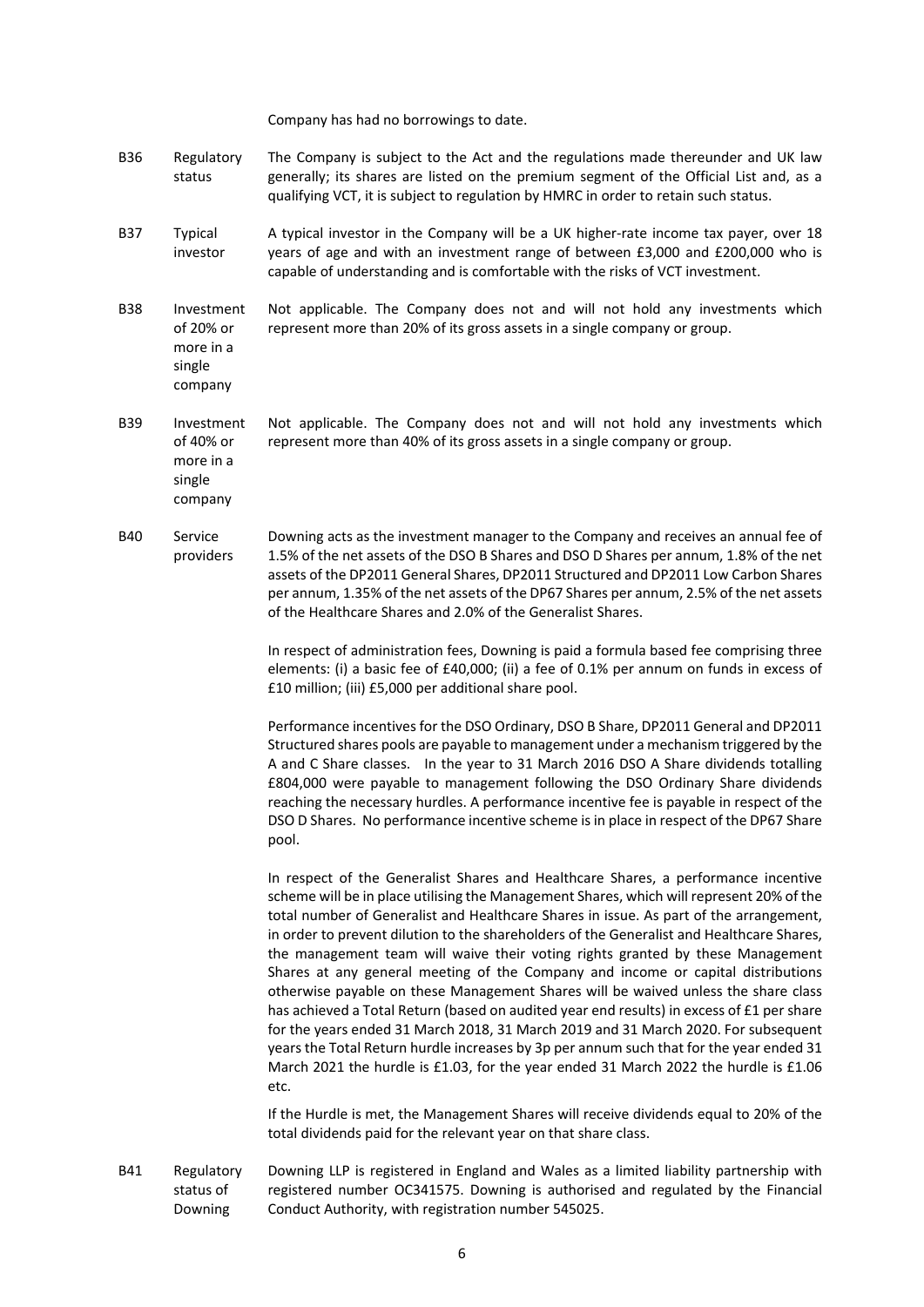- B42 Calculation of Net Asset Value The Company's net asset value is calculated every six months and published on an appropriate regulatory information service. If for any reason valuations are suspended, shareholders will be notified in a similar manner.
- B43 Umbrella collective investment scheme Not applicable. The Company is not part of an umbrella collective investment scheme.
- B44 Absence of financial statements Not applicable. The Company has commenced operations and published financial statements.
- B45 Portfolio The Company's Qualifying Investment portfolio comprises unquoted UK trading companies focused on business that own substantial assets or have predictable revenue streams. Funds not employed in Qualifying Investments are predominately invested in secured loans and fixed income securities.

|                                             | <b>NAV per Share</b><br>at 30 Sept<br>2016(p) | Number of<br><i>investments</i><br>as at 30 Sept<br>2016 | Carrying value of<br>investments as at<br>30 Sept 2016<br>(E'000) |
|---------------------------------------------|-----------------------------------------------|----------------------------------------------------------|-------------------------------------------------------------------|
| <b>DSO B Shares</b>                         | 20.0                                          | 8                                                        | 1,743                                                             |
| <b>DSO C Shares</b>                         | 0.1                                           |                                                          |                                                                   |
| <b>DSO D Shares</b>                         | 75.5                                          | 15                                                       | 4,373                                                             |
| DP67 Shares                                 | 63.9                                          | 10                                                       | 5,515                                                             |
| DP2011 General Ordinary<br><b>Shares</b>    | 30.3                                          | 19                                                       | 7,284                                                             |
| DP 2011 General A Shares                    | 14.9                                          |                                                          |                                                                   |
| DP2011 Structured Ordinary<br><b>Shares</b> | 31.8                                          | 11                                                       | 4,254                                                             |
| DP2011 Structured A Shares                  | 31.8                                          | $\overline{\phantom{a}}$                                 |                                                                   |
| DP2011 Low Carbon Shares                    | 41.7                                          | 4                                                        | 2,998                                                             |
|                                             |                                               |                                                          |                                                                   |

B46 Most recent As at 30 September 2016, the unaudited NAV was 20.0p per DSO B Share, 0.1p per DSO Net Asset Value C Share, 75.5p per DSO D Share, 63.9p per DP67 Share, 25.0 p per DP2011 General Ordinary Share, 30.3p per DP2011 General A Share, 14.9p DP2011 Structured Ordinary Share, 31.8p per DP2011 Structured A Share and 41.7p per DP2011 Low Carbon Share.

| C              |                                               | <b>Securities</b>           |                                                                                                                                                 |                                                    |                                                     |
|----------------|-----------------------------------------------|-----------------------------|-------------------------------------------------------------------------------------------------------------------------------------------------|----------------------------------------------------|-----------------------------------------------------|
| C1             | Types and<br>class of<br>securities           | Offers: -                   | The Company will issue Generalist Shares and Healthcare Shares under the                                                                        |                                                    |                                                     |
|                |                                               | <b>ISIN</b><br><b>SEDOL</b> | <b>Generalist Shares</b><br>GB00BDHF5B49                                                                                                        | BDHF5B4                                            | <b>Healthcare Shares</b><br>GB00BDHF5D62<br>BDHF5D6 |
| C <sub>2</sub> | Currency                                      | Sterling.                   |                                                                                                                                                 |                                                    |                                                     |
| C <sub>3</sub> | Number of securities<br>to be issued          | be issued.                  | Under the Offers, up to a maximum of 62,500,000 Shares in the Company will                                                                      |                                                    |                                                     |
| C4             | Description of the<br>rights attaching to the |                             | The Generalist and Healthcare Shares will have the following rights:                                                                            |                                                    |                                                     |
|                | securities                                    | Generalist<br><b>Shares</b> | Income & capital<br>Holders of Generalist Shares<br>will have the right to receive a<br>portion of the distributed<br>income and capital of the | <b>Voting</b><br>1,146 Base<br>Votes* per<br>share | Redemption<br>Non -<br>redeemeable                  |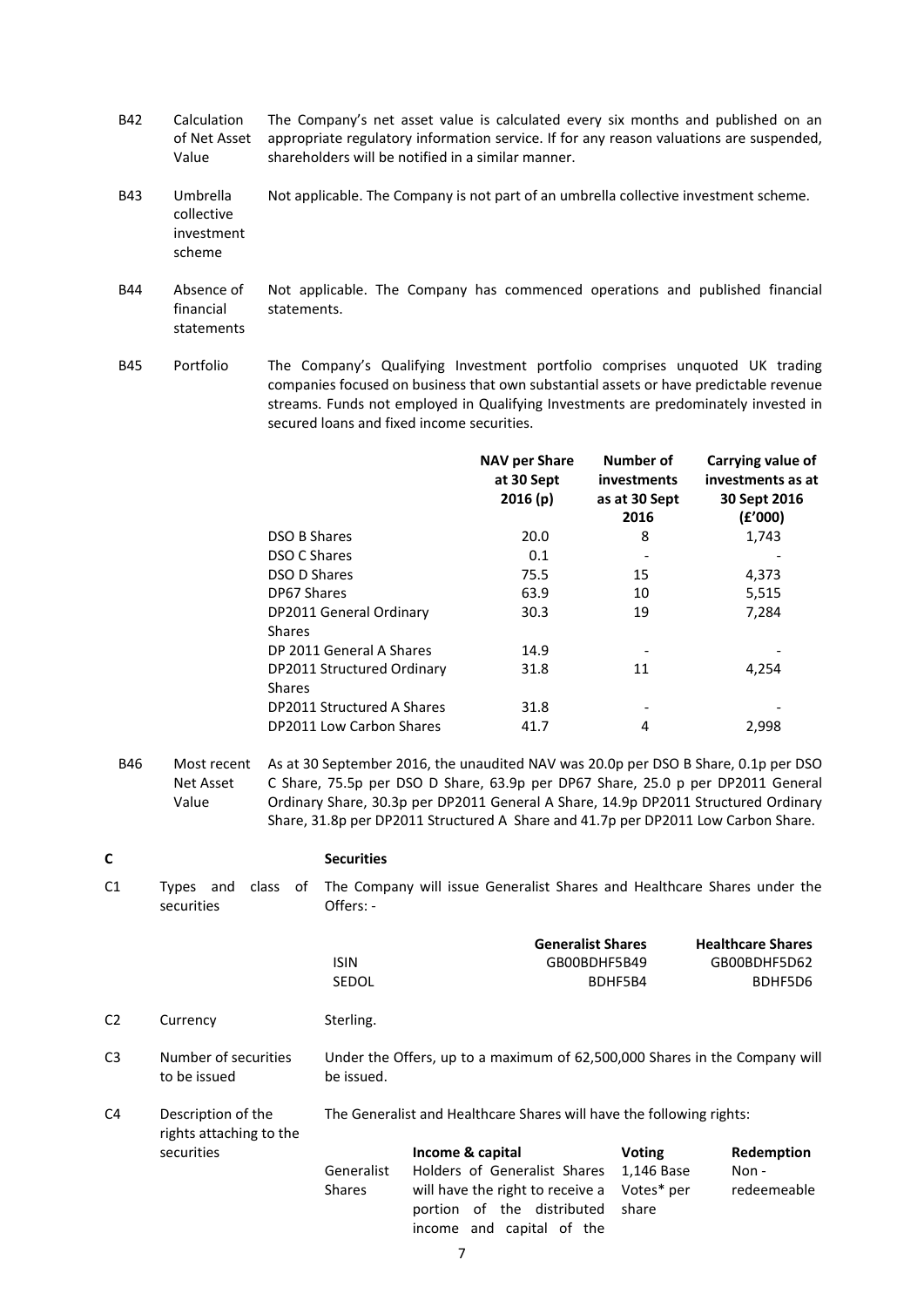|                     |                                                                  | Healthcare<br>Shares                                                                                                                                                                                                                                                                                                                                                                                                                 | assets of the Generalist Share<br>pool pro rata to the number of<br>such shares which they hold.<br>Holders of Healthcare Shares<br>will have the right to receive a<br>portion of the distributed<br>income and capital of the<br>assets of the Healthcare Share<br>pool pro rata to the number of<br>such shares which they hold<br>* The number of Base Votes per share is determined by reference to the relative<br>net assets attributable to each class of shares and is subject to adjustment if the<br>net asset value increases or decreases in steps of 25%.                                                                         | 1,146 Base<br>Votes* per<br>share | Non -<br>redeemeable |
|---------------------|------------------------------------------------------------------|--------------------------------------------------------------------------------------------------------------------------------------------------------------------------------------------------------------------------------------------------------------------------------------------------------------------------------------------------------------------------------------------------------------------------------------|-------------------------------------------------------------------------------------------------------------------------------------------------------------------------------------------------------------------------------------------------------------------------------------------------------------------------------------------------------------------------------------------------------------------------------------------------------------------------------------------------------------------------------------------------------------------------------------------------------------------------------------------------|-----------------------------------|----------------------|
| C <sub>5</sub>      | Restrictions on the free<br>transferability of the<br>securities | Healthcare Shares.                                                                                                                                                                                                                                                                                                                                                                                                                   | There are no restrictions on the free transferability of the Generalist Shares and                                                                                                                                                                                                                                                                                                                                                                                                                                                                                                                                                              |                                   |                      |
| C6                  | Admission                                                        | Application will be made to the UKLA for the Generalist Shares and Healthcare<br>Shares to be listed on the premium segment of the Official List and will be made<br>to the London Stock Exchange for such shares to be admitted to trading on its<br>main market for listed securities. It is anticipated that dealings in the Generalist<br>Shares and Healthcare Shares will commence three Business Days following<br>allotment. |                                                                                                                                                                                                                                                                                                                                                                                                                                                                                                                                                                                                                                                 |                                   |                      |
| C7                  | Dividend policy                                                  |                                                                                                                                                                                                                                                                                                                                                                                                                                      | The Board's policy is to whenever possible maintain a steady flow of tax-free<br>dividends, generated from income or capital profits realised on the sale of<br>investments. The level of dividends is not guaranteed. The Company intends to<br>adopt a strong dividend policy, where possible distributing between 4% and 5%<br>of its net assets each year as dividends. In practice, it is unlikely that any<br>dividends will be paid within the first three years of the Offer. In accordance<br>with the VCT rules, such distributions will not be made out of capital or<br>cancelled share premium which is less than three years old. |                                   |                      |
| D<br>D <sub>2</sub> | Key information on the                                           | <b>Risks</b><br>The Company                                                                                                                                                                                                                                                                                                                                                                                                          |                                                                                                                                                                                                                                                                                                                                                                                                                                                                                                                                                                                                                                                 |                                   |                      |
|                     | risks specific to the<br>$\bullet$<br>issuer                     |                                                                                                                                                                                                                                                                                                                                                                                                                                      | There can be no assurances that the Company will meet its objectives,<br>identify suitable investment opportunities or be able to diversify its<br>portfolio. The past performance of Downing and other funds managed or<br>advised by Downing is no guide to future performance and the value of an<br>investment in the Company. The Shares may fall as well as rise and an<br>investor may not receive back the full amount invested.                                                                                                                                                                                                        |                                   |                      |
|                     |                                                                  | ٠                                                                                                                                                                                                                                                                                                                                                                                                                                    | There can be no guarantee that the Company will retain its status as a VCT,<br>the loss of which could lead to adverse tax consequences for investors,<br>including a requirement to repay the 30% income tax relief.                                                                                                                                                                                                                                                                                                                                                                                                                           |                                   |                      |
|                     |                                                                  | ٠                                                                                                                                                                                                                                                                                                                                                                                                                                    | The tax rules, or their interpretation, in relation to an investment in the<br>Company and/or the rates of tax may change during the life of the<br>Company and may apply retrospectively which could affect tax reliefs<br>obtained by Shareholders and the VCT status of the Company.                                                                                                                                                                                                                                                                                                                                                         |                                   |                      |
|                     |                                                                  | ٠                                                                                                                                                                                                                                                                                                                                                                                                                                    | Investments made by the Company will be in companies which have a<br>higher risk profile than larger "blue chip" companies and whose securities<br>are not readily marketable and therefore may be difficult to realise.                                                                                                                                                                                                                                                                                                                                                                                                                        |                                   |                      |
|                     |                                                                  | $\bullet$                                                                                                                                                                                                                                                                                                                                                                                                                            | Although the Company may receive customary venture capital rights in<br>connection with its investments, as a minority investor it may not be in a<br>position to protect its interests fully.                                                                                                                                                                                                                                                                                                                                                                                                                                                  |                                   |                      |
|                     |                                                                  | $\bullet$                                                                                                                                                                                                                                                                                                                                                                                                                            | The Company's investments may be difficult, and take time, to realise.<br>There may also be constraints imposed on the realisation of investments                                                                                                                                                                                                                                                                                                                                                                                                                                                                                               |                                   |                      |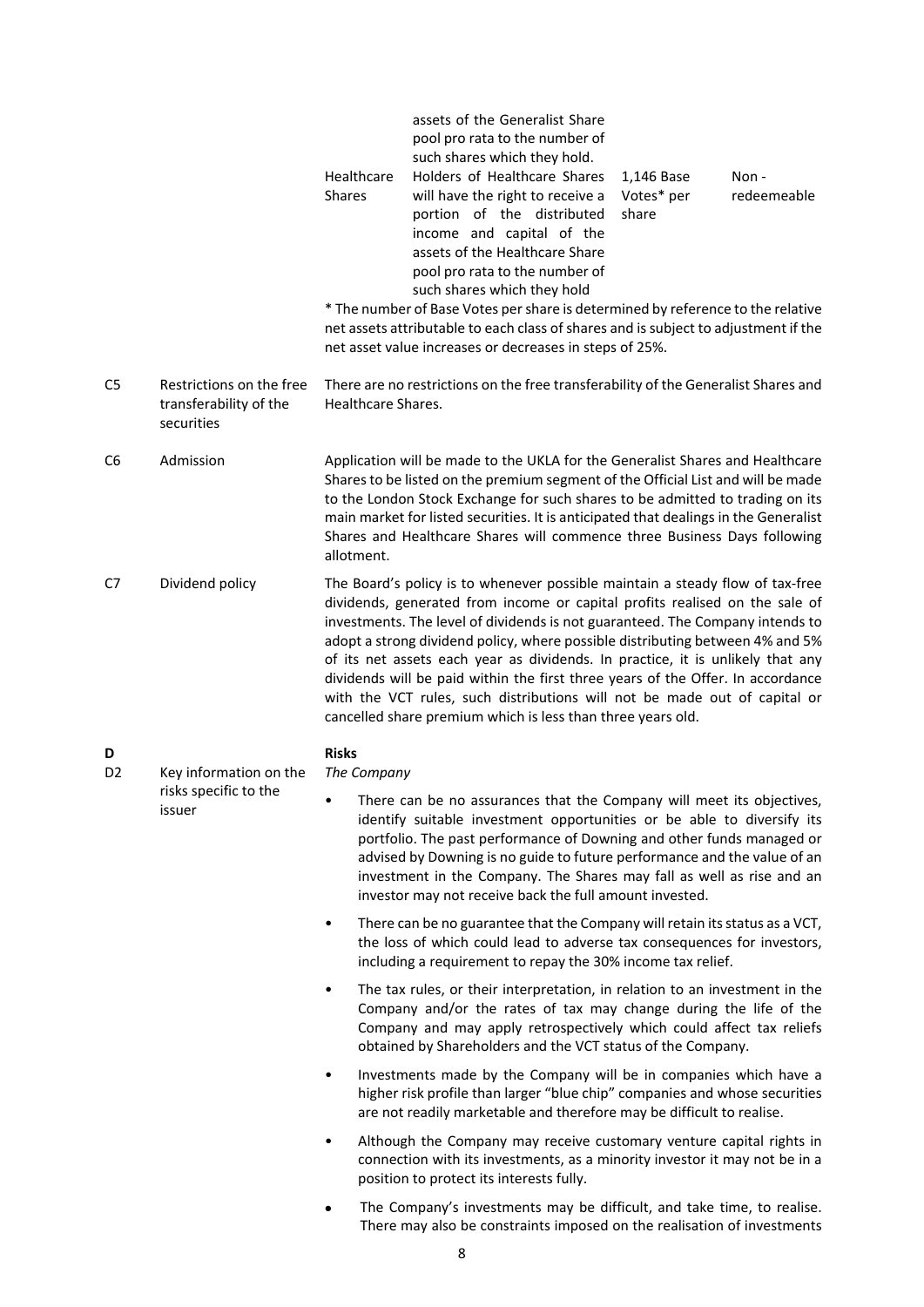|                  |                                                               | in order to maintain the VCT tax status of the Company which may restrict<br>the Company's ability to obtain maximum value from its investments.                                                                                                                                                                                                                                                                                                                                                                                                                                                                                                                                                                                                                                                                                                                                                                                                                                                         |
|------------------|---------------------------------------------------------------|----------------------------------------------------------------------------------------------------------------------------------------------------------------------------------------------------------------------------------------------------------------------------------------------------------------------------------------------------------------------------------------------------------------------------------------------------------------------------------------------------------------------------------------------------------------------------------------------------------------------------------------------------------------------------------------------------------------------------------------------------------------------------------------------------------------------------------------------------------------------------------------------------------------------------------------------------------------------------------------------------------|
| D3               | Key information on the<br>risks specific to the<br>securities | The value of Generalist Shares and/or Healthcare Shares may fall below<br>$\bullet$<br>the original amount invested, its market price may not fully reflect the<br>underlying Net Asset Value and dividends may not be paid. Investment in<br>the Company should be viewed as a long-term investment.                                                                                                                                                                                                                                                                                                                                                                                                                                                                                                                                                                                                                                                                                                    |
|                  |                                                               | If a qualifying investor disposes of his or her shares within five years of<br>$\bullet$<br>issue, he or she will be subject to clawback by HMRC of any income tax<br>reliefs originally claimed.                                                                                                                                                                                                                                                                                                                                                                                                                                                                                                                                                                                                                                                                                                                                                                                                        |
| E                |                                                               | Although the Company's Existing Shares have been (and it is anticipated<br>$\bullet$<br>that the Offer Shares will be) admitted to the Official List of the UKLA and<br>to trading on the London Stock exchange's market for listed securities,<br>there may not be a liquid market and investors may find it difficult to<br>realise their investments.<br><b>Offers</b>                                                                                                                                                                                                                                                                                                                                                                                                                                                                                                                                                                                                                                |
| E1               | Net proceeds and costs<br>of the issue                        | The maximum costs and expenses relating to the Offers, assuming full<br>subscription by Execution-only Investors, are 4% or £1,200,000. The total net<br>proceeds of the Offers, on the above assumptions and after all fees and<br>including the Management Shares, are expected to be £28,800,000.                                                                                                                                                                                                                                                                                                                                                                                                                                                                                                                                                                                                                                                                                                     |
| E <sub>2</sub> a | Reason for the Offers<br>and use of proceeds                  | The Board believes that the current economic climate will continue to create<br>opportunities for those investors able to take a medium to long term view to<br>invest in well managed UK businesses that need capital to expand but are facing<br>a shortage of finance, resulting in higher portfolio returns. The additional funds<br>raised under the Offers will enable the Company to increase the pace of its<br>investment activity and both the number and size of its investments in the<br>future and will finance running costs. By raising more capital the running costs<br>per Share in the Company will be reduced as the fixed costs are spread over a<br>larger asset base.                                                                                                                                                                                                                                                                                                            |
|                  |                                                               | The Company will use the net proceeds of the Offers, expected to be<br>£28,800,000 on the above assumptions, to invest predominantly in unquoted<br>companies, in line with the Company's investment policy.                                                                                                                                                                                                                                                                                                                                                                                                                                                                                                                                                                                                                                                                                                                                                                                             |
| E <sub>3</sub>   | Terms and conditions<br>of the Offer                          | Up to 20,000,000 Generalist Shares and 10,000,000 Healthcare Shares in the<br>Company are offered at the Offer Price under the Offers, payable in full upon<br>application. If the Offers are oversubscribed, they may be increased at the<br>discretion of the Board up to a maximum of 30,000,000 Generalist Shares and<br>20,000,000 Healthcare Shares, in aggregate.                                                                                                                                                                                                                                                                                                                                                                                                                                                                                                                                                                                                                                 |
|                  |                                                               | Adviser Charges, Pricing of the Offers and Commission<br>Commission is not permitted to be paid to Intermediaries who provide a<br>personal recommendation to UK retail clients on investments in VCTs after 30<br>December 2012. Instead of commission being paid by the VCT, a fee will usually<br>be agreed between the Intermediaries and Investor for the advice ("Adviser<br>Charge"). This fee can either be paid directly by the Investor to the Intermediary<br>or, if it is an initial one-off fee, the payment of such fee may be facilitated by<br>the Company. Ongoing fees will not be facilitated by the Company. If the<br>payment of the Adviser Charge is to be facilitated by the Company, then the<br>Investor is required to specify the amount of the charge on the Application Form<br>(see Box 4). The Investor will be issued fewer Generalist Shares and/or<br>Healthcare Shares (to the equivalent value of the Adviser Charge) through the<br>Pricing Formula set out below. |
|                  |                                                               | Commission is permitted to be paid to Intermediaries in certain limited<br>situations, such as in respect of execution only clients (where no advice or                                                                                                                                                                                                                                                                                                                                                                                                                                                                                                                                                                                                                                                                                                                                                                                                                                                  |

personal recommendation has been provided). The level of the Promoter's Fee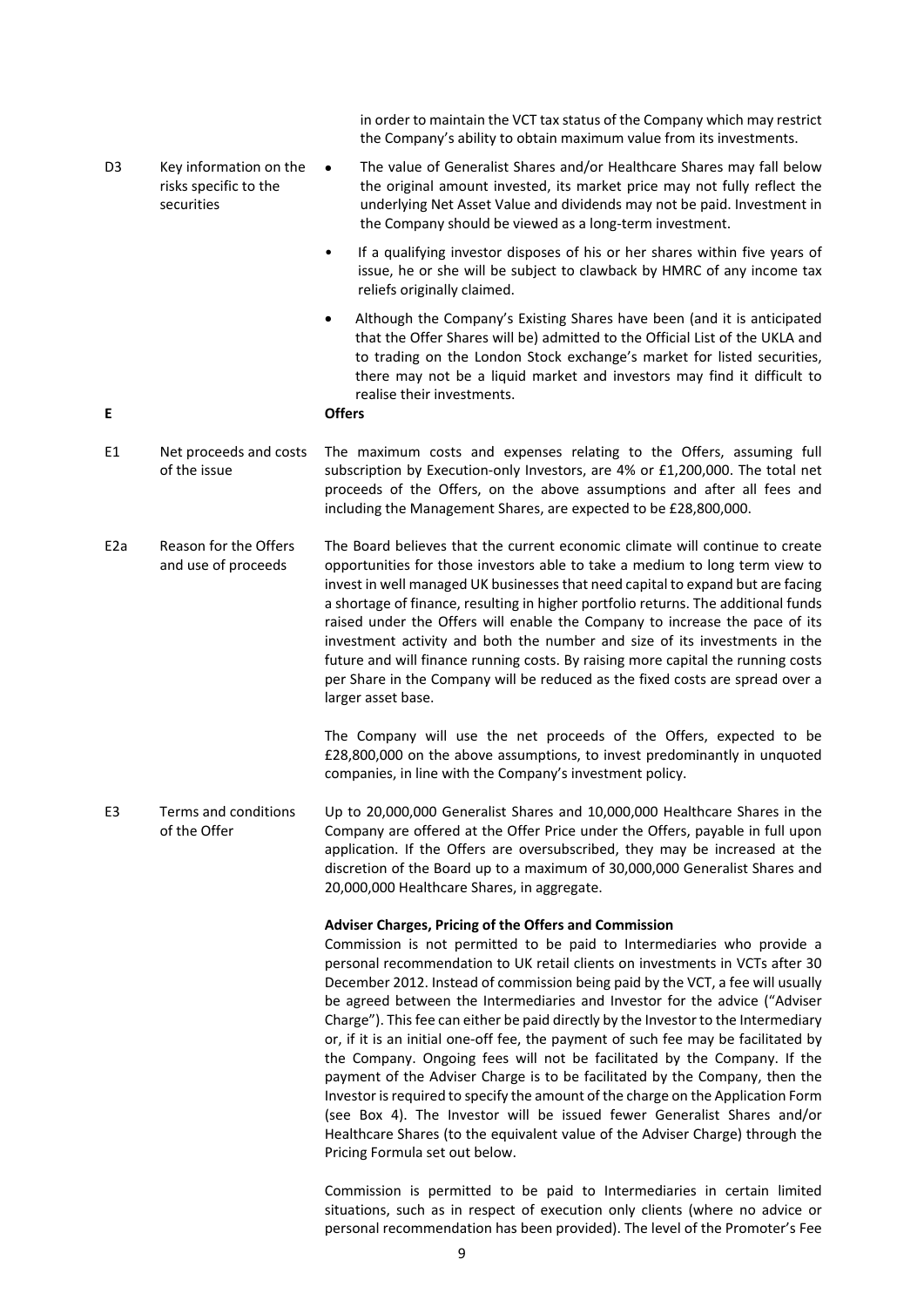reflects whether or not commission is payable.

#### **Promoter's Fee (no Adviser commission payable)**

Downing will charge a Promoter's Fee of 2% of the monies subscribed, where it is not required to pay commission to an Intermediary.

#### **Promoter's Fee (Adviser commission payable)**

Downing will charge a Promoter's Fee of 4% of the monies subscribed, where it is required to pay commission to an Intermediary.

Out of its Promoter's Fees, Downing (not the Investor) will be responsible for paying all the costs of the Offers, including initial commission to Intermediaries (where applicable).

#### **Pricing of the Offers**

The number of Offer Shares to be issued to each Applicant will be calculated based on the following Pricing Formula (rounded down to the nearest whole Share):

Number of Generalist/Healthcare Shares = Amount subscribed less (i) Promoter's Fee and (ii) Adviser Charge ÷ Latest NAV per Generalist/Healthcare Share

- E4 Material interests Not applicable. No interest is material to the Offers.
- E5 Name of person selling Not applicable. No entity is selling securities in the Company.
- E6 Dilution Not Applicable. New share classes.

securities

E7 Expenses charged to the investor **Applications received through execution only brokers and intermediaries** The expenses charged to the Investor under the Offers are 4% of gross funds raised for the Company in respect of applications received through execution only brokers or intermediaries not offering financial advice (save for permissible

trail commission which the Company will be responsible for).

### **Applications received directly from Applicants and through intermediaries offering financial advice**

The expenses charged to the Investor under the Offers are 2% of gross funds raised for the Company in respect of applications received directly from Applicants and through intermediaries offering financial advice.

Copies of the Prospectus are available for download at the National Storage Mechanism (www.morningstar.co.uk/uk/NSM) and may be obtained free of charge from the Company's registered office.

Dated: 8 December 2016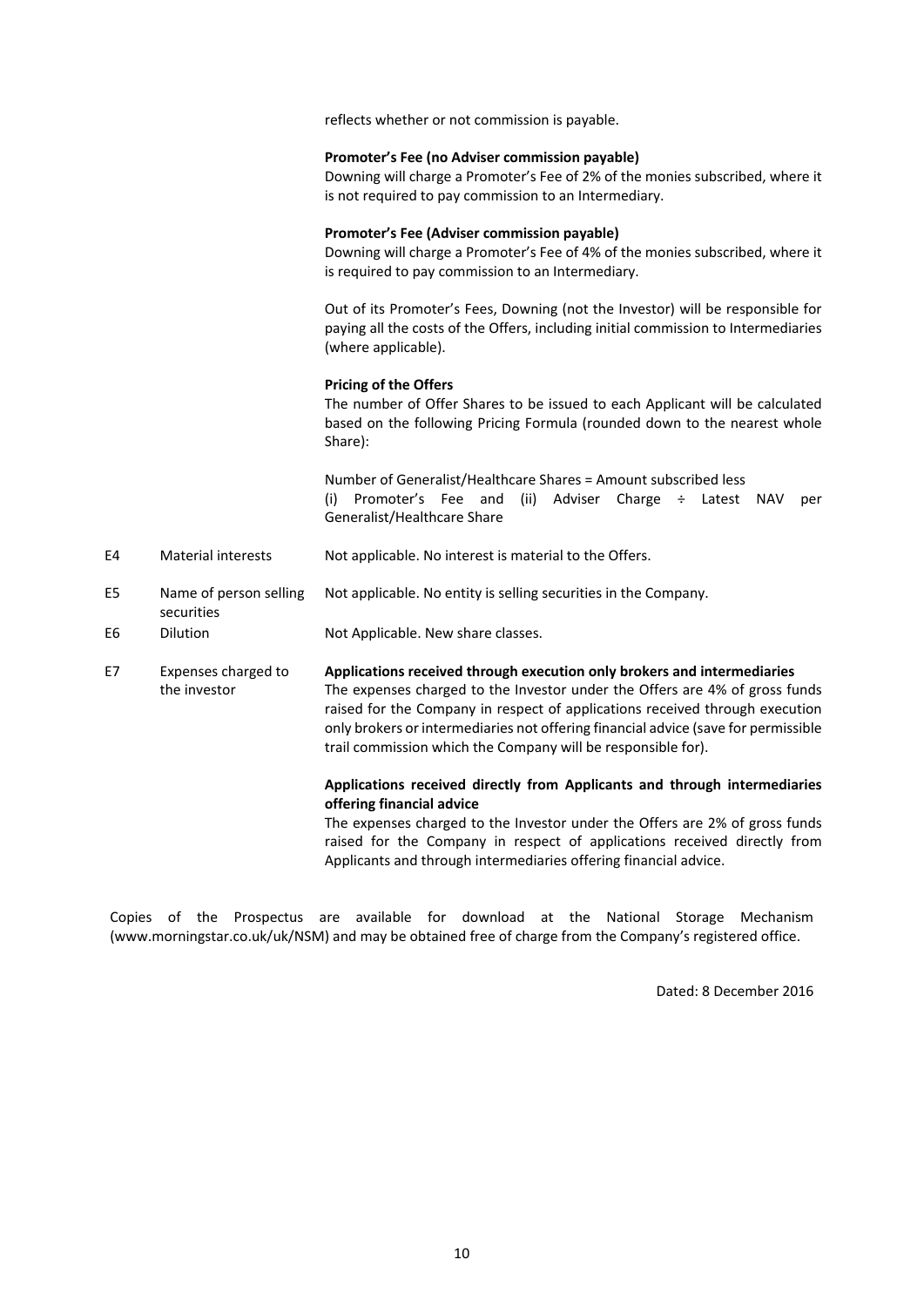## **Risk Factors**

**Investors should consider carefully the following risk factors in addition to the other information presented in the Prospectus. If any of the risks described below were to occur, it could have a material effect on the Company's businesses, financial condition or results of operations. The risks and uncertainties described below are not the only ones the Company, the Board or current and prospective Shareholders will face. Additional risks not currently known to the Company or the Board, or that the Company or the Board currently believe are not material, may also adversely affect the Company's businesses, financial condition and results of operations. The value of Shares could decline due to any of these risk factors, and investors could lose part or all of their investment. Investors who are in any doubt about what to do should consult their independent financial adviser. The attention of prospective investors is drawn to the following risks:** 

#### **Valuation and sale of Shares**

The value of the Shares and the income from them can fluctuate and investors may not get back the amount they invested. In addition, there is no certainty that the market price of the Shares will fully reflect the underlying Net Asset Value or that Shareholders will be able to realise their shareholding or that dividends will be paid. Generalist Shareholders and/or Healthcare Shareholders should be aware that the sale of Generalist and/or Healthcare Shares within five years of their subscription will require the repayment of some or all of the 30% VCT income tax relief obtained upon investment. Accordingly, an investment in the Company is not suitable as a short or medium term investment. The past performance of the Company or of other funds managed or advised by Downing, the investment manager to the Company, is not necessarily an indication of the future performance of the Company.

#### **6 month rule**

Shareholders should note that if they have sold, or if they sell, any shares in the Company within 6 months either side of the subscription for the Generalist Shares and/or Healthcare Shares, then for the purposes of calculating the tax relief on the Generalist and/or Healthcare Shares the subscribed amount must be reduced by the amount received from the sale.

#### **Value of underlying assets**

The Net Asset Value of the Shares will reflect the values and performance of the underlying assets in the respective portfolios. The value of the investments and income derived from them can rise and fall. Realisation of investments in small unquoted companies can be difficult and may take considerable time.

### **VCT Rules and the impact on the portfolio**

There may also be constraints imposed on the realisation of investments in order to maintain the VCT status of investee companies which may restrict the Company's ability to obtain maximum value from its investments or to achieve the intended timing of distributions. To be qualifying holdings, VCT funds must be invested in smaller companies with gross assets of not more than £15 million prior to the investment and £16 million post investment. In addition, to be qualifying holdings, VCT funds must be invested in companies which have no more than 250 full time (equivalent) employees and do not receive more than £5 million of investment from state aided risk capital sources in the 12 months ending on the date of the VCT's investment.

#### **Investment opportunities**

There can be no guarantee that suitable investment opportunities will be identified in order to meet the Company's objectives.

#### **Minority interest**

Although the Company may receive conventional venture capital rights in connection with its investments, as a minority investor they may not be in a position fully to protect its interests.

#### **Nature of smaller companies**

Investment in smaller and unquoted companies involves a higher degree of risk than investment in larger companies and those traded on the main market of the London Stock Exchange. Smaller companies generally may have limited product lines, markets or financial resources and may be more dependent on their management or key individuals than larger companies. Markets for smaller companies' securities may be less regulated and are often less liquid, and this may cause difficulties in valuing and disposing of equity investments in such companies.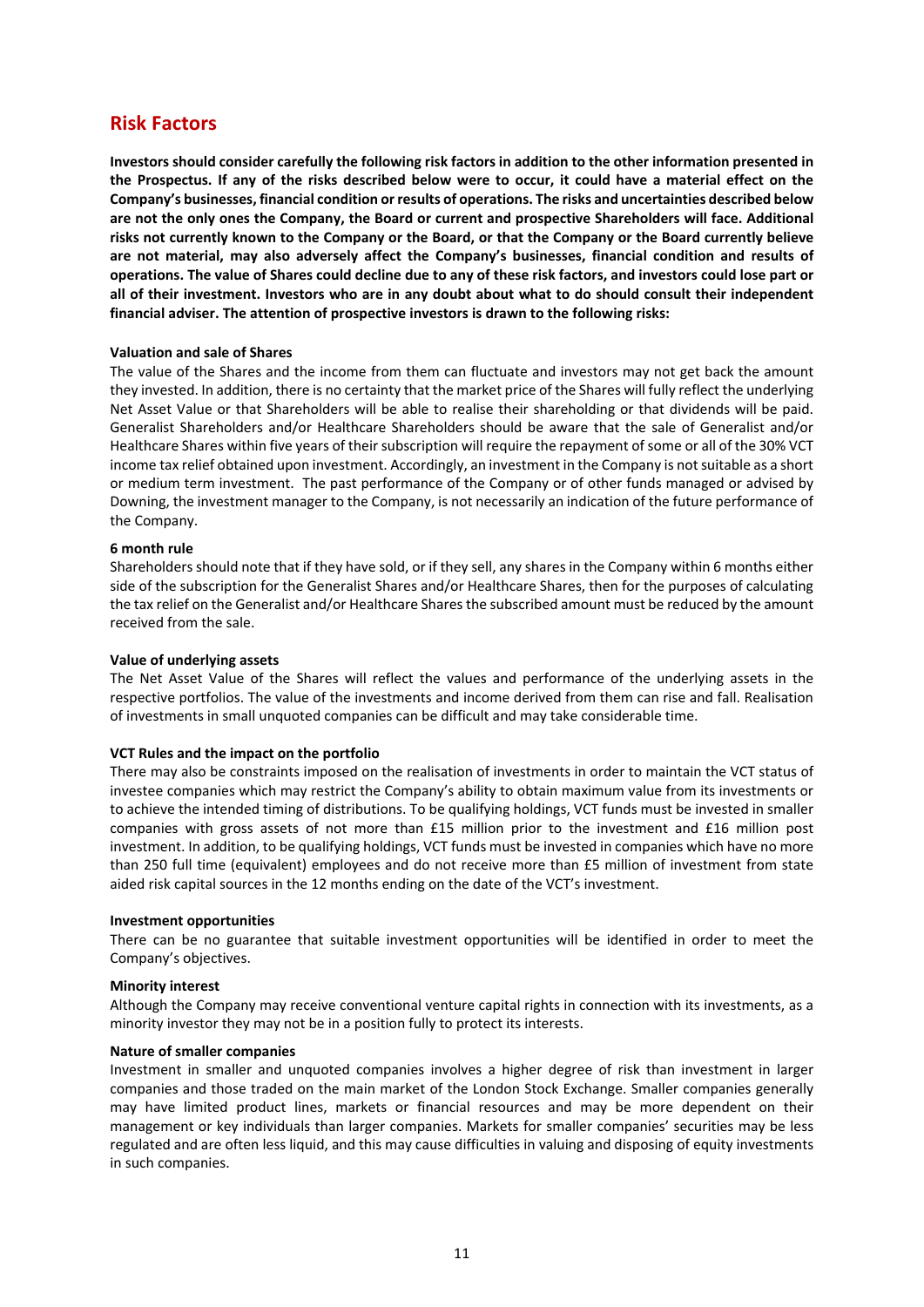#### **Liquidity**

Although the Generalist and Healthcare Shares will be Listed, it is highly unlikely that a liquid market in the Shares will develop as the initial VCT income tax relief is only available to those subscribing for new shares and there may never be two competitive market makers. It may, therefore, prove difficult for Generalist Shareholders and/or Healthcare Shareholders to sell their Shares. In addition, there is no guarantee that the market price of the Shares will fully reflect their underlying NAV or the ability to buy and sell at that price. It should be noted that shares held in VCTs usually trade at a discount to the VCT's net asset value. If the Company lacks sufficient cash reserves to purchase its own Shares and during prohibited periods when the Company is unable to purchase its own Shares, the market price of Shares may not fully reflect, and will tend to be at a discount to, their underlying NAV. However, the Board intends to buyback Generalist and Healthcare Shares in the Company at a nil discount to NAV, subject to liquidity and cash resources, which should help to reduce the share discount price.

#### **VCT legislation**

The information, including tax rules, contained in this document is based on existing legislation. The tax rules or their interpretation in relation to an investment in the Company and/or the rates of tax, or other statutory provisions to which the Company is subject, may change during the life of the Company and such changes could be retrospective.

Whilst it is the intention of the Directors that the Company will be managed so as to continue to qualify as a venture capital trust, there can be no guarantee that this status will be maintained. A failure to meet the qualifying requirements could result in the loss of tax reliefs previously obtained, resulting in adverse tax consequences for investors, including a requirement to repay the income tax relief obtained, and could also cause a Company to lose its exemption from corporation tax on capital gains.

#### **Recent changes to VCT legislation**

The Finance Act 2014 amended the VCT rules, such that VCT status will be withdrawn if, in respect of shares issued on or after 6 April 2014, a dividend is paid (or other forms of distribution or payments are made to investors) from the capital received by the VCT from that issue within three years of the end of the accounting period in which shares were issued to investors. This may reduce the amount of distributable reserves available to the Company to fund dividends and share buybacks.

The Finance (No.2) Act 2015 introduced changes to the VCT Rules which have placed greater restrictions on the range of investments into which the Company can deploy funds. As a result the Company is required to invest in businesses which are less than seven years old (less than 10 years for 'knowledge intensive' companies) and VCT funds cannot be used to finance acquisitions by investee companies. The penalty for breaching these new rules is the loss of VCT status, so the Company and its investors may face a higher risk of the loss of tax benefits than under the previous rules. Qualifying investee companies are also now subject to a lifetime risk finance investment limit of £12 million (£20 million for 'knowledge intensive' companies), which may restrict the Company's ability to make follow on investments.

Where the European Commission believes that state aid has been provided which is not in accordance with the risk finance guidelines, it may require the UK government to recover that state aid. There is currently no mechanism in place for this, but recovery may be from the investee company, the VCT or the VCT's investors.

## **Forward‐Looking Statements**

You should not place undue reliance on forward‐looking statements. This Prospectus includes statements that are (or may be deemed to be) "forward-looking statements", which can be identified by the use of forwardlooking terminology including the terms "believes", "continues", "expects", "intends", "may", "will", "would", "should" or, in each case, their negative or other variations or comparable terminology. These forward‐looking statements include all matters that are not historical facts. Forward-looking statements involve risk and uncertainty because they relate to future events and circumstances. Forward‐looking statements contained in this Prospectus or based on past trends or activities, should not be taken as a representation that such trends or activities will continue in the future. Any such statements do not, nor are intended to qualify the Company's working capital statement.

The information contained in this document will be updated if required by the Prospectus Rules, the Listing Rules and the Disclosure and Transparency Rules, as appropriate.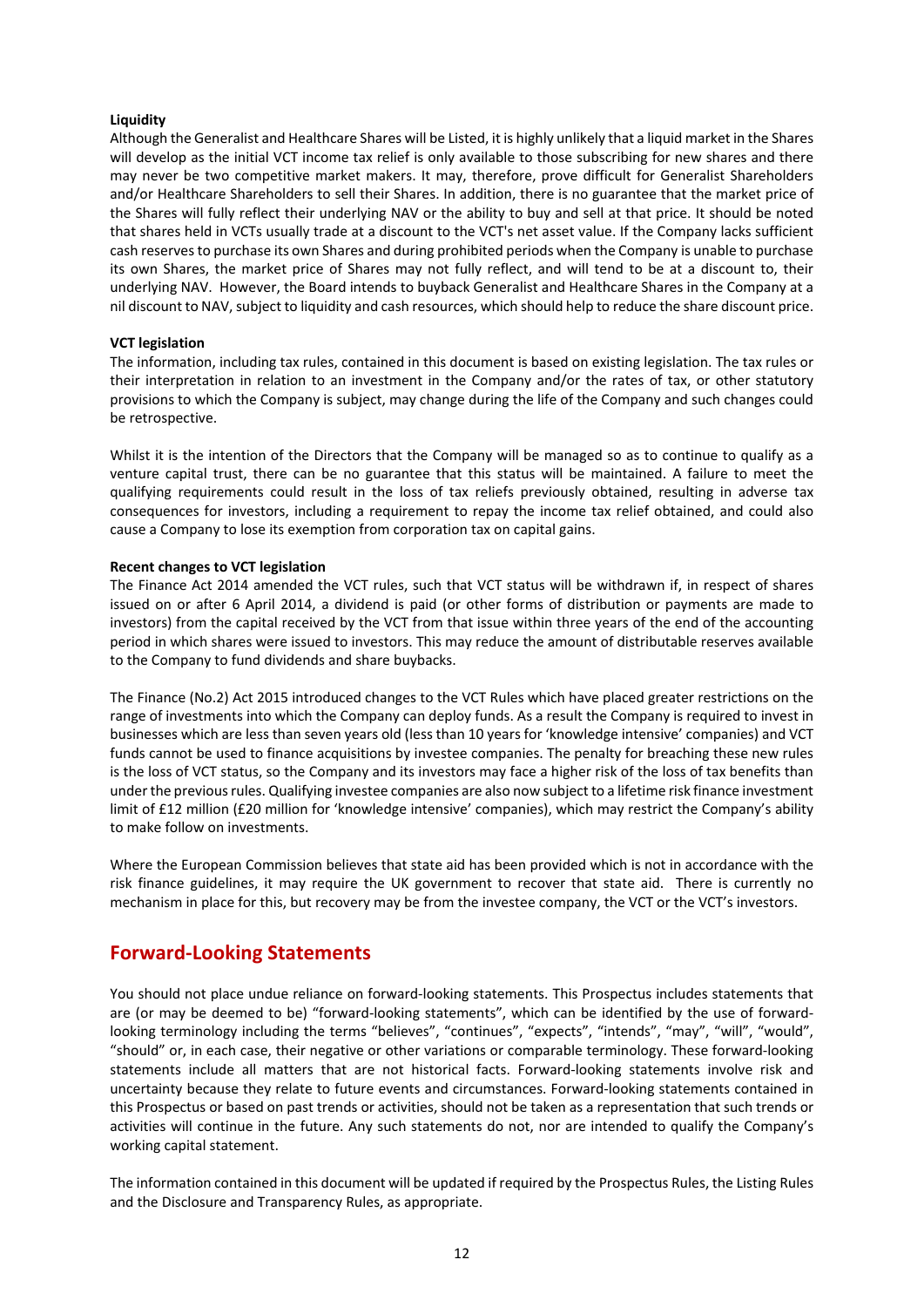# **The Company**

# **Directors and advisers**

| Directors (all non-executive)                            | Lord Flight (Chairman)<br>Sir Aubrey Brocklebank (Senior Independent Director)<br><b>Russell Catley</b><br>all of<br>Ergon House, Horseferry Road<br>London SW1P 2AL |
|----------------------------------------------------------|----------------------------------------------------------------------------------------------------------------------------------------------------------------------|
| Secretary and<br><b>Registered Office</b>                | Grant Leslie Whitehouse<br>Ergon House, Horseferry Road<br>London SW1P 2AL                                                                                           |
| <b>Investment Manager and Administrator</b>              | Downing LLP<br>Ergon House, Horseferry Road<br>London SW1P 2AL                                                                                                       |
| Arrangers and Solicitors to the Offer<br>and the Company | <b>RW Blears LLP</b><br>29 Lincoln's Inn Fields<br>London WC2A 3EE                                                                                                   |
| Sponsor                                                  | Panmure Gordon (UK) Limited<br>One New Change<br>London EC4M 9AF                                                                                                     |
| <b>Promoter and Receiving Agent</b>                      | Downing LLP<br>Ergon House, Horseferry Road<br>London SW1P 2AL                                                                                                       |
| <b>Auditors</b>                                          | <b>BDO LLP</b><br>55 Baker Street<br>London W1U 7EU                                                                                                                  |
| <b>Bankers</b>                                           | Bank of Scotland<br>33 Old Broad Street<br>London EC2N 1HZ                                                                                                           |
|                                                          | Royal Bank of Scotland<br>London Victoria Branch<br>119/121 Victoria Street<br>London SW1E 6RA                                                                       |
| Registrar                                                | Capita Registrars Limited<br>The Registry<br>34 Beckenham Road<br>Beckenham<br>Kent BR3 4TU                                                                          |
| <b>VCT Taxation Advisers</b>                             | Philip Hare & Associates LLP<br>$4-6$ Staple Inn<br>London<br>WC1V 7QH                                                                                               |

There is no family relationship between any of the Directors, the Company Secretary or any member of Management.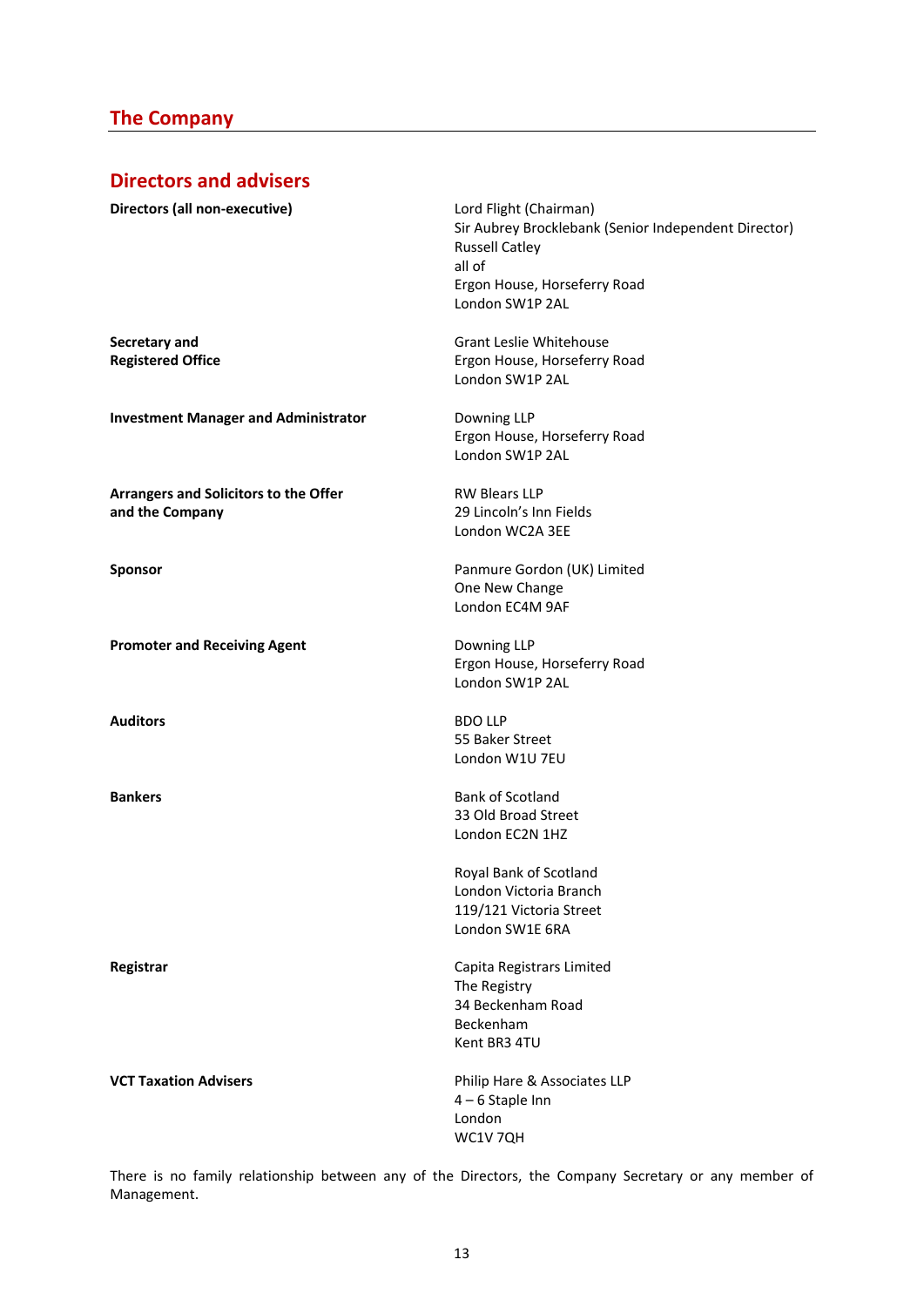## **Part I ‐ The Offers**

## **Introduction**

VCTs were introduced in 1995 to encourage individuals to invest indirectly in a range of small higher risk UK trading companies. VCTs are investment companies whose shares are listed on the Official List and traded on the London Stock Exchange. To date, over £5 billion has been raised by over 100 VCTs (*source: HM Revenue & Customs*).

The Company, Downing FOUR VCT plc, was created by the merger of four VCTs managed or advised by Downing in July 2015. It is a large VCT which at that time had net assets of approximately £60 million. It now has an existing portfolio of approximately 45 investments. The Company's Board has a considerable number of years of experience in private equity and venture capital.

The Company's initial public share offer raised gross aggregate proceeds of £10.5 million during 2009. The investments in the DSO Ordinary Share pool were all sold and the net proceeds distributed to DSO Ordinary Shareholders, with the majority of funds returned during 2015 and 2016. DSO Ordinary Shareholders received total distributions of 131.66p for a pair of one DSO Ordinary Share and one DSO A Share, equating to a tax-free return, calculated as an IRR, of 12% per annum. Having returned all funds to shareholders, the Company has now cancelled the DSO Ordinary and DSO A Shares.

Two further share offers have since been undertaken, followed by the Merger in 2015, which brought an additional four share pools into the Company; the DSO B, DSO D, DP2011 and DP67. The DSO B Share pool has begun to realise its investments and return funds to investors. The DP2011 pools (General, Structured and Low Carbon) have now also passed their five year anniversaries and commenced the process of realising their respective portfolios. As at 30 September 2016, the DSO B, DSO D, DP67, DP2011 General, DP2011 Structured and DP2011 Low Carbon Share pools of the Company held investments in 35 companies with a total unaudited value of £26.8 million.

## **Reasons for the Offers**

As each of the Company's existing share pools operates a 'planned exit' strategy, over time the Company is currently expected to reduce in size. The Offers will increase the size of the Company, allowing all Shareholders to benefit from being able to spread the burden of fixed VCT running costs over a greater asset base.

The Offers have been designed for Investors seeking a portfolio of unquoted investments, whilst taking advantage of the VCT tax reliefs. The Company is seeking to raise additional gross proceeds of approximately £30 million across the two new share class under the Offers, together with an over-allotment facility in each class of up to approximately a further net £10 million.

## **The Generalist Shares and Healthcare Shares**

In contrast to the existing share classes which operate under a planned exit strategy, the Generalist Shares and Healthcare Shares will be 'evergreen' with a focus on longer term returns to shareholders and ongoing tax‐free dividends.

The existing investments and cash attributable to the Existing Shares will be kept separate from the proceeds of the issue of the Generalist Shares and Healthcare Shares, which will be administered as separate investment pools.

The holders of Generalist Shares or Healthcare Shares will have the right to participate (by way of dividends and return of capital) in those assets attributable to the Generalist Shares or Healthcare Shares (as applicable), but not in those assets attributable to the Existing Shares. Conversely, the holders of Existing Shares will have the right to participate (by way of dividends and return of capital) in the assets attributable to the Existing Shares (as applicable) but not in those assets attributable to the Generalist Shares or Healthcare Shares.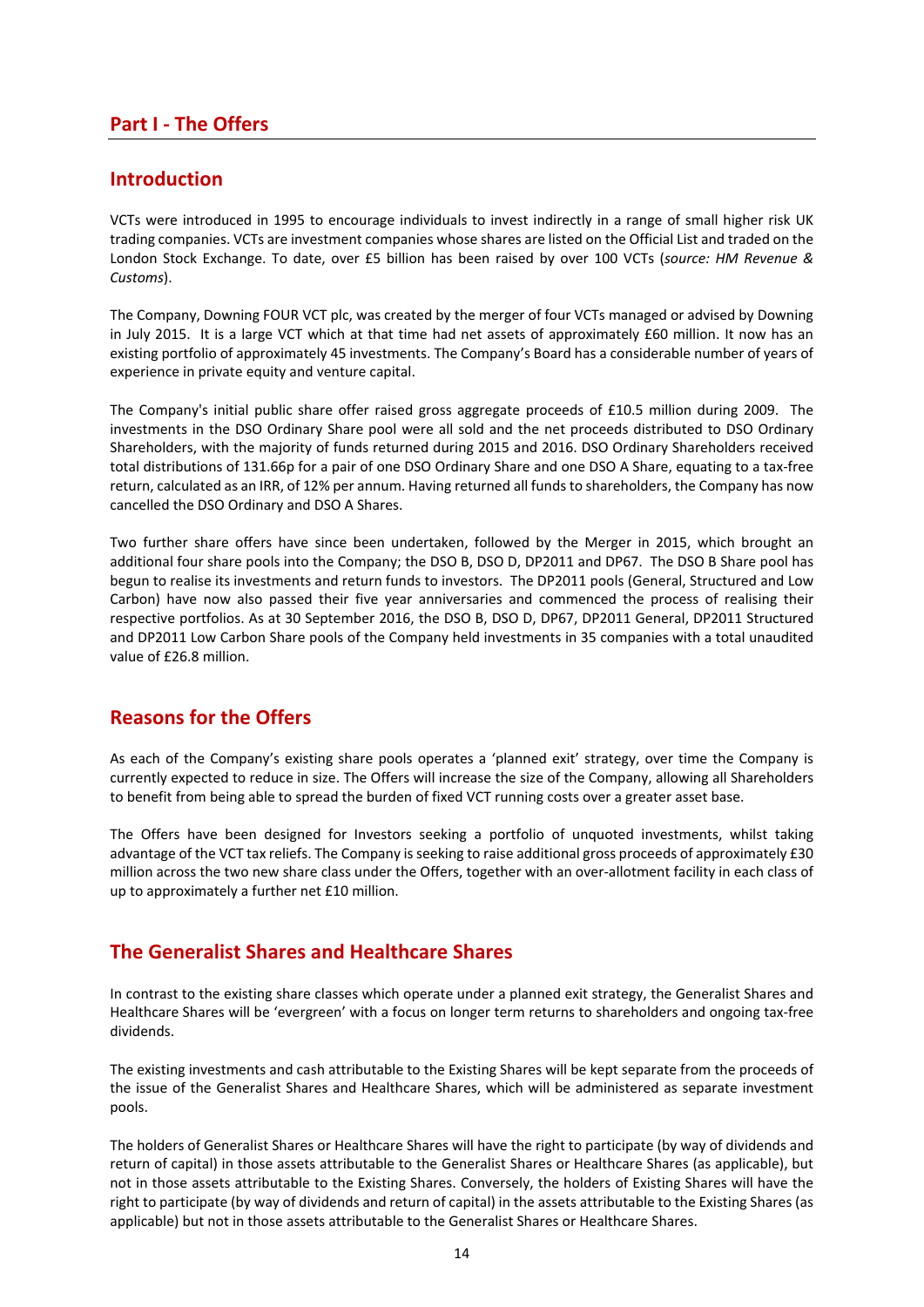No convertible securities, exchangeable securities or securities with warrants will be issued with this Offer.

## **Dividends**

The Board has a stated objective for the Generalist and Healthcare Share pools of paying an annual tax‐free dividend from the fourth year onwards of at least 4% of each pool's respective NAV, subject to the availability of sufficient distributable profits, capital resources and compliance with the VCT regulations. There is no guarantee that this objective will be met.

Dividends that are paid during the lifetime of the shares will be subject to the VCT regulations introduced in 2014 which place restrictions on dividends payable by VCTs in the three year period beginning at the end of the accounting period in which the shares are issued. The level of any dividends will be dependent on the performance of the investments in the Generalist Share pool/Healthcare Share pool. In practice, it is unlikely that any dividends will be paid in respect of the Generalist Shares or Healthcare Shares in the first three years of their life.

There are currently no plans to offer a dividend reinvestment scheme, however, the Directors will review this policy from time to time, and consider introducing such a scheme if appropriate.

## **Taxation Benefits to Investors (see Part IV for further details)**

The principal VCT tax reliefs, which are available on a maximum investment of £200,000 per individual in each of the 2016/17 and 2017/18 tax years, are set out below:

- **Income tax relief at 30%** of the amount subscribed provided the VCT shares are held for at least five years and provided the Investor has not sold any shares in the Company six months either side of the issue of the new shares. Relief is restricted to the amount which reduces the Investor's income tax liability to nil.
- **Tax‐free dividends and capital distributions** from a VCT.
- **Capital gains tax exemption** on any gains arising on the disposal of VCT shares.

The table below shows the effect of the initial income tax relief using an assumed investment of £10,000.

| <b>Effect of initial 30% income tax relief</b> |           |
|------------------------------------------------|-----------|
| <b>Cost of investment</b>                      | £         |
| Gross subscription by Investor                 | 10,000    |
| 30% income tax relief                          | (3,000)   |
| Net of tax cost of investment                  | 7,000     |
|                                                |           |
| Initial value of investment                    |           |
| Gross subscription by Investor                 | 10,000    |
| Assumed issue costs of 2%                      | (200)     |
| Initial Net Asset Value ("NAV")                | 9,800     |
|                                                |           |
| Initial "uplift" (£)                           | $+£2,800$ |
| Initial "uplift" (%)                           | +40.00%   |

The above table shows that, based on an illustrative investment of £10,000 and income tax relief at 30%, an Investor's net of tax cost of investment is £7,000 and the net assets initially attributable to the investment are £9,800, an "uplift" of £2,800 or +40.0%. The table ignores the effect of Adviser Charges paid or early application discounts received. **Investors should note that they are required to hold the Shares for at least five years in order to retain the full amount of income tax relief and, as such, this initial uplift cannot be immediately realised.** 

**This is only a very brief summary of the UK tax position of investors in VCTs, based on the Company's understanding of current law and practice. Further details are set out in Part IV of this document. Prospective Investors are recommended to consult their own appropriate professional advisers as to the taxation consequences of their investing in a VCT. In addition, the availability of tax reliefs depends on the Company maintaining its VCT qualifying status.**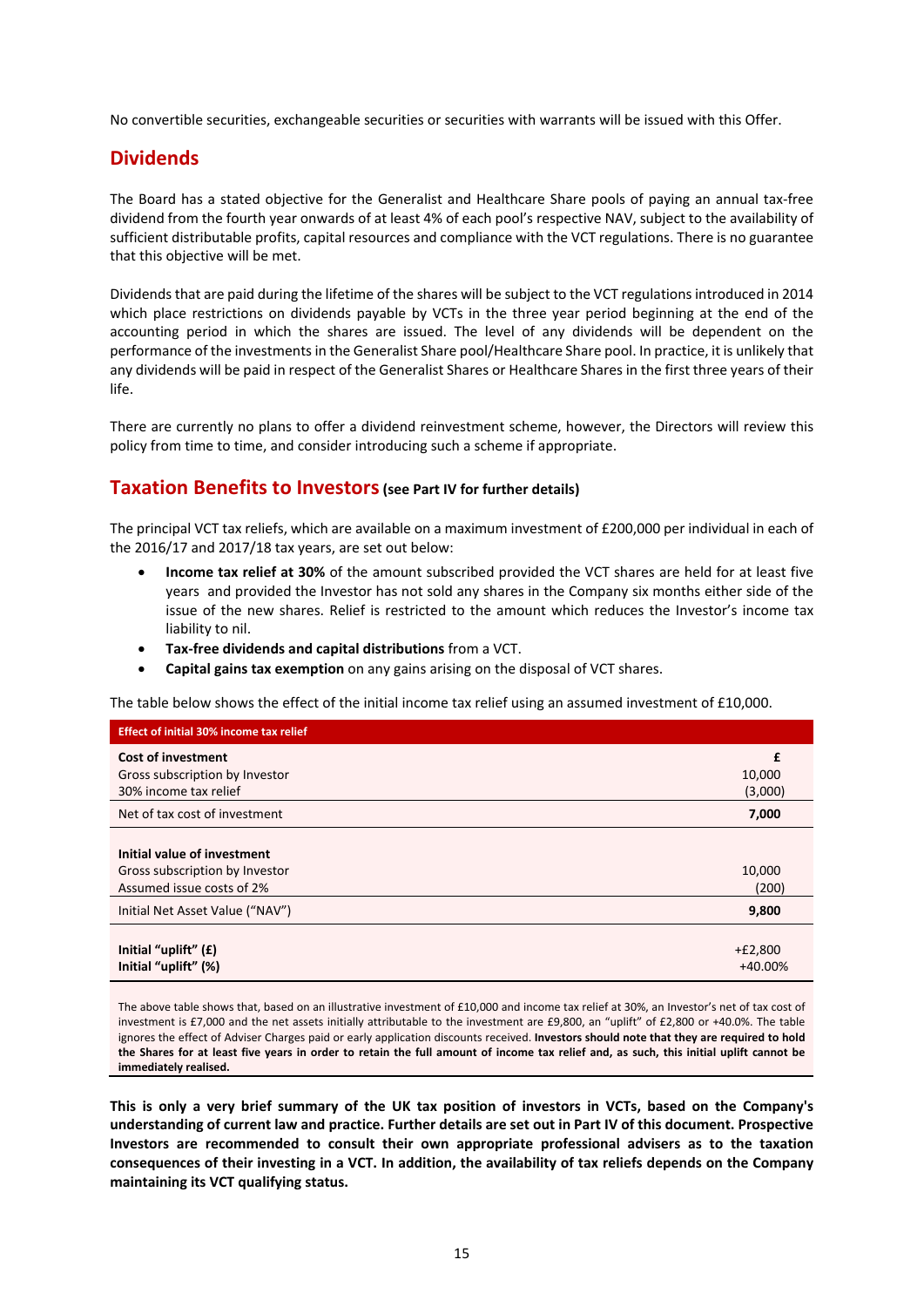## **Investment Policy**

A new investment policy has been drawn up in order to accommodate the new share classes and changes to the VCT legislation. As these changes, taken together, are considered by the Company to be material, the new policy will be proposed for approval by Shareholders at the General Meeting to take place on 16 January 2017, and, if approved, will be as set out below. If the resolution to amend the policy is not approved, the Company will continue with its existing investment policy, as most recently published in the Company's annual report and accounts for the year ended 31 March 2016, but will only make investments which remain nonetheless consistent with the VCT Regulations.

#### **Asset allocation**

It is intended that at least 70% of each share pools' funds are invested in VCT Qualifying Investments within 3 years of the close of the relevant share offer. The remainder of the funds will be held in Non‐Qualifying Investments.

For share pools designated as having a "planned exit" strategy, following the fifth anniversary of the last share allotment, the Company will seek realisations of its investments such that funds can be returned to Shareholders.

#### **VCT Qualifying Investments**

New VCT Qualifying Investments will normally comprise investments in businesses that are less than 7 years old and require funding to support the growth of the business. Investments may be in a range of sectors which are allowable under the VCT Regulations.

The Company will focus on development and expansion funding for unquoted businesses and will not usually undertake very early stage or start up investments.

Specific share pools may have a generalist focus or may focus on certain sectors according to the strategy of that specific share pool.

VCT Qualifying Investments made in 2015 and earlier were made under previous VCT Regulations and focused on investments in UK businesses that own substantial assets (over which a charge could be taken by the Company) or have predictable revenue streams from financially sound customers.

#### **Non‐Qualifying Investments**

The funds not employed in VCT Qualifying Investments will be invested in Non Qualifying Investments as allowed by the VCT Regulations. These will typically be cash deposits and investments in quoted securities, investment trusts or OEICs.

Non‐Qualifying Investments made prior to 5 April 2016 were typically made in structured products and secured loans.

#### *Risk diversification*

The Directors control the overall risk of the Company. Downing ensures that, for each share pool, the Company has exposure to a diversified range of VCT Investments from different sectors and adheres to the holding limit that no investment in a company may represent more than 15% by value of the Company's total investments at the time of investment

#### *Listing Rules*

As a company whose shares have been admitted to the Official List, the Company conducts its business in accordance with the Listing Rules.

#### *Venture Capital Trust Regulations*

In continuing to maintain its VCT status, the Company complies with a number of regulations as set out in Part 6 of the Income Tax Act 2007.

### *Borrowing policy*

It is not the Company's intention to have any borrowings, but it reserves the right to should the need arise. The Company does, however, have the ability to borrow a maximum amount equal to 15% of the aggregate amount paid on any shares issued by the Company (together with any share premium thereon).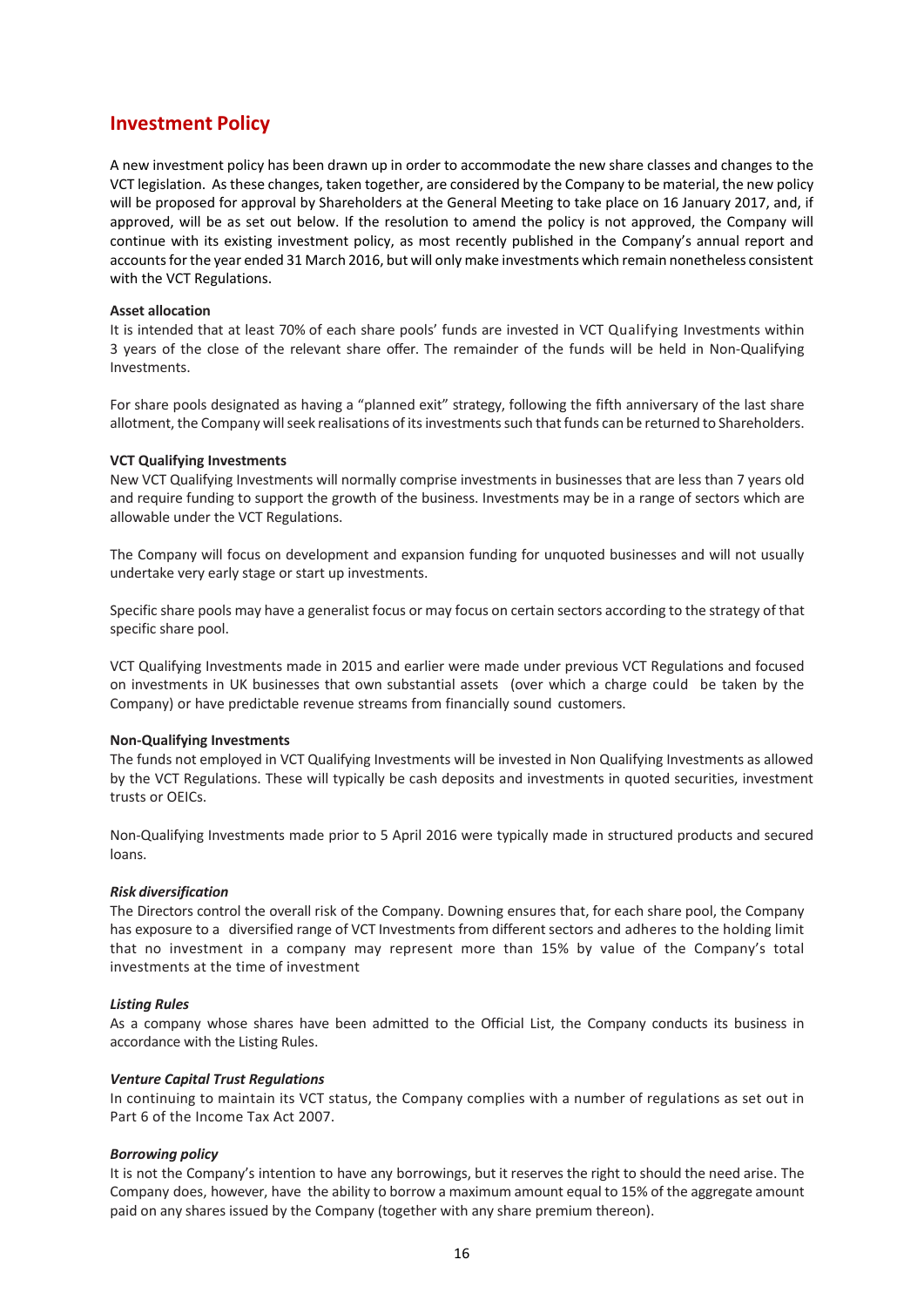### *Trading Activity*

The Company does not carry out any trading activity which is significant in the context of the Company.

## **Share Buyback Policy**

The Board will seek to ensure that there is liquidity in the Company's Generalist Shares and Healthcare Shares and, accordingly, it intends to pursue an active Share buyback policy. Throughout its life, the Company will seek to buy back in the market those Generalist and Healthcare Shares that Shareholders wish to sell, at no discount to the latest published Net Asset Value, subject to applicable regulations, market conditions at the time and the Company having both the necessary funds and distributable reserves available for the purpose. This buyback policy aims to provide liquidity and limit the discount to Net Asset Value at which Shares trade. The making and timing of any share buybacks will remain at the absolute discretion of the Board.

Under the current Listing Rules, the price paid for the Shares cannot be more than the higher of: (i) the amount equal to 105% of the average of the middle market quotations for the five Business Days immediately preceding the date on which the Shares are purchased; (ii) the price of the last independent trade; and (iii) the highest then current independent bid on the London Stock Exchange.

## **Management**

#### **Downing LLP**

The investment and administration manager of the Company is Downing LLP which is authorised and regulated by the Financial Conduct Authority. Downing specialises in structuring, promoting, managing and administering tax efficient products. In 2011 Downing LLP took over the business and employees of Downing Corporate Finance Limited (which was incorporated in 1986). Downing LLP advises or manages VCTs with over £210 million of net assets.

The total invested by the partners and employees of Downing LLP in the Downing VCTs is over £2 million.

### **AIFM**

The Company is registered with the FCA as a Small Registered Alternative Investment Fund Manager.

## **Co‐Investment Policy**

The Company's only formal co-investment relationships are with the other Downing VCTs, Downing's IHT and EIS funds (together the "Funds"). It has been agreed that allocations will be offered to each party in proportion to their respective funds available for investment, subject to: (i) a priority being given to any of the Funds in order to maintain their tax status; (ii) the time horizon of the investment opportunity being compatible with the exit strategy of each Fund; and (iii) the risk/reward profile of the investment opportunity being compatible with the target return for each Fund. In the event of any conflicts between the parties, the issues will be resolved at the discretion of the independent directors, designated members and committees of the relevant Funds.

## **Directors**

The Company has a Board, comprising three Directors, all of whom are non-executive and independent of Downing. Additionally none of the Directors are related to Downing or other funds managed by Downing.

Lord Flight (Chairman) has worked in the financial services industry for over 40 years and co-founded Guinness Flight Global Asset Management. In 1998, upon Guinness Flight's acquisition by Investec, he became joint chairman of Investec Asset Management Limited. He was MP for Arundel and South Downs from 1997 to 2005 and Shadow Chief Secretary to the Treasury between 2000 and 2004. He was appointed to the House of Lords in January 2011. He is chairman of the EIS Association and CIM Investment Management Limited; and is a director of Metro Bank plc, Investec Asset Management Limited and a number of other companies in the financial services sector. He is also a Commissioner of the Guernsey Financial Services Commission.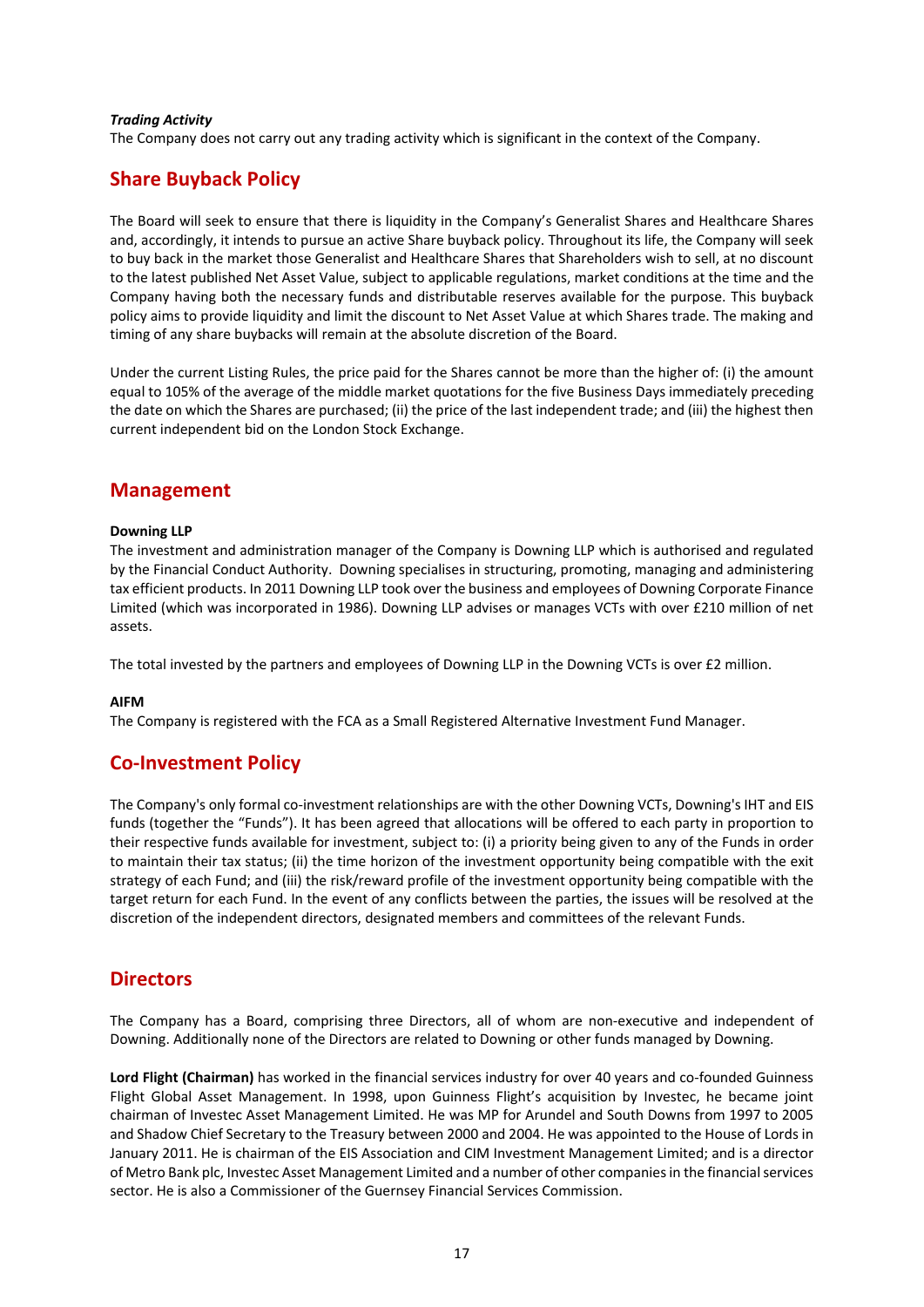**Sir Aubrey Brocklebank (Senior Independent Director)** assumed his first role within the VCT industry in 1997, following a career in accountancy, corporate finance and venture capital. Since then he has gone on to become one of the most experienced directors. Sir Aubrey maintains a wide range of business interests and has been a director of six AIM listed companies. He is chairman of Puma VCT 8 plc and Hargreave Hale AIM VCT 1 plc.

**Russell Catley** has over 30 years' experience in the financial sector and is currently chief executive of both Catley Lakeman Securities, the UK's leading provider of institutional structured products and its subsidiary asset manager, Atlantic House Fund Management LLP. Its long‐standing clients include JP Morgan, HSBC, Credit Suisse, UBS and Royal Bank of Canada. He was previously a Director at Citigroup Global Markets and AXA Investment Managers UK Limited and was on the Board of AXA World Funds (Luxembourg), one of Europe's largest fund companies from 2001 to 2004.

# **Charges**

## **Initial Costs**

The initial costs to Investors are made up of the Promoter's Fee plus Adviser Charges (where applicable).

Downing will charge the Company a Promoter's Fee of 4% of the monies subscribed, where it is required to pay commission to an Intermediary (2% where no commission is payable). Out of its Promoter's Fees, Downing will be responsible for paying all the costs of the Offers (excluding trail commission). Adviser Charges are the fees agreed between Intermediaries and Investors for advice and related services.

The number of Generalist and Healthcare Shares issued under the Offers will be determined by the "blended" issue cost. Applicants will have a different issue cost attributable to their application for Offer Shares depending on the level of Promoter's Fee and Adviser Charges agreed with their Intermediary, adjusted for any early subscription discount. Further information is set out in Part XI on page 68. The total initial expenses of each Offer (assuming full subscription by Execution‐Only Investors and/or Professional Client Investors only) will be 4.0% of the gross proceeds and the total net proceeds of each Offer are therefore estimated to be £19.2 million for the Generalist Shares and £9.6 million for the Healthcare Shares.

### **Annual management and administration fees**

Downing receives annual investment management fee of 1.5% of the net assets of the DSO Ordinary Shares, DSO B Shares and DSO D Shares per annum (discounted to 1.3% until 20 July 2016), 1.8% of the net assets of the DP2011 General Shares, DP2011 Structured and DP2011 Low Carbon Shares per annum (discounted to 1.6% until 20 July 2016) and 1.35% of the net assets of the DP67 Shares per annum.

In respect of the new Share classes, Downing will receive an investment management fee of 2.0% of net assets per annum in respect of the Generalist Shares and 2.5% per annum in respect of the Healthcare Shares.

In respect of administration fees, Downing is paid a formula based fee comprising three elements: (i) a basic fee of £40,000; (ii) a fee of 0.1% per annum on funds in excess of £10 million; (iii) £5,000 per additional share pool. Assuming full subscription of £30,000,000, the total funds under management will be approximately £65 million resulting in an annual administration fee of around £130,000.

The Annual Running Costs of each share pool are capped at 3.0% (including irrecoverable VAT) of Net Assets in the relevant pool except for the DP67 Share pool which is capped at 2.9% and the new Healthcare Share pool which will be capped at 3.5%. Any excess will be paid by Downing, or refunded by way of a reduction in its fees. Annual Running Costs include, inter alia, Directors' fees, fees for audit and taxation advice, registrar's fees, costs of communicating with Shareholders and investment management fees.

Where the fund is invested in other Downing managed funds, the Manager will arrange for one of the fees to be rebated to the Company to ensure that there is no "double charging".

Downing will receive no carried interest or other performance-related fees, save pursuant to the holding of Management Shares described below.

The Company shall also be responsible for paying 0.25% per annum of the Net Asset Value of those Offer Shares in respect of which adviser commission is payable to Downing for a maximum of five years, from which Downing will pay annual trail commission to the independent financial intermediaries of Professional Client Investors and Execution‐Only Investors.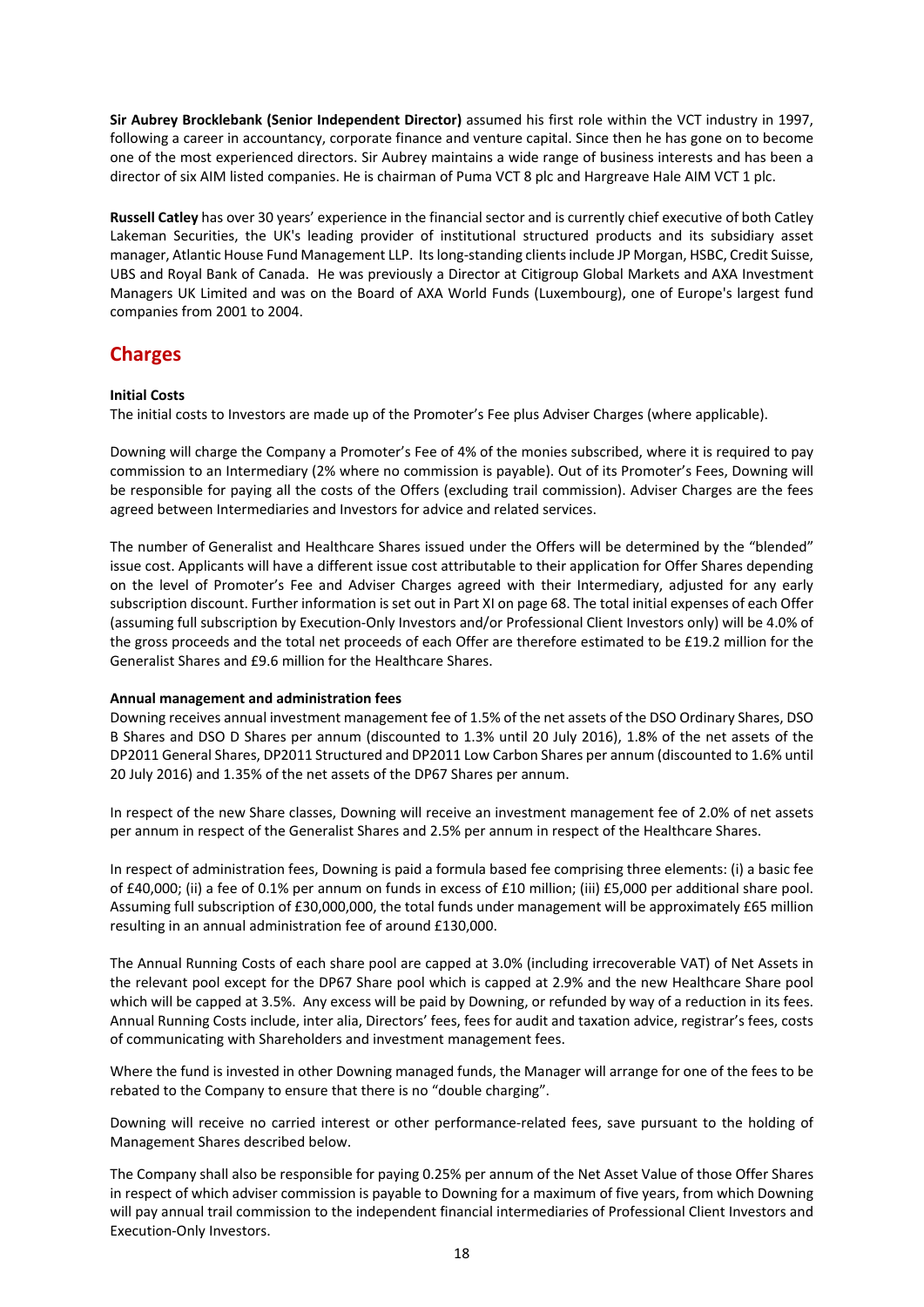#### **Costs payable by investee companies**

Downing will receive arrangement fees (capped at 3% of the sums invested by the Company, with any excess paid to the Company) and monitoring fees (capped at the higher of £10,000 pa or 0.5% pa of the cost of the investment, including any director's fees for sitting on the companies' boards) from investee companies. Costs incurred on abortive investment proposals will be the responsibility of Downing.

#### **Performance Incentive**

As is customary in the venture capital industry, members of the management team will be entitled, subject to Shareholder approval, to receive a performance incentive fee in the event that returns to Generalist and Healthcare Shareholders respectively exceed a hurdle. This fee is being set at 20% of dividends paid when total returns are above the Hurdle, with effect from 2021 onwards.

The Performance Incentive in respect of the Generalist and Healthcare Shares will have no impact on Existing Shareholders.

For the Hurdle to be met, the Generalist Shares and/or Healthcare Shares must have a Total Return (based on audited year end results) in excess of £1 for the years ended 31 March 2018, 31 March 2019 and 31 March 2020. For subsequent years, the Total Return hurdle increases by 3p per annum such that for the year ended 31 March 2021 the Total Return hurdle will be £1.03, for the year ended 31 March 2022 the hurdle will be £1.06, for the year ended 31 March 2023 the hurdle will be £1.09 etc.

The Company proposes to give effect to the performance incentive through management shares ("**Management Shares**") in the Company. When the precise number of shares to be issued to investors under the Offer is known, it is proposed that 20% of such number of shares be issued to certain employees/partners of management at a lower price of 0.1p per share and immediately thereafter transferred to a nominee company, Downing Nominees Limited (the "**Nominee**"). Accordingly, if the Offer is fully subscribed, 5 million Generalist Share and 2.5 million Healthcare Shares will be issued to Management at 0.1p per share and transferred to the Nominee to hold on behalf of Management.

Whilst these Management Shares will rank *pari passu* with the other issued shares, the Nominee will agree with the Company that, so long as the Management Shares are in issue, it will (a) neither exercise any voting rights attaching to the shares, nor transfer or dispose of any of the shares, and (b) waive any of their entitlement to distributions payable on the shares unless, and to the extent that, the performance hurdle is met. The effect of this arrangement will be to allow the individuals concerned to receive dividends on the shares of 20% of the aggregate dividends payable; this dividend will represent their performance incentive payment. The Nominee will also agree that, should the management agreement be terminated, the Management Shares will be sold at the Company's direction.

Accordingly, if the Hurdle is not met, any distributions otherwise payable in respect of the relevant financial year on the Management Shares will be waived by the Nominee. If the Hurdle is met, the Nominee as holder of the Management Shares will receive any distributions as normal in respect of their holding of 20% of the Generalist and/or Healthcare Shares in issue. In effect, Management will receive a performance incentive fee of 20% of the aggregate dividend paid after the Hurdle is met. If the payment of the full dividend on the Management Shares would result in the Hurdle no longer being met, the Nominee as holder of the Management Shares will waive dividends to the extent to ensure that the Hurdle continues to be met.

For example, the Total Return per share might stand at 103.5p as at 31 March 2021, at which time the Hurdle will be 103.0p. Based on 20 million shares in issue, if a dividend of £1 million (5p per share) is declared in respect of the year ended 31 March 2021, Management would normally be entitled to dividends equivalent to £200,000 (equivalent to 1p per share in issue). However, as this would result in the Hurdle not being met, the management team will waive 50% of their dividend, which will result in net dividends of £100,000 (equivalent to 0.5p per share in issue) being paid on the Management Shares. The Hurdle for the following year end 31 March 2022 will then stand at 106p.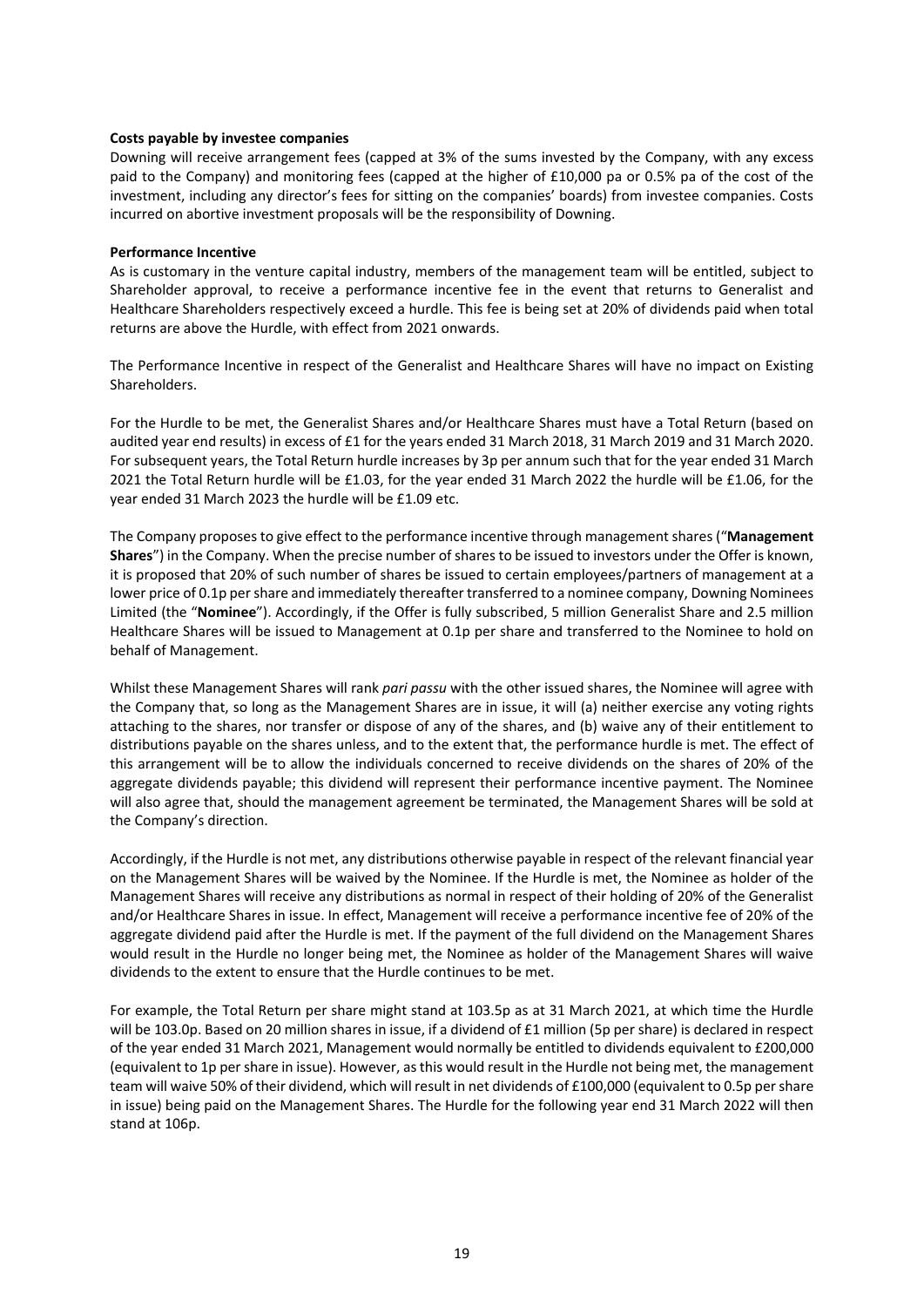# **Other Information**

#### **Taxation and HM Revenue & Customs approval**

The Directors intend to conduct the affairs of the Company so it continues to satisfy the conditions for approval as a VCT and that such approval will be maintained. HM Revenue & Customs has granted the Company provisional approval under the ITA. The Company intends to continue complying with the ITA and has retained Philip Hare & Associates LLP to advise it on VCT taxation matters.

#### **The Offers and minimum and maximum subscription**

Assuming Full Subscription, maximum net proceeds (after the costs of the Offers) of £28.8 million (£19.2 million for the Generalist class and £9.6 million for the Healthcare class) will be raised under the Offers. The maximum amount payable by the Company in respect of the costs of the Offers will be 4% (assuming a commission is payable on all applications). If the Offers are over‐subscribed, they may be increased at the discretion of the Board to no more than gross proceeds of £50 million (£30 million from the Generalist share class and £20 million from the Healthcare share class). This facility may be utilised whilst the Offers remain open. In the event that applications are received in excess of the full subscription, the Directors and the Sponsor reserve the right to use their absolute discretion in the allocation of successful applications. Applicants are encouraged to submit their Application Form early in order to be confident that their applications will be successful. The Minimum Subscription is £1 million in each class of Offer Shares.

The minimum investment per Applicant is £5,000 (or such lower amount at the Board's discretion) or £500 per month by standing order. The maximum investment, on which tax reliefs in VCTs are available, is £200,000 per Applicant in each of the 2016/17 and 2017/18 tax years. Spouses can each invest up to £200,000 in each tax year. The subscription list for the Offers will open at 9.00 a.m. on 9 December 2016 and may close at any time thereafter, but in any event, not later than 3.00 p.m. on 5 April 2017 in respect of the 2016/17 Offer and 3.00 p.m. on 30 September 2017 in respect of the 2017/18 Offer, unless fully subscribed earlier or previously extended by the Directors (but to no later than 30 November 2017).

If the Minimum Subscription is not received by 3.00 p.m. on 5 April 2017, the Offers will be withdrawn and application monies will be returned to applicants within seven days of such date, at their own risk, without interest. The Offers are not underwritten.

Generalist and Healthcare Shares will be allotted and issued in respect of valid applications on 5 April 2017, 30 September and on any other dates on which the Directors decide, but at least quarterly thereafter. Application has been made to the UK Listing Authority on behalf of the Company for the Admission of all of the Generalist Shares and Healthcare Shares. Subject to the Minimum Subscription being received by then, it is anticipated that dealings in the first allotment of Generalist Shares and Healthcare Shares will commence by 25 April 2017 and in respect of subsequent allotments within 20 Business Days of allotment. Dealings may begin before notification of allotments is made. Revocation of the Offers cannot occur after dealings in the Generalist and Healthcare Shares have commenced. The Company has applied for its Generalist and Healthcare Shares to be admitted to CREST and it is expected that the Generalist and Healthcare Shares will be so admitted and, accordingly, enabled for settlement in CREST, as soon as practicable after Admission has occurred. Accordingly, settlement of transactions in the Generalist and Healthcare Shares following Admission may take place within the CREST system if Generalist and Healthcare Shareholders wish. CREST is a voluntary system and Generalist and Healthcare Shareholders who wish to receive and retain share certificates will be able to do so. Share certificates (where applicable) and certificates to enable a claim for income tax relief to be made in respect of Generalist and Healthcare Shares will be posted to Generalist and/or Healthcare Shareholders as applicable within 30 days of each allotment. No notification will be made to successful applicants prior to despatch of definitive share certificates.

Prior to despatch of definitive share certificates (where applicable), transfers (if any) will be certified against the register. No temporary documents of title will be issued.

The result of the Offers will be announced through a regulatory information service provider authorised by the FCA.

#### **Availability of the Prospectus**

Copies of the Prospectus and any related supplementary prospectus published by the Company are available for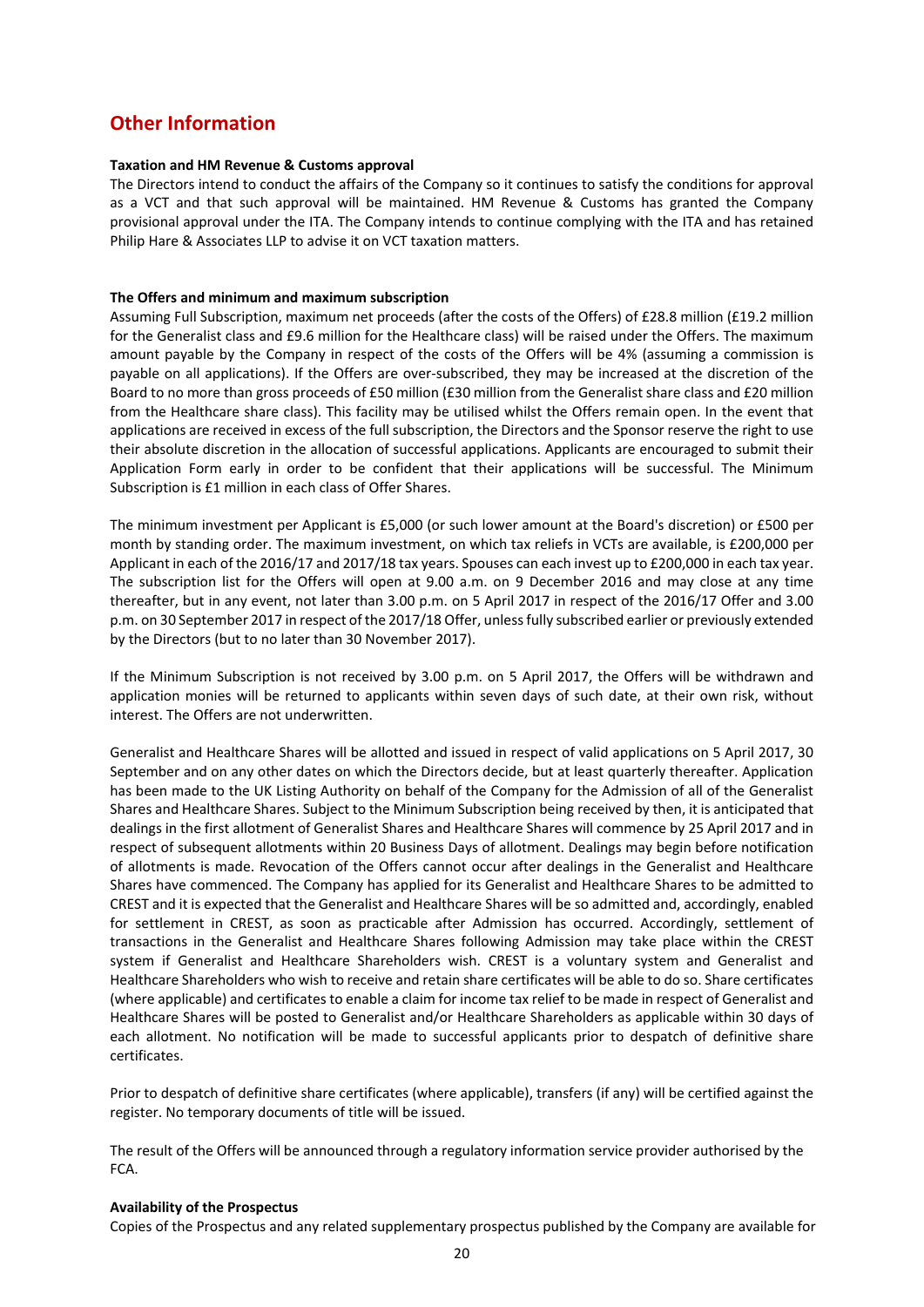download at the National Storage Mechanism (www.morningstar.co.uk/uk/NSM) and may be obtained, free of charge, from the Company's registered office, where they are also on display, and from Downing LLP.

 Downing LLP **telephone:** 020 7416 7780 Ergon House, Horseferry Road **download:** www.downing.co.uk London SW1P 2AL **email:** vct@downing.co.uk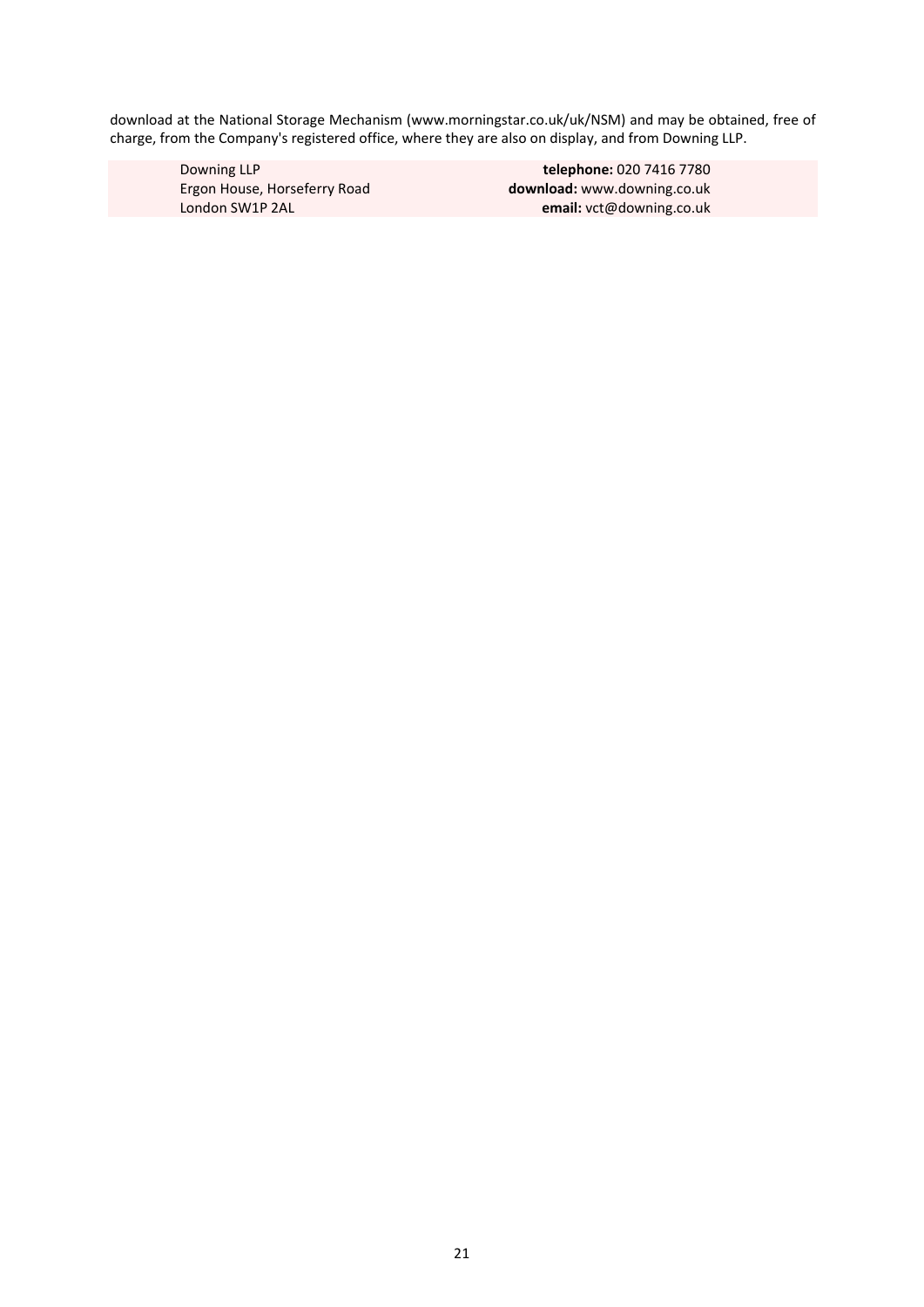# **Operation of the Company and Board Practices**

### (a) **Board of Directors**

The Company complies with the provisions of the UK Corporate Governance Code, with the exception of the following, for the reasons set out below:

- (i) new Directors do not receive a full, formal and tailored induction on joining the Board and such matters are addressed on an individual basis as they arise. In addition, as the Company does not have any major shareholders, shareholders are not given an opportunity to meet any new non‐executive directors at specific meetings other than at the Annual General Meetings;
- (ii) the Board consider that all Directors have sufficient experience to be able to exercise proper judgement within the meaning of the UK Corporate Governance Code;
- (iii) as the Company has no staff, other than Directors, there are no procedures in place relating to whistleblowing;
- (iv) due to the size of the Board, there are no formal performance evaluations of the Board, their committees, the individual Directors or the Chairman. Specific performance issues are dealt with as they arise; and
- (v) the Directors do not have fixed term renewable service contracts as recommended in the UK Corporate Governance Code. Instead they have letters of appointment, further details of which are set out in paragraph 6(c) of Part VIII of this document.

The Board comprises three members, all of whom are non-executive directors and considered to be independent of Downing.

The Board meets regularly throughout the year (normally at least quarterly) and all necessary information is supplied to the Directors on a timely basis to enable them to discharge their duties effectively including, but not limited to, monitoring and managing the performance of key service providers including Downing. Additionally, special meetings take place or other arrangements are made when Board decisions are required in advance of regular meetings. The Board is responsible for controlling the Company. The Board is responsible for the determination and calculation of the Company's Net Asset Value, which will be undertaken in accordance with the Company's accounting policies and published on an appropriate regulatory information service provider (including in the announcement of annual and half yearly results of the Company). The Board does not envisage any circumstances in which such calculations would be suspended but, were this to occur, such suspension would be communicated to shareholders in a similar manner.

The Board delegates specific responsibilities to the committees described below.

### (b) **Audit Committee**

All directors sit on the audit committee which is chaired by Sir Aubrey Brocklebank. The audit committee meets not less than once a year. The Company's auditors and the senior executives of Downing may attend and speak at audit committee meetings.

A summary of the terms of reference of the audit committee is as follows: the committee has responsibility for, among other things, the planning and reviewing of the Company's annual and half yearly reports and the supervision of its auditors in the review of such financial statements. The audit committee focuses particularly on the Company's compliance with legal requirements, accounting standards, financial and regulatory reporting requirements, the Listing Rules and the Prospectus Rules and ensuring that effective systems for internal financial control and for reporting non-financial operating data are maintained. The ultimate responsibility for reviewing and approving the annual report and accounts and half yearly financial reports remain with the Board.

### (c) **Remuneration Committee**

All directors sit on the remuneration committee, which meets as and when required, and is chaired by Lord Flight.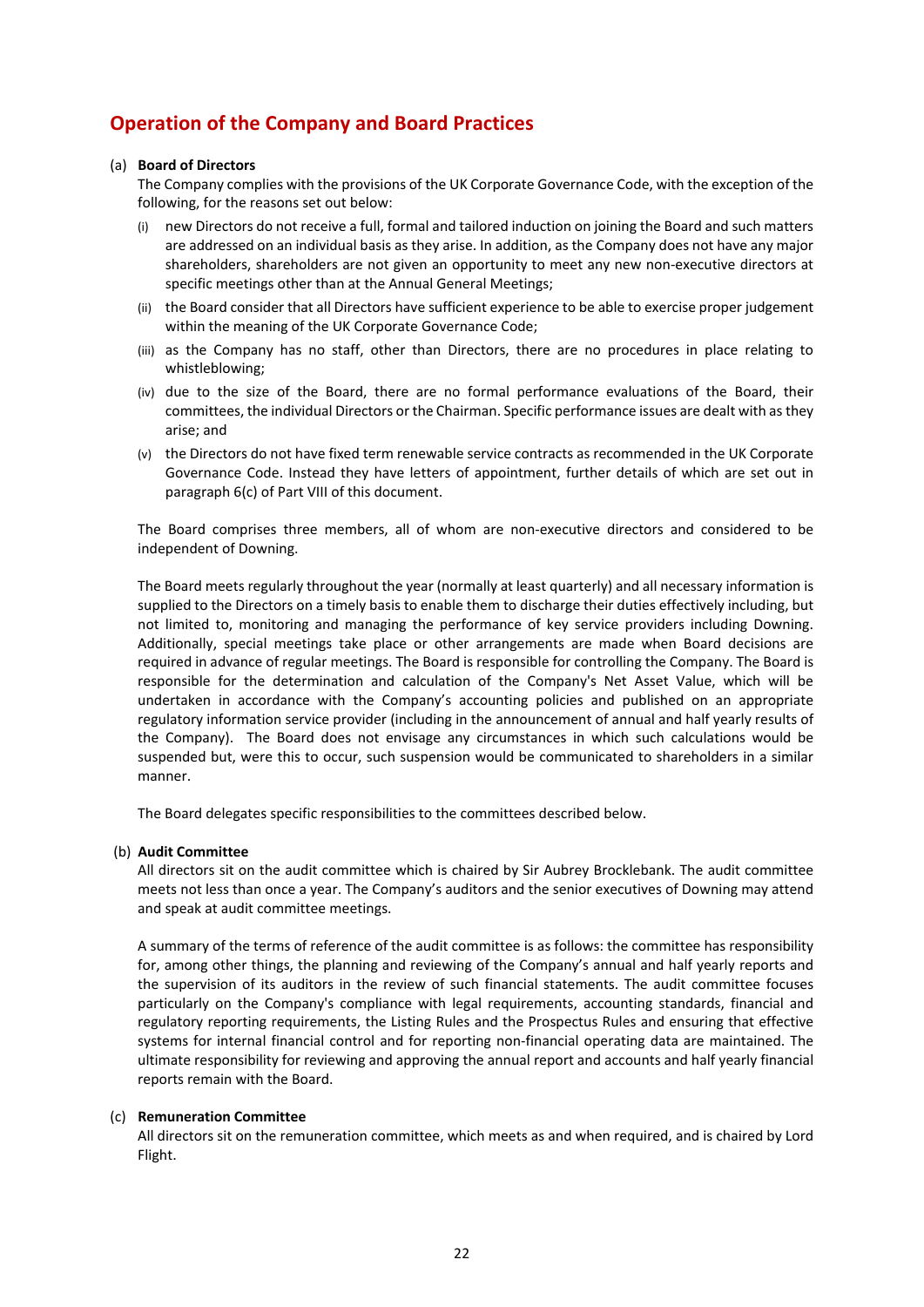A summary of the terms of reference of the remuneration committee is as follows: this committee has responsibility for determining the Company's policy on the remuneration of the Directors, and the committee refers to standard industry practice as well as comparative remuneration levels and structures prevalent in companies of a similar profile and size, and in similar industry sectors to the Company, taking account of any special circumstances that may be relevant in terms of the Directors' responsibilities and duties. The maximum Directors' remuneration will also be determined by reference to the Company's Articles and/or ordinary resolutions of Shareholders from time to time.

#### (d) **Nomination Committee**

All Directors sit on the nomination committee, which meets as and when required, and is chaired by Lord Flight. The committee has responsibility for considering the size, structure and composition of the Board, the retirement and appointment of Directors, and will make appropriate recommendations to the Board in relation to these matters.

As at the date of this document, the Company currently complies with the UK Corporate Governance Code in all respects other than those mentioned above.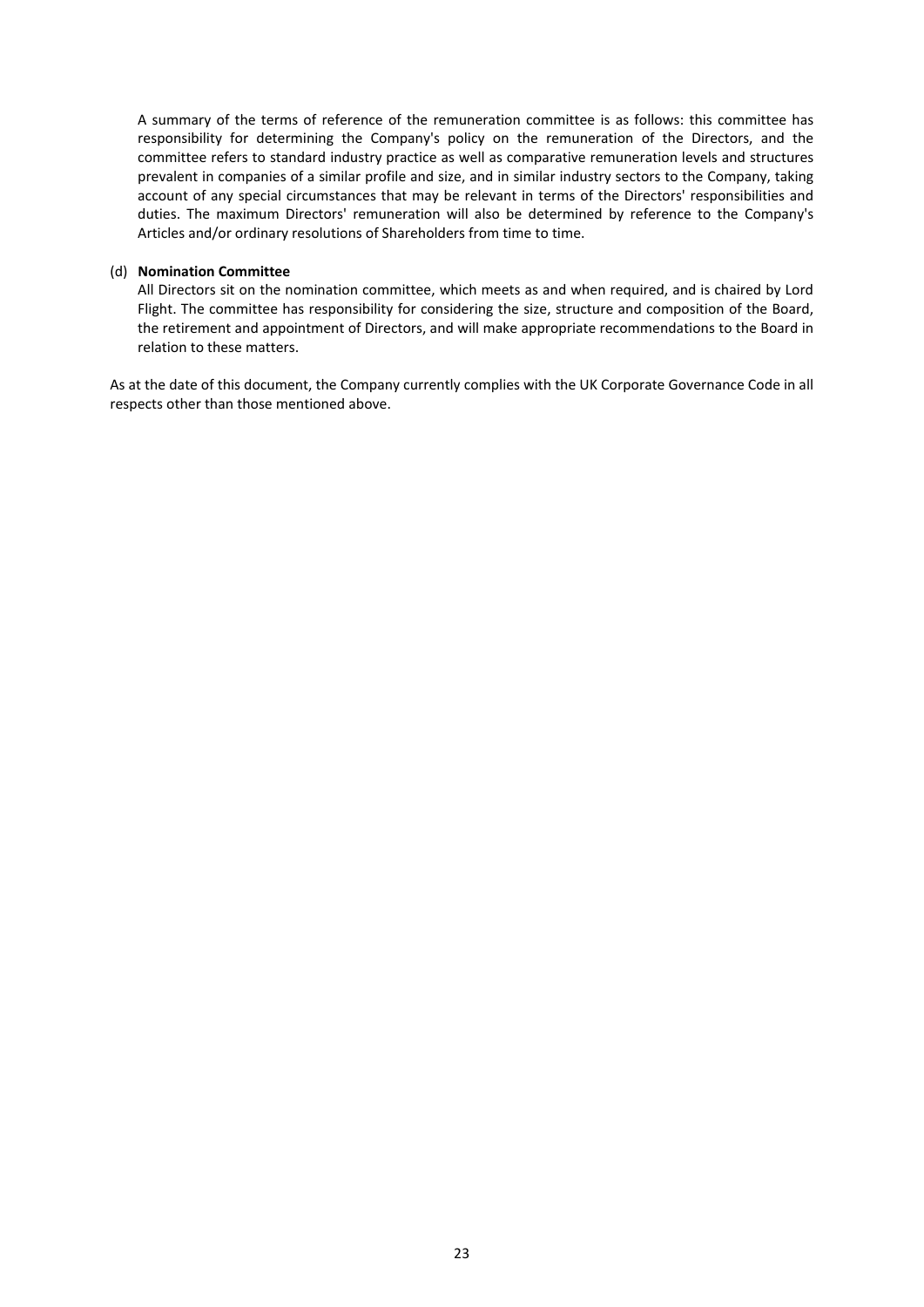## **Part II – Generalist Shares**

## **Introduction**

The Generalist Share pool will seek to invest in a broad range of businesses which are eligible for investment under the latest VCT regulations. This will typically be young developing unquoted businesses.

## **Downing's Track Record**

Downing manages or advises a number of VCTs, EIS schemes and other funds. Several of the Downing VCTs have a planned exit strategy, however Downing ONE VCT, which was formed by the merger of six other VCTs in November 2013, is the only VCT managed or advised by Downing which has a similar "evergreen" strategy to that of the Generalist Share pool.

The track record of Downing ONE is summarised as follows:

|                                                                 | <b>From</b> | Τo        | Size of<br>fund | <b>Initial</b><br><b>NAV</b> | Total<br><b>Return</b> | Uplift |
|-----------------------------------------------------------------|-------------|-----------|-----------------|------------------------------|------------------------|--------|
| Downing Healthcare Protected VCT plc<br>(original name of fund) | May 1997    | Nov 2013* | E7.1m           | 100.0p                       | 154.5p 54.5%           |        |
| Downing ONE VCT plc                                             | Nov 2013    | Aug 2016  | £93.7m          | 100.0 <sub>p</sub>           | 107.5p                 | 7.5%   |

*\*November 2013 was the date Downing Healthcare Protected VCT plc and a number of other VCTs were merged into Downing ONE* 

*Source: Downing ONE VCT plc NAV announcement 21 September 2016 and Downing Absolute Income VCT 1 plc (formerly Downing Healthcare Protected VCT) half years' report to 31 December 2012* 

## **Strategy and Approach**

The Generalist Share pool will invest in businesses that are less than 7 years old and are seeking funds to finance their growth. Some of these businesses may own substantial assets such as pubs, wedding venues or datacentres where the Company can take a charge over the assets and may benefit from some downside protection. The share pool will also invest in businesses which do not have any asset‐backing. These will often be higher risk but potentially offer greater rewards. There is no pre‐determined allocation of funds between these two types of investments. The allocation will be determined by Downing's dealflow during the period when funds are being invested.

Funds not invested in qualifying investments will be invested in OEICs, Investment Trusts and other securities in line with the investment policy. It is expected that a significant proportion of these funds will be invested in such funds also managed by Downing such as the MI Downing UK Micro‐Cap Growth Fund. Whenever the Company invests in another fund managed by Downing, it will only do so on the basis that Downing agrees to waive all of the management fees charged to the other fund in respect of that investment in order to prevent double recovery and ensure fair treatment of investors. Any conflicts of interest that may arise in this regard shall be dealt with under Downing's co-investment policy set out on page 17 and will be managed by the independent boards of the respective funds or, in the case of an OEIC, by the ACD operating within the framework of the UCITS regulations.

### **Downing's Management Team**

Downing has a team of over 20 executives involved in the management of unquoted investments. Key members of the team that will have responsibility for investing the funds of the Generalist Share pool are as follows:

### *Chris Allner – Head of Investment*

*Chris has over 30 years of venture capital and private equity experience, most recently as head of private equity at Octopus Investments. Prior to that, he was a director at Beringea and Bridgepoint with previous experience at 3i and Charterhouse.* 

*Chris has transacted over 50 investments and has sat on the boards of a number of unquoted and quoted portfolio companies across a variety of commercial sectors. Chris joined Downing in March 2012. Current board seats include Claresys Ltd and Curo Ltd. He is also on the board of trustees for Vital Regeneration, a Westminster based charity.*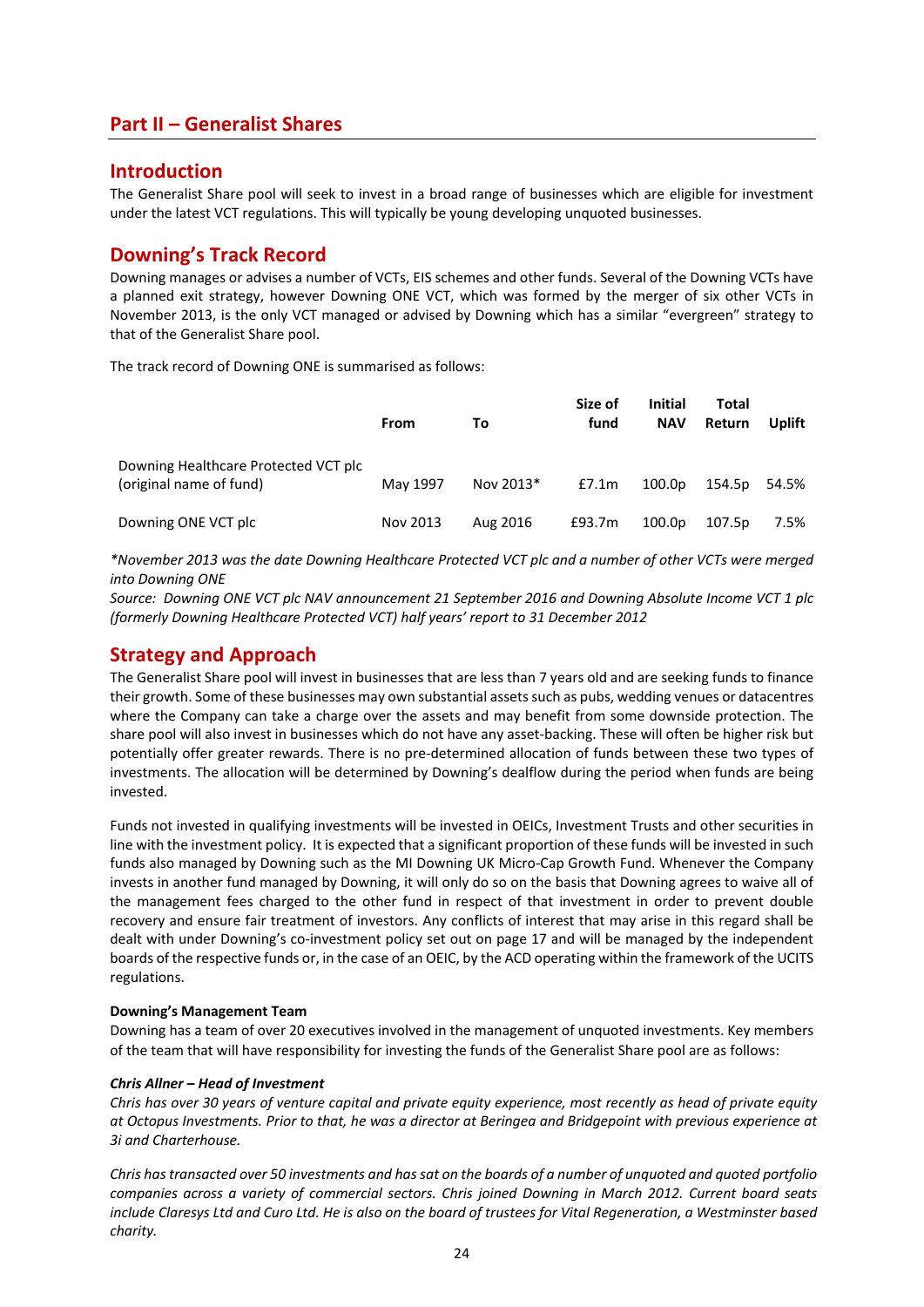#### *Kostas Manolis*

*Kostas has more than 11 years' private equity experience as investor, board director, portfolio manager, adviser and business angel. Kostas worked as a corporate finance adviser at PwC, where he advised institutions and management teams on private equity deals, and later joined the private equity team of Bank of Scotland in 2006. He was a member of the Caird Capital team that led a successful spin out of a £0.5bn private equity portfolio from Lloyds Banking Group in 2010.* 

*Kostas joined Downing as a partner in 2015. As a director or observer in numerous businesses, he has worked with management teams through operational improvement, growth, turnaround and successful exits. Kostas holds a degree in Biochemistry and a PhD in Molecular Genetics and is a Chartered Accountant.* 

#### *Colin Corbally*

*Colin qualified as a solicitor with Linklaters in 1996. He spent six years at 3i Group in corporate finance and venture capital where he was a senior manager. He then spent four years at The Royal Bank of Scotland where he was a director, structuring debt and equity investments, before joining Downing in 2006. Colin leads Downing's renewable energy investments department.* 

#### *Jonathan Boss*

*Jonathan is a chartered accountant and has spent the past 20 years working with the owners of private companies and has led 100 transactions, comprising growth investments, management buy‐outs, acquisitions, company sales and refinancings. Sitting on the boards of many of the companies in which he invests, Jonathan builds relationships with management teams based on agreeing shared goals and working hard together to achieve them. At Downing, Jonathan invests in a range of growing businesses, but has a particular interest in data centres, children's nurseries and wedding venues.* 

#### *Steven Kenee*

*Steven qualified as a chartered accountant in 2004 with Baker Tilly, where he worked for over six years in corporate finance, corporate restructuring and audit with a specific focus on small and medium sized businesses. He joined Downing in 2008 since which time he has led a number of VCT, EIS and IHT investments. He currently manages a portfolio in excess of £56 million and heads up the licensed sector team.* 

## **Generalist Pool Management fees**

An annual management fee of 2.0% of net assets per annum will be charged by Downing to the Generalist Share pool. An administration fee and monitoring fees will also be charged as set out on page 18.

A performance incentive will be payable to Downing in the event that a performance hurdle is met. The hurdle will be set at a Total Return of at least £1 per share for the years ended 31 March 2018, 31 March 2019 and 31 March 2020 and increasing by 3% per annum thereafter. If the Hurdle is met, the Performance Incentive will be a sum equivalent to 20% of the total dividends paid in respect of the relevant financial year on the Generalist Shares.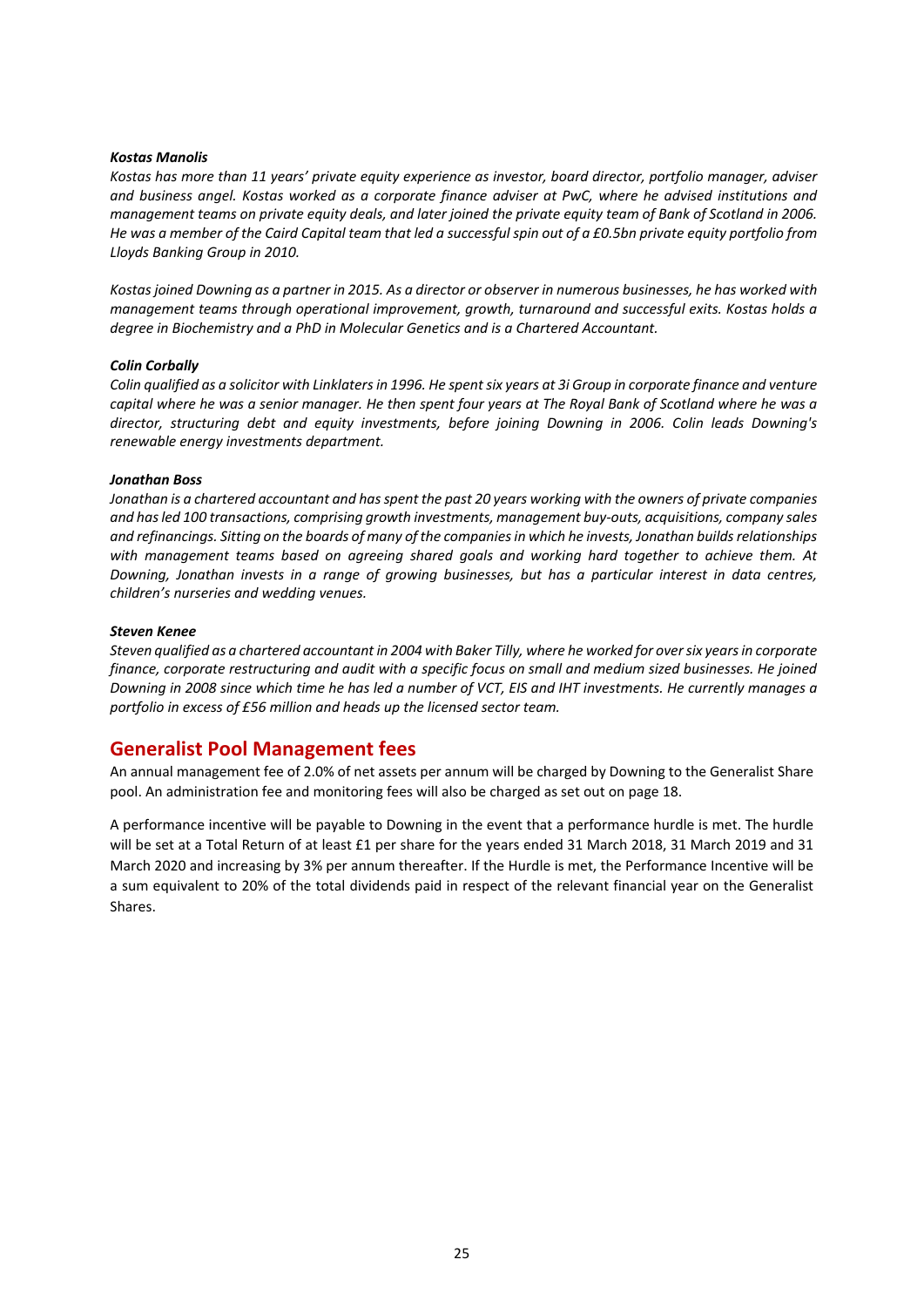## **Part III – Healthcare Shares**

## **Introduction**

Recent changes to the VCT rules have re‐focused VCTs towards investing in younger developing businesses. The healthcare sector has traditionally provided significant opportunities for investments in innovative companies which have delivered excellent rewards to investors. With an ageing population and national health expenditure increasing, the UK healthcare market is likely to continue to grow.

Downing has partnered with the management team at BioScience Managers Pty Ltd to provide VCT investors with an opportunity to gain exposure to this sector through an experienced adviser with a strong track record.

## **Healthcare Investment Adviser**

In investing funds in the Healthcare Share pool, Downing will be advised by BioScience Managers Pty Limited. BioScience Managers Pty Limited ("BioScience") is based in Melbourne, Australia and manage life sciences investments across the globe. The BioScience Group is headed by Jeremy Curnock Cook, who has been an active investor in the life sciences sector since the 1970s, including an extensive period at Rothschild Asset Management where he launched and managed the International Biotechnology Trust plc.

BioScience will be responsible for investment origination, due diligence (in conjunction with Downing), assistance with management, monitoring of the investments and identifying exit opportunities.

## **Investment Adviser's Track Record**

BioScience have launched two funds since their formation in 2008; IB Australian Bioscience Fund I and Asia Pacific Healthcare Fund II. Both funds were launched as limited life funds, the first of which has now wound up achieving 22.5% net IRR p.a. and was ranked in the top decile of Global PE/VC funds. The Asia Pacific Healthcare Fund II launched in September 2012 and is a 10 year fund so it is too early to judge performance.

In 1994, while at Rothschild Asset Management, Jeremy Curnock Cook launched and managed the International Biotechnology Trust plc. He managed this fund until August 2000 when he left Rothschild. The fund began with committed capital of £77 million and grew to £349 million by the end of his period in charge.

The relevant performance of each of these funds is summarised as follows:

|                                           | Launch   | End         | No. of core<br><i>investments</i> | Size of fund | <b>IRR</b> |
|-------------------------------------------|----------|-------------|-----------------------------------|--------------|------------|
| The International Biotechnology Trust plc | May-94   | Aug-00 $*$  | 30                                | £349.3m      | 40.0%      |
| <b>IB Australian Bioscience Fund I</b>    | Jul-08   | $Nov-14$    | 12                                | AUS\$42m     | 22.5%      |
| Asia Pacific Healthcare Fund II           | $Sep-12$ | Mar-16 $**$ | 7                                 | AUS\$56m     | N/A        |

**\*** End date of August 2000 being the date when Jeremy Curnock Cook ceased to manage the fund.

\*\* This is a 10 year fund and so it is too early to meaningfully judge performance.

AUS\$ ‐ Australian dollars

*Sources: Annual Reports of The International Biotechnology Trust plc, Fact Sheet to November 2014 for IB Australian Bioscience Fund I and Fact Sheet to May 2016 for Asia Pacific Healthcare Fund II.* 

*This information has been accurately reproduced and as far as the Company is aware and is able to ascertain from information published, no facts have been omitted which would render the reproduced information inaccurate or misleading.*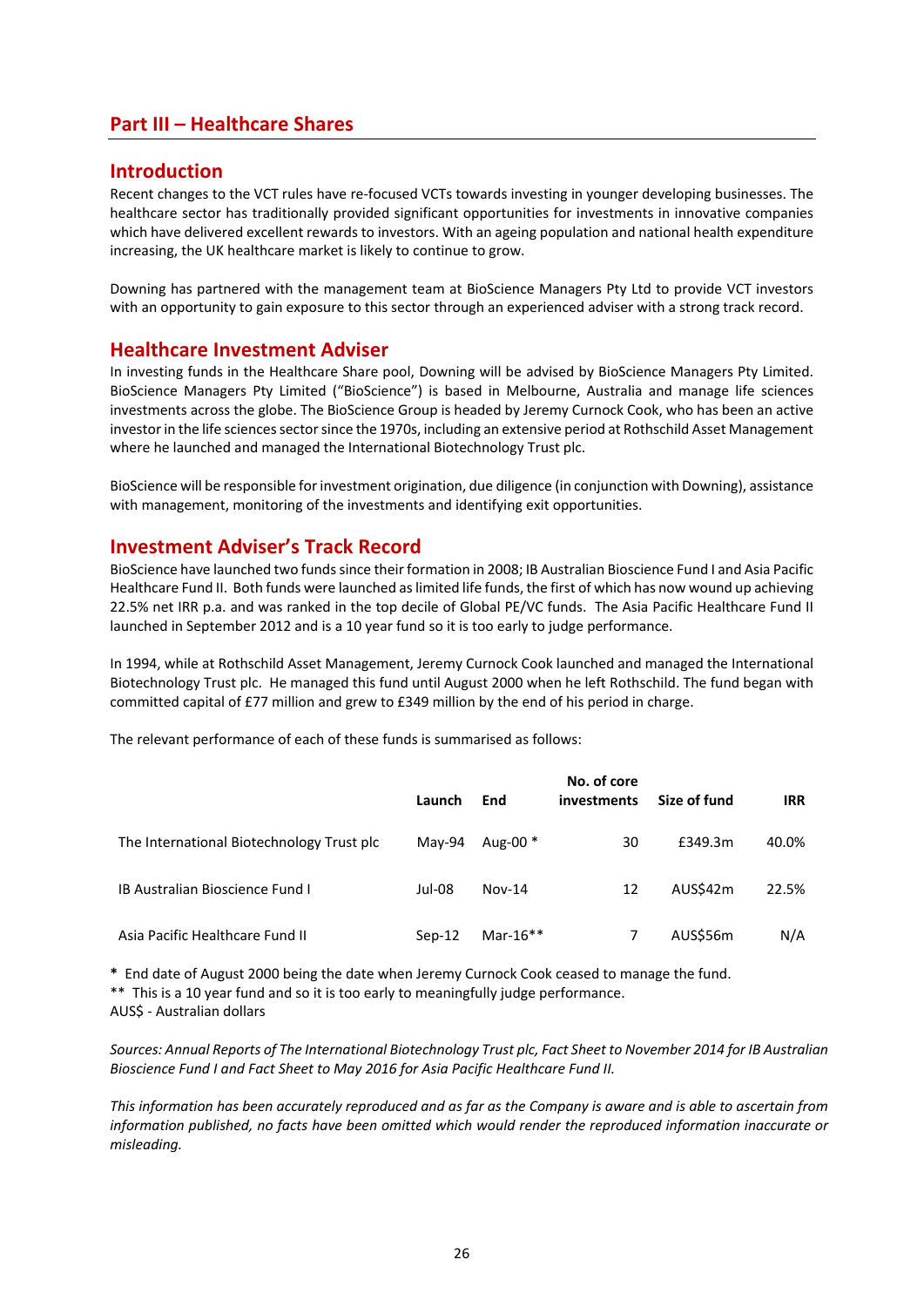## **Strategy and Approach**

The Healthcare Share pool will focus its VCT Qualifying Investments on early and mid‐stage healthcare investments including life sciences and bioscience companies. Each of the investments will have a permanent base in the UK to ensure that they are qualifying investments under the VCT regulations.

BioScience understands that investee companies typically require much more than financial support, as they face unique challenges when navigating each stage towards commercialisation. These challenges can range from needing assistance with management evolution and development, to regulatory and clinical trial expertise, to introduction to capital and international networks.

Bioscience's investment approach involves working closely with the management of each investee company, applying their considerable experience to meet the challenges and achieve the best possible outcome.

This 'hands on' approach is optimised by holding a relatively small number of investments in the portfolio and, where possible, taking a large stake in each, to ensure the shareholding carries significant influence.

Funds not invested in qualifying investments will be invested in OEICs, Investment Trusts and other securities in line with the investment policy. It is expected that a significant proportion of these funds will be invested in such funds also managed by Downing such as the MI Downing UK Micro‐Cap Growth Fund. Whenever the Company invests in another fund managed by Downing, it will only do so on the basis that Downing agrees to waive all of the management fees charged to the other fund in respect of that investment in order to prevent double recovery and ensure fair treatment of investors. Any conflicts of interest that may arise in this regard shall be dealt with under Downing's co-investment policy set out on page 17 and will be managed by the independent boards of the respective funds or, in the case of an OEIC, by the ACD operating within the framework of the UCITS regulations.

## **Investment Adviser's Management Team**

**Key members of the BioScience management team and the constituents of Bioscience's investment committee.** 

### *Jeremy Curnock Cook – Managing Director*

*Jeremy Curnock Cook is the former head of the life science private equity team at Rothschild Asset Management and an active investor in the Australian life science sector.* 

*At Rothschild, Jeremy was responsible for the launch of the first dedicated biotechnology fund for the Australian market and the launch of a joint venture with Johnson & Johnson Development Corporation for the creation of Healthcare Ventures, an investment vehicle dedicated to seed stage investments in Europe, as well as the conception and launch of the International Biotechnology Trust (IBT). IBT was launched in 1994 as a publicly listed investment trust focused internationally on mid stage investments in life sciences.* 

*Prior to joining Rothschild, Jeremy founded the International Biochemicals Group (IBG) in 1975, and built an 80‐ person company focused on the development and commercialisation of products containing tailored microbial strains for application in industrial pollution control and agriculture. IBG's clients included multinationals McDonalds and Royal Dutch Shell. Following the successful sale of IBG to Royal Dutch Shell in 1985, he managed the integration process into Shell operations prior to being invited to join Rothschild in 1987.* 

### *Matt McNamara ‐ Chief Investment Officer*

*Matt is responsible for deal flow management and evaluation, leading all investment recommendations and due diligence at BioScience. He has over 25 years' experience in the healthcare & medical sciences sector. After initially being a Molecular Biology Research Assistant, Matt spent 11 years in Sales & Marketing, and General Management with Merck & Co. and Johnson and Johnson Medical Pty Ltd respectively. He has served as SVP Business Development for eBioinformatics Inc and was CEO of a Life Sciences Venture Capital fund, SciCapital Pty Ltd.* 

*Matt founded BioBridge Australia, a biotechnology commercialisation advisery company, in 2004 and advised a number of private and public biotechnology/investment companies. Matt joined BioScience Managers in 2005 and has been Chief Investment Officer since 2008.*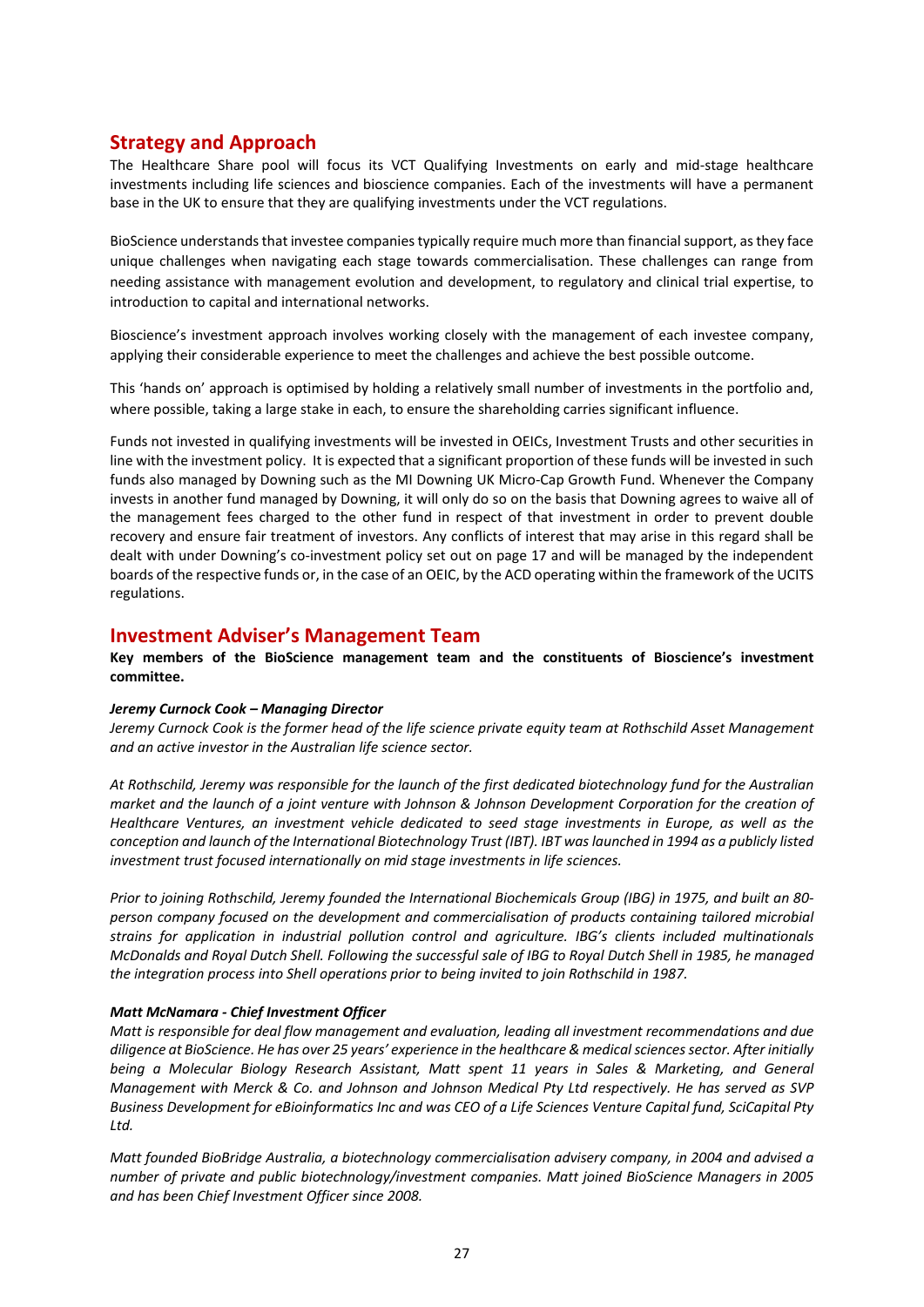#### **David Phillips**

*David has spent over 30 years in the healthcare industry, including 14 years in sales and marketing with Glaxo Wellcome, Cephalon Inc, Oxford Molecular Group Plc, and latterly 8 years with SR One (GSK's Corporate Venture Fund). In between these two periods with GSK, David spent 12 years at Board level as Chief Business Officer of Argenta Discovery, The Automation Partnership and BioFocus Plc (prior to the divestment to Galapagos NV where he stayed with the business).* 

*David rejoined GSK's SR One in 2008 to pioneer a new function to incubate and spin‐out technologies from GSK and in parallel investing in early stage life science companies. He has divested a number of R&D operations and drug delivery technologies and led the team that divested GSK's Opiates business in Australia in 2015. David joined BioScience in 2016.*

## **Healthcare Pool Management Fees**

Downing will have overall responsibility for the management of the funds in the Healthcare Share pool but will be closely advised by BioScience. BioScience will be responsible for sourcing and carrying out due diligence on investment opportunities, and Downing approve investments and be responsible for the ongoing monitoring of investments, with assistance from BioScience where required.

An annual management fee of 2.5% of net assets per annum will be charged by Downing to the Healthcare pool. Downing will be responsible for paying BioScience from their fees.

A performance incentive will be payable to Downing in the event that a performance hurdle is met. The Hurdle will be set at a Total Return of at least £1 per share for the years ended 31 March 2018, 31 March 2019 and 31 March 2020 and increasing by 3% per annum thereafter. If the Hurdle is met, the Performance Incentive will be a sum equivalent to 20% of the total dividends paid in respect of the relevant financial year on the Healthcare Shares. A sum equivalent to 50% of the performance incentive payment will be paid to BioScience by Downing.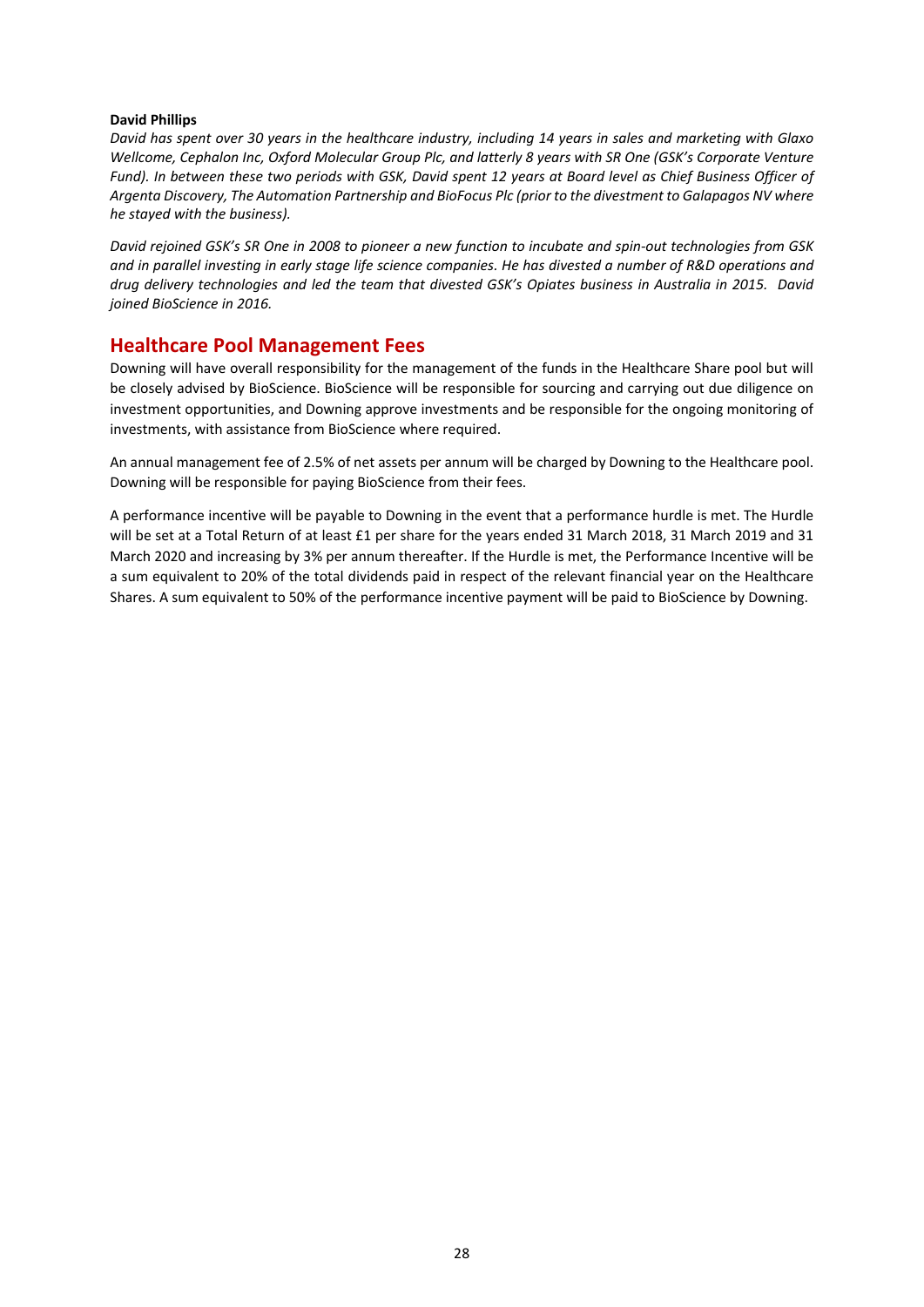## **Part IV – Taxation**

#### **VCTs: Summary of the applicable legislation in respect of Investors**

## **1. Taxation of a VCT**

VCTs are exempt from corporation tax on chargeable gains. There is no restriction on the distribution of realised capital gains by a VCT, subject to the requirements of company law. The Company will be subject to corporation tax on its income (excluding dividends received from UK companies) after deduction of attributable expenses.

## **2. Tax reliefs for individual investors**

Individuals who subscribe for Offer Shares must be aged 18 or over to qualify for the tax reliefs outlined below.

### *Relief from income tax*

A qualifying investor subscribing up to £200,000 in the 2016/17 and/or 2017/18 tax years for eligible shares in a VCT will be entitled to claim income tax relief, at the rate of 30%, although this relief will be withdrawn if either the shares are sold within five years or the investor takes out a loan which would not have been made, or would not have been made on the same terms, save for the acquisition of such shares. Relief is restricted to the amount which reduces the investor's income tax liability to nil. Shareholders should note that if they have sold, or if they sell, any shares in the Company within 6 months either side of the subscription for the Offer Shares, then for the purposes of calculating tax relief on the Offer Shares the subscribed amount must be reduced by the amount received from the sale.

### *Dividend relief*

An investor who subscribes for or acquires eligible shares in a VCT (up to a maximum of £200,000 in each of the 2016/17 and 2017/18 tax years) will not be liable for UK income tax on dividends paid by the VCT. The income received by the VCT will usually constitute either interest (on which the VCT may be subject to tax) or a dividend from a UK company (on which the VCT would not be subject to tax). The VCT's income, reduced by the payment of tax (if applicable), can then be distributed tax‐free to investors who benefit from this dividend relief. There is no withholding tax on dividends paid by a UK company and, consequently, the Company does not assume responsibility for the withholding of tax at source. Until 5 April 2016, dividends carry a tax credit at the rate of one-ninth of the net dividend which is not repayable and which cannot be utilised in any other way.

### *Capital gains tax relief*

A disposal by an individual investor of his/her shares in a VCT will neither give rise to a chargeable gain nor an allowable loss for the purposes of UK capital gains tax. This relief is also limited to disposals of shares acquired within the £200,000 limit described above.

### *Loss of tax reliefs*

- (i) If a company which has been granted approval or provisional approval as a VCT subsequently fails to comply with the conditions for approval, VCT status may be withdrawn or treated as never having been given. The exemptions from corporation tax on capital gains will not apply to any gain realised after VCT status is lost (and on any gain realised by the VCT if approval is deemed never to have been given).
- (ii) For investors, the withdrawal of VCT status may (depending upon the timing of such withdrawal) result in:
	- repayment of the 30% income tax relief on subscription for new VCT shares;
	- income tax becoming payable on subsequent payments of dividends by the company; and
	- a liability to tax on capital gains being suffered in the normal way on the disposal of shares in the company, except that any part of the gain attributable to the period for which the VCT was approved would remain exempt.
- (iii) The consequences for investors in a company which never obtains full unconditional approval as a VCT are as follows:
- repayment of the 30% income tax relief on subscriptions for new VCT shares and interest on overdue tax may arise;
- income tax becoming payable on all payments of dividends by the company; and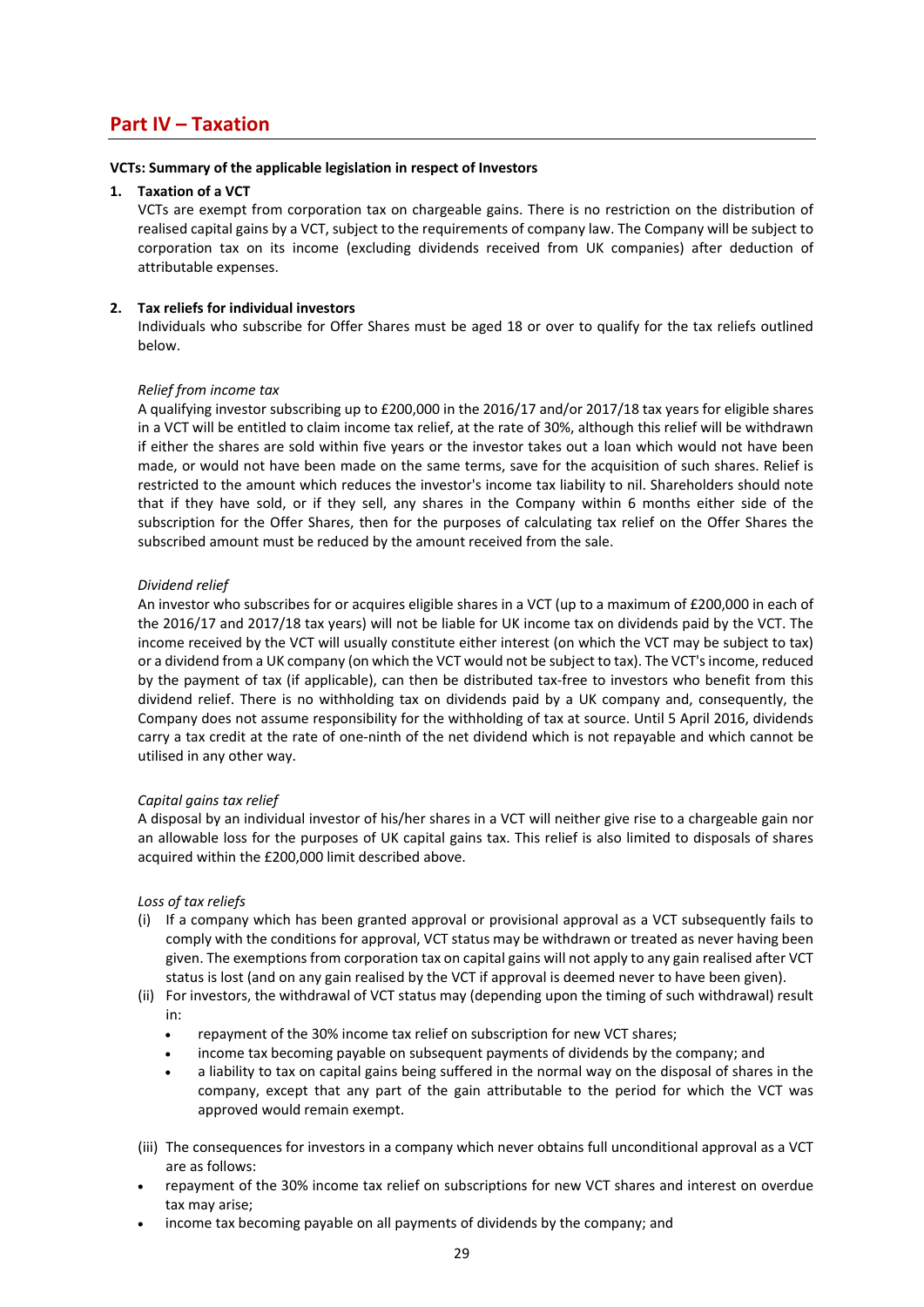any gain arising on a disposal of the shares would be liable to capital gains tax and losses on the shares would be allowable losses for capital gains tax purposes.

The Offer Shares are eligible VCT shares for the purposes of this section.

#### **3. Consequences of an investor dying or a transfer of shares between spouses**

(i) *Initial income tax* 

If an investor dies at any time after making an investment in a VCT, the transfer of shares on death is not treated as a disposal and, therefore, the initial income tax relief is not withdrawn. However, the shares will become part of the deceased's estate for inheritance tax purposes.

(ii) *Tax implications for the beneficiary*

Provided a number of conditions are met, the beneficiary of any VCT shares will be entitled to tax‐free dividends and will not pay capital gains tax on any disposal, but will not be entitled to any initial income tax relief.

(iii) *Transfer of shares between spouses* 

Transfers of shares in a VCT between spouses is not deemed to be a disposal and, therefore, all tax reliefs will be retained.

#### **4. General**

(i) *Investors who are not resident in the UK* 

Non-resident investors, or investors who may become non-resident, should seek their own professional advice as to the consequences of making an investment in the Company, because they may be subject to tax in other jurisdictions.

(ii) *Stamp duty and stamp duty reserve tax*

No stamp duty or (unless shares in a VCT are issued to a nominee for a clearing system or a provider of depository receipts) stamp duty reserve tax will be payable on the issue of VCT shares. The transfer on the sale of shares would normally be subject to ad valorem stamp duty or (if an unconditional agreement to transfer such shares is not completed by a duly stamped transfer within four months) stamp duty reserve tax generally, in each case at the rate of 50p for every £100 or part of £100 of the consideration paid where the total consideration exceeds £1,000 or if it forms part of a series of transactions where the total consideration exceeds £1,000. Such duties would be payable by a person who purchases such shares from the original subscriber.

(iii) *Purchases in the market after listing* 

Any subsequent purchaser of existing VCT shares, as opposed to a subscriber for new VCT shares, will not qualify for income tax relief on investment but may benefit from dividend relief and from capital gains tax relief on the disposal of his/her VCT shares.

(iv) *The VCT Regulations 2004* 

The VCT Regulations came into force on 17 October 2004. Under the VCT Regulations, monies raised by any further issue of shares by an existing VCT must be applied by that VCT for qualifying purposes. If any of the money raised (except for amounts which HM Revenue & Customs agrees are insignificant in the context of the whole issued ordinary share capital of the VCT) is used by the VCT to purchase its own shares then the funds may be deemed to not have been used for a qualifying purpose.

**The above is only a summary of the tax position of individual investors in VCTs and is based on the Company's understanding of current law and practice. Investors are recommended to consult a professional adviser as to the taxation consequences of their investing in a VCT. All tax reliefs referred to in this document are UK tax reliefs and are dependent on the Company maintaining its VCT qualifying status.** 

### **VCT approval**

To obtain VCT status a company must be approved by HM Revenue & Customs as a VCT. HM Revenue & Customs has granted the Company approval under Section 274 ITA as a VCT and the Company intends to continue complying with the requirements of such section.

For a VCT to obtain full unconditional approval, the conditions summarised below must be satisfied in relation to the accounting period of the company which is current when the application for approval is made, or in any event must be satisfied by no later than the beginning of the VCT's next accounting period and must continue to be satisfied throughout the life of the VCT: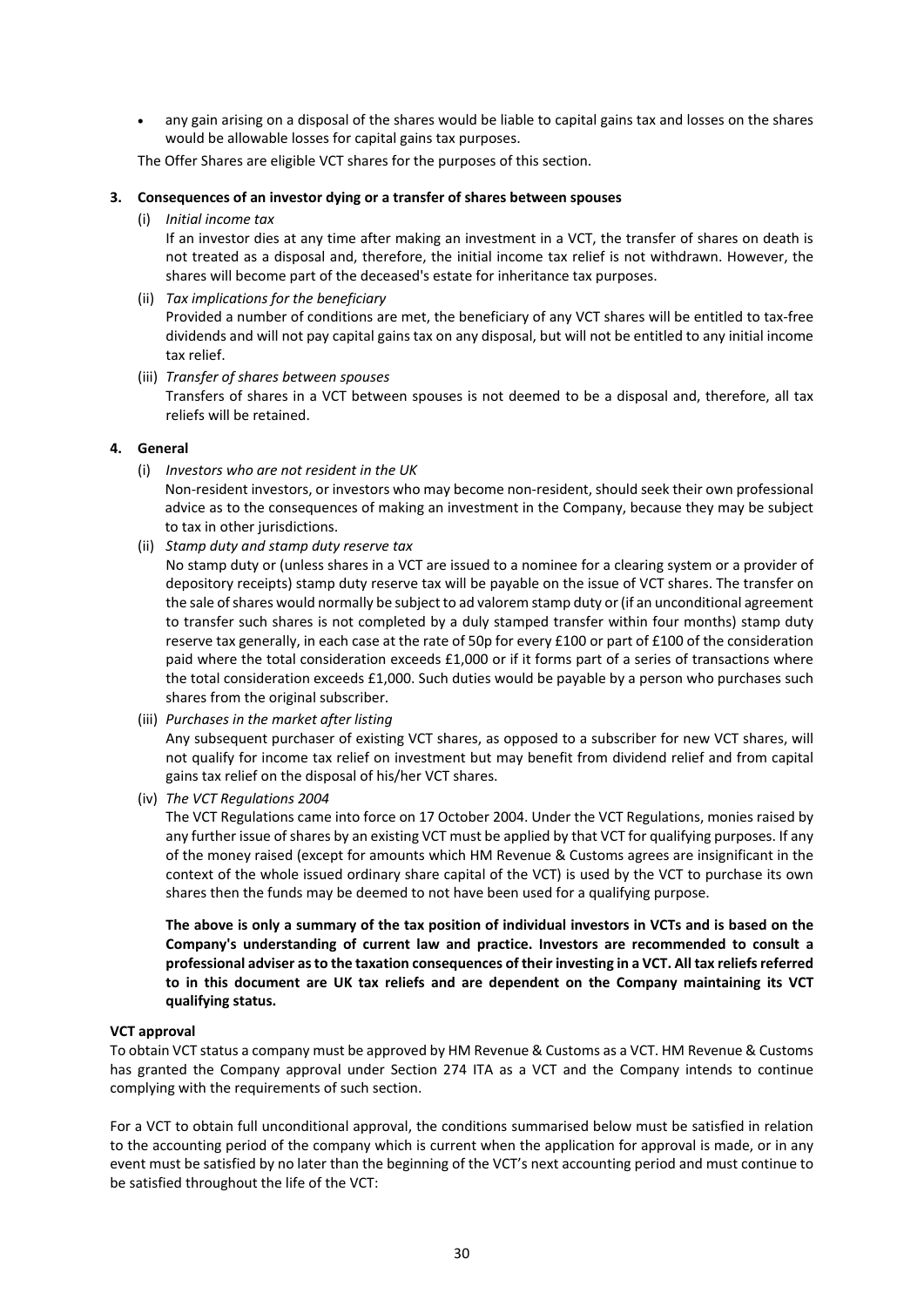- (i) the VCT's income must have been derived wholly or mainly from shares and securities (in the case of securities issued by a company, meaning loans with a five-year or greater maturity period);
- (ii) no holding in a company (other than a VCT or a company which would, if its shares were listed, qualify as a VCT) by the VCT may represent more than 15% by value of the VCT's total investments at the time of investment; and
- (iii) the VCT must not have retained more than 15% of the income derived from shares or securities in any accounting period; and
- (iv) the VCT must not make an investment into a company which causes that company to have received more than £5 million of state aided risk finance in a rolling 12 month period, or more than £12 million in total (£20 million for a 'knowledge intensive' company); and
- (v) no investment can be made by the VCT in a company whose first commercial sale was more than 7 years prior to the date of investment, except where previous State aid Risk Finance was received by the company within 7 years (10 years for a 'knowledge intensive' company) or where a turnover test is satisfied and the investment is used to enter a new product or geographical market;
- (vi) no funds received from an investment by the VCT into a company can be used to acquire another existing business or trade; and
- (vii) the VCT must not make any investments other than qualifying investments or certain non‐qualifying investment specified in section 274 Income Tax Act 2007.

The VCT must not be a close company. Its ordinary share capital must be quoted on any regulated market in the EU or European Economic Area.

The VCT must not in respect of any share capital created on or after 6 April 2014, and any reserves created from the cancellation thereof, make any payment or distribution out of such share capital and reserves to shareholders within three years from the end of the accounting period in which that share capital was created.

The following conditions also have to be satisfied by no later than the beginning of the VCT's accounting period which commences no later than three years after provisional approval takes effect and must continue to be satisfied throughout the life of the VCT:

- (i) at least 70% by value of its investments is represented by shares or securities comprising qualifying investments; and
- (ii) for funds raised before 6 April 2011, at least 30% by value of its qualifying investments is represented by holdings of ordinary shares which carry no present or future preferential rights to dividends, return of capital on a winding up or any redemption rights. For funds raised on or after 6 April 2011, at least 70% by value of its qualifying investments is represented by "eligible shares" which are ordinary shares which carry no present or future preferential rights to a return or capital on a winding up or any redemption rights, but may have certain preferential rights to dividends.

Disposals of qualifying holdings (which have been so qualifying throughout the six months prior to disposal) are disregarded for the purposes of the 70% test for a period of six months.

"Qualifying investments" comprise shares or securities (including loans with a five year or greater maturity period but excluding guaranteed loans and securities) issued by unquoted trading companies which exist wholly or mainly for the purpose of carrying on one or more qualifying trades. The trade must be carried on by, or be intended to be carried on by, the investee company or a 90% held qualifying subsidiary (directly held or in the third tier within the group) at the time of the issue of the shares or securities to the VCT and at all times thereafter. The Qualifying Company must have a permanent establishment in the UK.

A company intending to carry on a qualifying trade must begin to trade within two years of the issue of shares or securities to the VCT and continue it thereafter. The definition of a qualifying trade excludes certain activities, including dealing in property, shares, securities, commodities or futures. It also excludes banking, insurance, receiving royalties or licence fees in certain circumstances, leasing, the provision of legal and accounting services, farming and market gardening, forestry and timber production, property development and operating or managing hotels, guest houses, nursing and residential care homes, coal production, steel production, ship building or the generation of electricity. The funds raised by the investment must be used for the purposes of the qualifying trade within certain time limits.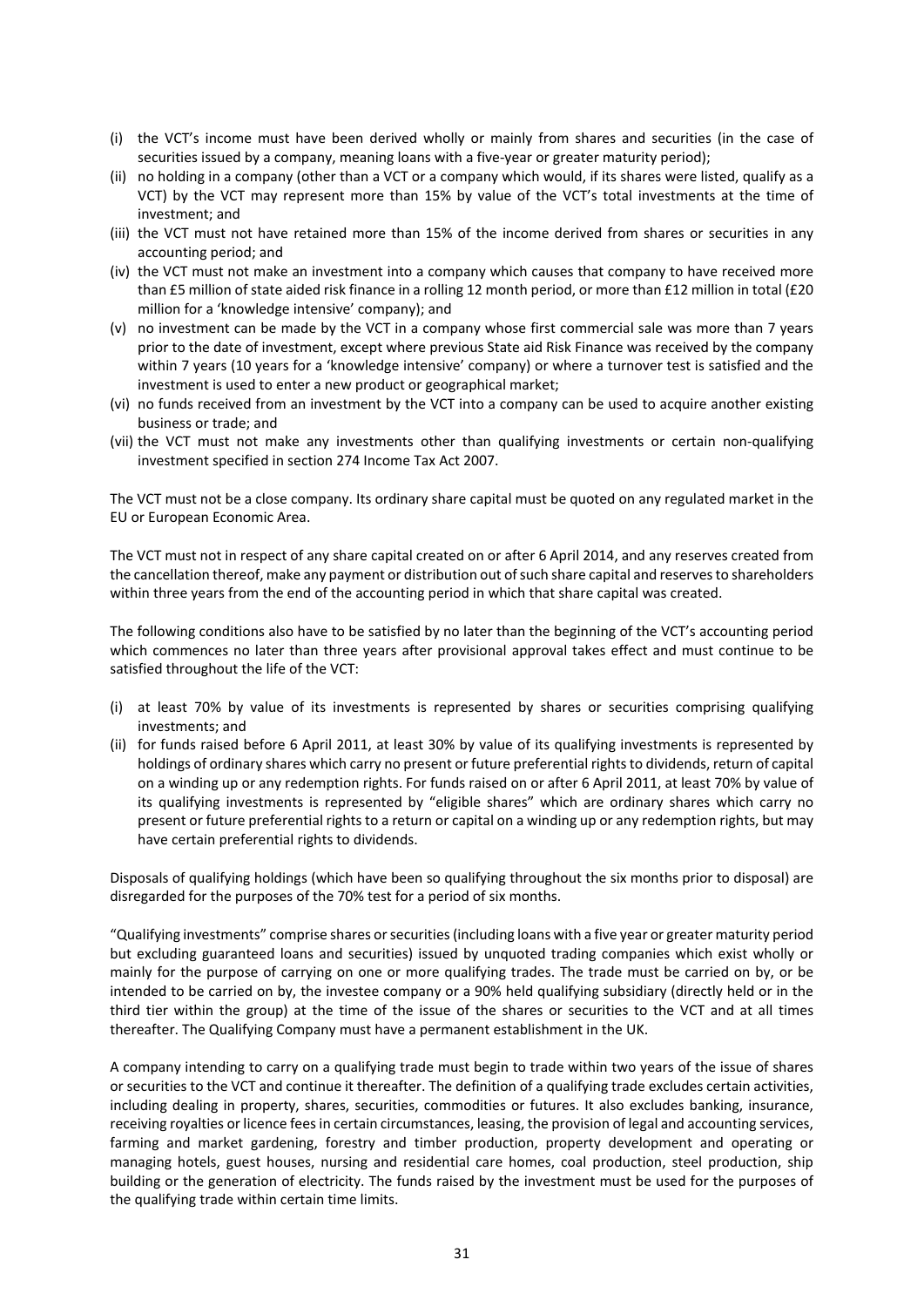A qualifying investment can be made in a company which is a parent company of a trading group where the activities of the group, taken as a whole, consist of carrying on one or more qualifying trades. The subsidiary carrying on the qualifying trade in question must be at least 90% owned by the parent company. The investee company's gross assets, or those of the group if it is a parent company, must not exceed £15 million immediately prior to the investment and £16 million thereafter. Neither the VCT nor any other company may control the investee company. At least 10% of the VCT's total investment in the investee company must be in "eligible shares" as defined above. Qualifying Companies or groups must have fewer than 250 employees. Companies are permitted to receive a maximum of £5 million from investments made under the European Commission's Risk Finance Guidelines in the 12 months ending on the date of the VCT's investment, and a total maximum of £12 million of such investment (£20 million for a "knowledge intensive company"). The company's first commercial sale must be no more than 7 years before the date of the VCT's investment (10 years for a "knowledge intensive company"), except where previous State Aided risk finance investment was received by the company in that 7 or 10 year period, or where a turnover test is satisfied. There is also a disqualifying purpose test designed to exclude companies set up for the purpose of accessing the tax reliefs. There is an exclusion on the use of VCT funds for the acquisition of a trade, business, or of shares in another company.

Companies whose shares are traded on AIM, are PLUS quoted or PLUS traded are treated as unquoted companies for the purposes of calculating qualifying investments. Shares in an unquoted company which subsequently become listed may still be regarded as a qualifying investment for a further five years following listing, provided all other conditions are met.

VCTs may only use the non‐qualifying portion of their portfolio to make a limited range of investments for the purposes of liquidity management, specifically in listed shares, shares or units in alternative investments funds and UCITS (each of which must be redeemable on seven days' notice by the investor) and short term cash deposits.

The Company will notify through a Regulatory Information Service provider any action that Downing will take in the event of a breach of any of the conditions to remaining a VCT.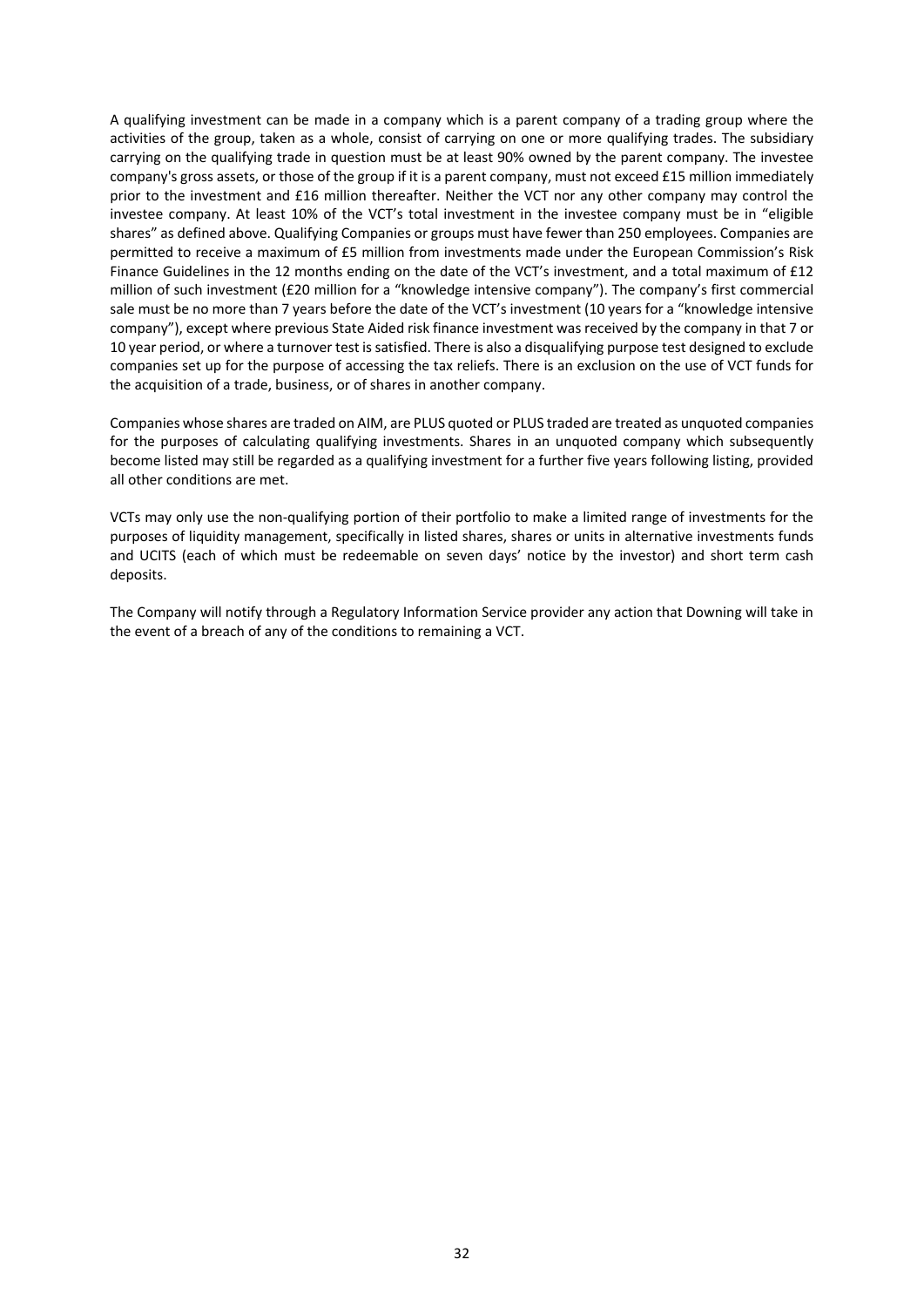## **Part V – Financial Information**

### **1. Introduction**

Audited statutory accounts of the Company for the periods ended 31 March 2014, 31 March 2015 and 31 March 2016, in respect of which the Company's auditors, BDO LLP, 55 Baker Street, London W1U 7EU, registered auditors under the Statutory Audit Directive (2006/43/EC) and members of the Institute of Chartered Accountants in England and Wales, made unqualified reports under section 495 of the 2006 Act, have been delivered to the Registrar of Companies and such reports did not contain any statements under section 498(2) or (3) of the 2006 Act. Copies of these audited statutory accounts are available at Ergon House, Horseferry Road, London SW1P 2AL.

The audited statutory accounts of the Company are drawn up under the Financial Reporting Standard 102 ("FRS 102"), and previously under UK Generally Accepted Accounting Practice (UK GAAP). The Company and the Directors confirm that the Company's most recent financial information for the six months ended 30 September 2016 (prepared under Financial Reporting Standard 102) and prior to that the audited results for the year to 31 March 2016 and 31 March 2015, have been presented and prepared in a form which is consistent with that which will be adopted in the Company's next published annual financial statements having regard to accounting standards, policies and legislation applicable to such annual financial statements in so far as there are no material differences between the financial statements for these years prepared under these two accounting frameworks.

These financial statements also contain a description of the Company's financial condition, changes in financial condition and results of operations for each financial period.

The most recent announced unaudited NAV was 20.0p per DSO B Share, 0.1p per DSO C Share, 75.5p per DSO D Share, 63.9p per DP67 Share, 25.0p per DP2011 General Ordinary Share, 30.3p per DP2011 General A Share, 14.9p per DP2011 Structured Ordinary Share, 31.8p per DP2011 Structured A Share and 41.7p per DP2011 Low Carbon Share as at 30 September 2016. Whilst the Offers may result in the net assets of the Company being increased by up to £30,007,500 (being the maximum proceeds of the Offers gross of issue costs and ignoring the over allotment facility), as the Generalist Shares and Healthcare Shares will each form a separate pool there will be no impact as a result of the Offers on the net asset value and earnings attributable to the holders of the Existing Shares save that the running costs per Existing Share are expected to reduce over time as the fixed costs of the Company, i.e. costs which are not incurred as a proportion of net assets, are spread over a larger net assets base.

### **2. Historical Financial Information**

Historical financial information relating to the Company (and to those other VCTs with which the Company was merged on 20 July 2015) on the matters referred to below is included in the published annual report and audited statutory accounts and published unaudited half yearly accounts of the Company (and to those other VCTs whose assets the Company acquired on 20 July 2015) for the periods stated (which are hereby incorporated by reference) as follows:

### *The Company*

|                               | 2016 Interim | 2016 Annual | 2015 Annual | 2014 Annual | 2013 Annual |  |
|-------------------------------|--------------|-------------|-------------|-------------|-------------|--|
| <b>Description</b>            | Report       | Report      | Report      | Report      | Report      |  |
|                               | Page No.     | Page No.    | Page No.    | Page No.    | Page No.    |  |
| Balance sheet                 | 26           | 93          | 58          | 58          | 50          |  |
| Income statement              | 22           | 88          | 55          | 55          | 47          |  |
| (or equivalent)               |              |             |             |             |             |  |
| Statement showing all changes | 27           | 98          | 55          | 55          | 47          |  |
| in equity (or equivalent)     |              |             |             |             |             |  |
| Cash flow statement           | 28           | 99          | 59          | 59          | 51          |  |
| Accounting policies and       | $30 - 33$    | 101-121     | 60-74       | 60-75       | 52-66       |  |
| notes                         |              |             |             |             |             |  |
| Auditors' report              | N/A          | 84          | 51          | 52          | 46          |  |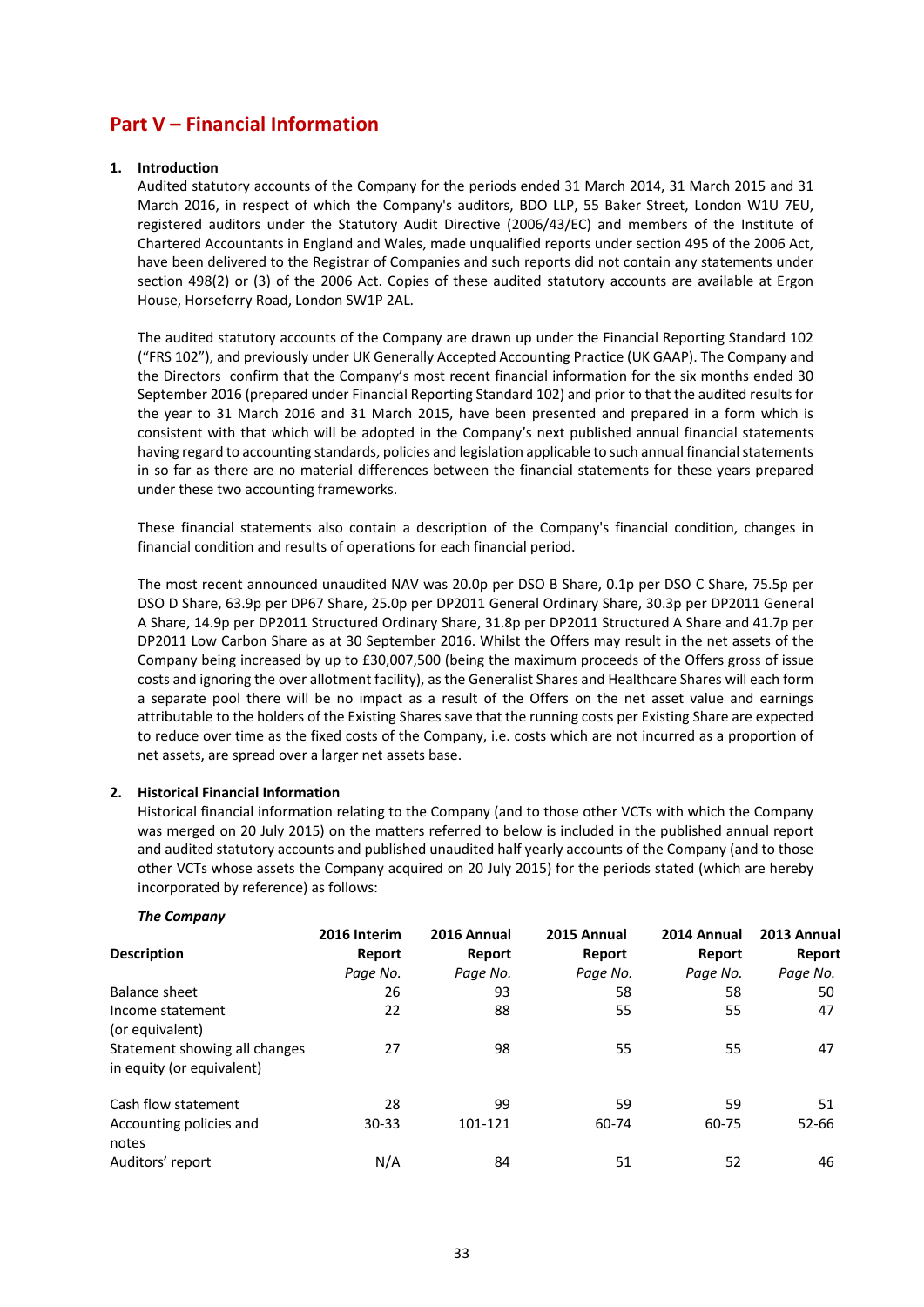#### *Downing Planned Exit VCT 2011 plc*

|                               | 2014 Unaudited<br><b>Interim Report</b> | 2014 Unaudited<br><b>Interim Report</b> | 2013 Annual<br>Report | 2012 Annual<br>Report |
|-------------------------------|-----------------------------------------|-----------------------------------------|-----------------------|-----------------------|
| <b>Description</b>            | (2)                                     | (1)                                     |                       |                       |
|                               | Page No.                                | Page No.                                | Page No.              | Page No.              |
| Balance sheet                 | 13                                      | 13                                      | 42                    | 39                    |
| Income statement              | 14-16                                   | 14-16                                   | 40                    | 37                    |
| (or equivalent)               |                                         |                                         |                       |                       |
| Statement showing all changes | 16                                      | 16                                      | 40                    | 37                    |
| in equity (or equivalent)     |                                         |                                         |                       |                       |
| Cash flow statement           | 17                                      | 17                                      | 43                    | 40                    |
| Accounting policies and notes | 18-20                                   | 18-20                                   | 44-58                 | 41-54                 |
| Auditors' report              | n/a                                     | n/a                                     | 37-39                 | 36                    |

# *Downing Planned Exit VCT 6 plc*

| <b>Description</b>                                            | 2015<br><b>Unaudited</b><br><b>Interim</b><br>Report<br>Page No. | 2014<br><b>Unaudited</b><br><b>Interim</b><br>Report (1)<br>Page No. | 2014 Annual<br>Report<br>Page No. | 2013 Annual<br>Report<br>Page No. | 2012 Annual<br>Report<br>Page No. |
|---------------------------------------------------------------|------------------------------------------------------------------|----------------------------------------------------------------------|-----------------------------------|-----------------------------------|-----------------------------------|
|                                                               |                                                                  |                                                                      |                                   |                                   |                                   |
| <b>Balance sheet</b>                                          | 3                                                                | 3                                                                    | 26                                | 25                                | 23                                |
| Income statement (or<br>equivalent)                           | 4                                                                | 4                                                                    | 25                                | 24                                | 22                                |
| Statement showing all<br>changes in equity (or<br>equivalent) | 5                                                                | 5                                                                    | 25                                | 24                                | 22                                |
| Cash flow statement                                           | 5                                                                | 5                                                                    | 27                                | 26                                | 24                                |
| Accounting policies and<br>notes                              | $9 - 12$                                                         | $9 - 12$                                                             | 28-39                             | $27 - 38$                         | 25-34                             |
| Auditors' report                                              | n/a                                                              | n/a                                                                  | 37-39                             | 23                                | 21                                |

# **Downing Planned Exit VCT 7 plc**

| <b>Description</b>                                            | 2015<br><b>Unaudited</b><br><b>Interim</b><br>Report<br>Page No. | 2014<br><b>Unaudited</b><br><b>Interim</b><br>Report (1)<br>Page No. | 2014 Annual<br>Report<br>Page No. | 2013 Annual<br>Report<br>Page No. | 2012 Annual<br>Report<br>Page No. |
|---------------------------------------------------------------|------------------------------------------------------------------|----------------------------------------------------------------------|-----------------------------------|-----------------------------------|-----------------------------------|
|                                                               |                                                                  |                                                                      |                                   |                                   |                                   |
| Balance sheet                                                 | 3                                                                | 3                                                                    | 26                                | 25                                | 23                                |
| Income statement (or<br>equivalent)                           | 4                                                                | 4                                                                    | 25                                | 24                                | 22                                |
| Statement showing all<br>changes in equity (or<br>equivalent) | 5                                                                | 5                                                                    | 25                                | 24                                | 22                                |
| Cash flow statement                                           | 5                                                                | 5                                                                    | 27                                | 26                                | 24                                |
| Accounting policies and<br>notes                              | $9 - 12$                                                         | $9 - 12$                                                             | 28-39                             | $27 - 38$                         | $25 - 34$                         |
| Auditors' report                                              | n/a                                                              | n/a                                                                  | $37 - 39$                         | 23                                | 21                                |

# **3. Operating and Financial Review**

A description of the changes in the performance of the Company, both capital and revenue, and changes to the Company's portfolio of investments is set out in the sections headed "Chairman's Statement", "Investment Manager's Report" and "Investment Portfolio" in the published audited statutory accounts of the Company for the periods stated.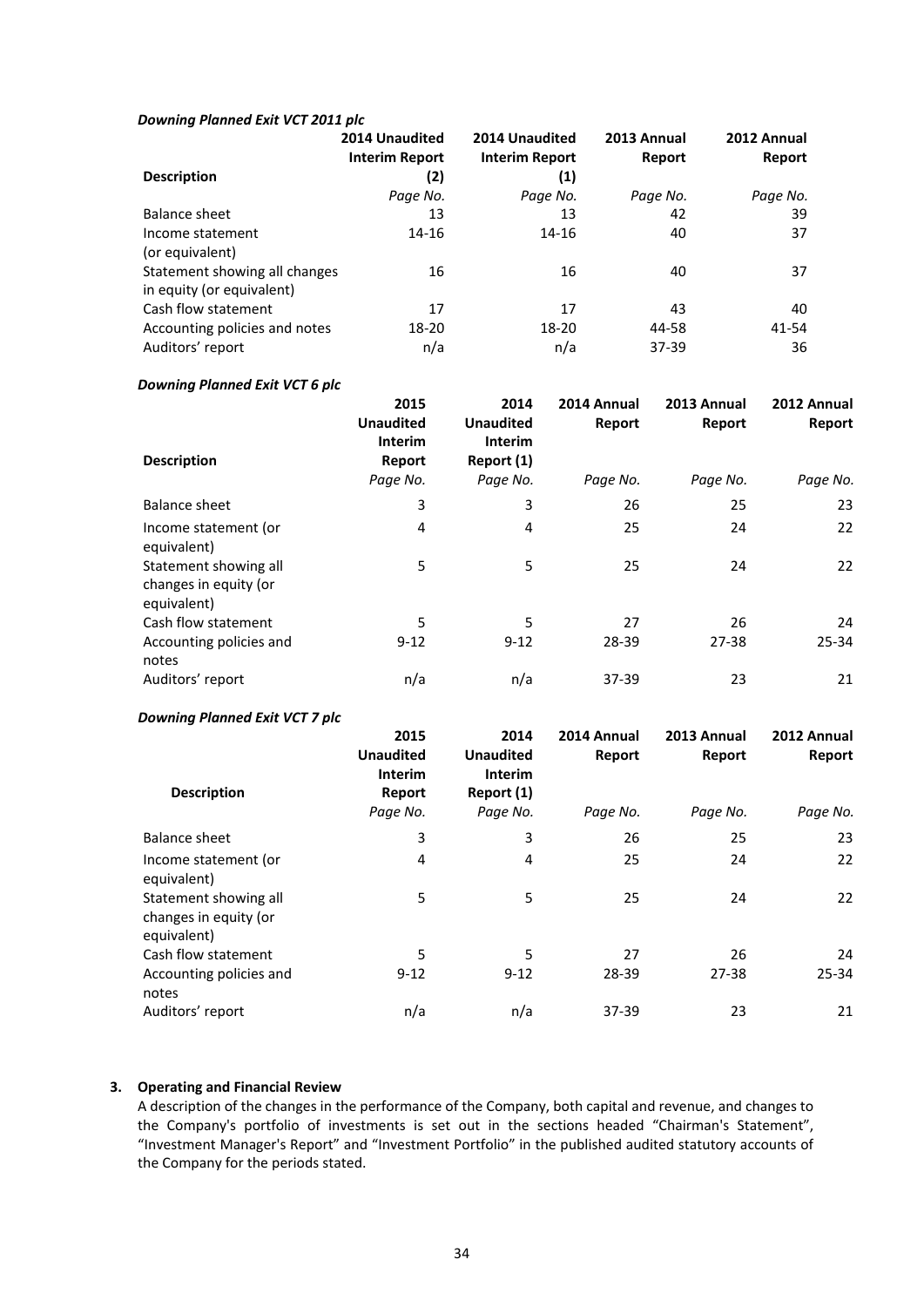#### *The Company*

|                             | 2016 Interim  | 2016 Annual | 2015 Annual | 2014 Annual | 2013 Annual |
|-----------------------------|---------------|-------------|-------------|-------------|-------------|
|                             | Report        | Report      | Report      | Report      | Report      |
|                             | Page No.      | Page No.    | Page No.    | Page No.    | Page No.    |
| Chairman's statement        |               | 4           |             |             | 3           |
| <b>Investment Manager's</b> | 5, 8, 11, 14, | 7,10,19,29, | 6, 16, 27   | 6, 17, 28   | 6, 15, 25   |
| report                      | 17.20         | 38,48,58    |             |             |             |
| Investment portfolio        | 6, 9, 12, 15, | 8,11,20,30, | 7, 18, 28   | 5, 16, 27   | 5, 14, 24   |
|                             | 18, 21        | 39,49,59    |             |             |             |

#### **Downing Planned Exit VCT 2011 plc**

|                                                     | 2014<br><b>Unaudited</b><br><b>Interim</b><br>Report (2) | 2014<br><b>Unaudited</b><br><b>Interim</b><br>Report (1) | 2013<br>Annual<br>Report | 2012 Annual<br>Report  | 2011<br>Annual<br>Report |
|-----------------------------------------------------|----------------------------------------------------------|----------------------------------------------------------|--------------------------|------------------------|--------------------------|
|                                                     | Page No.                                                 | Page No.                                                 | Page No.                 | Page No.               | Page No.                 |
| Chairman's statement                                |                                                          |                                                          |                          |                        |                          |
| Investment Manager's report<br>Investment portfolio | 3, 7, 11<br>5, 0, 12                                     | 3, 7, 11<br>5, 0, 12                                     | 5, 12, 20<br>7, 18, 28   | 5, 12, 20<br>5, 16, 27 | 5, 11, 17<br>5, 14, 24   |

#### *Downing Planned Exit VCT 6 plc*

|                             | 2015                     | 2014           | 2013     | 2012 Annual | 2011     |
|-----------------------------|--------------------------|----------------|----------|-------------|----------|
|                             | <b>Unaudited</b>         | Unaudited      | Annual   | Report      | Annual   |
|                             | <b>Interim</b>           | <b>Interim</b> | Report   |             | Report   |
|                             | Report                   | Report         |          |             |          |
|                             | Page No.                 | Paae No.       | Page No. | Paae No.    | Page No. |
| Chairman's statement        |                          |                |          | 3           | 3        |
| Investment Manager's report | $\overline{\phantom{a}}$ | ٠              | 4        | 5           | 5.       |
| Investment portfolio        |                          |                | 5        | 6           | 6        |

#### *Downing Planned Exit VCT 7 plc*

|                             | 2015             | 2014                     | 2013     | 2012 Annual | 2011     |
|-----------------------------|------------------|--------------------------|----------|-------------|----------|
|                             | <b>Unaudited</b> | <b>Unaudited</b>         | Annual   | Report      | Annual   |
|                             | Interim          | <b>Interim</b>           | Report   |             | Report   |
|                             | Report           | Report                   |          |             |          |
|                             | Page No.         | Paae No.                 | Page No. | Page No.    | Page No. |
| Chairman's statement        |                  |                          | 3        | 3           | 3        |
| Investment Manager's report | -                | $\overline{\phantom{a}}$ | 4        | 5           | 5.       |
| Investment portfolio        |                  |                          | 5        | 6           | 6        |

#### **4. Significant Change**

Since 30 September 2016, being the date of the last published financial information of the Company (unaudited half yearly report), there have been no significant changes in the financial or trading position of the Company.

#### **5. Historical Financial Information Incorporated by Reference**

The unaudited half yearly report to 30 September 2016, and the audited statutory accounts for the Company for the periods ended 31 March 2014, 31 March 2015 and 31 March 2016 are being incorporated by reference in this Prospectus and are available at the address set out in paragraph 11 of Part VIII. Where these documents make reference to other documents, such other documents are not incorporated into and do not form part of this Prospectus. Those parts of the annual statutory accounts referred to above which are not being incorporated into this document by reference are either not relevant for investors or are covered elsewhere in this Prospectus.

I/20.6.1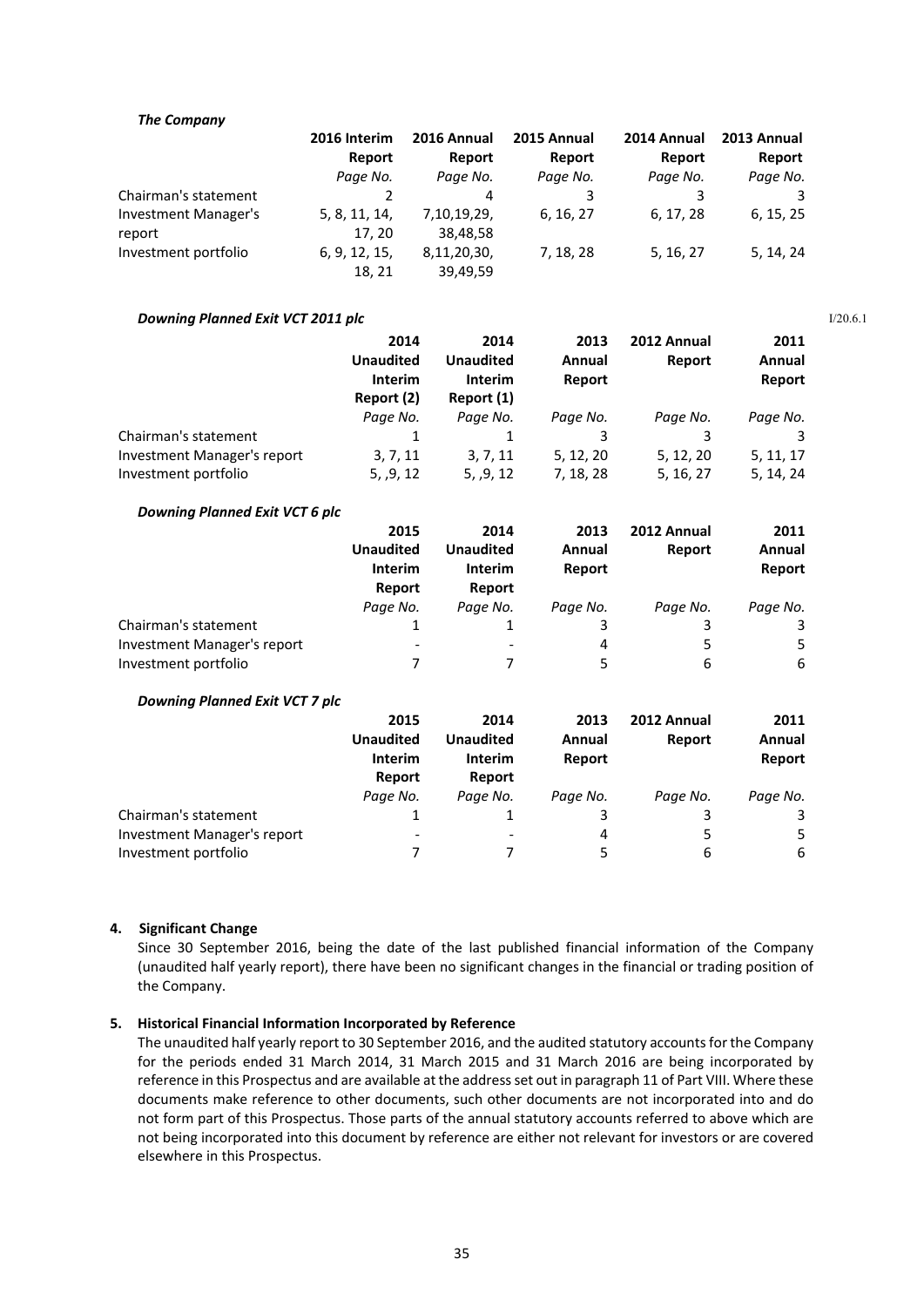# **6. Comparable dividend per share**

The Company has declared and paid the following amount of dividend per share for each financial year from 31 March 2014 until 30 September 2016. Please note that this information has been extracted from the Company's audited and unaudited financial statements without material adjustment

|                                                               | Interim 6<br>months to 30<br>September<br>2016 | <b>Audited</b><br>year end to<br>31 March<br>2016 | <b>Audited</b><br>year end to<br>31 March<br>2015 | <b>Audited</b><br>year end to<br>31 March<br>2014 |
|---------------------------------------------------------------|------------------------------------------------|---------------------------------------------------|---------------------------------------------------|---------------------------------------------------|
| <b>DSO Ordinary Share Pool</b>                                |                                                |                                                   |                                                   |                                                   |
| <b>Net Assets</b>                                             | n/a                                            | £3,000                                            | £5,555,000                                        | £9,499,000                                        |
| Net asset value per DSO Ordinary Share                        | n/a                                            |                                                   | 53.8p                                             | 92.2p                                             |
| Dividends paid per DSO Ordinary Share                         | n/a                                            | 116.2p                                            | 80.0p                                             | 5.0 <sub>p</sub>                                  |
| Net asset value per DSO A Share                               | n/a                                            |                                                   | 0.1p                                              | 0.1p                                              |
| Dividends paid per DSO A Share                                | n/a                                            | 15.5p                                             |                                                   |                                                   |
| <b>DSO B Share Pool</b>                                       |                                                |                                                   |                                                   |                                                   |
| <b>Net Assets</b>                                             | £4,014,000                                     | £3,528,000                                        | £14,009,000                                       | £16,415,000                                       |
| Net asset value per DSO B Share                               | 20.0p                                          | 17.6p                                             | 70.2p                                             | 82.3p                                             |
| Dividends paid per DSO B Share                                | 91.5p                                          | 91.5p                                             | 32.5p                                             | 12.5p                                             |
| Net asset value per DSO C Share                               | 0.1p                                           | 0.1p                                              | 0.1p                                              | 0.1p                                              |
| Dividends paid per DSO C Share                                |                                                |                                                   |                                                   |                                                   |
| <b>DSO D Share Pool</b>                                       |                                                |                                                   |                                                   |                                                   |
| <b>Net Assets</b>                                             | £5,936,000                                     | £5,945,000                                        | £6,351,000                                        | £6,540,000                                        |
| Net asset value per DSO D Share                               | 75.5p                                          | 75.6p                                             | 80.7p                                             | 83.0p                                             |
| Dividends paid per DSO D Share                                | 22.5p                                          | 20.0p                                             | 15.0p                                             | 5p                                                |
| DP67 Share Pool                                               |                                                |                                                   |                                                   |                                                   |
| <b>Net Assets</b>                                             | £7,181,000                                     | £6,837,000                                        |                                                   |                                                   |
| Net asset value per DP67 Share                                | 63.9p                                          | 60.4p                                             |                                                   |                                                   |
| Dividends paid per DP67 Share<br>DP2011 General Share Pool    | 25.8p                                          | 23.8p                                             |                                                   |                                                   |
| <b>Net Assets</b>                                             | £9,498,000                                     | £12,826,000                                       |                                                   |                                                   |
| Net asset value per DP2011 General<br><b>Ordinary Share</b>   | 25.0p                                          | 75.1p                                             |                                                   |                                                   |
| Dividends paid per DP2011 General                             | 45.0p                                          | 22.5p                                             |                                                   |                                                   |
| <b>Ordinary Share</b>                                         |                                                |                                                   |                                                   |                                                   |
| Net asset value per DP2011 General A<br>Share                 | 30.3p                                          | 5.9p                                              |                                                   |                                                   |
| Dividends paid per DP2011 General A<br>Share                  |                                                |                                                   |                                                   |                                                   |
| DP2011 Structured Share Pool                                  |                                                |                                                   |                                                   |                                                   |
| <b>Net Assets</b>                                             | £5,591,000                                     | £9,001,000                                        |                                                   |                                                   |
| Net asset value per DP2011 Structured                         | 14.9p                                          | 77.1p                                             |                                                   |                                                   |
| <b>Ordinary Share</b>                                         |                                                |                                                   |                                                   |                                                   |
| Dividends paid per DP2011 Structured<br><b>Ordinary Share</b> | 55.0p                                          | 22.5p                                             |                                                   |                                                   |
| Net asset value per DP2011 Structured A<br>Share              | 31.8p                                          | 6.1p                                              |                                                   |                                                   |
| Dividends paid per DP2011 Structured A<br>Share               |                                                |                                                   |                                                   |                                                   |
| DP2011 Low Carbon Share Pool                                  |                                                |                                                   |                                                   |                                                   |
| <b>Net Assets</b>                                             | 3,159,00                                       | £6,942,000                                        |                                                   |                                                   |
| Net asset value per DP2011 Low Carbon                         | 41.7p                                          | 41.6p                                             |                                                   |                                                   |
| <b>Ordinary Share</b>                                         |                                                |                                                   |                                                   |                                                   |
| Dividends paid per DP2011 Low Carbon<br><b>Ordinary Share</b> | 73.9p                                          | 73.9p                                             |                                                   |                                                   |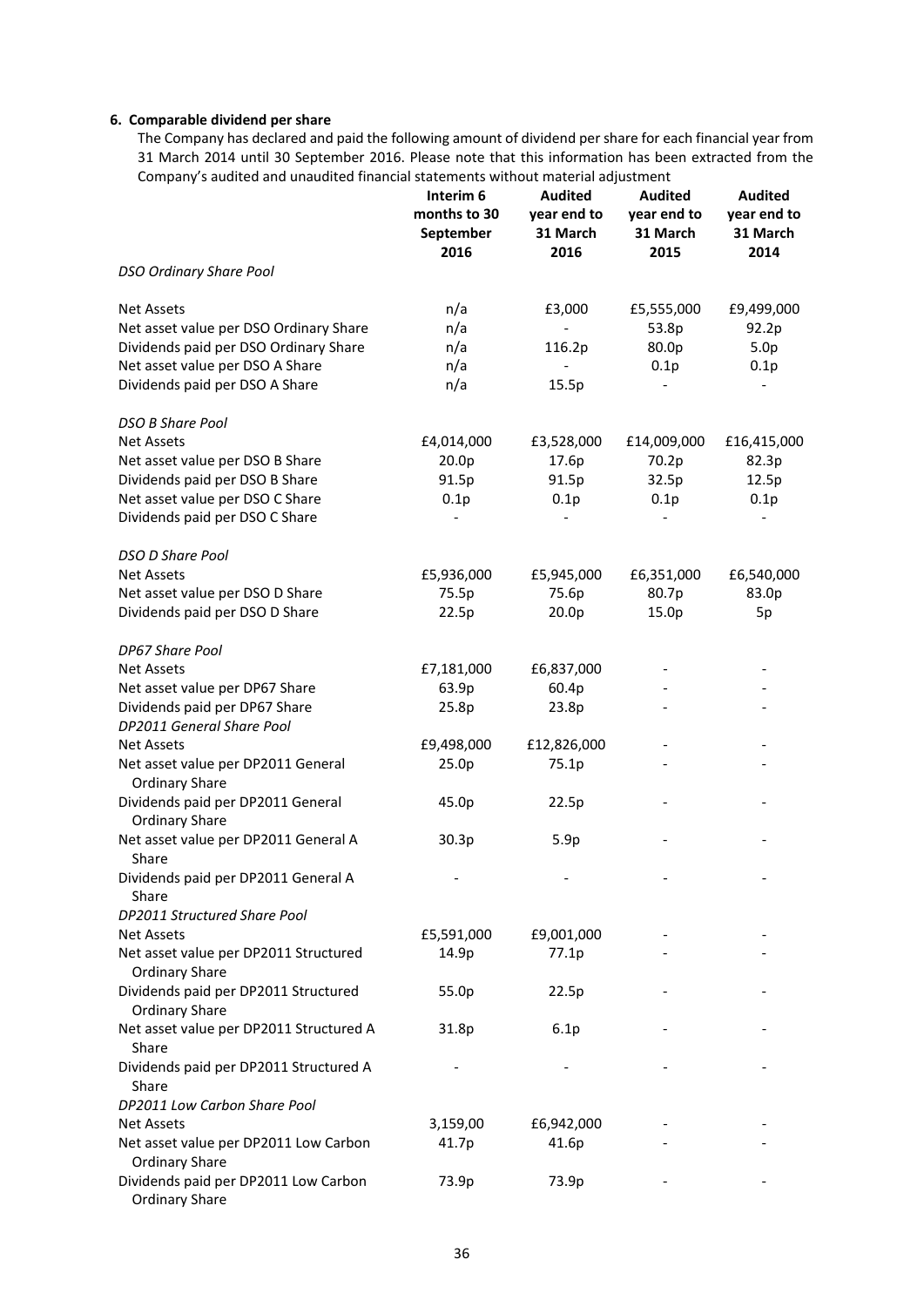# **Part VI – Investment Portfolio of the Company**

The following table of unaudited information is a summary of the main investments of the Company as at the date of this document. Information as to costs and valuations has been sourced from the Company's unaudited half yearly reports to 30 September 2016. There have been no significant transactions since 30 September 2016.

| <b>DSO B Share Pool</b>              | Cost<br>f'000 | <b>Valuation</b><br>f'000 | % of<br>portfolio |
|--------------------------------------|---------------|---------------------------|-------------------|
| <b>Venture Capital investments</b>   |               |                           |                   |
| Westcountry Solar Solutions Limited  | 500           | 500                       | 12.1%             |
| Mosaic Spa and Health Clubs Limited* | 692           | 441                       | 10.7%             |
| Avon Solar Energy Limited            | 420           | 435                       | 10.6%             |
| Fenkle Street LLP**                  | 154           | 340                       | 8.2%              |
| <b>Redmed Limited</b>                | 37            | 27                        | 0.7%              |
| Future Biogas (Reepham Road) Limited | 633           |                           | 0.0%              |
| Quadrate Spa Limited*                | 276           |                           | 0.0%              |
| Camandale Limited*                   | 587           | $\overline{\phantom{0}}$  | $0.0\%$           |
| <b>Total investments</b>             | 4,518         | 1,743                     | 42.3%             |
| Cash at bank and in hand             |               | 2,379                     | 57.7%             |
| Total                                |               | 4,122                     | 100.0%            |

|                                        |               |                           | $%$ of    |
|----------------------------------------|---------------|---------------------------|-----------|
| <b>DSO D Share Pool</b>                | Cost<br>f'000 | <b>Valuation</b><br>£'000 | portfolio |
| <b>Structured Product investments</b>  |               |                           |           |
| HSBC 5.4% Dual Index Synthetic Zero    | 501           | 593                       | 10.2%     |
| <b>Venture Capital investments</b>     |               |                           |           |
| Vulcan Renewables Limited              | 653           | 779                       | 13.4%     |
| <b>Merlin Renewables Limited</b>       | 500           | 575                       | 9.9%      |
| <b>Goonhilly Earth Station Limited</b> | 570           | 570                       | 9.8%      |
| Lambridge Solar Limited                | 500           | 569                       | 9.8%      |
| Nightjar Sustainable Power Limited     | 485           | 485                       | 8.3%      |
| Apex Energy Limited                    | 400           | 400                       | 6.9%      |
| City Falkirk Limited                   | 562           | 236                       | 4.1%      |
| <b>Fubar Stirling Limited</b>          | 358           | 225                       | 3.9%      |
| Fresh Green Power Limited              | 200           | 200                       | 3.4%      |
| Pearce and Saunders Limited*           | 300           | 192                       | 3.3%      |
| Green Energy Production UK Limited     | 100           | 100                       | 1.7%      |
| <b>Cheers Dumbarton Limited</b>        | 64            | 22                        | 0.4%      |
| Pearce and Saunders DevCo Limited      | 20            | 20                        | 0.3%      |
| Lochrise Limited                       | 17            |                           | 0.0%      |
|                                        | 4,729         | 4,373                     | 75.1%     |
| <b>Total investments</b>               | 5,230         | 4,966                     | 85.3%     |
| Cash at bank and in hand               |               | 860                       | 14.7%     |
| <b>Total</b>                           |               | 5,826                     | 100.0%    |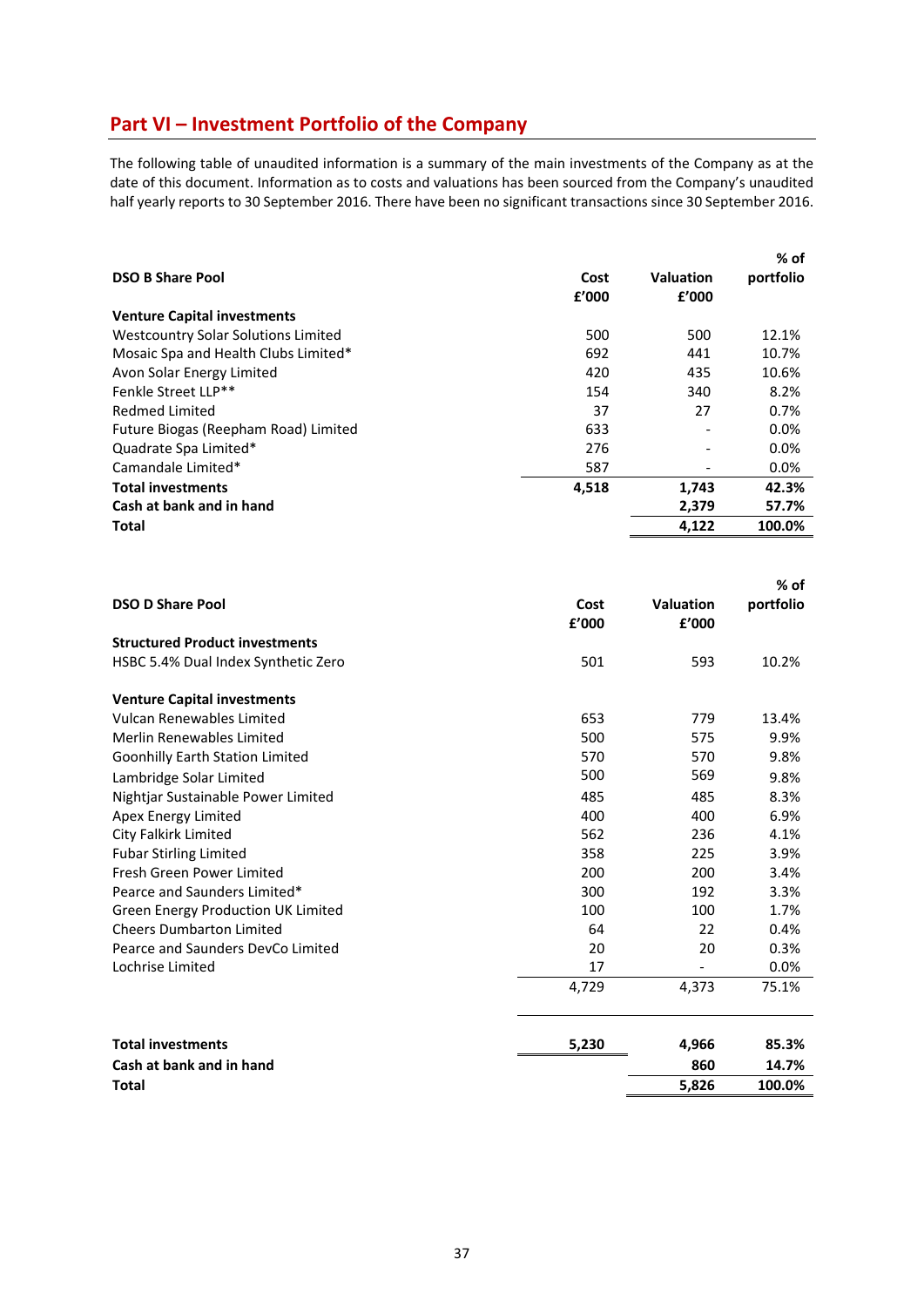|                                       | Original |       |                  | % of      |
|---------------------------------------|----------|-------|------------------|-----------|
| <b>DP67 Share Pool</b>                | Cost     | Cost  | <b>Valuation</b> | portfolio |
|                                       | £'000    | f'000 | £'000            |           |
| <b>Venture Capital investments</b>    |          |       |                  |           |
| Cadbury House Holdings Limited        | 1,206    | 1,409 | 1,613            | 22.1%     |
| Gatewales Limited*                    | 1,194    | 564   | 1,123            | 15.4%     |
| Snow Hill Developments LLP**          | 500      | 526   | 1,168            | 11.1%     |
| Fenkle Street LLP**                   | 77       | 405   | 810              | 8.7%      |
| Oak Grove Renewables Limited          | 820      | 820   | 533              | 7.3%      |
| Yamuna Energy Limited                 |          | 400   | 400              | 5.5%      |
| <b>Brownfields Limited</b>            |          | 300   | 300              | 4.1%      |
| London City Shopping Center Limited** |          | 99    | 99               | 1.4%      |
| <b>Coast Constructors Limited</b>     | 1,866    |       |                  | $0.0\%$   |
| Gara Rock Resort Limited**            | 415      |       |                  | $0.0\%$   |
| <b>Total investments</b>              |          | 4,523 | 5,515            | 75.6%     |
| Cash at bank and in hand              |          |       | 1,775            | 24.4%     |
| Total                                 |          |       | 7,290            | 100.0%    |

| Original |        |                          | % of      |
|----------|--------|--------------------------|-----------|
| Cost     | Cost   | <b>Valuation</b>         | portfolio |
| £'000    | £'000  | £'000                    |           |
|          |        |                          |           |
| 1,845    | 2,199  | 2,199                    | 23.9%     |
| 1,500    | 1,147  | 825                      | 9.0%      |
| 750      | 750    | 881                      | 9.6%      |
| 600      | 600    | 600                      | 6.5%      |
| 857      | 873    | 591                      | 6.4%      |
| 473      | 550    | 575                      | 6.2%      |
| 505      | 505    | 523                      | 5.7%      |
| 674      | 330    | 283                      | 3.1%      |
| 400      | 400    | 275                      | 3.0%      |
| 429      | 410    | 270                      | 3.1%      |
| 50       | 88     | 88                       | 1.0%      |
| 70       | 70     | 70                       | 0.8%      |
| 55       | 55     | 55                       | 0.6%      |
| 76       | 27     | 27                       | 0.3%      |
| 22       | 22     | 22                       | 0.2%      |
| 20       |        | $\overline{\phantom{a}}$ | $0.0\%$   |
|          | 11,103 | 10,446                   | 79.2%     |
|          |        | 1,925                    | 20.8%     |
|          |        | 9,209                    | 100.0%    |
|          |        |                          |           |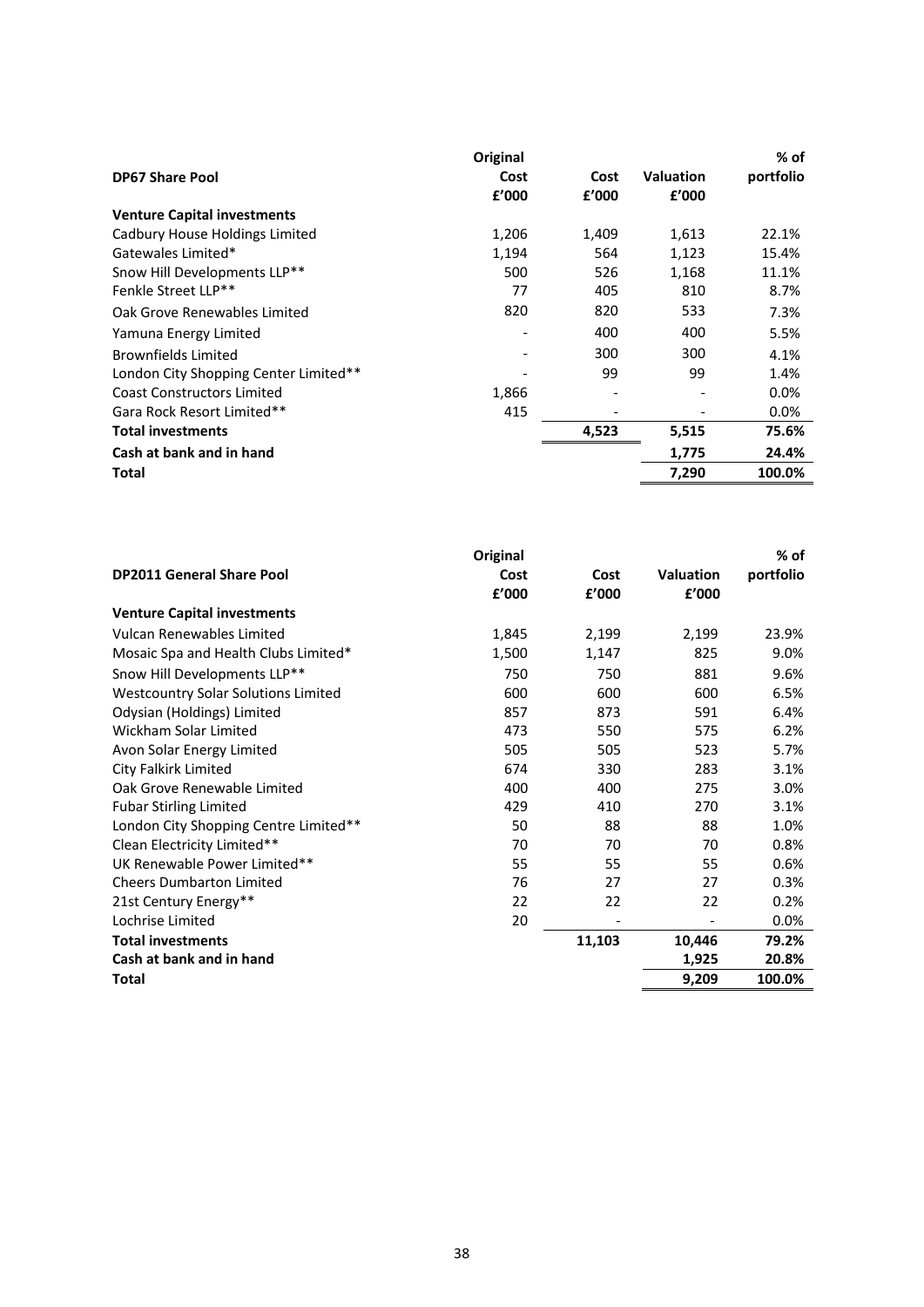|                                            | Original |       |                  | % of      |
|--------------------------------------------|----------|-------|------------------|-----------|
| <b>DP2011 Structured Share Pool</b>        | Cost     | Cost  | <b>Valuation</b> | portfolio |
|                                            | f'000    | f'000 | f'000            |           |
| <b>Venture Capital investments</b>         |          |       |                  |           |
| Vulcan Renewables Limited                  | 1,091    | 1,305 | 1,305            | 24.1%     |
| Wickham Solar Limited                      | 473      | 550   | 575              | 10.6%     |
| Mosaic Spa and Health Clubs Limited*       | 920      | 685   | 470              | 8.7%      |
| <b>Westcountry Solar Solutions Limited</b> | 400      | 400   | 400              | 7.4%      |
| Odysian (Holdings) Limited                 | 571      | 582   | 394              | 7.3%      |
| Oak Grove Renewables Limited               | 545      | 545   | 375              | 6.9%      |
| Avon Solar Energy Limited                  | 336      | 336   | 348              | 6.4%      |
| City Falkirk Limited                       | 450      | 220   | 189              | 3.5%      |
| <b>Fubar Stirling Limited</b>              | 286      | 273   | 180              | 3.3%      |
| <b>Cheers Dumbarton Limited</b>            | 51       | 18    | 18               | 0.3%      |
| Lochrise Limited                           | 13       |       |                  | $0.0\%$   |
| <b>Total investments</b>                   |          | 4,914 | 4,254            | 78.6%     |
| Cash at bank and in hand                   |          |       | 1,155            | 21.4%     |
| Total                                      |          |       | 5,409            | 100.0%    |

|                                     | Original |       |                  | % of      |
|-------------------------------------|----------|-------|------------------|-----------|
| <b>DP2011 Low Carbon Share Pool</b> | cost     | Cost  | <b>Valuation</b> | portfolio |
|                                     | £'000    | f'000 | f'000            |           |
| <b>Venture Capital investments</b>  |          |       |                  |           |
| Progressive Power Generation Ltd    | 800      | 800   | 800              | 25.5%     |
| UK Renewable Power Limited          | 780      | 780   | 780              | 24.8%     |
| Clean Electricity Limited           | 780      | 710   | 710              | 22.6%     |
| 21st Century Energy Limited         | 600      | 708   | 708              | 22.5%     |
| <b>Total investments</b>            |          | 2,998 | 2,998            | 95.4%     |
| Cash at bank and in hand            |          |       | 142              | 4.6%      |
| <b>Total investments</b>            |          |       | 3,140            | 100.0%    |

\* partially qualifying investment

\*\* non‐qualifying investment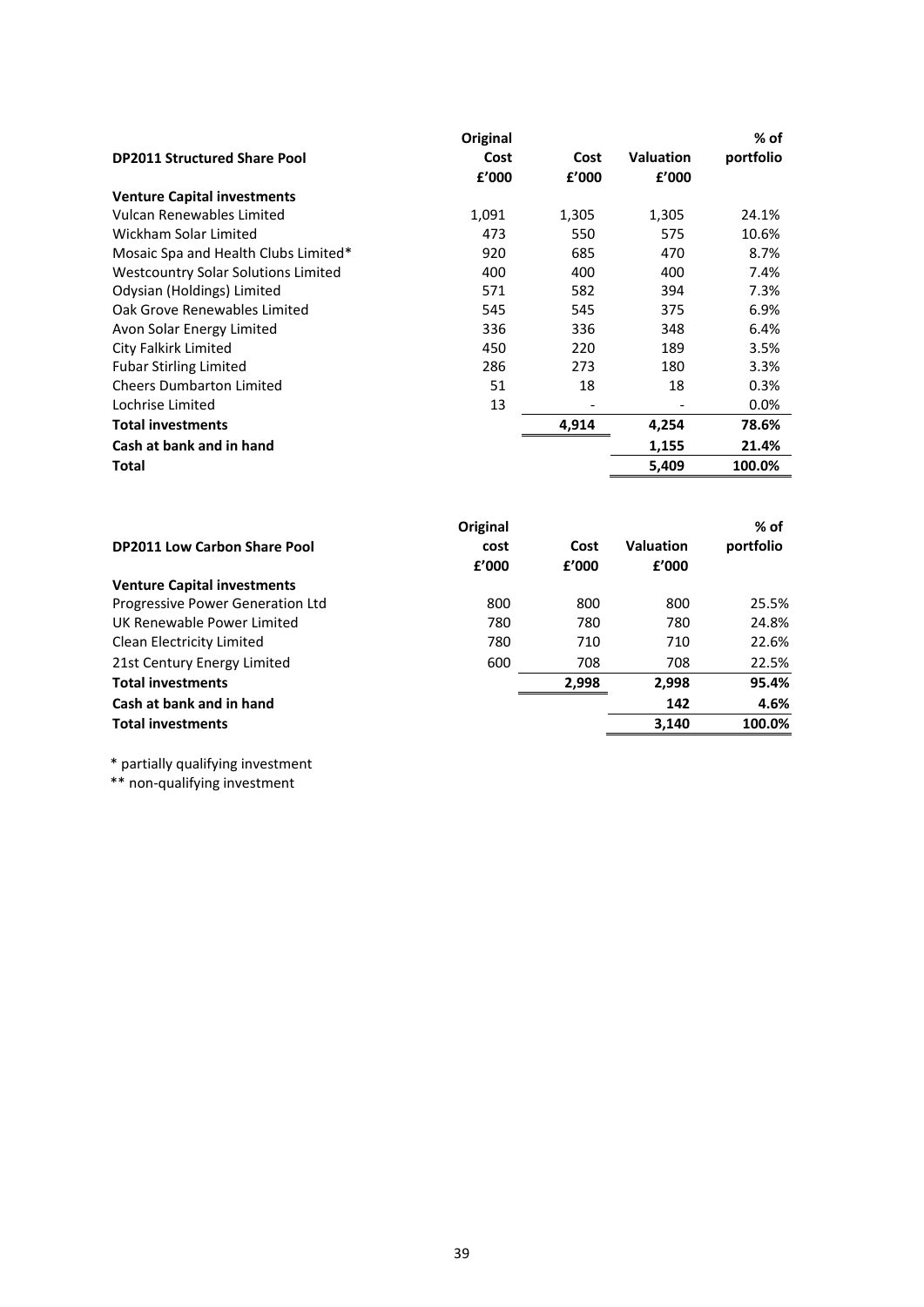# **The Company's Ten Largest Holdings**

As at the date of this document, the ten largest investments, representing in total approximately 48.5% of the net assets of the Company, are as follows:

|                                               |                                    |                  |                             |                |                          | Cost                          |                | Valuation                   |
|-----------------------------------------------|------------------------------------|------------------|-----------------------------|----------------|--------------------------|-------------------------------|----------------|-----------------------------|
| Company                                       | Sector                             | Location         | Date of first<br>investment | Share<br>Pool* | <b>Equity</b><br>£'000   | Loan<br><b>Stock</b><br>£'000 | Total<br>f'000 | at 30<br>Sept 2016<br>£'000 |
| Vulcan Renewables Limited                     | Renewable Energy                   | Doncaster        | Apr 12                      | D, G, S        | 3,358                    | 924                           | 4,282          | 4,282                       |
| Mosaic Spa & Health Clubs<br>Limited*         | Leisure, Entertainment<br>& Hotels | West<br>Midlands | Feb 11                      | B, G, S        | 196                      | 2,328                         | 2,524          | 1,736                       |
| Snow Hill Developments<br>$LLP**$             | Construction                       | West<br>Midlands | Oct 11                      | 67, G          | 1,084                    | 750                           | 1,834          | 1,691                       |
| <b>Westcountry Solar Solutions</b><br>Limited | Renewable Energy                   | South West       | Aug 11                      | B, G           | 450                      | 1,050                         | 1,500          | 1,500                       |
| Avon Solar Energy Limited                     | Renewable Energy                   | <b>Bristol</b>   | Sep 11                      | B, G, S        | 450                      | 811                           | 1,261          | 1,306                       |
| Oak Grove Renewable<br>Limited                | Renewable Energy                   | Norfolk          | Oct 12                      | 67, G, S       | 1,765                    | $\sim$                        | 1,765          | 1,183                       |
| Wickham Solar Limited                         | Renewable Energy                   | Lincolnshire     | Mar 13                      | G, S           | 1,100                    |                               | 1,100          | 1,150                       |
| Gatewales Limited                             | Construction                       | West<br>Midlands | Mar 07                      | 67             | $\overline{\phantom{a}}$ | 563                           | 563            | 1,123                       |
| Odysian (Holdings) Limited                    | nightclubs                         | Chester          | Mar 12                      | G, S           | 469                      | 985                           | 1,454          | 985                         |
| <b>Fenkle Street LLP</b>                      | Construction                       | West<br>Midlands | Jun 10                      | B, 67          | $\overline{\phantom{a}}$ | 350                           | 350            | 976                         |

#### **\*Share Pools: ‐**

B – DSO B Share Pool

D – DSO Share Pool

67 – DP67 Share Pool

G – DP2011 General Share Pool

S – DP2011 Structured Share Pool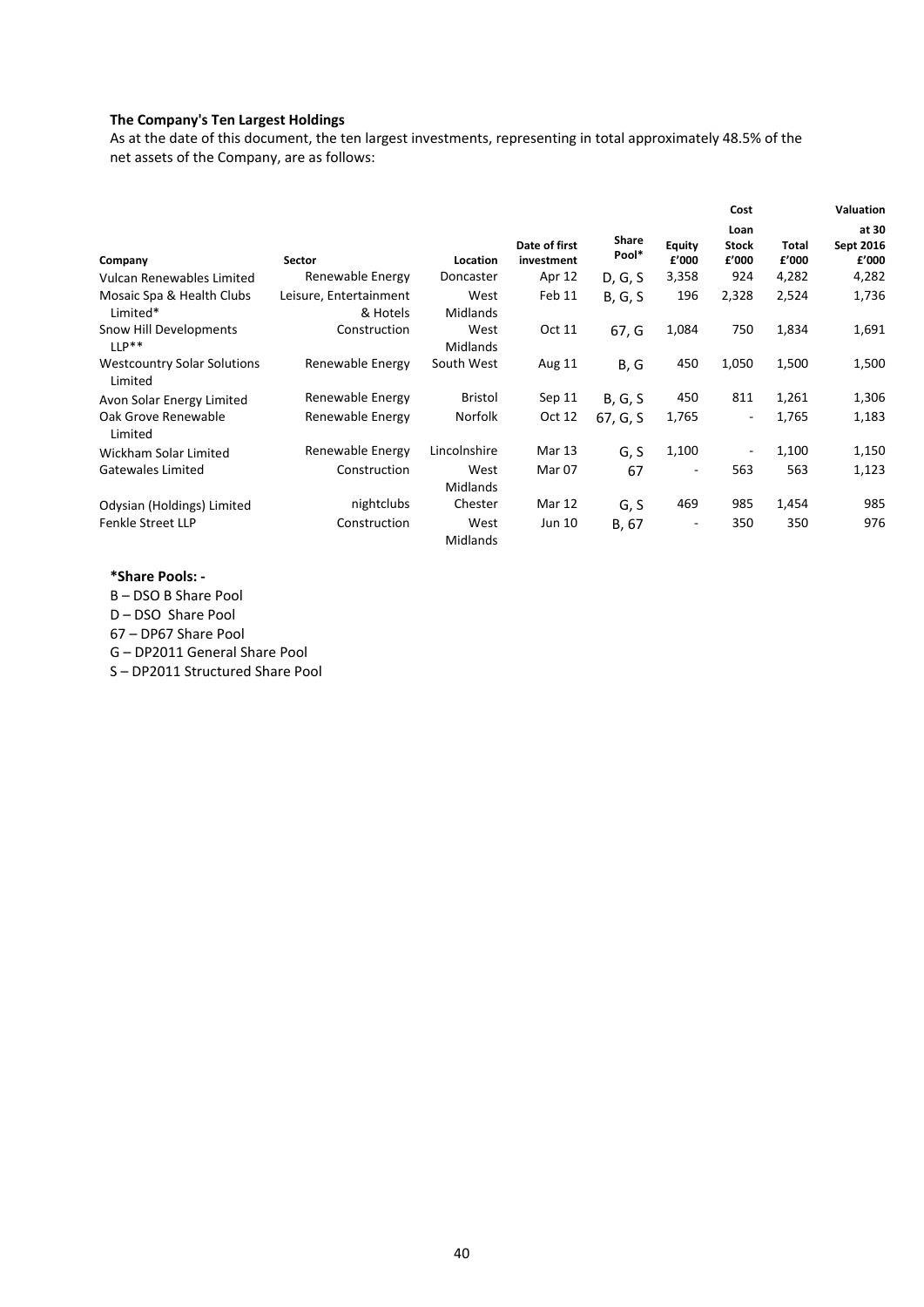# **Part VII – Definitions**

Where used in this document the following words and expressions will, unless the context otherwise requires, have the following meanings:

| 1985 Act<br>2006 Act, Act or CA 2006<br>2016/17 Offer                | Companies Act 1985, as amended from time to time<br>Companies Act 2006, as amended from time to time<br>offer for subscription of Generalist Shares and Healthcare Shares in respect of<br>the 2016/17 tax year, being made on the terms set out in the Prospectus                             |
|----------------------------------------------------------------------|------------------------------------------------------------------------------------------------------------------------------------------------------------------------------------------------------------------------------------------------------------------------------------------------|
| 2017/18 Offer<br><b>Admission</b>                                    | offer for subscription of Generalist Shares and Healthcare Shares in respect of<br>the 2017/18 tax year, being made on the terms set out in the Prospectus<br>admission of the Generalist Shares and Healthcare Shares to the premium                                                          |
| <b>Advisers</b>                                                      | segment of the Official List and to trading on the London Stock Exchange<br>financial advisers and Intermediaries                                                                                                                                                                              |
| <b>Adviser Charge</b>                                                | fee, payable to an Intermediary, agreed with the Investor for the provision of<br>a personal recommendation and/or related services in relation to an<br>investment in Generalist Shares and/or Healthcare Shares, and detailed on the<br><b>Application Form</b>                              |
| <b>Annual Running Costs</b>                                          | annual running costs incurred by the Company in the ordinary course of its<br>business (including irrecoverable VAT but excluding any amount payable in<br>respect of the Performance Incentive)                                                                                               |
| <b>Applicant</b><br><b>Application Form(s)</b>                       | a person who completes and submits an Application Form<br>form of application for Generalist Shares or Healthcare Shares under the<br>Offers                                                                                                                                                   |
| <b>Articles</b><br><b>BioScience(s)</b><br><b>Board or Directors</b> | articles of association of the Company as at the date of this document<br><b>BioScience Managers Pty Limited</b><br>board of directors of the Company                                                                                                                                          |
| <b>Business Days</b>                                                 | any day, other than a Saturday, Sunday or public holiday, on which clearing<br>banks in London are open for all normal banking business                                                                                                                                                        |
| <b>Close Period</b>                                                  | as defined in paragraph 1(a) of the Model Code                                                                                                                                                                                                                                                 |
| <b>Closing Date</b>                                                  | 5 April 2017 for the 2016/17 Offer and 30 September 2017 for the 2017/18<br>Offer, unless previously extended by the Directors (but to no later than 30<br>November 2017)                                                                                                                      |
| <b>Company or Downing FOUR</b>                                       | Downing FOUR VCT plc (registered number 06789187, formerly Downing<br>Structured Opportunities VCT 1 plc)                                                                                                                                                                                      |
| <b>CREST</b>                                                         | the relevant system (as defined in the Uncertificated Securities Regulations<br>2001 (SI 2001 No. 3755)) for the paperless settlement of transfers and the<br>holding of Shares in uncertificated form which is administered by Euroclear UK<br>& Ireland Limited (registered number 02878738) |
| <b>CREST Regulations</b>                                             | Uncertificated Securities Regulations 1995 (SI 1995/3272)                                                                                                                                                                                                                                      |
| <b>Directors or Board</b>                                            | directors of the Company                                                                                                                                                                                                                                                                       |
| <b>Direct Investors</b><br><b>Downing</b>                            | Investors who are not introduced by Advisers<br>Downing LLP, which is authorised and regulated by the Financial Conduct<br>Authority (registered number OC341575; FCA number 545025)                                                                                                           |
| <b>Downing VCTs</b><br>DP2011                                        | all VCTs managed or advised by Downing LLP<br>Downing Planned Exit VCT 2011 plc (whose assets and liabilities were acquired<br>by the Company on 20 July 2015)                                                                                                                                 |
| <b>DP2011 General A Shares</b>                                       | DP2011 General A shares of 0.1p each in the capital of the Company (ISIN:<br>GB00BWX53730)                                                                                                                                                                                                     |
| <b>DP2011 General Ordinary</b><br><b>Shares</b>                      | DP2011 General Ordinary shares of 0.1p each in the capital of the Company<br>(ISIN: GB00BWX53847)                                                                                                                                                                                              |
| <b>DP2011 General Share Pool</b>                                     | assets and liabilities attributable to the DP2011 General Ordinary Shares and<br>DP2011 General A Shares                                                                                                                                                                                       |
| <b>DP2011 Low Carbon Shares</b>                                      | DP2011 Low Carbon Ordinary shares of 0.1p each in the capital of the<br>Company (ISIN: GB00BWX53953)                                                                                                                                                                                           |
| <b>DP2011 Low Carbon Share</b><br>Pool                               | assets and liabilities attributable to the DP2011 Low Carbon Shares                                                                                                                                                                                                                            |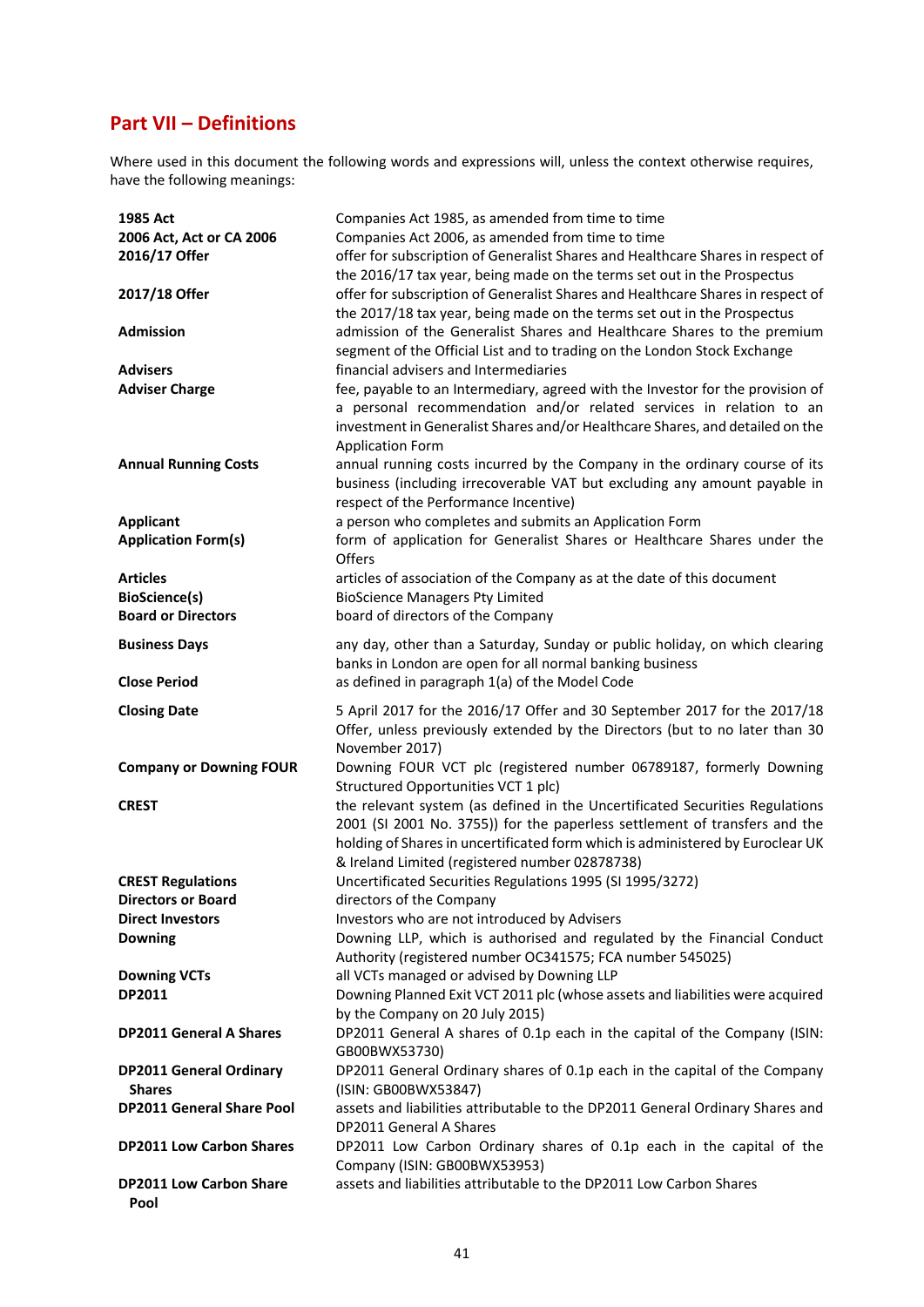| <b>DP2011 Structured A Shares</b>   | DP2011 Structured A shares of 0.1p each in the capital of the Company (ISIN:<br>GB00BWX53C84)                                                                                                                                                                  |
|-------------------------------------|----------------------------------------------------------------------------------------------------------------------------------------------------------------------------------------------------------------------------------------------------------------|
|                                     |                                                                                                                                                                                                                                                                |
| <b>DP2011 Structured Ordinary</b>   | DP2011 Structured Ordinary shares of 0.1p each in the capital of the Company                                                                                                                                                                                   |
| <b>Shares</b>                       | (ISIN: GB00BWX53B77)                                                                                                                                                                                                                                           |
| <b>DP2011 Structured Share Pool</b> | assets and liabilities attributable to the DP2011 Structured Ordinary Shares<br>and DP2011 Structured A Shares                                                                                                                                                 |
| DP <sub>6</sub>                     | Downing Planned Exit 6 (whose assets and liabilities were acquired by the<br>Company on 20 July 2015)                                                                                                                                                          |
| DP7                                 | Downing Planned Exit 7 (whose assets and liabilities were acquired by the<br>Company on 20 July 2015)                                                                                                                                                          |
| <b>DP67 Shares</b>                  | DP67 shares of 0.1p each in the capital of the Company (ISIN:<br>GB00BWX53D91)                                                                                                                                                                                 |
| <b>DP67 Share Pool</b>              | assets and liabilities attributable to the DP67 Shares                                                                                                                                                                                                         |
| <b>DSO A Shares</b>                 | formerly issued DSO A shares of 0.1p each in the capital of the Company (ISIN:<br>GB00B3L2G186)                                                                                                                                                                |
| <b>DSO B Shares</b>                 | DSO B shares of 0.1p each in the capital of the Company (ISIN:<br>GB00B4MGR241)                                                                                                                                                                                |
| <b>DSO B Share Pool</b>             | assets and liabilities attributable to the DSO B Shares and DSO C Shares                                                                                                                                                                                       |
| <b>DSO C Shares</b>                 | DSO C shares of 0.1p each in the capital of the Company (ISIN:<br>GB00B4MCHT95)                                                                                                                                                                                |
| <b>DSO D Shares</b>                 | DSO D shares of 0.1p each in the capital of the Company (ISIN:<br>GB00B6QPQ463)                                                                                                                                                                                |
| <b>DSO D Share Pool</b>             | assets and liabilities attributable to the DSO D Shares                                                                                                                                                                                                        |
| <b>DSO Ordinary Shares</b>          | formerly issued DSO Ordinary shares of 0.1p each in the capital of the                                                                                                                                                                                         |
|                                     | Company (ISIN: GB00B3L2G079)                                                                                                                                                                                                                                   |
| <b>DSO Ordinary Share Pool</b>      | assets and liabilities attributable to the DSO Ordinary Shares and DSO A Shares                                                                                                                                                                                |
| <b>DTR</b>                          | the Disclosure and Transparency Rules, made by the FCA under part VI of<br>FSMA and relating to the disclosure of information in respect of financial<br>instruments                                                                                           |
| <b>Execution-Only Investor</b>      | an Investor who subscribes pursuant to an order executed by an FCA<br>authorised firm upon the specific instructions of a client where the firm does<br>not give advice or make a personal recommendation                                                      |
| <b>Existing Shareholders</b>        | holders of Existing Shares                                                                                                                                                                                                                                     |
| <b>Existing Shares</b>              | DSO Ordinary Shares and/or DSO A Shares and/or DSO B Shares and/or DSO C                                                                                                                                                                                       |
|                                     | Shares and/or DSO D Shares and/or DP67 Shares and/or DP2011 General<br>Ordinary Shares and/or DP2011 General A Shares and/or DP2011 Structured<br>Ordinary Shares and/or DP2011 Structured A Shares and/or DP2011 Low<br><b>Carbon Shares</b>                  |
| <b>FCA</b>                          | <b>Financial Conduct Authority</b>                                                                                                                                                                                                                             |
| <b>FSMA</b>                         | Financial Services and Markets Act 2000, as amended from time to time                                                                                                                                                                                          |
| <b>Full Subscription</b>            | £30 million being £20 million raised from Applicants under the Generalist                                                                                                                                                                                      |
|                                     | Offer and £10 million raised from Applicants under the Healthcare Offer,<br>ignoring the over-allotment facility                                                                                                                                               |
| <b>General Meeting</b>              | general meeting of the Company to be held on 16 January (or at any                                                                                                                                                                                             |
|                                     | adjournment thereof) at which the resolutions described in paragraph 4.1 of<br>Part VIII of the Prospectus will be proposed                                                                                                                                    |
| <b>Generalist Share(s)</b>          | Generalist Ordinary Shares of 0.1p each in the capital of the Company (ISIN:<br>GB00BDHF5B49)                                                                                                                                                                  |
| <b>Generalist Shareholders</b>      | holders of Generalist Shares                                                                                                                                                                                                                                   |
| <b>Healthcare Share(s)</b>          | Healthcare Ordinary Shares of 0.1p each in the capital of the Company (ISIN:<br>GB00BDHF5D62)                                                                                                                                                                  |
| <b>Healthcare Shareholders</b>      | holders of Healthcare Shares                                                                                                                                                                                                                                   |
| Hurdle                              | achievement, calculated on a per Generalist/Healthcare Share basis, of (a) a<br>Total Return in excess of £1 per share for the years ended 31 March 2018, 31<br>March 2019 and 31 March 2020 (b) subsequent annual Total Returns<br>increasing by 3p per annum |
| <b>Initial Adviser Charge</b>       | a one-off Adviser Charge to be paid at the time of or shortly after the<br>investment being made                                                                                                                                                               |
| Intermediary                        | firm who signs the Application Form and whose details are set out in Box 5 of                                                                                                                                                                                  |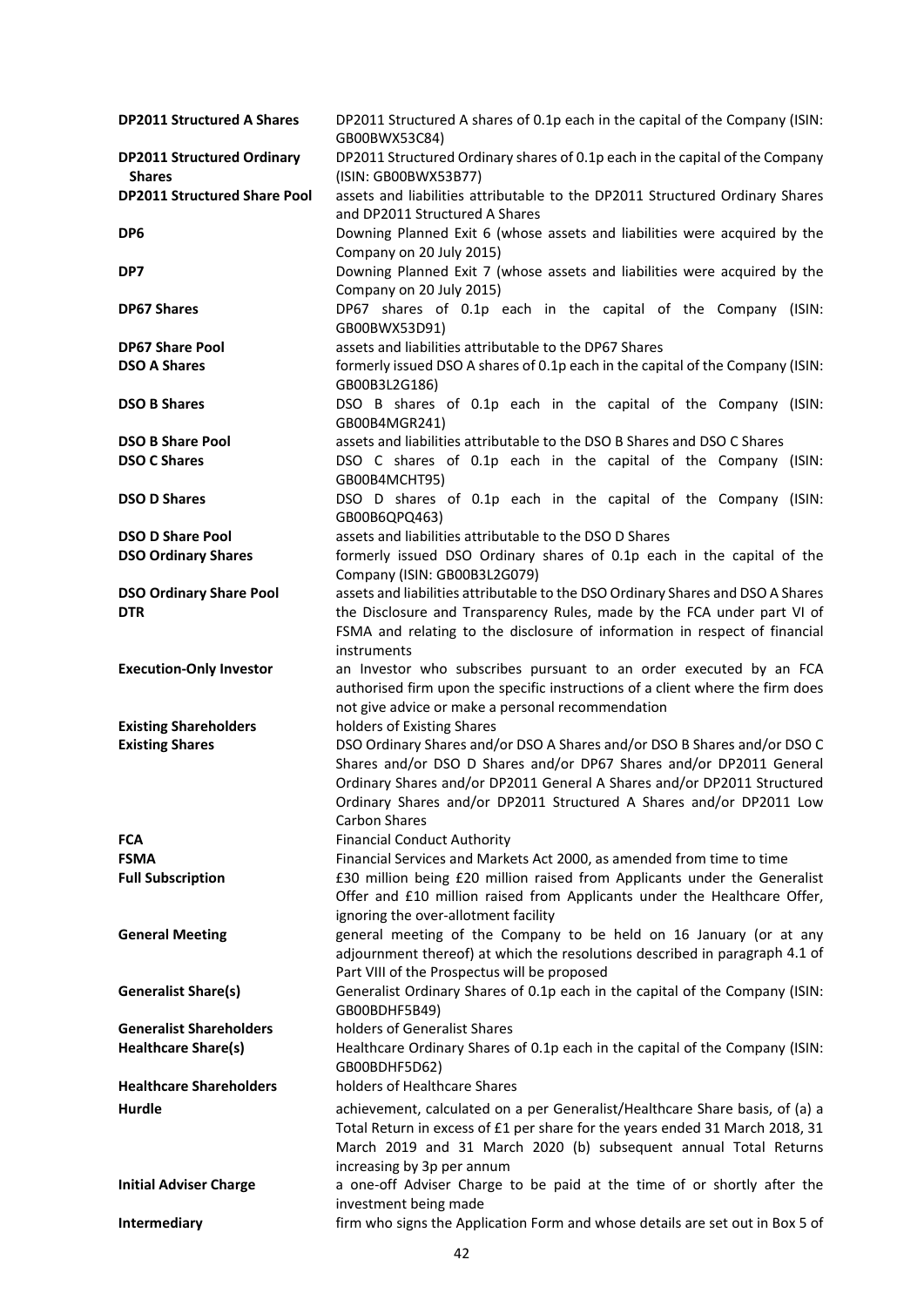| <b>Investment adviser</b><br><b>Investor</b>        | the Application Form<br>Downing or BioScience<br>subscriber for Generalist Shares or Healthcare Shares under the Offers                                     |
|-----------------------------------------------------|-------------------------------------------------------------------------------------------------------------------------------------------------------------|
| <b>IRR</b>                                          | internal rate of return, which, when applied to the relevant cash flows,<br>produces a net present value of zero (expressed as a percentage)                |
| <b>ITA</b>                                          | Income Tax Act 2007, as amended from time to time                                                                                                           |
| Life sciences/bioscience                            | the sciences concerned with the study of living organisms, including biology,                                                                               |
| Listed                                              | microbiology, physiology, biochemistry, and related subjects.<br>admitted to the premium segment of the Official List and to trading on the                 |
|                                                     | London Stock Exchange                                                                                                                                       |
| <b>Listing Rules</b>                                | listing rules issued by the FCA, acting as the UK Listing Authority, pursuant to<br>Part VI of the FSMA                                                     |
| <b>London Stock Exchange or LSE</b>                 | main market for listed securities of the London Stock Exchange plc (registered                                                                              |
|                                                     | number 02075721)                                                                                                                                            |
| <b>Management</b>                                   | individuals engaged in the business of the Company and/or Downing and/or                                                                                    |
| <b>Management DSO A Shares</b>                      | <b>BioScience</b><br>5,185,613 DSO A Shares in the Company issued to Management in connection                                                               |
|                                                     | with the DSO Ordinary Share Offer                                                                                                                           |
| <b>Management DSO C Shares</b>                      | 10,000,000 DSO C Shares in the Company issued to Management in                                                                                              |
|                                                     | connection with the DSO B Share Offer                                                                                                                       |
| <b>Management DP2011 General</b><br><b>A Shares</b> | 2,763,773 DP2011 General A Shares in the Company issued to Management in<br>connection with the DP2011 General Ordinary Share Offer                         |
| <b>Management DP2011</b>                            | 1,883,094 DP2011 Structured A Shares in the Company issued to Management                                                                                    |
| <b>Structured A Shares</b>                          | in connection with the DP2011 Structured Ordinary Share Offer                                                                                               |
| <b>Management Shares</b>                            | 5,000,000 Generalist and 2,500,000 Healthcare Shares (7,500,000 Generalist<br>Shares and 5,000,000 Healthcare Shares if the full over-allotment facility is |
|                                                     | utilised) subscribed for by members of the Management team                                                                                                  |
| <b>Merger</b>                                       | the transaction pursuant to section 110 of the Insolvency Act 1986 which took                                                                               |
|                                                     | place on 20 July 2015 under which Downing FOUR acquired the assets and                                                                                      |
|                                                     | liabilities of DP2011, DP6 and DP7                                                                                                                          |
| <b>Minimum Subscription</b>                         | minimum net proceeds required to be raised under the Offers, being<br>£1,000,000 for each Offer or such other amount as the Directors determine             |
| <b>ML Regulations</b>                               | Money Laundering Regulations 2007                                                                                                                           |
| <b>NAV or Net Asset Value</b>                       | net asset value per Share (in the case of the Generalist and Healthcare Shares,                                                                             |
| <b>Net Assets</b>                                   | calculated without including the Management Shares)<br>gross assets less all liabilities (excluding contingent liabilities) of the Company                  |
|                                                     |                                                                                                                                                             |
| <b>Offer Price</b>                                  | price per Generalist Share or Healthcare Share under the Offers as determined<br>by the Pricing Formula from time to time                                   |
| <b>Offer Shares</b>                                 | Generalist Shares and/or Healthcare Shares (as the context dictates)                                                                                        |
|                                                     | subscribed for under the Offer                                                                                                                              |
| <b>Offers</b>                                       | together, the 2016/17 Offer and the 2017/18 Offer, being public offers for                                                                                  |
|                                                     | subscription of up to 30,000,000 Generalist Shares and 20,000,000 Healthcare<br>Shares (and each an "Offer") (including the over allotment facility)        |
| <b>Official List</b>                                | official list of the UK Listing Authority                                                                                                                   |
| <b>Performance Incentive</b>                        | performance-related benefits accruing to the Management through their                                                                                       |
|                                                     | holdings of Management Shares in the event that the Hurdles are achieved, as                                                                                |
|                                                     | described in this document under the section headed "Charges"                                                                                               |
| <b>Pricing Formula</b>                              | mechanism by which the pricing of the Offers may be adjusted according to                                                                                   |
|                                                     | the latest published NAV, the level of the Promoter's Fee and Adviser Charge,                                                                               |
| <b>Professional Client Investor</b>                 | as described on page 70 of this document<br>an investor as defined in the FCA's Conduct of Business Source Book Section                                     |
|                                                     | 3.5                                                                                                                                                         |
| Promoter                                            | Downing                                                                                                                                                     |
| <b>Promoter's Fee</b>                               | fee payable by the Company to Downing, calculated as a percentage of each                                                                                   |
|                                                     | Applicant's gross subscription in the Offers in return for which Downing will                                                                               |
|                                                     | pay the launch costs of the Offers                                                                                                                          |
| <b>Prospectus</b>                                   | this document which describes the Offers in full                                                                                                            |
| <b>Prospectus Rules</b>                             | prospectus rules issued by the FCA pursuant to Part VI of the FSMA                                                                                          |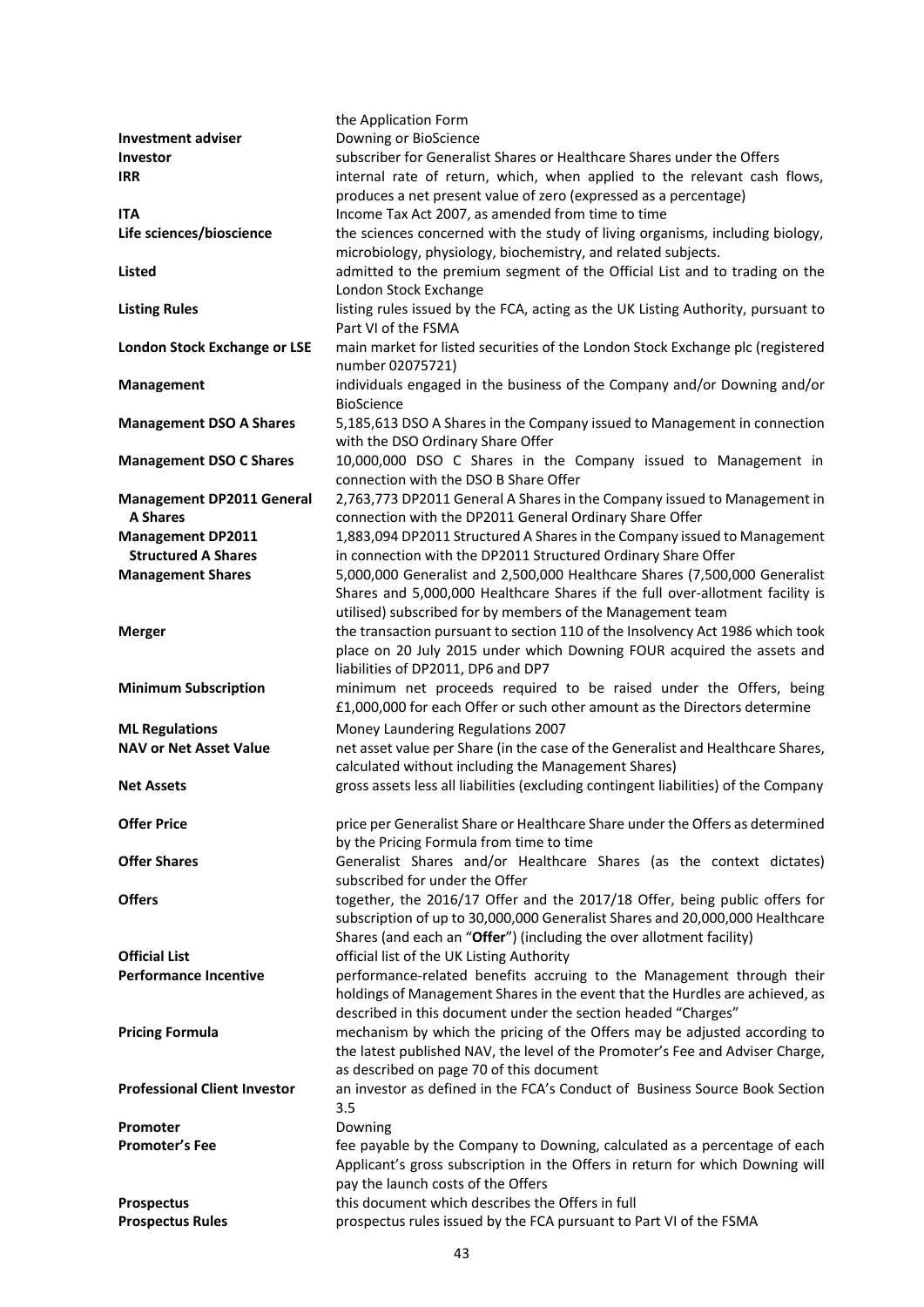| <b>Qualifying Company/ies</b>                   | unquoted company carrying on qualifying trades wholly or mainly in the<br>United Kingdom and which satisfy certain other conditions as defined in<br>Chapter 4, Part 6, of the ITA                                                                                                                                                                                                                                                                                                                                                                         |
|-------------------------------------------------|------------------------------------------------------------------------------------------------------------------------------------------------------------------------------------------------------------------------------------------------------------------------------------------------------------------------------------------------------------------------------------------------------------------------------------------------------------------------------------------------------------------------------------------------------------|
| <b>Qualifying Investment</b>                    | investment in an unquoted trading company, which comprises a qualifying<br>holding for a VCT as defined in Chapter 4, Part 6, of the ITA                                                                                                                                                                                                                                                                                                                                                                                                                   |
| Registrar                                       | Capita Registrars Limited (registered number 02605568)                                                                                                                                                                                                                                                                                                                                                                                                                                                                                                     |
| <b>Retail Client Investor</b>                   | Investors who apply for Offer Shares through their Intermediary where the<br>Intermediary has classified the Investor as a retail client for the purposes of<br>the FCA rules                                                                                                                                                                                                                                                                                                                                                                              |
| <b>RPI</b>                                      | inflation measured by the Retail Price Index                                                                                                                                                                                                                                                                                                                                                                                                                                                                                                               |
| <b>Shareholder Proceeds</b>                     | amounts paid by way of dividends or other distributions, share buybacks,<br>proceeds on a sale or liquidation of the Company and any other proceeds or<br>value received, or deemed to be received, by Generalist Shareholders or<br>Healthcare Shareholders in the Company, excluding any income tax relief on<br>subscription                                                                                                                                                                                                                            |
| <b>Shareholders</b>                             | holders of Shares                                                                                                                                                                                                                                                                                                                                                                                                                                                                                                                                          |
| Share(s)                                        | DSO Ordinary Shares and/or DSO A Shares and/or DSO B Shares and/or DSO C<br>Shares and/or DSO D Shares and/or DP67 Shares and/or DP2011 General<br>Ordinary Shares and/or DP2011 General A Shares and/or DP2011 Structured<br>Ordinary Shares and/or DP2011 Structured A Shares and/or DP2011 Low<br>Carbon Shares and/or Generalist Shares and/or Healthcare Shares (excluding<br>Management DSO A Shares, Management DSO C Shares, Management<br>DP2011 General A Shares, Management DP2011 Structured A Shares and<br>Management Shares), as applicable |
| <b>Sponsor</b>                                  | Panmure Gordon (UK) Limited                                                                                                                                                                                                                                                                                                                                                                                                                                                                                                                                |
| Promotion<br>Sponsor<br>and<br><b>Agreement</b> | agreement dated 8 December 2016 between the Company (1), the Directors<br>(2), the Sponsor (3) and Downing (4), a summary of which is set out in<br>paragraph 7(a) of Part VIII of the Prospectus                                                                                                                                                                                                                                                                                                                                                          |
| Spouse                                          | spouse or civil partner                                                                                                                                                                                                                                                                                                                                                                                                                                                                                                                                    |
| <b>Summer Finance Act</b>                       | The Finance (No.2) Act 2015 which received Royal Assent on 18 November<br>2015                                                                                                                                                                                                                                                                                                                                                                                                                                                                             |
| <b>Total Return</b>                             | NAV, together with cumulative dividends paid or proposed                                                                                                                                                                                                                                                                                                                                                                                                                                                                                                   |
| <b>UK Listing Authority</b>                     | FCA acting in its capacity as the competent authority for the purposes of Part<br>VI of the FSMA                                                                                                                                                                                                                                                                                                                                                                                                                                                           |
| <b>VCT or Venture Capital Trust</b>             | venture capital trust as defined in Section 259 of the ITA                                                                                                                                                                                                                                                                                                                                                                                                                                                                                                 |
| <b>VCT Regulations</b>                          | Part 6 ITA 2007 and every other statute (including any orders, regulations or<br>other subordinate legislation made underthem) for the time being in force<br>concerning VCTs as amended from time to time                                                                                                                                                                                                                                                                                                                                                 |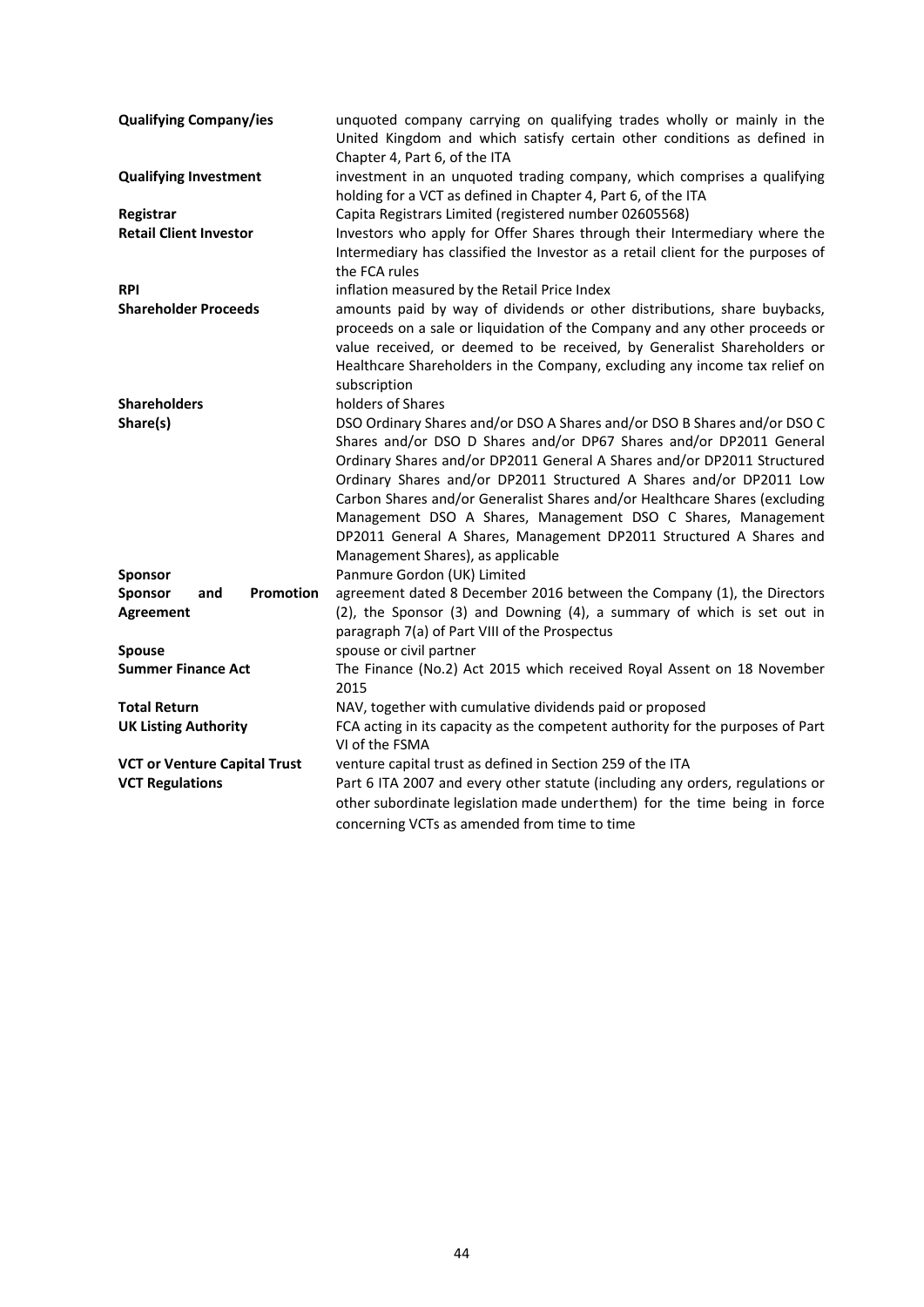# **Part VIII – General Information on the Company**

# 1. LISTING

This document comprises a prospectus relating to the Company and has been prepared in accordance with the Prospectus Rules made under section 73A and in accordance with section 84 of FSMA. Copies of the Prospectus are available from Downing at Ergon House, Horseferry Road, London SW1P 2AL.

# 2. INCORPORATION AND ADMINISTRATION

The Company was incorporated and registered in England and Wales as a public company with limited liability on 12 January 2009 with registered number 06789187, under the name Downing Protected Opportunities VCT 1 plc. The Company's name was changed to Downing Structured Opportunities VCT 1 plc on 12 November 2009 and was changed again to Downing FOUR VCT plc on 20 July 2015. The Company was issued with a trading certificate under section 117 of the CA 1985 on 23 January 2009 and, on the same date, gave notice of its intention to carry on business as an investment company.

The principal legislation under which the Company operates is the CA 2006 and regulations made thereunder. The Company's principal object, as set out in its articles of association, is to carry on the business of a venture capital trust.

The Company's registered office and principal place of business is at Ergon House, Horseferry Road, London SW1P 2AL. The Company is domiciled in England. The Company does not have, nor has it had since incorporation, any subsidiaries or employees (other than its directors).

HM Revenue & Customs has granted approval of the Company as a VCT under section 274 of the Tax Act. The business of the Company has been, and it is intended will be, carried on so as to continue to comply with that section to maintain full VCT approval.

The Company revoked its status as an investment company under section 266 of the CA 1985 (now section 833 of CA 2006) on 27 July 2009 and does not intend to re-apply for such status. The Company is not authorised and/or regulated by the FCA or an equivalent overseas regulator. The Company is subject to the requirements of VCTs and, as an entity listed on the main market of the London Stock Exchange, will be subject to the rules and regulations issued by the UK Listing Authority from time to time. The Company is not otherwise regulated.

# 3. SHARE CAPITAL

3.1 As at 8 December 2016, being the date of the most recent practicable date prior to publication of this document, the issued fully paid share capital of the Company was as follows:

|                                   | <b>Issued</b> |                      |
|-----------------------------------|---------------|----------------------|
| <b>Share Class</b>                | No. of Shares | <b>Nominal Value</b> |
| <b>DSO B Shares</b>               | 19,911,070    | £19,911.07           |
| DSO C Shares                      | 29,926,070    | £29,926.07           |
| DSO D Shares                      | 7,867,247     | £7,867.25            |
| DP67 Shares                       | 11,239,785    | £11,320.26           |
| DP2011 General Ordinary Shares    | 15,644,066    | £15,644.06           |
| DP2011 General A Shares           | 18,418,614    | £18,418.61           |
| DP2011 Structured Ordinary Shares | 10,678,725    | £10,678.73           |
| DP2011 Structured A Shares        | 12,572,817    | £12,572.82           |
| DP2011 Low Carbon Shares          | 7,575,419     | £7,575.42            |

- 3.2 The entire issued share capital of the Company is admitted to the premium segment of the Official List and are freely transferable. Each share issued has been fully paid and is free from all liens and from any restriction on the right of transfer (except to the extent that any restriction is imposed for failure to comply with a notice under section 793 of the Companies Act 2006.)
- 3.3 The Company launched its first fundraising in January 2009 and, at the close of the offer on 2 September 2009, issued 10.4 million Ordinary Shares and 15.6 million A Shares.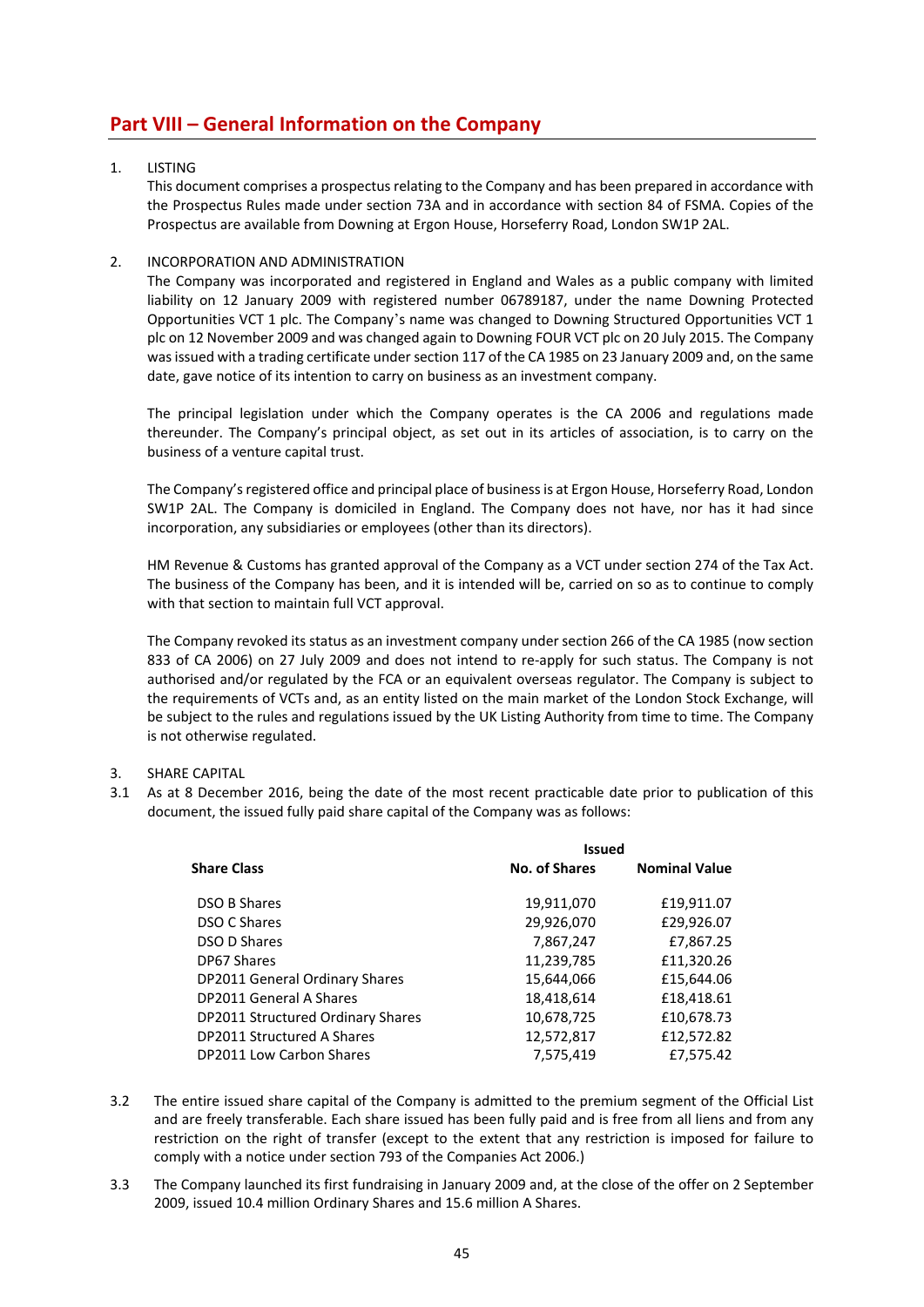- 3.4 The Company launched a further fundraising in October 2009 and by 26 April 2010 had issued 20 million B Shares and 30 million C Shares.
- 3.5 The Company launched a third fundraising in August 2011 and by 28 August 2012 had issued 7,887,527 D Shares.
- 3.6 On 9 July 2015, the following resolutions, inter alia, were passed at a general meeting: ‐
	- (a) That, subject to the corresponding Schemes (as defined in the circular to Shareholders dated 15 June 2015) in each case becoming unconditional:
		- (i) the acquisition of the assets and liabilities of Downing Planned Exit 2011 VCT plc, Downing Planned Exit VCT 6 plc and Downing Planned Exit VCT 7 plc on the terms set out in the Circular be and hereby is approved; and
		- (ii) the directors of the Company be and hereby are generally authorised in accordance with section 551 of the Companies Act 2006 (the "Act") to exercise all of the powers of the Company to allot up to 77,000,000 Shares in the capital of the Company in connection with the Schemes provided that the authority conferred by this paragraph shall expire on the fifth anniversary of the date of the passing of this resolution unless renewed, varied or revoked by the Company in a general meeting.
	- (b) That, the Company be and is hereby generally and unconditionally authorised to make market purchases (within the meaning of Section 693(4) of the Companies Act 2006) its own shares (either for cancellation or for their retention as treasury shares for future re-issue or transfer) provided that:
		- (i) the aggregate number of shares which may be purchased shall not exceed a number equal to a number of shares representing 14.9% of the number of each class of shares in the capital of the Company which are in issue at any time following the completion of the Merger;
		- (ii) the minimum price which may be paid per share is the nominal value thereof;
		- (iii) the maximum price which may be paid per share is an amount equal to the higher of (i) 105% of the average of the middle market quotation for shares taken from the London Stock Exchange daily official list for the five business days immediately preceding the day on which the shares are purchased and (ii) the amount stipulated by Article 5(1) of the Buy Back and Stabilisation Regulation 2003; and
		- (iv) the Company may make a contract to purchase shares under the authority conferred by this paragraph 4.3 of this resolution prior to the expiry of such authority which will or may be executed wholly or partly after the expiration of such authority and may make a purchase of such shares pursuant to such a contract,

and this power, unless previously varied, revoked or renewed, shall come to an end at the conclusion of the Annual General Meeting of the Company next following the passing of this resolution or on the expiry of 15 months from the passing of the resolution, whichever is the earlier.

(c) That in accordance with Section 641 of the Companies Act 2006, the Company be generally authorised, in respect of any of its share classes which are now in issue or which are created pursuant to the Merger or otherwise, to reduce its share premium account by up to 100% of the amount standing to the credit thereof provided that any reduction pursuant to this resolution is confirmed by order of the Court.

 Such cancellation of the share premium of the DSO Ordinary Share pool, the DP67 Share Pool, the DP2011 General Share pool, the DP2011 Structured Share pool and DP2011 Low Carbon Share pools being subsequently confirmed by the High Court on 23 March 2016 and registered at Companies House on 22 April 2016).

- 3.6 To the best of the Company's knowledge the Company's share capital has been issued in accordance with its Articles and in compliance with the CA 2006 and all other relevant legislation. The Company holds all necessary consents, statutory or otherwise which it is required to hold.
- 4. THE COMPANY
- 4.1 The Company issued a circular dated 8 December 2016 to its Shareholders convening a General Meeting on 16 January 2017. The following resolutions will be proposed at the General Meeting: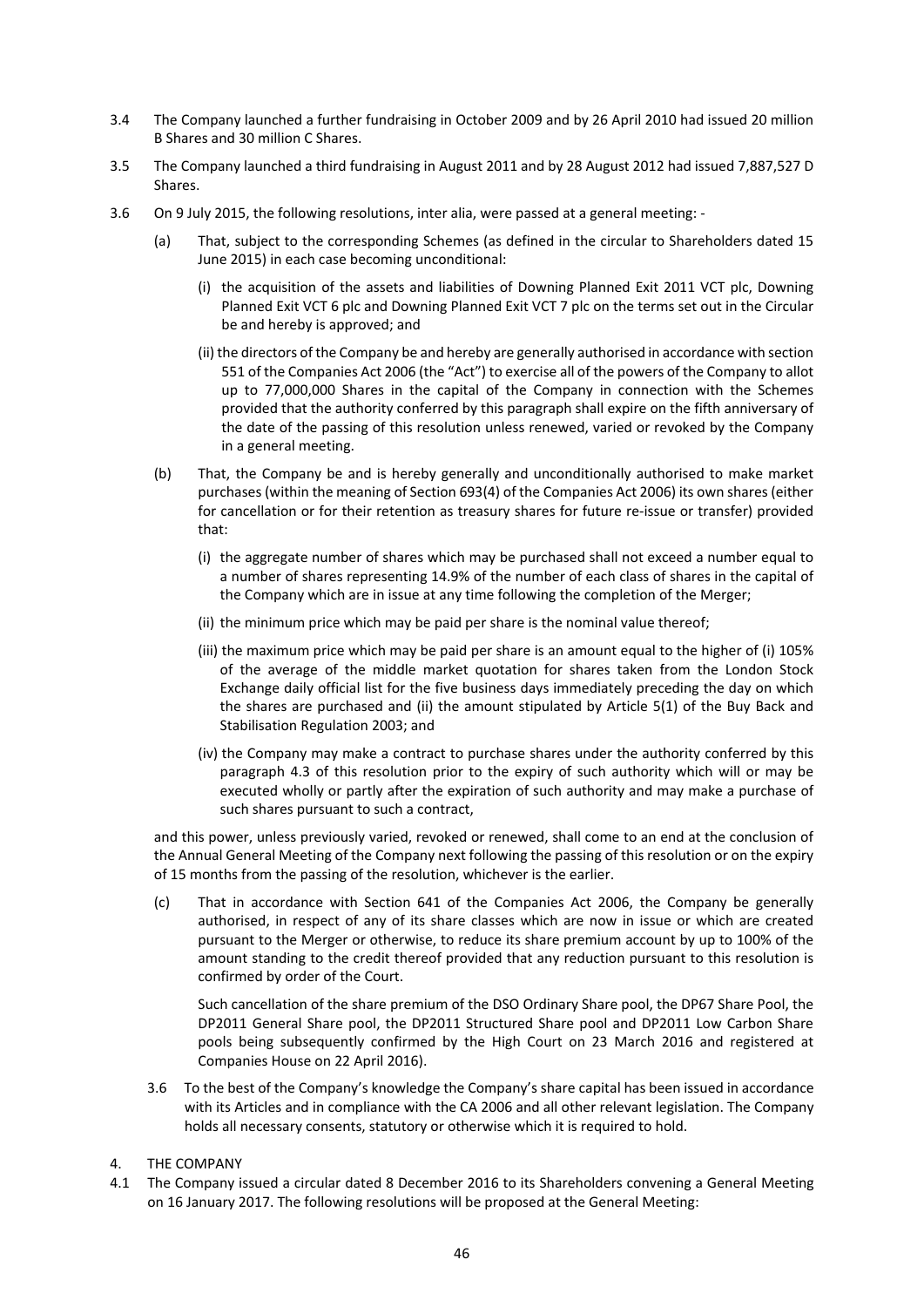Ordinary Resolutions:

- 1) to create Generalist Shares and Healthcare Shares having the rights and being subject to the restrictions set out in the Articles, to be altered pursuant to resolution (4) described below;
- 2) to authorise the directors to allot Generalist Shares and Healthcare Shares with an aggregate nominal amount of £68,750. The allotments referred to represent, in aggregate, approximately 21.9% of the issued share capital of the Company as at the date of this document. Such authority will expire on the later of 15 months from the date the resolution is passed and the end of the Company's next annual general meeting;

Special Resolutions:

- 3) to authorise the Directors to allot the shares referred to in resolution (2) as if section 561(1) of the 2006 Act did not apply. This authority will expire on the later of 15 months from the date the resolution is passed and the end of the Company's next annual general meeting;
- 4) to alter the Articles to, inter alia, provide for the rights attaching to the Generalist Shares and Healthcare Shares;
- 5) to authorise the Board to make market purchases of Generalist Shares and Healthcare Shares; and
- 6) to authorise the cancellation of the share premium account arising on the issue of the Generalist Shares and Healthcare Shares.
- 7) to amend the Company's Investment Policy.
- 4.2 Share buybacks by the Company for the period from 1 April 2013 to the date of publication of this document, are summarised below.

| Date      | <b>Share Class</b> | <b>Number of Shares</b> | <b>Price per Share</b> |
|-----------|--------------------|-------------------------|------------------------|
| 23 Aug 13 | DSO Ord            | 33,920                  | 90.0p                  |
| 23 Aug 13 | DSO A              | 20,400                  | 0.1 <sub>p</sub>       |
| 11 Dec 13 | DSO Ord            | 38,950                  | 91.0p                  |
| 13 Feb 14 | DSO A              | 20,200                  | 0.1 <sub>p</sub>       |
| 13 Feb 14 | DSO B              | 25,300                  | 81.5p                  |
| 13 Feb 14 | DSO D              | 10,000                  | 82.5p                  |
| 7 Dec 15  | DSO D              | 10,280                  | 76.0p                  |
| 7 Dec 15  | DP2011 Gen Ords    | 35,175                  | 78.5p                  |
| 7 Dec 15  | DP2011 Gen A       | 35,175                  | 0.1p                   |
| 4 Aug 16  | <b>DP67</b>        | 56,473                  | 60.0p                  |
| 15 Aug 16 | <b>DP67</b>        | 24,000                  | 60.0p                  |
|           |                    |                         |                        |

- (a) There has not been any governmental, legal or arbitration proceedings (including any such proceedings which are pending or threatened of which the Company is aware) in the 12 months prior to the date of this Prospectus which may have or have had in the recent past significant effects on the Company's or the Company's financial position or profitability.
- (c) The Company is not regulated to conduct investment business under the Financial Services and Markets Act 2000.
- (d) Downing FOUR VCT plc was registered with the FCA as a Small Registered UK AIFM with effect from 9 July 2014.
- (e) Save as disclosed in paragraph 4.2 above, since 1 April 2013, no share or loan capital of the Company has been issued or (except pursuant to or in connection with the Offers) agreed to be issued or is now proposed to be issued for cash or any other consideration, and no commissions, discounts, brokerages or other special terms have been granted by the Company in connection with the issue or sale of any such capital. The Company has no contingent liabilities.
- (f) No share or loan capital of the Company is under option or has been agreed, conditionally or unconditionally, to be put under option. Other than pursuant to the Offers and the authorities referred to in sub‐paragraph 4.1 above, no material issue of shares (other than where offered to Shareholders pro rata to existing holdings) will be made within one year without the prior approval of Shareholders in general meeting.
- (g) The Generalist Shares and Healthcare Shares will be in registered form. The Company's share register will be kept by Capita Registrars Limited, The Registry, 34 Beckenham Road, Beckenham, Kent BR3 4TU. Evidence of title to Shares will be through possession of a share certificate in the Shareholder's name; alternatively, Shares may be held in an account through the CREST system.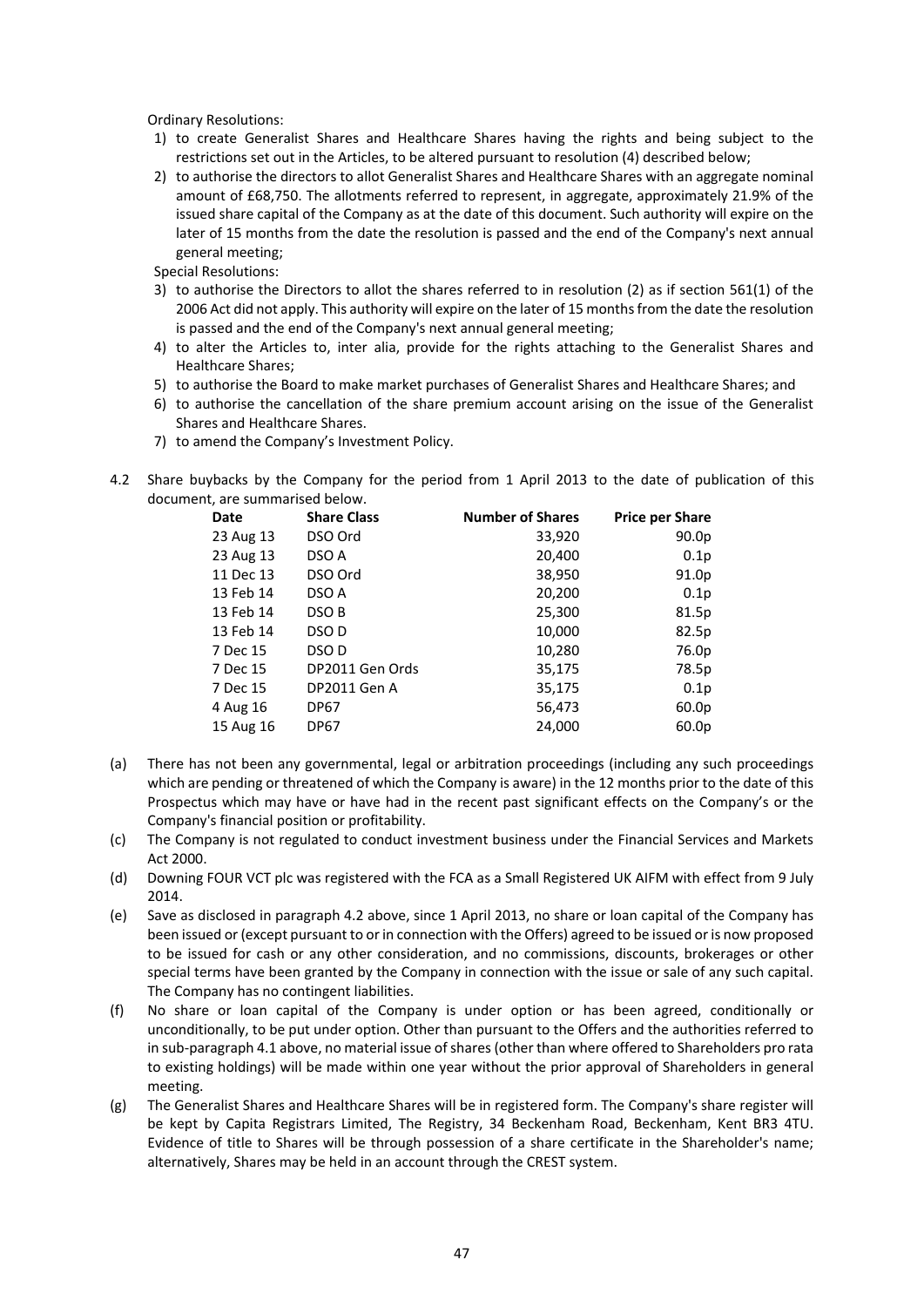(h) The Company is subject to the continuing obligations of the Listing Rules with regard to the issue of securities for cash and the provisions of section 561 of the 2006 Act (which confers on shareholders rights of pre‐emption in respect of the allotment of equity securities which are, or are to be, paid up in cash) will apply to the balance of any unissued share capital of the Company which is not subject to the disapplication referred to in sub‐paragraph 4.1 above.

# 5. MEMORANDUM OF ASSOCIATION AND ARTICLES

The Company's principal object is to carry on the business of an investment company and a VCT. The Memorandum of Association and the Articles of Association (existing and proposed) are available for inspection at the address specified in paragraph 11 below.

 The Company's Articles, including certain changes to be proposed at the General Meeting, are summarised below:

## (a) V*oting rights*

Every Shareholder shall have the right to receive notice of, to attend, speak and vote at any General Meeting of the Company.

Shareholders who are present at a General Meeting and duly appointed proxies present at a General Meeting can vote on a show of hands. They will have one vote each.

On a poll each Shareholder present in person or by proxy shall be entitled to the number of votes per share of which he is the registered holder which is attributed to shares of that class as set out in the second column opposite each class of share named in the table below, as this number may be adjusted from time to time.

| Class of share               | Number of votes<br>per share<br>("Base Votes") | Original net asset value<br>per share at the date of<br>the Merger<br>("Base Value") | <b>Net Asset Value</b><br>as at date of<br>adoption of<br>these Articles |
|------------------------------|------------------------------------------------|--------------------------------------------------------------------------------------|--------------------------------------------------------------------------|
| <b>Generalist Share</b>      | 1,146                                          | N/A                                                                                  | 100.0p                                                                   |
| <b>Healthcare Share</b>      | 1,146                                          | N/A                                                                                  | 100.0p                                                                   |
| DSO B Share                  | 206                                            | 70.2p                                                                                | 12.8p                                                                    |
| DSO C Share                  | $\mathbf{1}$                                   | 0.1p                                                                                 | 0.1p                                                                     |
| DSO D Share                  | 925                                            | 80.7p                                                                                | 75.6p                                                                    |
| DP 2011 General Ord Share    | 850                                            | 73.3p                                                                                | 73.1p                                                                    |
| DP 2011 General A Share      | 75                                             | 6.0 <sub>p</sub>                                                                     | 5.9p                                                                     |
| DP 2011 Low Carbon Ord Share | 500                                            | 86.2p*                                                                               | 41.6p                                                                    |
| DP 2011 Structured Ord Share | 875                                            | 75.7p                                                                                | 77.1p                                                                    |
| DP 2011 Structured A Share   | 75                                             | 6.2p                                                                                 | 6.1p                                                                     |
| DP 67 Ord Share              | 750                                            | 63.8p (DP6), 63.5p (DP7)                                                             | 60.4p                                                                    |

\*Rebased from 80.6p at completion of the merger of the Company with DP2011 in July 2015

If the net asset value of any class of share, as announced prior to a General Meeting of the Company, adjusted by the deduction of the amount of any dividends declared in or since the announcement or paid since the announcement, is less than or greater than the Base Value in the third column set opposite that class of share in the table above by at least 25% or more of its Base Value then the number of Base Votes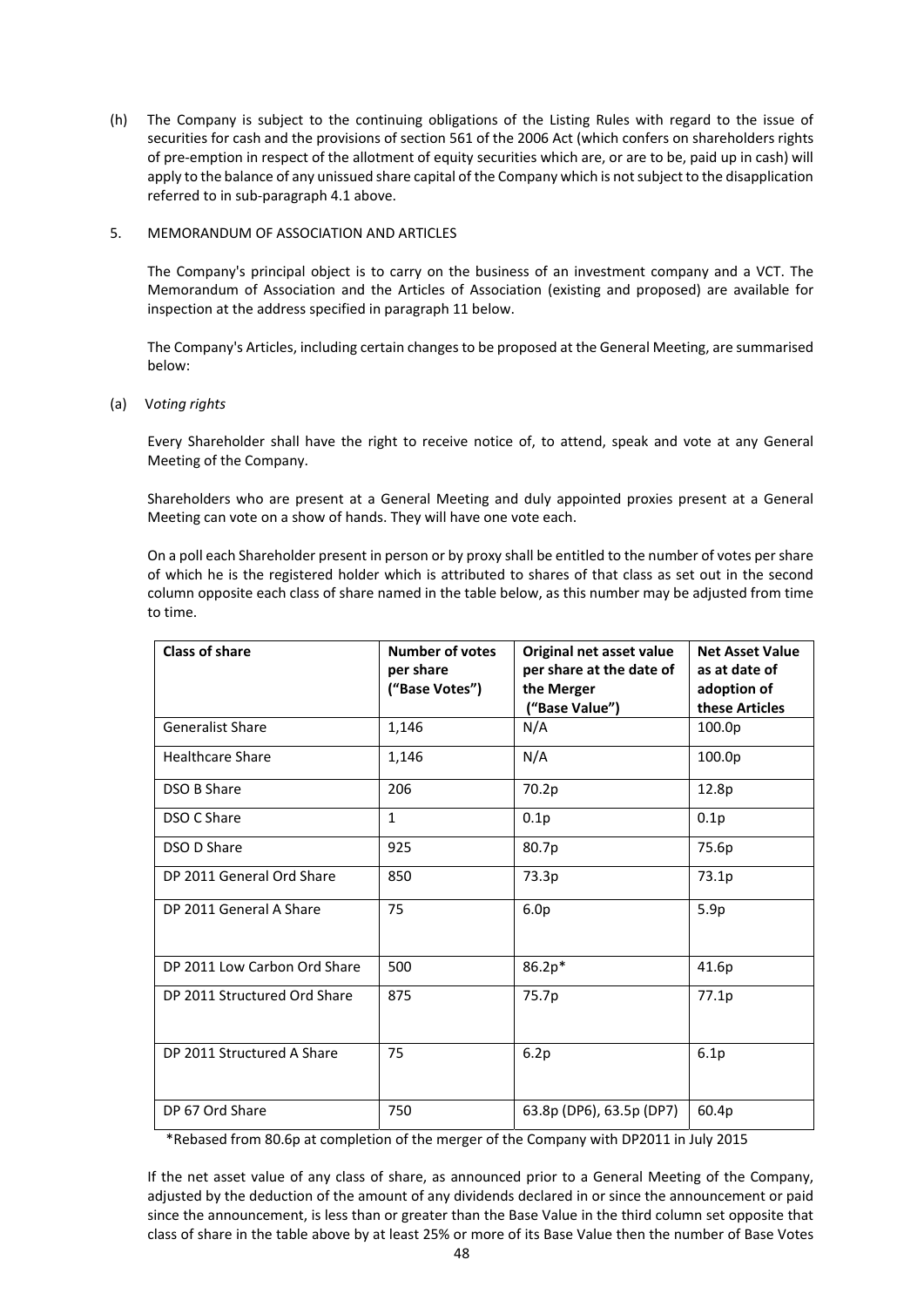per share which each holder of shares of that class may cast upon a poll as set out in the second column of the table above shall correspondingly increase or decrease as set out in the table below:

| Net Asset Value, adjusted as required, expressed<br>as a % of the Base Value of a Class of Share | <b>Adjusted Base Votes per share</b> |
|--------------------------------------------------------------------------------------------------|--------------------------------------|
| Up to 25%                                                                                        | 0.25 x Base Votes                    |
| Over 25% and less than 50%                                                                       | 0.50 x Base Votes                    |
| Over 50% and up to 75%                                                                           | 0.75 x Base Votes                    |
| Over 75% and up to 125%                                                                          | <b>Base Votes</b>                    |
| Over 125% and up to 150%                                                                         | 1.25 x Base Votes                    |

#### (b)  *Transfer of shares*

The instrument of transfer of any share in the Company shall be in usual form or in such other form as shall be approved by the Directors, and shall be signed by or on behalf of the transferor (and in the case of a transfer of a partly paid share by the transferee) and the transferor shall be deemed to remain the holder of such share until the name of the transferee is entered in the Register in respect thereof, and when registered the instrument of transfer shall be retained by the Company.

Title to any share in the Company in issue or to be issued (not including any shares referred to in Regulation 17 of the Regulations), may be transferred by means of a relevant system (as defined in the Regulations) such system to include CREST; any provision of these Articles shall accordingly not apply to the extent that it is inconsistent with the holding of any shares in the capital of the Company in uncertificated form, or the requirements of CREST and the provisions of the Regulations.

subject to the Statutes, the Directors may, in their absolute discretion and without assigning any further reason therefor, refuse to register any share transfer unless: ‐

- it is in respect of a fully paid share;
- ‐ it is in respect of a share on which the Company does not have a lien;
- it is in respect of only one class of shares;
- it is in favour of not more than four joint holders as transferees; and
- the conditions referred to in the next succeeding Article have been satisfied in respect thereof.

#### (c) *Distributions of income and capital*

The share capital of the Company comprises DSO B Shares, DSO C Shares, DSO D Shares, DP2011 General Ord Shares, DP2011 General A Shares, DP2011 Structured A Shares, DP2011 Structured Ord Shares, DP2011 Low Carbon Ord Shares and DP67 Ord Shares and will, provided the Minimum Subscription is raised under the Offers and all other conditions for allotment of such Shares is met, include Generalist Shares and Healthcare Shares.

#### *DP2011 Low Carbon Ord Shares, DSO D Shares, DP67 Ord Shares, Generalist Shares and Healthcare Shares*

The holders of DP2011 Low Carbon Ord Shares, DSO D Shares, DP67 Ord Shares, Generalist Shares and Healthcare Shares shall be entitled, in their respective capacities, to receive dividends and any other distributions or a return of capital (otherwise than on a market purchase by the Company of any of its shares) only out of the assets attributable to those respective share classes and pro-rata between such Shareholders to the respective number of shares they hold in the relevant share class.

#### *DP2011 Structured Ord Shares and DP2011 Structured A Shares*

The holders of DP2011 Structured Ord Shares and the DP2011 Structured A Shares shall be entitled to dividends and any other distributions or a return of capital (otherwise than on a market purchase by the Company of any of its shares), out of the combined assets attributable to the DP2011 Structured Ord Shares and the DP2011 Structured A Shares, divided between them on the basis of a formula and subject to the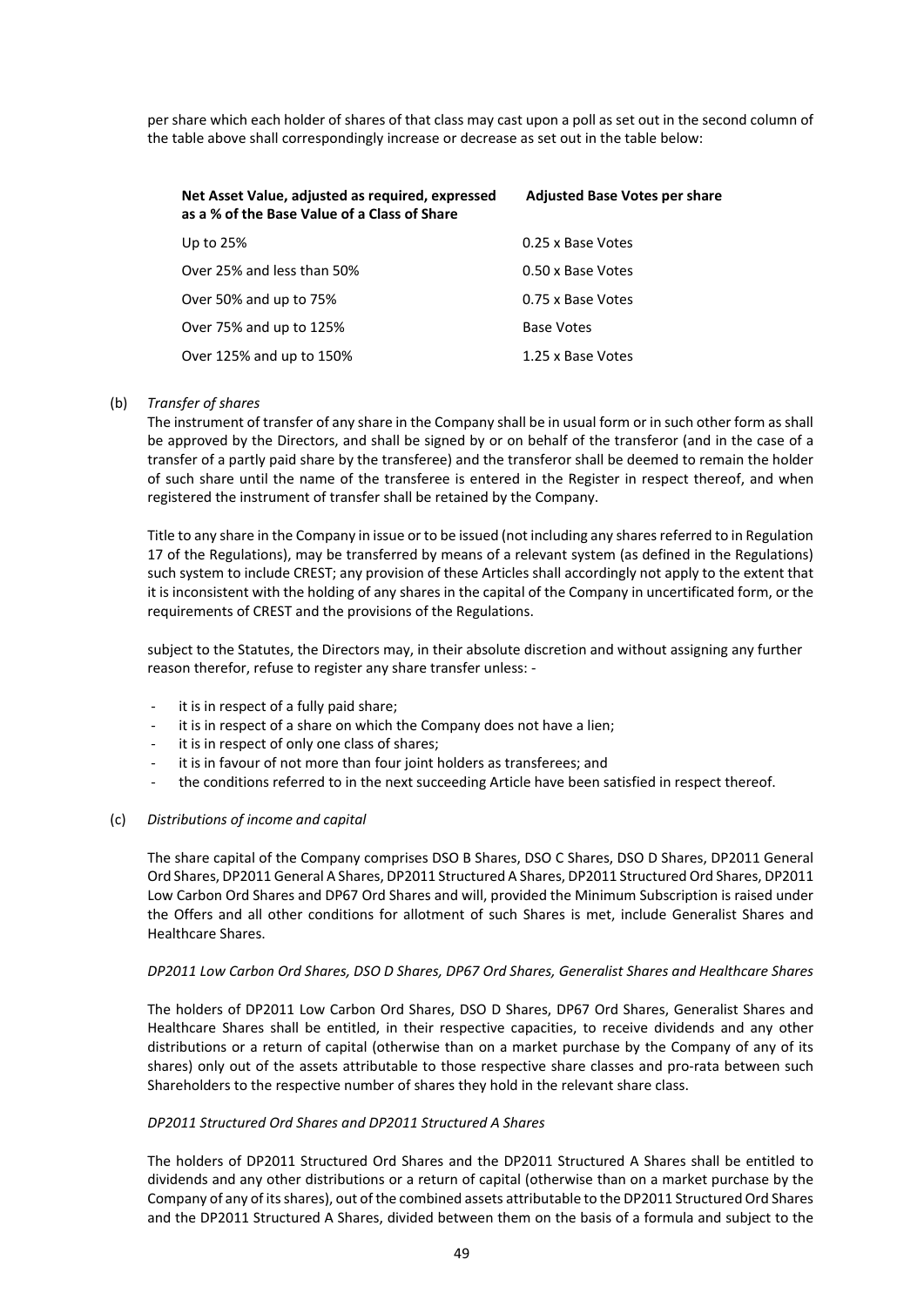achievement of a series of hurdles whereby the DP2011 Structured A Shares are entitled to a greater percentage where the total proceeds attributable to both classes is (a) up to including 70p per share (b) greater than 70p but less than 120p per share or (c) 120p per share or greater.

## *DP2011 General Ord Shares and DP2011 General A Shares*

The holders of DP2011 General Ord Shares and the DP2011 General A Shares shall be entitled to dividends and any other distributions or a return of capital (otherwise than on a market purchase by the Company of any of its shares), out of the combined assets attributable to the DP2011 General Ord Shares and the DP2011 General A Shares, divided between them on the basis of a formula and subject to the achievement of a series of hurdles whereby the DP2011 General A Shares are entitled to a greater percentage where the total proceeds attributable to both classes is (a) up to including 70p per share (b) greater than 70p but less than 120p per share or (c) 120p per share or greater.

# *DSO B Shares and DSO C Shares*

The holders of DSO B Shares and the DSO C Shares shall be entitled to dividends and any other distributions or a return of capital (otherwise than on a purchase by the Company of any of its shares) made only out of the assets attributable to the DSO B Shares and the DSO C Shares. Provided that £1 per Share has been returned to Shareholders of B/C Shares and a compound return of 7% has been achieved (the "DSO B/C Hurdle") is met, proceeds will be distributed as follows:

(i) 91% to DSO B Shareholders pro rata to the nominal capital paid up on their holdings of DSO B Shares and 9% amongst the DSO C Shareholders pro rata according to the nominal capital paid up on their DSO C Shares, until all such Shareholders have received, in aggregate, an amount equivalent to the amount subscribed for the shares under the DSO B/C Offers (based on a subscription price of 99.9p per DSO B Share and 0.1p per DSO C Share); and

(ii) thereafter, the balance of any such surplus shall be applied amongst the DSO B Shareholders and the DSO C Shareholders pro rata to their respective holdings of such Shares.

If the DSO B/C Hurdle is not met at any given time then DSO B/C Share Proceeds will be distributed to the DSO B Shareholders and the DSO C Shareholders pro rata according to the amount subscribed for the shares under the DSO B/C Offers (based on a subscription price of 99.9p per DSO B Share and 0.1p per DSO C Share), until the DSO B/C Hurdle is met. Once the DSO B/C Hurdle is met all DSO B/C Share Proceeds will thereafter be distributed to the DSO C Shareholders until the DSO C Shareholders have received the same as they would have received if the DSO B/C Hurdle had always been met.

Payments to holders of management DSO C Shares pursuant to these arrangements are capped at 1.25% of the NAV of the combined DSO B Shares and the DSO C Shares per annum.

## (d)  *Disclosure of interests in shares*

If any member or other person appearing to be interested in shares of the Company is in default in supplying within 14 days after the date of service of a notice requiring such member or other person to supply to the Company in writing all or any such information as is referred to in section 793 of the 2006 Act, the Directors may, for such period as the default shall continue, impose restrictions upon the relevant shares. The restrictions available are the suspension of voting and rights of attendance at meetings of the Company in respect of the relevant shares and, additionally, in the case of a Shareholder representing at least 0.25% by nominal value of any class of shares of the Company then in issue the withholding of payment of any dividends on and the restriction of transfer of, the relevant shares.

## (e) *Changes in share capital*

(i) Without prejudice to any rights attached to any existing shares, any share may be issued with such rights or conditions as the Company may by ordinary resolution determine or, in the absence of such determination, as the Directors may determine. Subject to the Acts, the Company may issue shares which are, or at the option of the Company or the holder are, liable to be redeemed.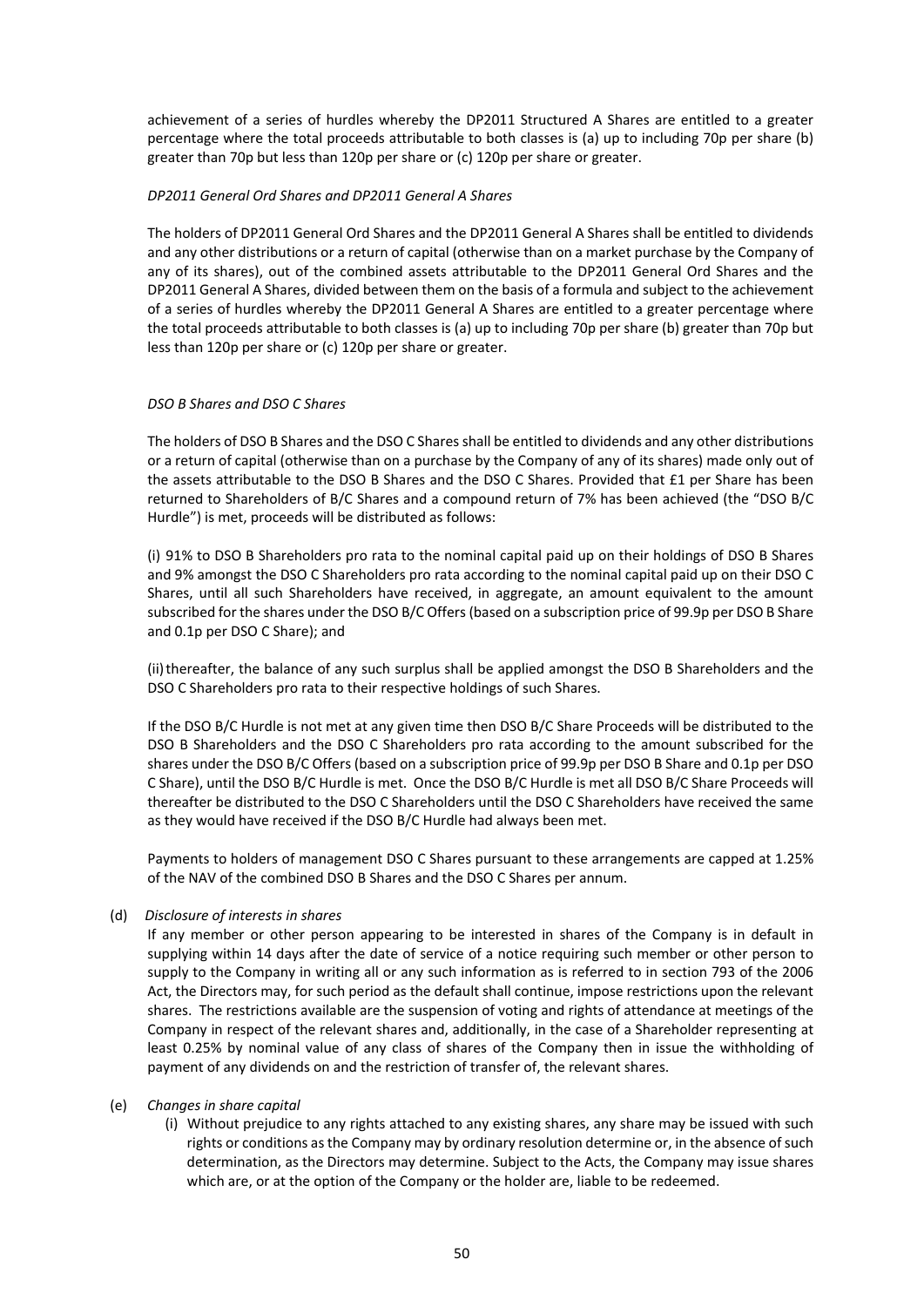- (ii) The Company may by ordinary resolution increase its share capital, consolidate and divide all or any of its share capital into shares of a larger amount, sub‐divide its shares or any of them into shares of smaller amounts, cancel or reduce the nominal value of any shares which have not been taken or agreed to be taken by any person and diminish the amount of its share capital by the amount so cancelled or the amount of the reduction.
- (iii) Subject to the Acts, the Company may by special resolution reduce its share capital, any capital redemption reserve and any share premium account and may also, subject to the Acts, purchase its own shares.

## (f) *Class consents and variation of rights*

 Whenever the capital of the Company is divided into different classes of shares, the rights attached to any class may (unless otherwise provided by the terms of issue of that class) be varied or abrogated either with the consent in writing of the holders of three‐fourths of the issued shares of the class or with the sanction of a special resolution passed at a separate meeting of such holders.

Inter alia, the Company shall not without the previous sanction of a Special Resolution passed at a separate General Meeting:

(A) create or issue any further shares or securities which would lead to NAV dilution on issue, conversion or exchange carry; or

(B) pass a future resolution to reduce the capital or share premium account of the Company attributable to the relevant class of shares save where such redemption is at a premium to the prevailing NAV of that class; or

(C) alter any objects set out in the Articles of Association of the Company;

(D) Increase the borrowing limit stated in these Articles or permit such limit to be exceeded; or

(E) Pass any resolution to vary, modify or abrogate any of the special rights or privileges attached to the relevant class of shares.

# (g) *Directors' interests*

- (i) Subject to the provisions of the Acts and save as set out in the Articles no such contract, arrangement, transaction or proposal entered into by or on behalf of the Company in which any Director or person connected with him is in any way interested, whether directly or indirectly, shall be avoided, nor shall any Director who enters into any such contract, arrangement, transaction or proposal or who is so interested be liable to account to the Company for any profit realised by any such contract, arrangement, transaction or proposal by reason of such Director holding that office or of the fiduciary relationship thereby established subject to the nature and extent of the Director's direct or indirect interest having been disclosed by him to the other Directors and authorisation being obtained from the Directors for the above in accordance with the provisions of the Acts.
- (ii) Save as set out in the Articles, a Director shall not vote in respect of any contract, arrangement, transaction or any other proposal whatsoever in which he has any direct or indirect interest otherwise than by virtue of his interests in shares or debentures or other securities of or otherwise in or through the Company unless the Director has made a declaration disclosing the nature and extent of such interests and has obtained from the other Directors their authorisation for the above in accordance with the provisions of the Acts. A Director shall not be counted in the quorum at a meeting in relation to any resolution on which he is debarred from voting.
- (iii) A Director shall (in the absence of some other material interest than is as indicated below) be entitled to vote (and be counted in the quorum) in respect of any resolution concerning, inter alia, the following matters: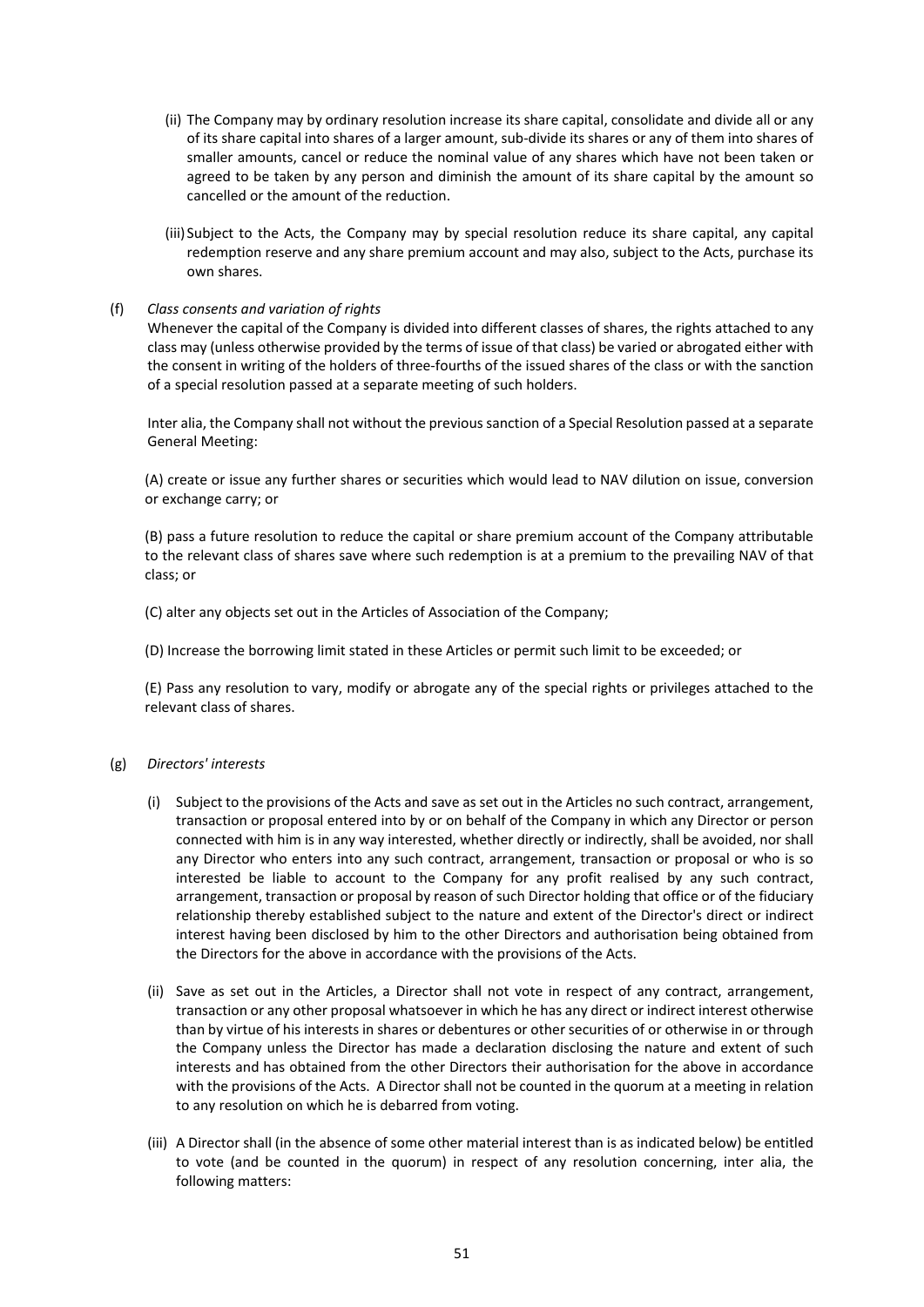(a) the giving of any security or indemnity to him or to a third party in respect of monies lent or obligations incurred at the request of or for the benefit of the Company;

(b) any contract, arrangement, transaction or other proposal concerning any other company in which he is interested, directly or indirectly and whether as an officer or shareholder or otherwise howsoever provided that he is not the holder of or beneficially interested in 1% or more of any class of the equity share capital of such company (or of a third company through which his interest is derived) or of the voting rights available to members of the company;

(c) any arrangement for purchasing or maintaining for any officer or auditor of the Company or any of its subsidiaries insurance against any liability which by virtue of any rule of law would otherwise attach to him in respect of any negligence, breach of duty or breach of trust for which he may be guilty in relation to the Company or any of its subsidiaries of which he is a director, officer or auditor.

- (iv) A Director shall not vote or be counted in the quorum on any resolution concerning his own appointment as the holder of any office or place of profit with the Company or any company in which the Company is interested including fixing or varying the terms of his appointment or the termination thereof.
- (v) Where proposals are under consideration concerning the appointment (including fixing or varying the terms of appointment) of two or more Directors to offices or employments with the Company or any company in which the Company is interested, such proposals shall be divided and considered in relation to each Director separately and in such cases each of the Directors concerned (if not otherwise debarred from voting) shall be entitled to vote (and be counted in the quorum) in respect of each resolution except that concerning his own appointment.

#### (h) *Remuneration of Directors*

- (i) The ordinary remuneration of the Directors (other than an executive director appointed under the Articles) shall be such amount as the Directors shall from time to time determine (provided that unless otherwise approved by the Company in general meeting, the aggregate of the ordinary remuneration of the Directors of the Company shall not exceed £150,000 per year (excluding any performance incentive fees), to be divided among them in such proportion and manner as the Directors may determine). The Directors shall also be paid by the Company all travelling, hotel and other expenses they may incur in attending meetings of the Directors or general meetings or otherwise in connection with the discharge of their duties.
- (ii) Any Director who, by request of the Directors, performs special services or goes or resides abroad for any purpose may be paid such extra remuneration as the Directors may determine.
- (iii) The emoluments and benefits of any executive director for his services as such shall be determined by the Directors and may be of any description, including membership of any pension or life assurance scheme for employees or their dependants or, apart from membership of any such scheme, the payment of a pension or other benefits to him or his dependant on or after retirement or death.

#### (i) *Retirement of Directors*

At the next annual general meeting of the Company following the first appointment of a Director he shall retire from office. A Director shall also retire from office at or before the third annual general meeting following the annual general meeting at which he last retired and was re-elected. At all times a retiring Director shall be eligible for re‐election.

#### (j) *Borrowing powers*

The Directors may exercise all the powers of the Company to borrow money and to mortgage or charge its undertakings, property and uncalled capital. The Directors shall restrict the borrowings of the Company and, by the exercise of the Company's voting and other rights or powers of control over its subsidiary undertakings (if any), secure that they restrict their borrowings, so that the aggregate amount at any time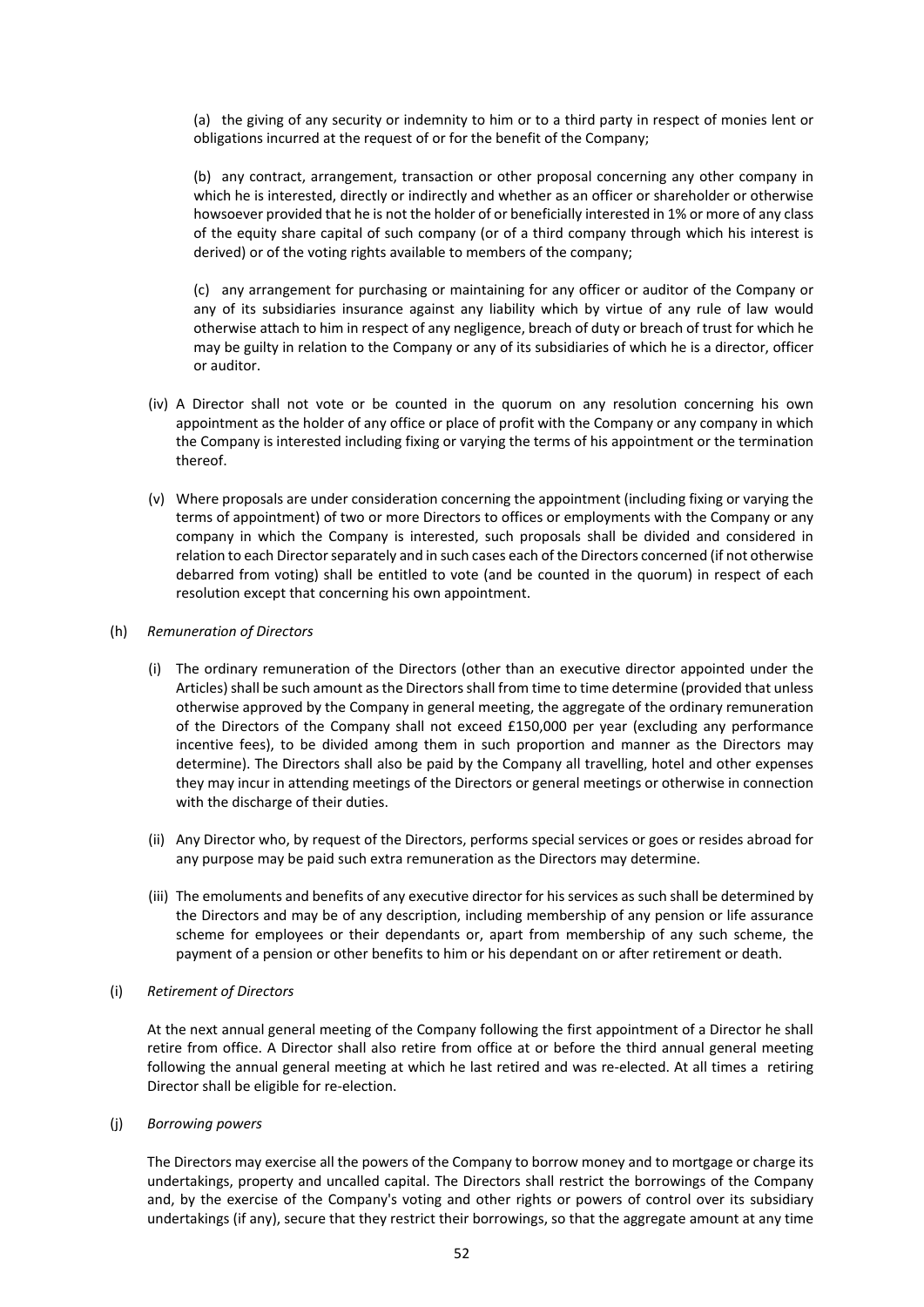outstanding in respect of money borrowed by the group, being the Company and its subsidiary undertakings for the time being (excluding intra‐group borrowings), shall not, without the previous sanction of an ordinary resolution of the Company, exceed a sum equal to 15% of the aggregate total amount received from time to time on the subscription of shares to the Company.

#### (k) *Uncertificated Shares*

CREST, a paperless settlement system enabling securities to be evidenced otherwise than by a certificate and transferred otherwise than by a written instrument, was introduced in July 1996. The Articles are consistent with CREST membership and allow for the holding and transfer of shares in uncertified form pursuant to the Regulations.

#### (l) *Calling of General Meetings*

- (i) The Company shall within 6 months of the financial year end hold a general meeting as its Annual General Meeting in addition to any other meetings in that year, and shall specify the meeting as such in the notice convening it. The Annual General Meeting shall be held at such time and place as the Directors may appoint.
- (ii) An Annual General Meeting shall be called by not less than twenty‐one days' notice and all other General Meetings of the Company, shall, subject to the statutes, be called by not less than twenty-one days' notice unless it is proposed to pass a resolution of which special notice is required by the Statutes, in which case 28 days' notice is required. The notice shall be exclusive of the day on which it is given and of the day of the meeting and shall, inter alia, specify the place, the day and hour of the meeting, and in case of special business the general nature of such business.

The business of an Annual General Meeting shall be to receive and consider the profit and loss account, the balance sheet and reports of the Directors and of the Auditors, and the documents required by law to be annexed to the balance sheet, to elect Directors and officers in the place of those retiring or ceasing to hold office pursuant to the Articles and to fix their remuneration if required, to declare dividends, to appoint the Auditors and to fix, or determine the manner of the fixing of, their remuneration. All other business transacted at an Annual General Meeting and all business transacted at a General Meeting shall be deemed special.

- 6. DIRECTORS' AND OTHERS' INTERESTS IN THE COMPANY
- (a) The Company is not aware of any person, not being a member of its administrative, management or supervisory bodies, who, as at the date of this document, is directly or indirectly interested in 3% or more of the issued share capital of the Company and is required to notify such interest in accordance with the DTR.
- (b) As at 8 December 2016 (being the latest practicable date prior to the publication of this document), the interests (all of which are beneficial) of the Directors and their immediate families in the share capital of the Company which: (i) have been notified by each Director to the Company; (ii) are required pursuant to section 809 of the 2006 Act to be entered in the register referred to therein; or (iii) are interests of a connected person of the Director which would, if the connected person, within the meaning of section 252 of the 2006 Act, were a Director, be required to be disclosed under (i) or (ii) above, and the existence of which is known to or could with reasonable diligence be ascertained by that Director, were as follows:

| <b>Director</b>              | <b>Number of Shares</b>      |                                   |                              |                              |                                    |                                  |                                                |                                           |                                      |
|------------------------------|------------------------------|-----------------------------------|------------------------------|------------------------------|------------------------------------|----------------------------------|------------------------------------------------|-------------------------------------------|--------------------------------------|
|                              | <b>DSOB</b><br><b>Shares</b> | DSO <sub>C</sub><br><b>Shares</b> | <b>DSOD</b><br><b>Shares</b> | <b>DP67</b><br><b>Shares</b> | DP2011<br>Gen Ord<br><b>Shares</b> | DP2011<br>Gen A<br><b>Shares</b> | DP2011<br><b>Struc</b><br>Ord<br><b>Shares</b> | DP2011<br><b>Struc A</b><br><b>Shares</b> | <b>DP2011</b><br>LC<br><b>Shares</b> |
| Lord<br>Flight               | 62,550                       | 62,550                            | 20,800                       | ٠                            | $\overline{\phantom{a}}$           | -                                |                                                | $\overline{\phantom{a}}$                  |                                      |
| Aubrey<br><b>Brocklebank</b> |                              | $\overline{\phantom{a}}$          | -                            | $\overline{\phantom{a}}$     | $\overline{\phantom{a}}$           |                                  |                                                | $\overline{\phantom{a}}$                  | 5,535                                |
| Russell<br>Catley            |                              | $\overline{\phantom{0}}$          | -                            | $\overline{\phantom{a}}$     |                                    | ٠                                | 10,200                                         | 10,200                                    |                                      |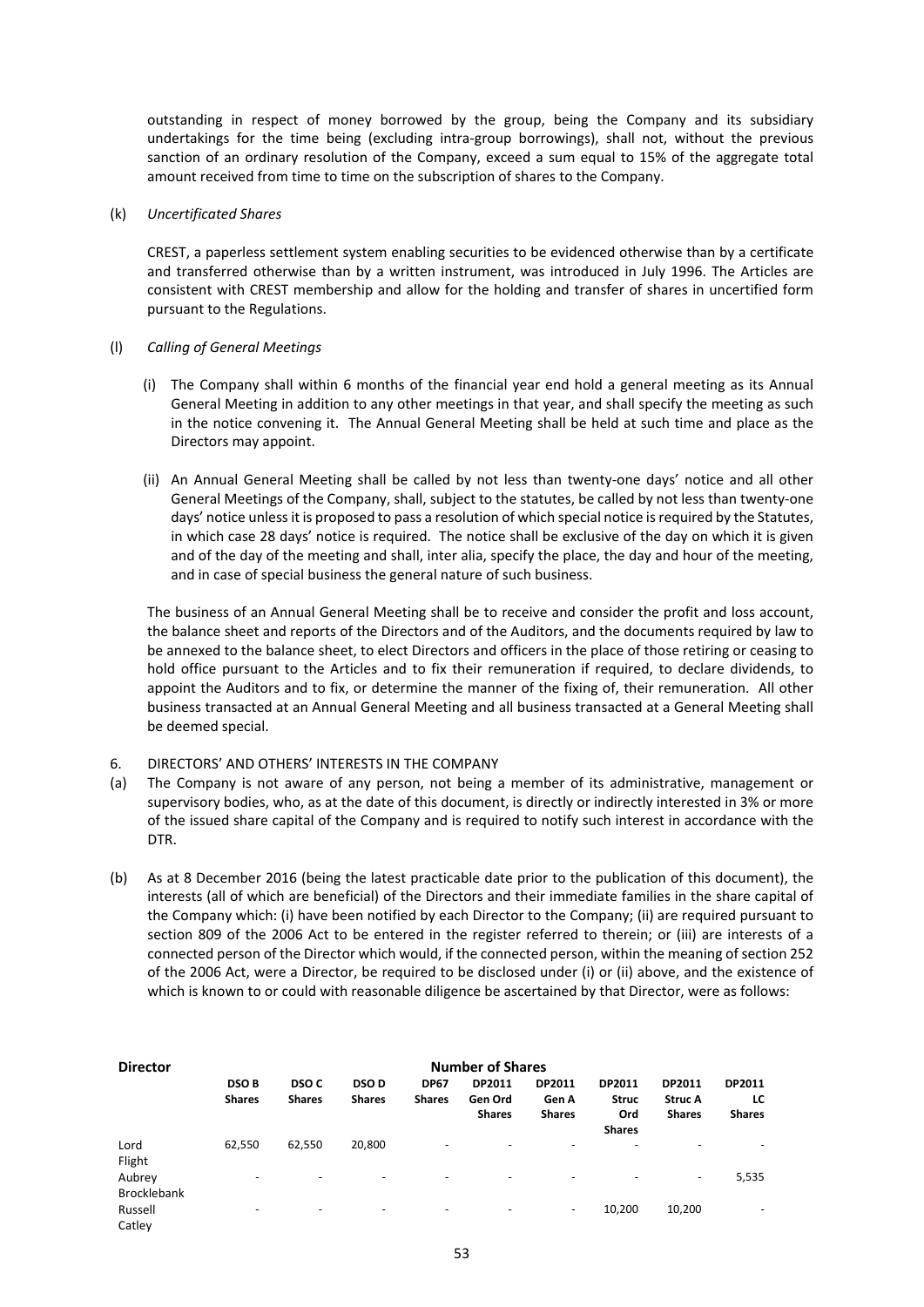| <b>Director</b>              | Percentage of Issued Share Capital |                          |                          |               |                          |                          |                      |                |               |  |  |
|------------------------------|------------------------------------|--------------------------|--------------------------|---------------|--------------------------|--------------------------|----------------------|----------------|---------------|--|--|
|                              | <b>DSOB</b>                        | <b>DSO C</b>             | <b>DSOD</b>              | <b>DP67</b>   | DP2011                   | DP2011                   | DP2011               | DP2011         | DP2011        |  |  |
|                              | <b>Shares</b>                      | <b>Shares</b>            | <b>Shares</b>            | <b>Shares</b> | Gen Ord                  | Gen A                    | <b>Struc</b>         | <b>Struc A</b> | LC            |  |  |
|                              |                                    |                          |                          |               | <b>Shares</b>            | <b>Shares</b>            | Ord<br><b>Shares</b> | <b>Shares</b>  | <b>Shares</b> |  |  |
| Lord<br>Flight               | 0.31%                              | 0.20%                    | 0.30%                    | -             |                          | $\overline{\phantom{0}}$ |                      |                |               |  |  |
| Aubrey<br><b>Brocklebank</b> | ۰                                  | $\overline{\phantom{a}}$ | $\overline{\phantom{a}}$ | ٠             | $\overline{\phantom{0}}$ | -                        |                      | ٠              | 0.07%         |  |  |
| Russell<br>Catley            | ۰                                  | -                        | $\overline{\phantom{a}}$ | ٠             | $\overline{\phantom{0}}$ | $\overline{\phantom{a}}$ | 0.10%                | 0.08%          |               |  |  |

The interests (all of which are beneficial) of the Directors and their immediate families in the share capital of the Company and (so far as is known or could with reasonable diligence be ascertained by the relevant Director) the interests of a person connected (within the meaning of section 252 of the 2006 Act) with a Director and which would be disclosed if they were interests of that Director following the close of the Offers (assuming full subscription under the Offers) are expected to be as follows:

| <b>Director</b>              | <b>Number of Shares</b>      |                          |                        |                              |                                       |                                  |                                                |                                           |                               |                             |                             |
|------------------------------|------------------------------|--------------------------|------------------------|------------------------------|---------------------------------------|----------------------------------|------------------------------------------------|-------------------------------------------|-------------------------------|-----------------------------|-----------------------------|
|                              | <b>DSOB</b><br><b>Shares</b> | DSO C<br><b>Shares</b>   | <b>DSO D</b><br>Shares | <b>DP67</b><br><b>Shares</b> | DP2011<br>Gen<br>Ord<br><b>Shares</b> | DP2011<br>Gen A<br><b>Shares</b> | DP2011<br><b>Struc</b><br>Ord<br><b>Shares</b> | DP2011<br><b>Struc A</b><br><b>Shares</b> | DP2011<br>LC<br><b>Shares</b> | Generalist<br><b>Shares</b> | <b>Healthcare</b><br>Shares |
| Lord<br>Flight               | 62,550                       | 62,550                   | 20,800                 | $\overline{\phantom{a}}$     |                                       | $\overline{\phantom{0}}$         |                                                |                                           |                               | -                           |                             |
| Aubrey<br><b>Brocklebank</b> | -                            | $\overline{\phantom{a}}$ |                        | -                            | $\overline{\phantom{a}}$              | $\overline{\phantom{a}}$         |                                                | ۰                                         | 5,535                         | -                           |                             |
| Russell<br>Catley            | $\overline{\phantom{0}}$     | $\overline{\phantom{a}}$ |                        | -                            | $\overline{\phantom{a}}$              | $\overline{\phantom{a}}$         | 10,200                                         | 10,200                                    | $\overline{\phantom{a}}$      | -                           |                             |

| <b>Director</b>              | <b>Percentage of Issued Share Capital</b> |                        |                               |                              |                                       |                                  |                                                |                                           |                               |                             |                                    |
|------------------------------|-------------------------------------------|------------------------|-------------------------------|------------------------------|---------------------------------------|----------------------------------|------------------------------------------------|-------------------------------------------|-------------------------------|-----------------------------|------------------------------------|
|                              | <b>DSOB</b><br><b>Shares</b>              | DSO C<br><b>Shares</b> | <b>DSO D</b><br><b>Shares</b> | <b>DP67</b><br><b>Shares</b> | DP2011<br>Gen<br>Ord<br><b>Shares</b> | DP2011<br>Gen A<br><b>Shares</b> | DP2011<br><b>Struc</b><br>Ord<br><b>Shares</b> | DP2011<br><b>Struc A</b><br><b>Shares</b> | DP2011<br>LC<br><b>Shares</b> | Generalist<br><b>Shares</b> | <b>Healthcare</b><br><b>Shares</b> |
| Lord<br>Flight               | 0.31%                                     | 0.20%                  | 0.30%                         | -                            |                                       | -                                |                                                |                                           |                               |                             |                                    |
| Aubrey<br><b>Brocklebank</b> |                                           |                        |                               |                              | $\overline{\phantom{0}}$              | $\overline{\phantom{a}}$         |                                                | $\overline{\phantom{a}}$                  | 0.07%                         | -                           |                                    |
| Russell<br>Catley            |                                           | -                      |                               | -                            | $\overline{\phantom{a}}$              | $\overline{\phantom{a}}$         | 0.10%                                          | 0.08%                                     | $\overline{\phantom{a}}$      | -                           |                                    |

 Save as disclosed in this paragraph, no Director nor any person (to the extent the same is known to, or could with reasonable diligence be ascertained by, that Director) connected with any Director (within the meaning of the DTR) has any interest in the share capital of the Company which is required to be notified pursuant to the DTR or which is required to be entered in the register maintained under section 809 of the 2006 Act.

(c) Each of the Directors has entered into an agreement with the Company, whereby they are required to devote such time to the Company as the Board reasonably requires consistent with their respective roles as non-executive directors. The agreements are terminable on three months' notice by either party. Each Director is currently entitled to receive and, during the period to 31 March 2016, was paid, the fees listed below.

| <b>Name</b>                  |                        | <b>Annual remuneration</b><br>(excluding VAT, if applicable) |                                 |  |  |
|------------------------------|------------------------|--------------------------------------------------------------|---------------------------------|--|--|
|                              | Annual<br>remuneration | <b>Year ended March</b><br>2016                              | <b>Year ended March</b><br>2015 |  |  |
|                              |                        | £                                                            |                                 |  |  |
| Lord Flight                  | 20,000                 | 19,000                                                       | 18,000                          |  |  |
| Sir Aubrey Brocklebank (SID) | 20,000                 | 14,000                                                       | n/a                             |  |  |
| <b>Russell Catley</b>        | 18,000                 | 12,500                                                       | n/a                             |  |  |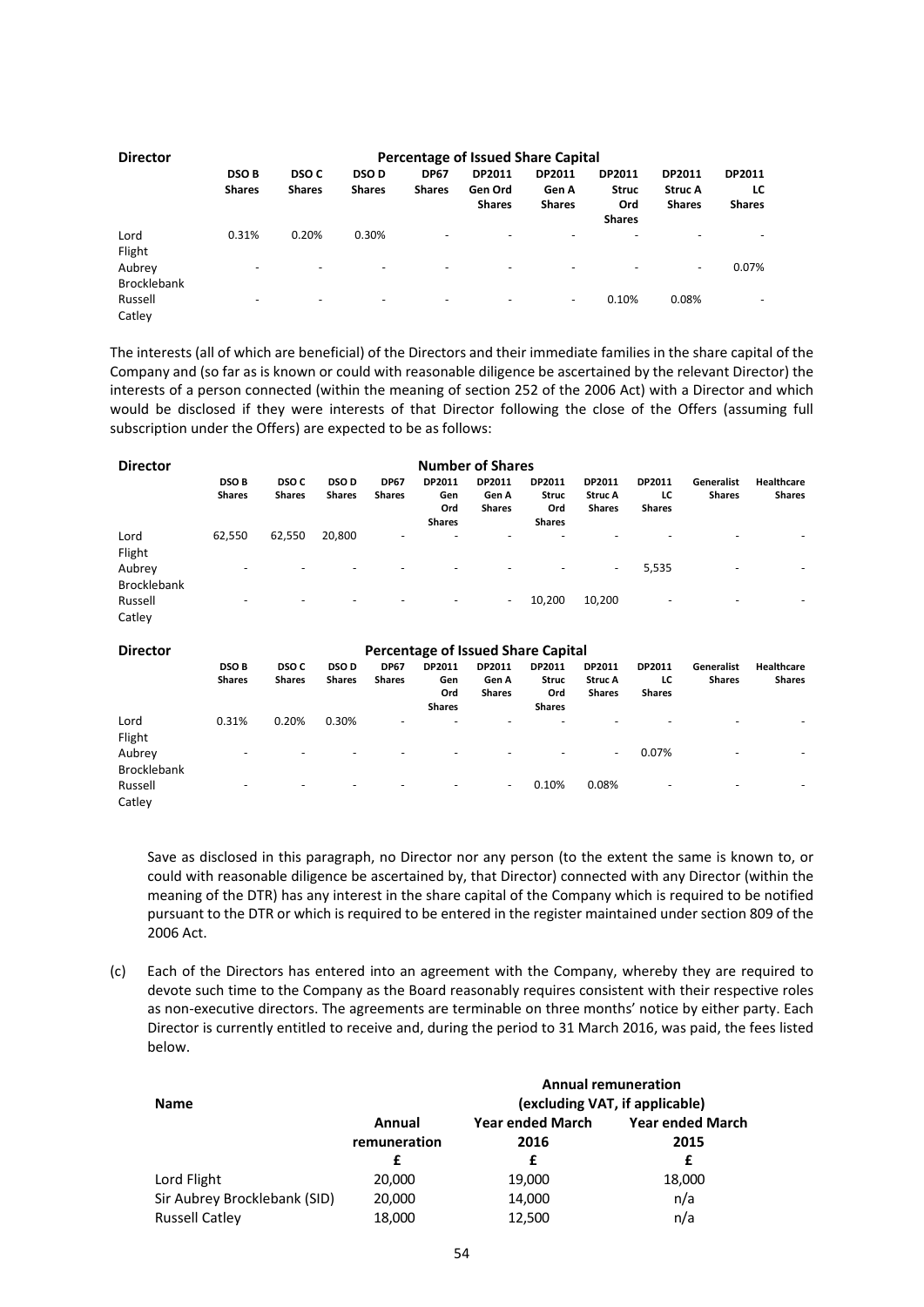No benefits are payable on termination of these agreements. None of the Directors has entered into any service contract with the Company.

(d) No loan or guarantee has been granted or provided by the Company to any Director.

Save as disclosed in paragraph (c) above, this paragraph and paragraph (i) below, no Director has an interest in any transaction effected by the Company since its incorporation which is or was unusual in its nature or conditions or significant to the business of the Company.

 The Company has taken out directors' and officers' liability insurance for the benefit of its Directors and the Company Secretary.

 The following are directorships (unless otherwise stated) and partnerships held by the Directors in the five years prior to the date of this document and the principal activities of the Directors outside the Company where these are significant with respect to the Company:

| <b>DIRECTORSHIPS</b><br><b>CURRENT DIRECTORS</b> |                                                                                                                                                                                                                                                                                                                                                                                                                                                                                                                                                                                                        |                                                                                                                                                                                                                                                                                                                                                                                                                                                    |
|--------------------------------------------------|--------------------------------------------------------------------------------------------------------------------------------------------------------------------------------------------------------------------------------------------------------------------------------------------------------------------------------------------------------------------------------------------------------------------------------------------------------------------------------------------------------------------------------------------------------------------------------------------------------|----------------------------------------------------------------------------------------------------------------------------------------------------------------------------------------------------------------------------------------------------------------------------------------------------------------------------------------------------------------------------------------------------------------------------------------------------|
| <b>Lord Flight</b>                               | <b>Current</b>                                                                                                                                                                                                                                                                                                                                                                                                                                                                                                                                                                                         | <b>Past 5 Years</b>                                                                                                                                                                                                                                                                                                                                                                                                                                |
|                                                  | Flight & Barr Limited<br>The Monarchist Movement Trust Limited<br>Investec Asset Management Limited<br>The EIS Association Limited<br>Marechale Capital plc<br>Flight & Partners Limited<br>Metro Bank plc<br><b>AIT Trading Limited</b><br>Aurora Investment Trust plc<br>Edge Performance VCT plc<br><b>R5FX Limited</b><br><b>Guernsey Financial Services Commission</b><br><b>Investec Asset Management Pension Scheme</b><br>Mercantile Ports and Logistics Limited<br><b>Gulf Overseas Investment Fund Limited</b><br>CIM Investment Management Limited<br>The Monarchist Movement Trust Limited | Arden Partners plc<br>Arden Partners EBT Limited<br>Loudwater Trust Limited                                                                                                                                                                                                                                                                                                                                                                        |
| <b>Sir Aubrey</b><br><b>Brocklebank</b>          | <b>Current</b>                                                                                                                                                                                                                                                                                                                                                                                                                                                                                                                                                                                         | <b>Past 5 Years</b>                                                                                                                                                                                                                                                                                                                                                                                                                                |
|                                                  | Hargreave Hale AIM VCT 1 plc<br>Epiquest Live Inc (USA)<br>Aubrey Brocklebank & Associates Limited<br>The Classic 2CV Racing Club Limited<br>Puma VCT 8 plc<br>Mast Investment Holdings Ltd (Guernsey)<br>Salt International Ltd (In liquidation)<br>Nationwide Gritting Services Limited<br>Downing Planned Exit VCT 2011 plc (in<br>liquidation)<br>NGS Corporation plc                                                                                                                                                                                                                              | <b>Continental Shelf 547 Limited</b><br>Continental Shelf 548 Limited<br>AB and A Investments Limited<br>Puma VCT IV plc (in liquidation)<br>Epiquestlive UK Limited<br>Epiquest Live Inc<br>Urban and Country Leisure Limited<br>Premier FireServe Ltd (in administration)<br>Premier FireServe Engineering Ltd (in<br>administration)<br>The Media Vehicle Group Limited<br>Innventive Property Holdings Limited<br>AB and A Investments Limited |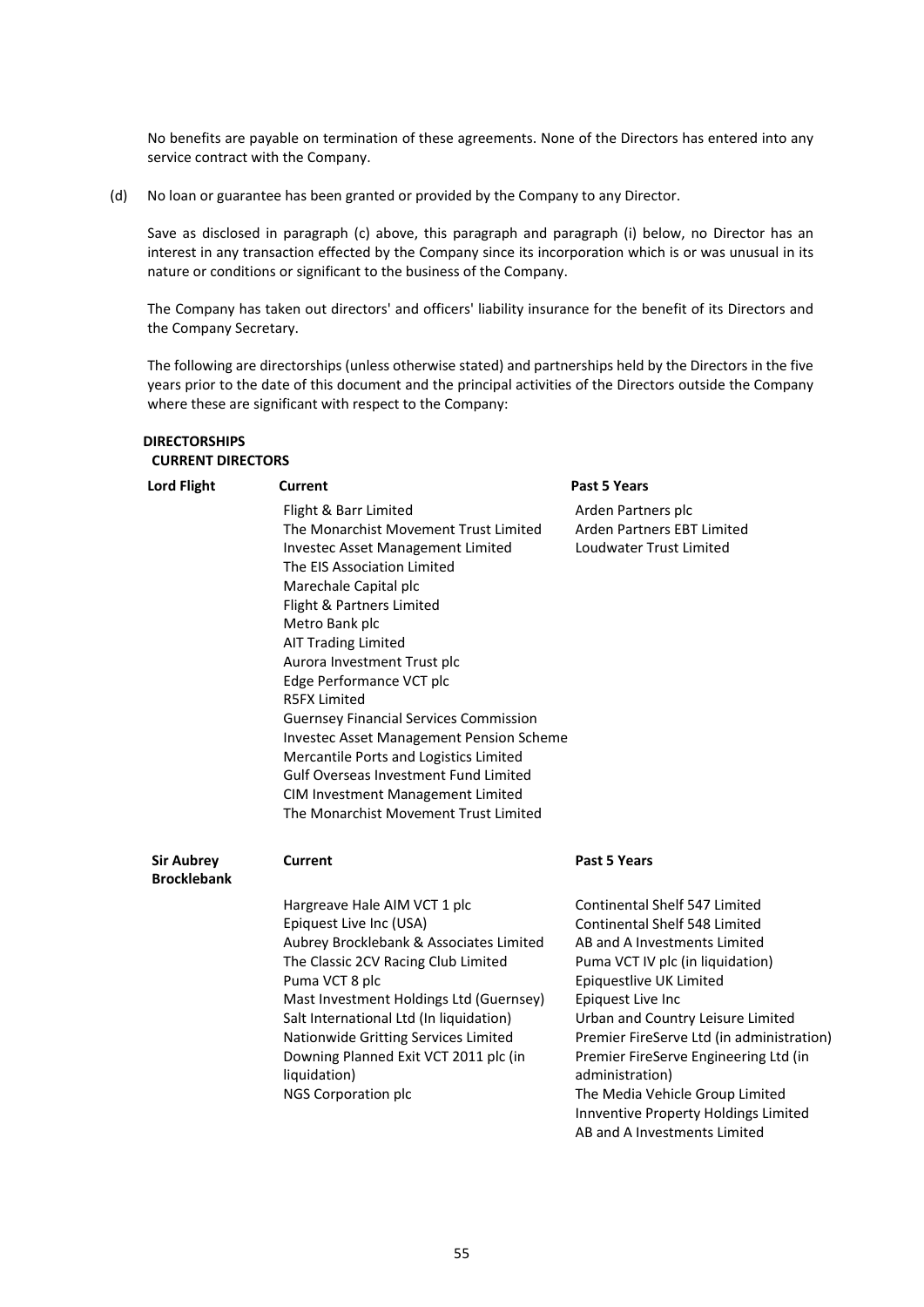#### **Russell Catley <b>Current Past 5 Years**

Catley Lakeman May Limited Catley Lakeman LLP Herefordshire Golf Academy LLP Downing Planned Exit VCT 2011 plc (in liquidation)

HGA 2011 Ltd A H Securities London Limited CLM Securities Limited

Save as disclosed in this paragraph none of the Directors nor any member of Downing has for at least the previous five years:

- (i) had any convictions in relation to fraudulent offences; or
- (ii) been associated with bankruptcies, receiverships or liquidations in relation to an entity for which they have been acting as members of the administrative, management or supervisory bodies or senior management who was relevant to establishing that the entity had the appropriate expertise and experience for the management of its business; or
- (iii) been subject to any official public incrimination and/or sanctions by any statutory or regulatory authority (including designated professional bodies) or been disqualified by a Court from acting as a director or member of the administrative, management or supervisory bodies of a company or from acting in the management or conduct of the affairs of any issuer.

Aubrey Brocklebank was a director of Premier FireServe Ltd and Premier FireServe Engineering Ltd, each of which went into administration in November 2012, with KPMG LLP appointed as administrator. The final administration report was delivered in March 2014 and the two companies were dissolved in September 2014. The major secured creditor of the companies was owed £45m at the point at which the administrators were appointed and received approximately £4.3m in distributions from the administrator.

- (e) The Company is not aware of any persons who, directly or indirectly, exercises or could exercise control over the Company and the Company is not aware of any arrangements, the operation of which may at a subsequent date result in a change in control of the Company.
- (f) There are no potential conflicts of interest between any Director or any member of the Company's administrative, management or supervisory bodies and his duties to the Company and the private interests and/or duties he may also have. All of the Company's Directors will be independent of Downing throughout its life.
- (g) None of the Company's major holders of Shares, under the Articles, have voting rights different from other holders of Shares. Under the Performance Incentive Agreement, the Nominee has agreed to waive its right to vote under the Management Shares.
- (h) No amounts have been set aside by the Company or Downing for pensions, retirement or similar benefits.
- (i) Other than with respect to the shareholdings in the Company held by the Directors as set out in paragraph 6(b) of this Part VIII and the agreements referred to at (a) – (c) of paragraph 7 below the Company has not entered into any related party transactions since the date of its respective incorporation and up to the date of this document.
- (j) There are no service contracts with the Company or the Company's subsidiary providing for benefits upon termination of employment.
- (k) DTR5 requires a Shareholder to notify the Company of the percentage of its Shares he holds if such percentage reaches, exceeds or falls below 3% or subsequent 1% thresholds.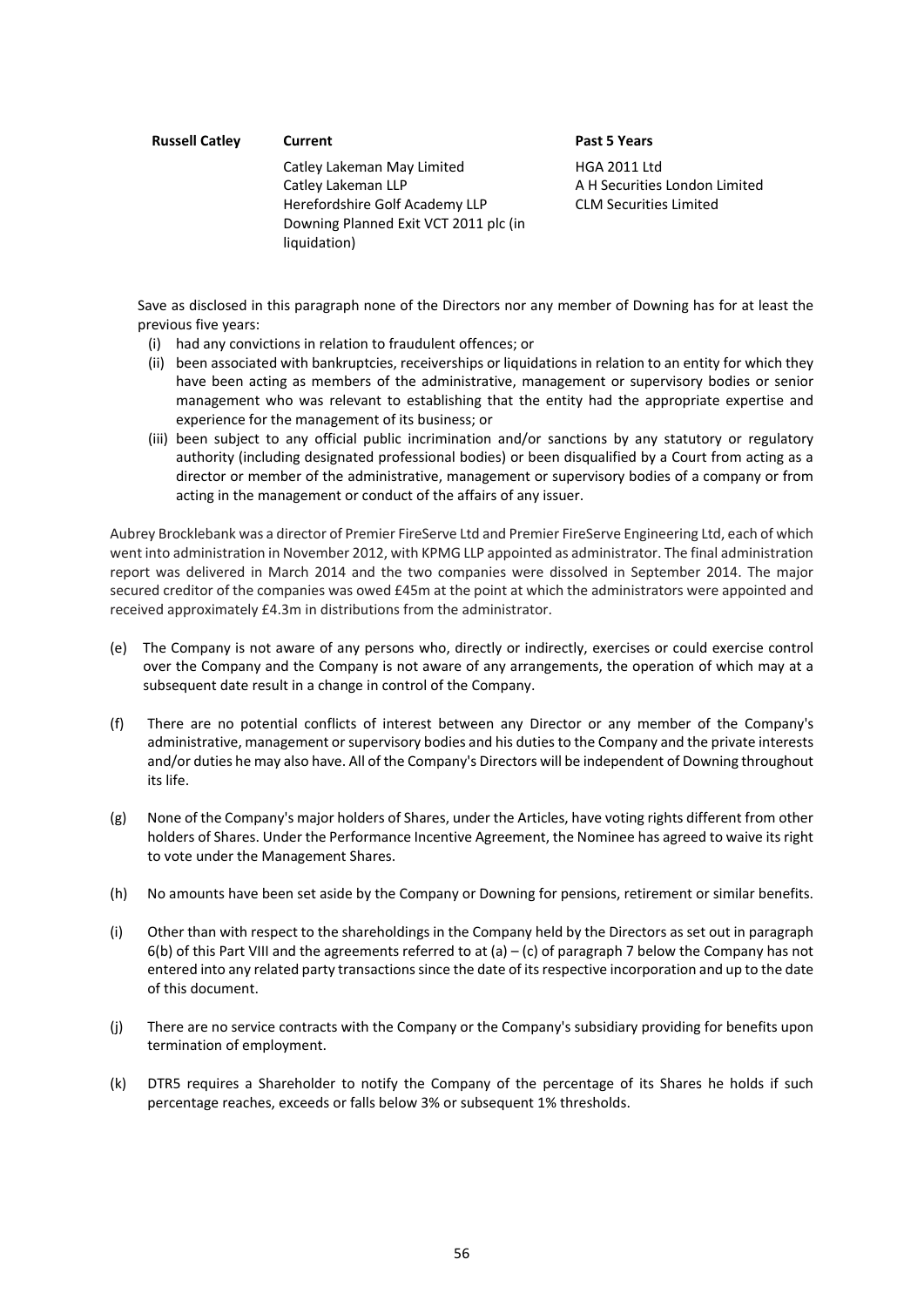# 7. MATERIAL CONTRACTS

The following are the only contracts, not being contracts entered into in the ordinary course of business, that have been entered into by the Company within the two years immediately preceding publication of this document and which are or may be material to the Company which contains any provision under which the Company has any obligation or entitlement which is material to the Company as at the date of this document:

(a) Under the Sponsor and Promotion Agreement dated 8 December 2016 between the Company (1), the Directors (2), the Sponsor (3) and Downing (4), the Sponsor has agreed to act as sponsor in relation to the Offers and Downing has undertaken as agent of the Company to use its reasonable endeavours to procure subscribers under the Offers for up to 30,000,000 Generalist Shares and up to 20,000,000 Healthcare Shares for the Company. Neither the Sponsor nor Downing is obliged to subscribe for Offer Shares.

 Under the Sponsor and Promotion Agreement, subject to shareholder approval, the Company will pay Downing a fee of 4% of the monies subscribed under the Offers where Adviser commission is payable or 2% of the monies subscribed under the Offers where no Adviser commission is payable. The Company shall also be responsible for paying 0.25% per annum of the Net Asset Value of those Offer Shares in respect of which adviser commission is payable to Downing for a maximum of five years, from which Downing will pay annual trail commission to the independent financial intermediaries of Professional Client Investors and Execution‐Only Investors. At Downing's discretion the trail commission may be waived in favour of an additional upfront commission of 0.75%. Advisers will be paid commission, where permissible, by Downing, in respect of all applications accepted which bear their stamp. Downing will also pay all other costs and expenses of, or incidental to, the Offers and the application for Admission of the Shares to the Official List.

 Under the Sponsor and Promotion Agreement, which may be terminated by the Sponsor and Downing in certain circumstances, certain warranties have been given by the Company and the Directors to the Sponsor and Downing. The Company has also agreed to indemnify the Sponsor and Promoter in respect of their role as Sponsor and Promoter under the Sponsor and Promotion Agreement. The warranties and indemnity are in usual form for a contract of this type. The Sponsor and Promotion Agreement may be terminated by the Sponsor if any statement in the Prospectus is untrue, any material omission from the Prospectus arises or any breach of warranty occurs.

- (b) A performance incentive agreement, conditional on shareholder approval, between the Company and Downing Nominees Limited (the "Nominee") dated 8 December 2016 pursuant to which the Nominee will undertake not to vote under the Management Shares at any general meeting of the Company and to waive any entitlement to distributions otherwise payable in respect of Management Shares held by the Nominee on behalf of certain members of the Downing Management team until the relevant Total Return hurdle has been achieved by the Company.
- (c) An investment manager and administration agreement dated 27 January 2009 (as amended from time to time and, most recently, subject to shareholder approval, on 8 December 2016 to take account of the proposed issue of Generalist Shares and Healthcare Shares) between the Company (1) and Downing pursuant to which Downing has been appointed as the investment manager to the Company.

The appointment may be terminated by either side giving not less than 12 months' notice in writing. Downing receives an annual fee and pays the Company's running costs above a cost-cap calculated in relation to the Company's NAV in its various share classes, each as set out in the following table:

| <b>Assets</b>            | <b>Investment</b>     | <b>Running Cost Cap</b> |
|--------------------------|-----------------------|-------------------------|
|                          | <b>Management Fee</b> |                         |
| <b>DSO Assets</b>        | 1.5%                  | 3.0%                    |
| <b>DP2011 Assets</b>     | 1.8%                  | 3.0%                    |
| <b>DP67 Assets</b>       | 1.35%                 | 2.9%                    |
| <b>Generalist Assets</b> | 2.0%                  | 3.0%                    |
| <b>Healthcare Assets</b> | 2.5%                  | 3.5%                    |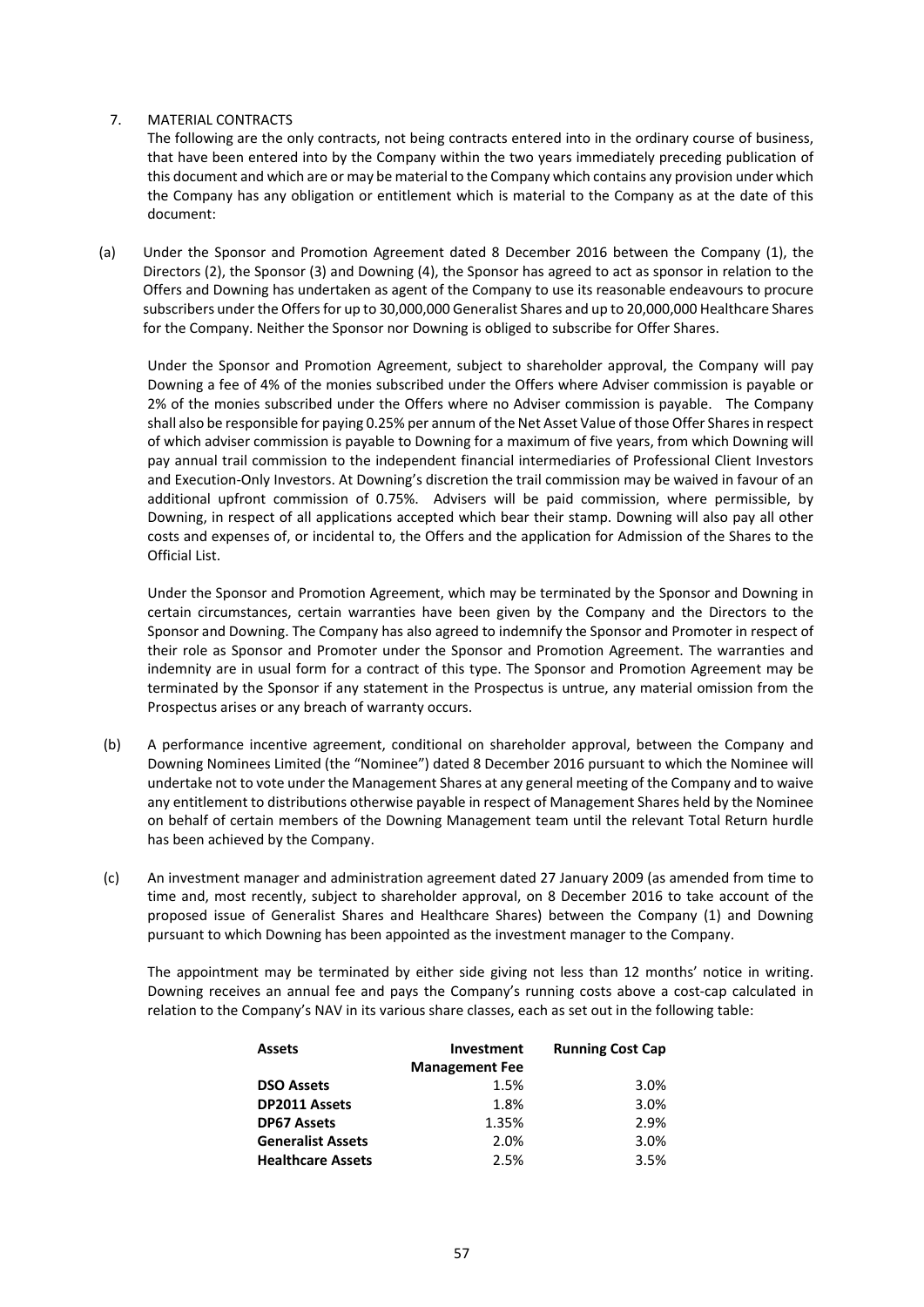In respect of administration fees, Downing are paid a formula based fee comprising three elements: (i) a basic fee of £40,000; (ii) a fee of 0.1% of NAV per annum on funds in excess of £10 million; (iii) £5,000 per additional share pool.

- (d) A structured product management agreement dated 20 July 2015 between the Company (1), Brewin Dolphin Limited (2) and Downing (3) (as varied from time to time) pursuant to which Brewin Dolphin Limited provides discretionary investment management, dealing, cash management and custody and is responsible for settlement and related administrative services to the Company in respect of its institutional structured products.
- (e) A letter of engagement between the Company and Panmure Gordon (UK) Limited ("**Panmure**") pursuant to which Panmure were appointed as sponsor to the Company in connection with the Merger. The Company agreed to indemnify Panmure for any loss suffered in respect of its role as sponsor to the Merger (save for when such loss has arisen out of Panmure's breach, wilful default, misconduct or gross negligence). The Company's liability under this indemnity is unlimited.
- (f) A transfer agreement between the Company and DP2011, acting through Kim Rayment and Ian Gould of BDO LLP ("the Liquidators"), pursuant to which all of the assets and liabilities of DP2011 were transferred to the Company (subject only to the consent required to transfer such assets and liabilities) in consideration for Shares being issued to DP2011 Shareholders. The Liquidators further agreed under this agreement that all sale proceeds and/or dividends received in respect of the underlying assets and/or other rights of DP2011 were transferred on receipt to the Company as part of a scheme for the merger of DP2011 and the Company.
- (g) A limited indemnity from the Company to the Liquidators pursuant to which the Company indemnified the Liquidators for expenses and costs incurred by them in connection with the DP2011 Scheme, subject to a cap of £1 million. A liquidation fee has been agreed and taken into account in the merger calculations. This agreement was entered into as part of the DP2011 scheme.
- (h) A transfer agreement between the Company and DP6, acting through Kim Rayment and Ian Gould of BDO LLP ("the Liquidators"), pursuant to which all of the assets and liabilities of DP6 were transferred to the Company (subject only to the consent required to transfer such assets and liabilities) in consideration for Shares being issued to DP6 Shareholders. The Liquidators further agreed under this agreement that all sale proceeds and/or dividends received in respect of the underlying assets and/or other rights of DP6 were transferred on receipt to the Company as part of a scheme for the merger of the DP6 with the Company.
- (i) A limited indemnity from the Company to the Liquidators pursuant to which the Company indemnified the Liquidators for expenses and costs incurred by them in connection with the DP6 Scheme, subject to a cap of £1 million. A liquidation fee has been agreed and taken into account in the merger calculations. This agreement was entered into as part of the DP6 scheme.
- (j) A transfer agreement between the Company and DP7, acting through Kim Rayment and Ian Gould of BDO LLP ("the Liquidators"), pursuant to which all of the assets and liabilities of DP7 were transferred to the Company (subject only to the consent required to transfer such assets and liabilities) in consideration for Shares being issued to DP7 Shareholders. The Liquidators further agreed under this agreement that all sale proceeds and/or dividends received in respect of the underlying assets and/or other rights of DP7 were transferred on receipt to the Company as part of a scheme for the merger of the Company with DP7. This agreement was entered into as part of the DP7 scheme.
- (k) A limited indemnity from the Company to the Liquidators pursuant to which the Company indemnified the Liquidators for expenses and costs incurred by them in connection with the DP7 Scheme, subject to a cap of £1 million. A liquidation fee has been agreed and taken into account in the merger calculations. This agreement was entered into as part of the DP7 Scheme.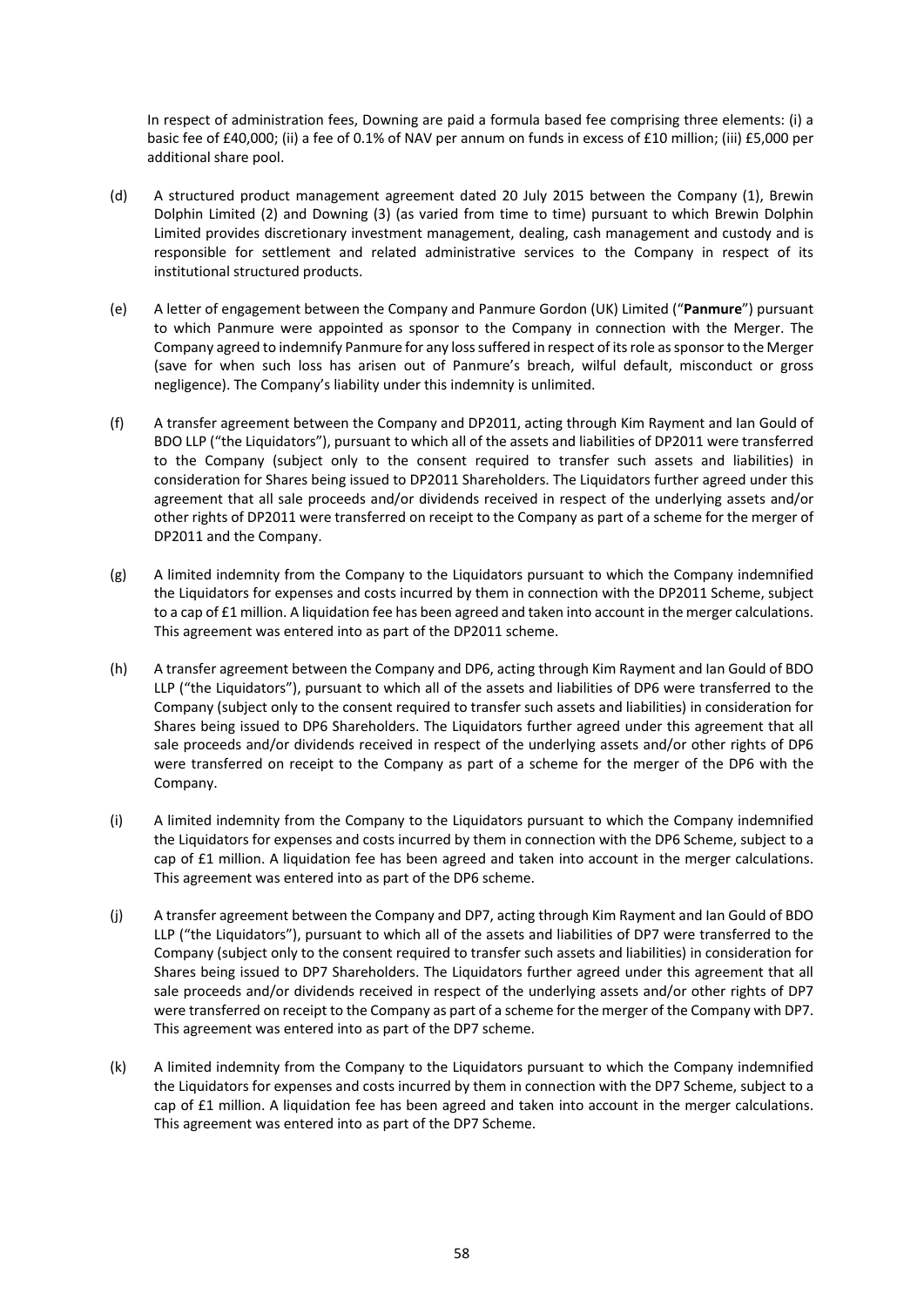- 8. GENERAL
- (a) The principal place of business and registered office of the Company is at Ergon House, Horseferry Road, London SW1P 2AL (telephone no: 020 7416 7780). The Company has not, nor has had since incorporation, any employees other than its Directors. The Company does not have any subsidiaries or associated companies. The Company is not authorised or regulated by the FCA. The Company is domiciled in the United Kingdom.
- (b) The principal place of business and registered office of Downing is at Ergon House, Horseferry Road, London SW1P 2AL (telephone no: 020 7416 7780). Downing LLP has approximately 110 staff and partners. Downing is UK domiciled and was incorporated in England and Wales under the 2000 Limited Liability Partnerships Act on 20 November 2008 with registered number OC341575. Downing is authorised and regulated by the Financial Conduct Authority with registered number 545025.
- (c) The Board is responsible for the determination and calculation of the Company's net asset value and announces it at least half yearly, through a regulatory information service.
- (d) The Company does not intend to appoint an external custodian. The Company's assets will be held by the Company in certificated form.
- (e) Valuation of investments All investments are designated as "fair value through profit or loss" assets and are measured at fair value.

Listed fixed income investments are measured using bid prices in accordance with the IPEV Guidelines.

 In respect of unquoted instruments, fair value is established by using the IPEV Guidelines. The valuation methodologies used by the Company to ascertain the fair value of an investment in an unquoted entity are as follows: Price of recent investment; Earnings multiple; Net assets; Discounted cash flows or earnings (of underlying business); and Discounted cash flows (from the investment).

 Gains and losses arising from changes in fair value are included in the Income Statement for the year as a capital item and transaction costs on acquisition or disposal of the investment expensed.

- (f) Reporting to Shareholders ‐ the Company's annual report and accounts are made up to 31 March in each year and are normally sent to Shareholders in July. The Company's next accounting period will end on 31 March 2017. The Company's unaudited half yearly reports are made up to 30 September each year and are normally sent to Shareholders in November.
- (g) All material contracts of the Company will be in English and the Company and/or Downing will communicate with Investors and/or Shareholders in English.
- (h) Complaints about the Company or Downing should be referred to the chairman of the Board of Directors of the Company at Ergon House, Horseferry Road, London SW1P 2AL or the chairman of Downing at Ergon House, Horseferry Road, London SW1P 2AL. Any such complaint may subsequently be referred to the Financial Ombudsman Service. Compensation will not be available from the Financial Services Compensation Scheme in the event of default by Downing.
- (i) A typical investor in the Company will be a UK higher‐rate income tax payer, over 18 years of age and with an investment range of between £3,000 and £200,000 who is capable of understanding and is comfortable with the risks of VCT investment.
- (j) As at the date of this document, there are no governmental, economic, monetary, political or fiscal policies and factors which have or could affect the Company's operations.
- (k) The Company has to satisfy a number of tests to qualify as a VCT and will be subject to various rules and regulations in order to continue to qualify as a VCT, as set out under in Part IV of this document ("Taxation"). In addition, under the rules relating to Admission, the Company must manage and invest its assets in accordance with the investment policy set out in the section headed "Investment Policy" on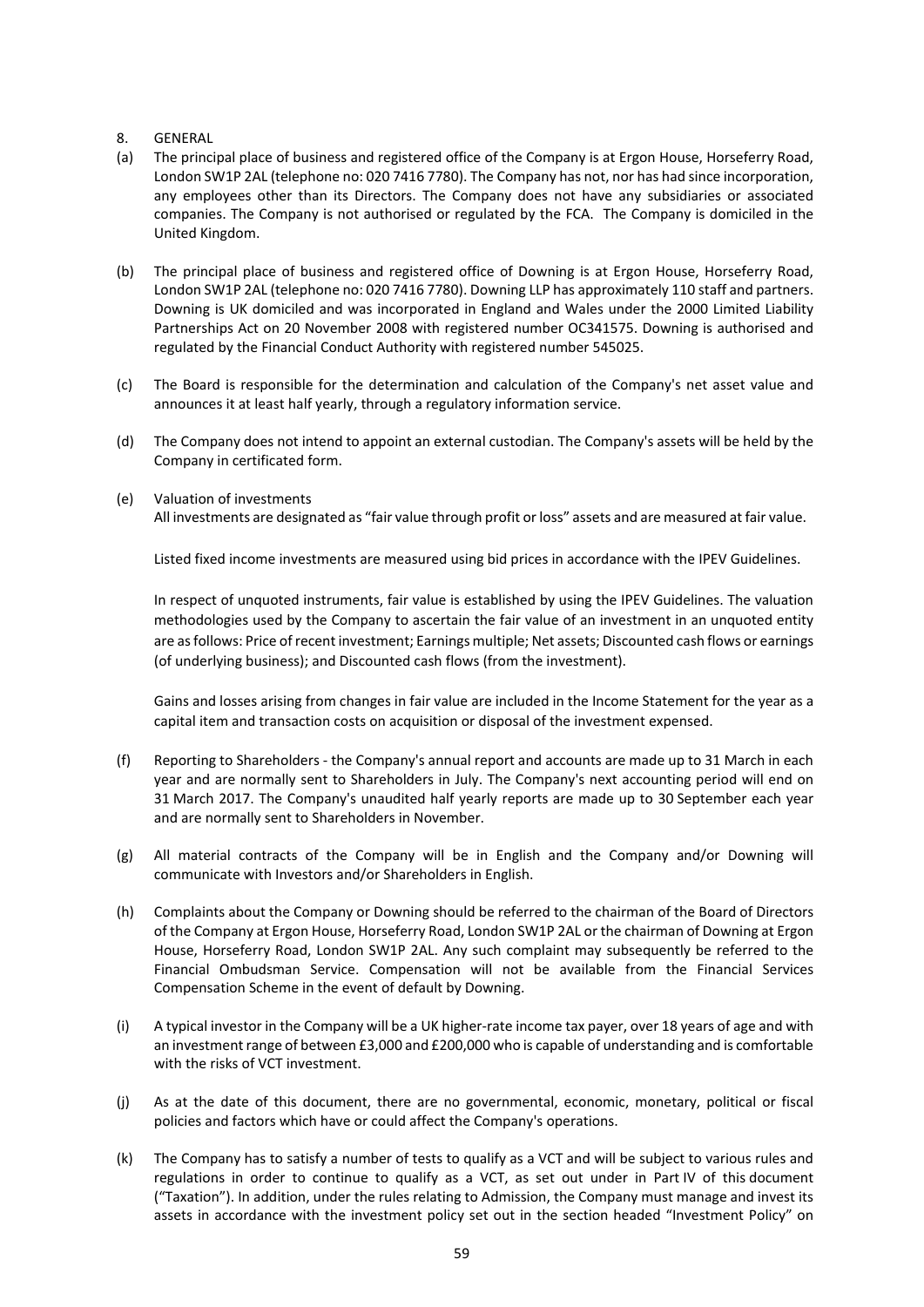pages 16, which contains information about the policies which it will follow relating to asset allocation, risk diversification and gearing and which includes a maximum exposure. Investors will be informed through a regulatory information service of the action that the Board proposes to take in the event that any of these investment restrictions is breached. The Company was registered with the FCA as a Small Registered UK AIFM with effect from 9 July 2014.

## 9. STAMP DUTY, STAMPY DUTY RESERVE TAX AND CLOSE COMPANY STATUS

The Company has been advised that no stamp duty or stamp duty reserve tax ("SDRT") will be payable on the issue of the Shares issued under the Offers.

The transfer or sale of any Shares will be liable to ad valorem stamp duty normally at the rate of 0.5% of the amount or value of the consideration (rounded up to the nearest £5). An unconditional agreement to transfer Shares also gives rise to an obligation to account for SDRT, which is payable within seven days of the start of the month following that in which the agreement was entered into. The payment of stamp duty gives rise to a right to repayment of any SDRT paid. There will be no stamp duty or SDRT on the transfer of the Shares into CREST unless such a transfer is made for consideration in money or money's worth, in which case a liability to SDRT will arise usually at a rate of 0.5%. A transfer of Shares effected on a paperless basis through CREST will generally be subject to SDRT at a rate of 0.5% of the value of the consideration. Following the issue of the Shares pursuant to the Offers, the Company is not likely to be a close company for tax purposes.

## 10. CONSENTS

The Sponsor and Downing have each given and have not withdrawn their written consent to the publication of this document including their respective names in the forms and contexts in which they appear.

#### 11. DOCUMENTS FOR INSPECTION

Copies of the following documents are available for inspection at the offices of RW Blears LLP at 29 Lincoln's Inn Fields, London WC2A 3EE and at the registered office of the Company at Ergon House, Horseferry Road, London SW1P 2AL during normal business hours on any weekday (public holidays excepted) from the date of this document until the closing date of the Offers:

- (a) the Memorandum of Association and Articles of the Company;
- (b) the consent letters referred to in paragraph 10 above;
- (c) the Prospectus; and
- (d) the Company's audited annual accounts for the periods ended 31 March 2013, 31 March 2014, 31 March 2015 and 31 March 2016 and the unaudited half year results to 30 September 2016.

8 December 2016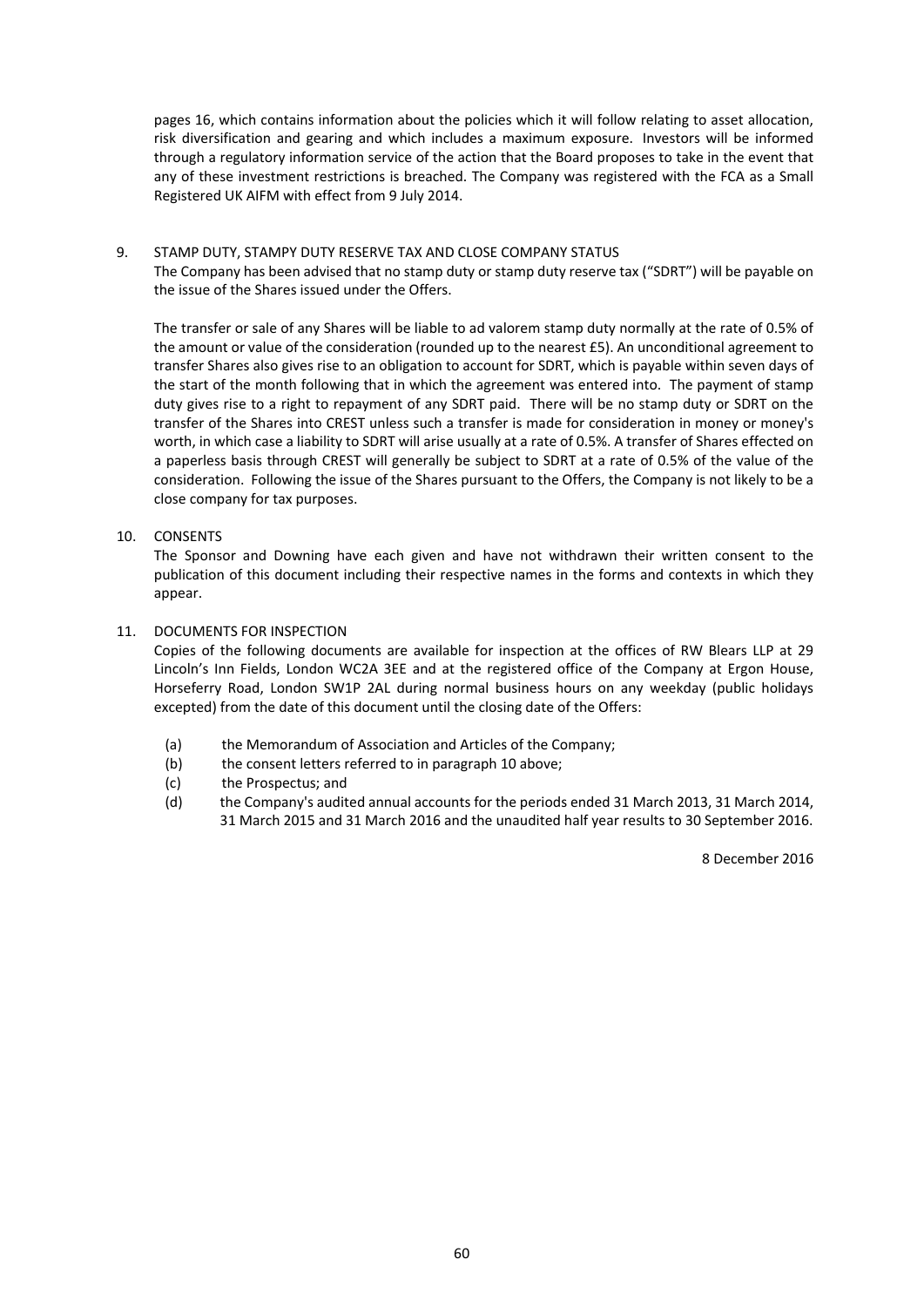# **Part IX– Additional Information**

## **1. The Company**

# **1.1 Cancellation of the share premium account**

The Directors are aware of the possibility that the Company's Shares may trade at a discount to their net asset value at some point. The Directors consider that the Company should have the ability to purchase its Shares in the market (such Shares to be automatically cancelled) with the aim of reducing any discount and increasing the liquidity in the Company's Shares. In the view of the Directors, the awareness of Investors that the Company has such a capability may tend to moderate the scale of any discount which may emerge and the action of buying in shares should enable any such discount to be narrowed.

 The 2006 Act provides that a public company may only purchase its own shares out of distributable profits or out of the proceeds of a fresh issue of Shares made for the purpose of the purchase. Subject to confirmation from HM Revenue & Customs that such proposals will not adversely affect the Company's VCT status and Court approval, the Company may decide to reduce and/or cancel the share premium account (created on the issue of the Generalist Shares and Healthcare Shares pursuant to the Offers) and to transfer the balance of the special reserve, which is established by the cancellation of a previous share premium account, which may be treated as a distributable profit, out of which purchases of Shares can be made, subject to regulations, VCT Rules and company legislation.

 Following changes in Finance Act 2014 for shares issued after 5 April 2014, the Company may not return the capital raised by a share issue to its investors for a period of three years from the end of the accounting period in which the shares were issued. There is no restriction on dividends funded out of income received attributable to the Generalist Shares or Healthcare Shares.

## **1.2 Material interests**

Downing will be paid an annual investment management fee of 2.0% of the Net Assets attributable to the Generalist Shares and 2.5% of the Net Assets attributable to the Healthcare Shares. In line with normal VCT practice, Downing will be entitled to receive a Performance Incentive. Further details of these arrangements are set out in Part I of this document.

## **1.3 Results of the Offers**

The results of the Offers together with the relevant information regarding the offer price will be announced through a Regulatory Information Service provider.

## **2. Working capital and capitalisation and indebtedness statements**

## **2.1 Working capital**

In the opinion of the Company, the working capital available to the Company is sufficient for its present requirements, that is, for at least 12 months from the date of this document.

## **2.2 Statement of capitalisation and indebtedness**

The table below shows the capitalisation of the Company as at 30 September 2016 (extracted from the Half Year Report of the Company for the period ended 30 September 2016).

|                           | f'000  |
|---------------------------|--------|
| <b>Total current debt</b> |        |
| Guaranteed                |        |
| Secured                   |        |
| Unguaranteed/secured      |        |
| Total non-current debt    |        |
| Guaranteed                |        |
| Secured                   |        |
| Unguaranteed/secured      |        |
| Shareholders' equity      |        |
| Share capital             | 135    |
| Other reserves            | 35,244 |
|                           | 35.379 |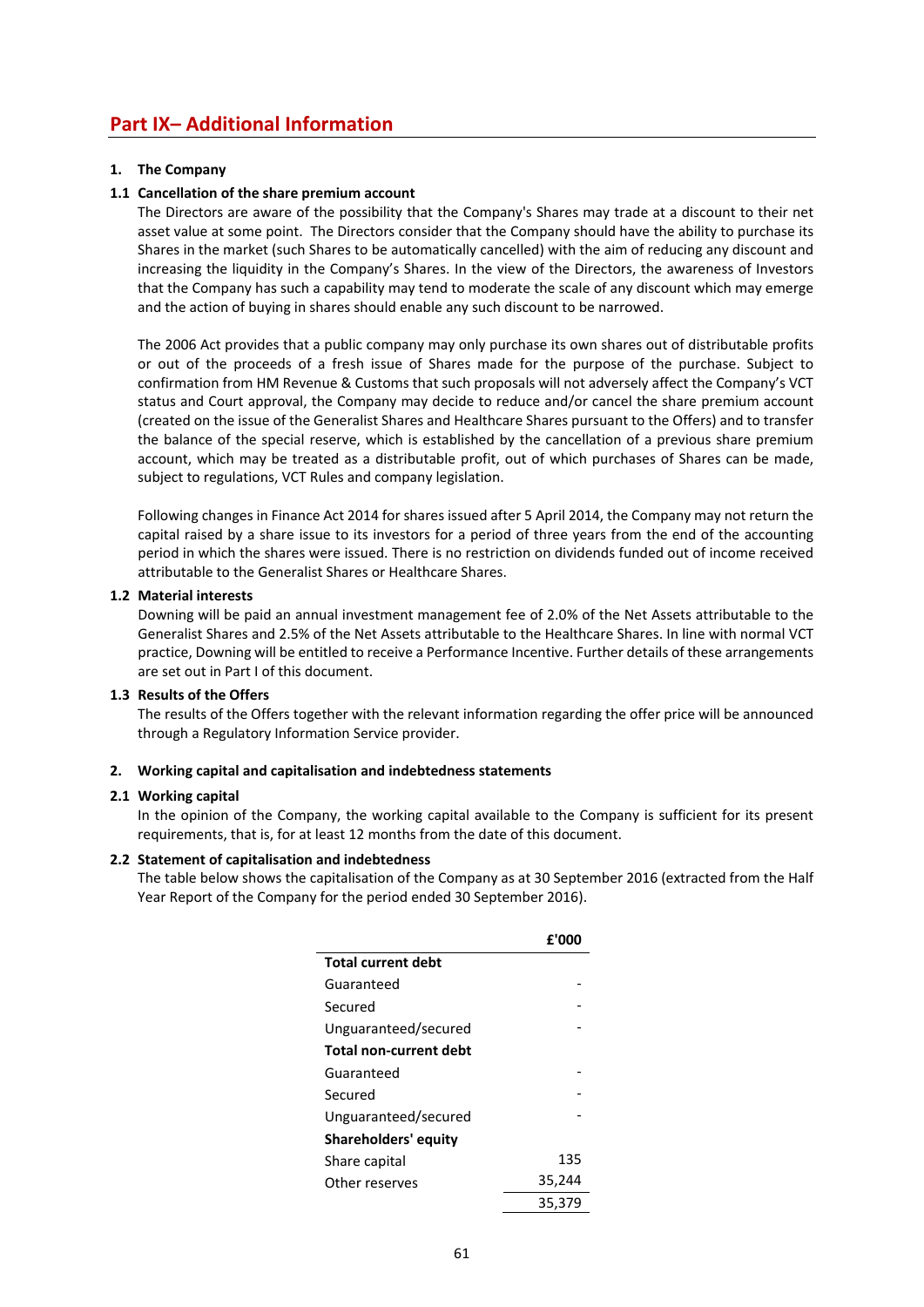There has been no material change in the capitalisation of the Company, total debt or shareholder equity since 30 September 2016.

The following table shows the Company's net indebtedness as at 30 September 2016 (extracted from the Half Year Results of the Company for the year ended 30 September 2016).

**£'000** 

|                                                | £′000   |
|------------------------------------------------|---------|
| Cash<br>А                                      | 8,236   |
| Cash equivalent<br>в                           |         |
| <b>Trading Securities</b><br>C                 |         |
| Liquidity (A+B+C)<br>D                         | 8,236   |
|                                                |         |
| Current financial receivables<br>Е             | 1,114   |
| Current bank debt<br>F                         |         |
| Current position of non-current debt<br>G      |         |
| Other current financial debt<br>н              |         |
|                                                |         |
| <b>Current financial debt (F+G+H)</b><br>ı     |         |
|                                                |         |
|                                                |         |
| Net current financial indebtedness<br>J        |         |
| $(I-E-D)$                                      | (9,350) |
|                                                |         |
| Non-current bank loans<br>к                    |         |
| Bonds issued                                   |         |
| M Other non-current loans                      |         |
| <b>Non-current financial indebtedness</b><br>N |         |
| (K+L+M)                                        |         |
|                                                |         |
| O Net financial indebtedness (J+N)             |         |

**The Company does not have any contingent or indirect indebtedness.** 

There has been no material change in the capitalisation or indebtedness of the Company since 30 September 2016.

# **3. Issued Share Capital and dilution**

The Shareholders of the Company as at the date of this document hold the rights to a total of 48,592,056,015 votes. If the maximum of 37,500,000 Offer Shares are issued pursuant to the Offer (ignoring the overallotment facility), then the existing Shares would represent 53.1% of the voting rights of the enlarged Company. There will be no dilution in terms of net asset value for any Existing Shareholder as a result of the Offers.

#### **4. Overseas Investors**

- (a) No person receiving a copy of this document or an Application Form in any territory other than the UK may treat the same as constituting an offer or invitation to him/her to subscribe for or purchase Generalist Shares or Healthcare Shares unless, in such territory, such offer or invitation could lawfully be made.
- (b) No action has been taken to permit the distribution of this document in any jurisdiction outside the UK where such action is required to be taken. All Applicants will be required to warrant that they are not a US person as defined in paragraph 5(x) of Part X of this document or a resident of Canada.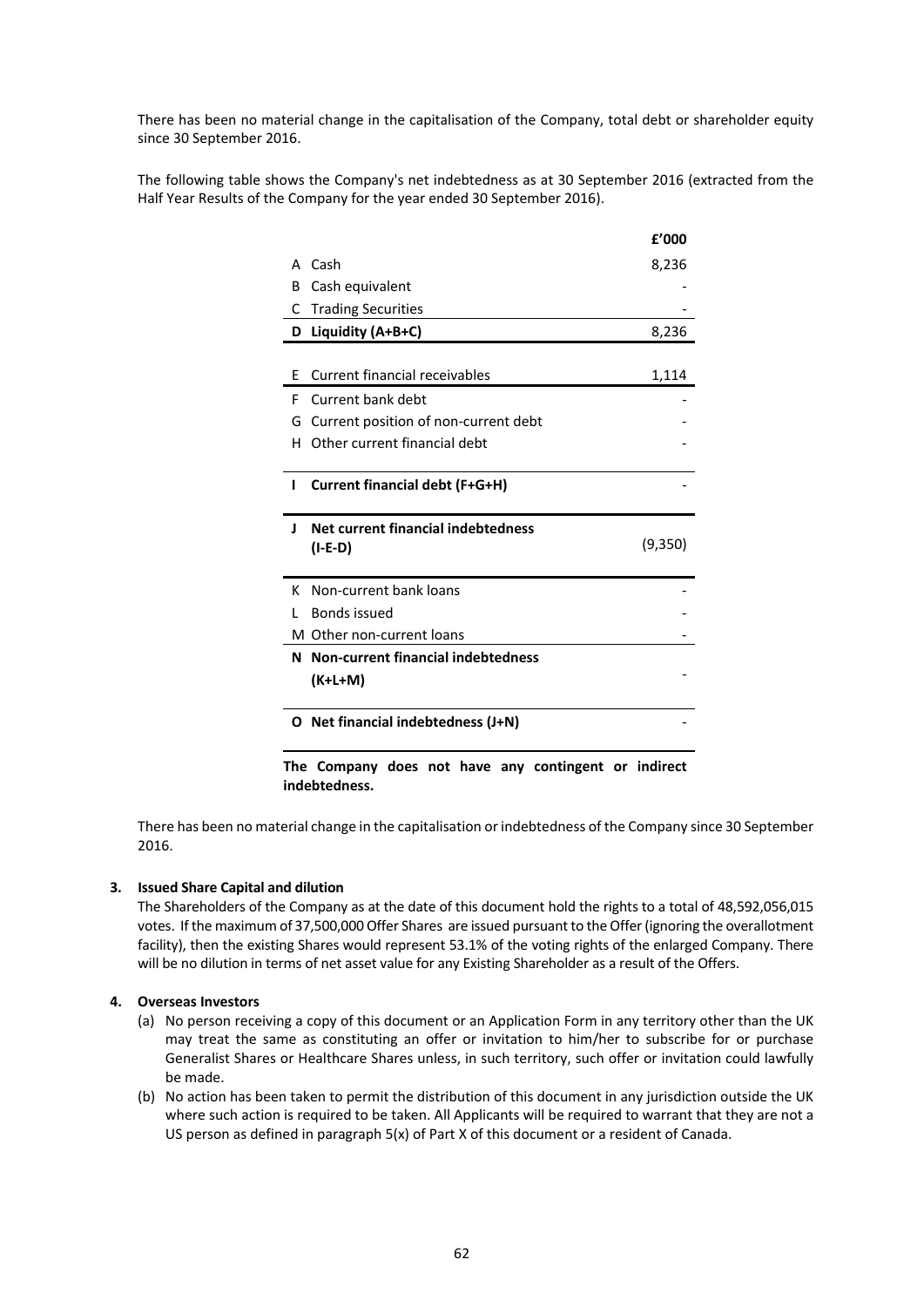#### **5. Information sourced from third parties**

Where information set out in this document has been sourced from third parties the source has been identified at the relevant place in the document and the Company confirms that this information has been accurately reproduced and, as far as the Company is aware and able to ascertain from information published, no facts have been omitted which would render the reproduced information inaccurate or misleading.

#### **6. General Information**

The Company and its Shareholders are subject to the provisions of the Takeover Code and 2006 Act, which require shares to be acquired/transferred in certain circumstances.

#### **7. Maximum number of Generalist Shares to be issued**

The maximum number of Generalist Shares that may be issued under this Prospectus pursuant to the Offers is 37,500,000 Generalist Shares.

#### **8. Maximum number of Healthcare Shares to be issued**

The maximum number of Healthcare Shares that may be issued under this Prospectus pursuant to the Offers is 25,000,000 Healthcare Shares.

#### **9. Use of the Prospectus by financial intermediaries**

The Company and the Directors consent to the use of the Prospectus and accept responsibility for the content of the Prospectus for subsequent resale or final placement of the securities in the Company by financial intermediaries in the UK. The period in which such consent to use the Prospectus is given begins with the date of the Prospectus and ends on the close of the Offers, for the purpose of introducing subscribers for Generalist Shares and Healthcare Shares. The Offers are expected to close on or before 30 September 2017, unless previously extended by the Directors to a date not being later than 30 November 2017.

**Financial intermediaries must give Investors information on the terms and conditions of the Offers at the time the Offers are introduced to them by the financial intermediary. Any financial intermediary using the Prospectus must state on its website that it uses the Prospectus in accordance with the above consent and the conditions attached thereto.**

8 December 2016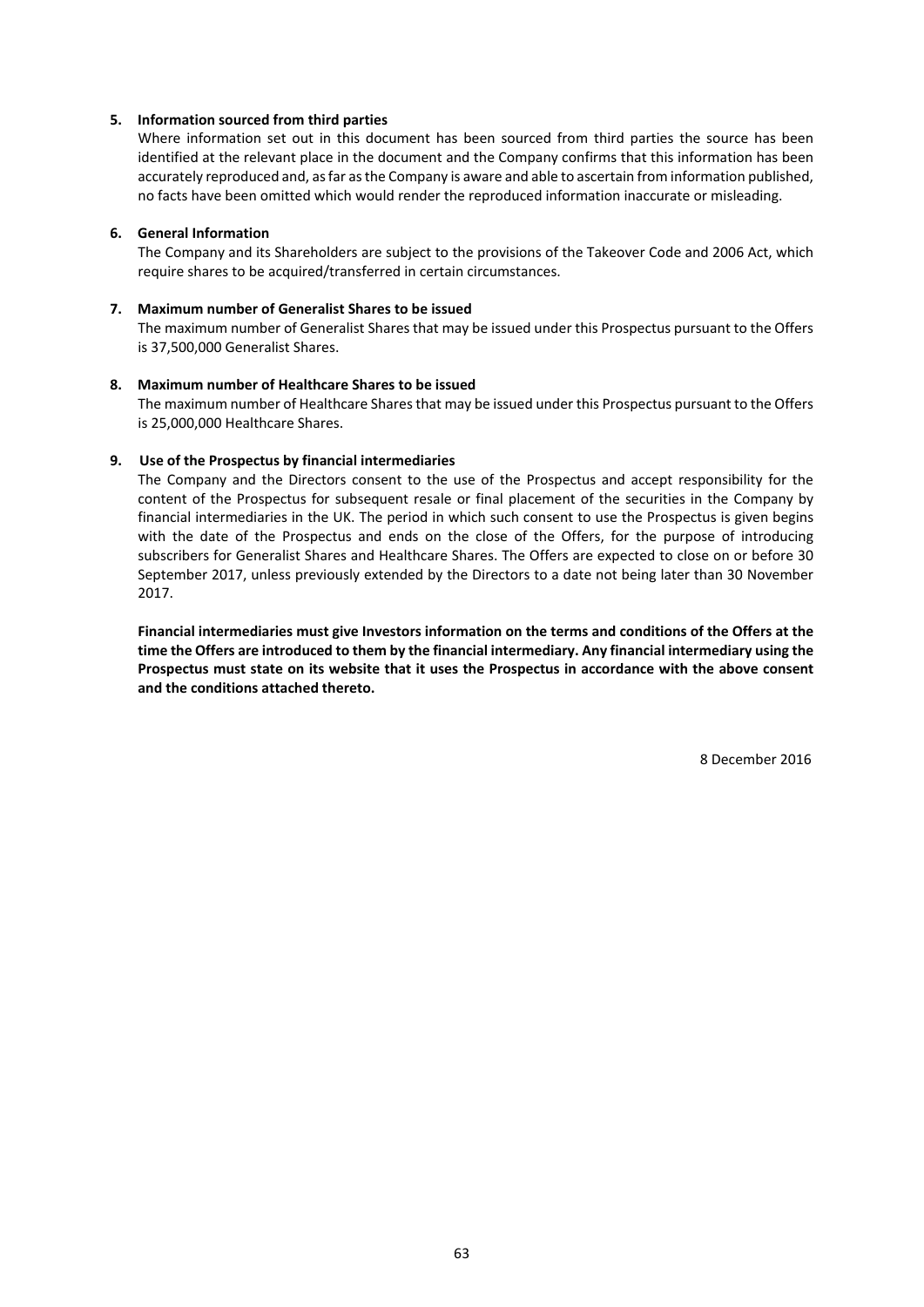# **Part X – Terms and Conditions of Application**

- 1. In these Terms and Conditions of Application, the expression "Prospectus" means this document. The expression "Application Form" means the application form for use in accordance with these Terms and Conditions of Application. Save where the content otherwise requires, the terms used in the Application Form bear the same meaning as in the Prospectus.
- 2. The right is reserved to reject any application or to accept any application in part only. Multiple applications are permitted. If any application is not accepted, or if any contract created by acceptance does not become unconditional, or if any application is accepted for fewer Offer Shares than the number applied for, or if in any other circumstances there is an excess payment in relation to an application, the application monies or the balance of the amount paid or the excess paid on application will be returned without interest by post at the risk of the Applicant. In the meantime application monies will be retained in the Company's bank account.
- 3. You may pay for your application for Offer Shares by cheque or banker's draft submitted with the Application Form or direct bank transfer (CHAPS/BACS) .
- 4. The contract created by the acceptance of applications in respect of the first allotment of Offer Shares will be conditional on:
- (a) the Minimum Subscription under the relevant offer being received by 3.00 p.m. on 5 April 2017;
- (b) resolutions 1‐9 being passed at the Company's General Meeting to be held on 16 January 2017 or at a subsequent meeting, if adjourned; and
- (c) admission of the Offer Shares (in respect of such first allotment of Shares) being granted not later than 3:00 p.m. on 30 April 2017. If the conditions are not met, the Offers will be withdrawn and subscription monies will be returned to Investors within seven days of 30 April 2017, at their own risk, without interest. The Offers are not underwritten.
- 5. By completing and delivering an Application Form, you:
- (a) offer to subscribe for the amount specified on your Application Form plus any commission waived for extra shares or any smaller sum for which such application is accepted at the Offer Price;
- (b) acknowledge that, if your subscription is accepted, you will be allocated such number of Offer Shares as determined by the Pricing Formula;
- (c) authorise your financial adviser, or whoever he or she may direct, the Registrar or the Company to send a document of title for, or credit your CREST account in respect of, the number of Offer Shares for which your application is accepted, and/or a crossed cheque for any monies returnable, by post at your risk to your address as set out on your Application Form;
- (d) in consideration of the Company agreeing that it will not, prior to the closing date of the Offers, offer any Offer Shares to any persons other than by means of the procedures set out or referred to in this document, agree that your application may not be revoked once made and that this paragraph constitutes a collateral contract between you and the Company which will become binding upon despatch by post or delivery of your duly completed Application Form to the Company or to your financial adviser;
- (e) warrant that your remittance will be honoured on first presentation and agree that, if such remittance is not so honoured, you will not be entitled to receive share certificates for the Offer Shares applied for or to enjoy or receive any rights or distributions in respect of such Offer Shares unless and until you make payment in cleared funds for such Offer Shares and such payment is accepted by the Company (such acceptance shall be in its absolute discretion and may be on the basis that you indemnify it against all costs, damages, losses, expenses and liabilities arising out of or in connection with the failure of your remittance to be honoured on first presentation) and that at any time prior to unconditional acceptance by the Company of such late payment in respect of such Offer Shares, the Company may (without prejudice to its other rights) treat the agreement to allot such Offer Shares as void and may allot such Offer Shares to some other person, in which case you will not be entitled to any refund or payment in respect of such Offer Shares (other than return of such late payment at your risk and without interest);
- (f) agree that all cheques and banker's drafts may be presented for payment on the due dates and any definitive document of title and any monies returnable to you may be retained pending clearance of your remittance and the verification of identity required by the ML Regulations and that such monies will not bear interest;
- (g) undertake to provide satisfactory evidence of identity within such reasonable time (in each case to be determined in the absolute discretion of the Company and the Receiving Agent) to ensure compliance with the ML Regulations;
- (h) agree that, in respect of those Offer Shares for which your application has been received and processed and not rejected, acceptance of your application shall be constituted by the Company instructing Downing or the Registrar to enter your name on the share register;
- (i) agree that all documents in connection with the Offers and any returned monies will be sent at your risk and may be sent to you at your address as set out in the Application Form;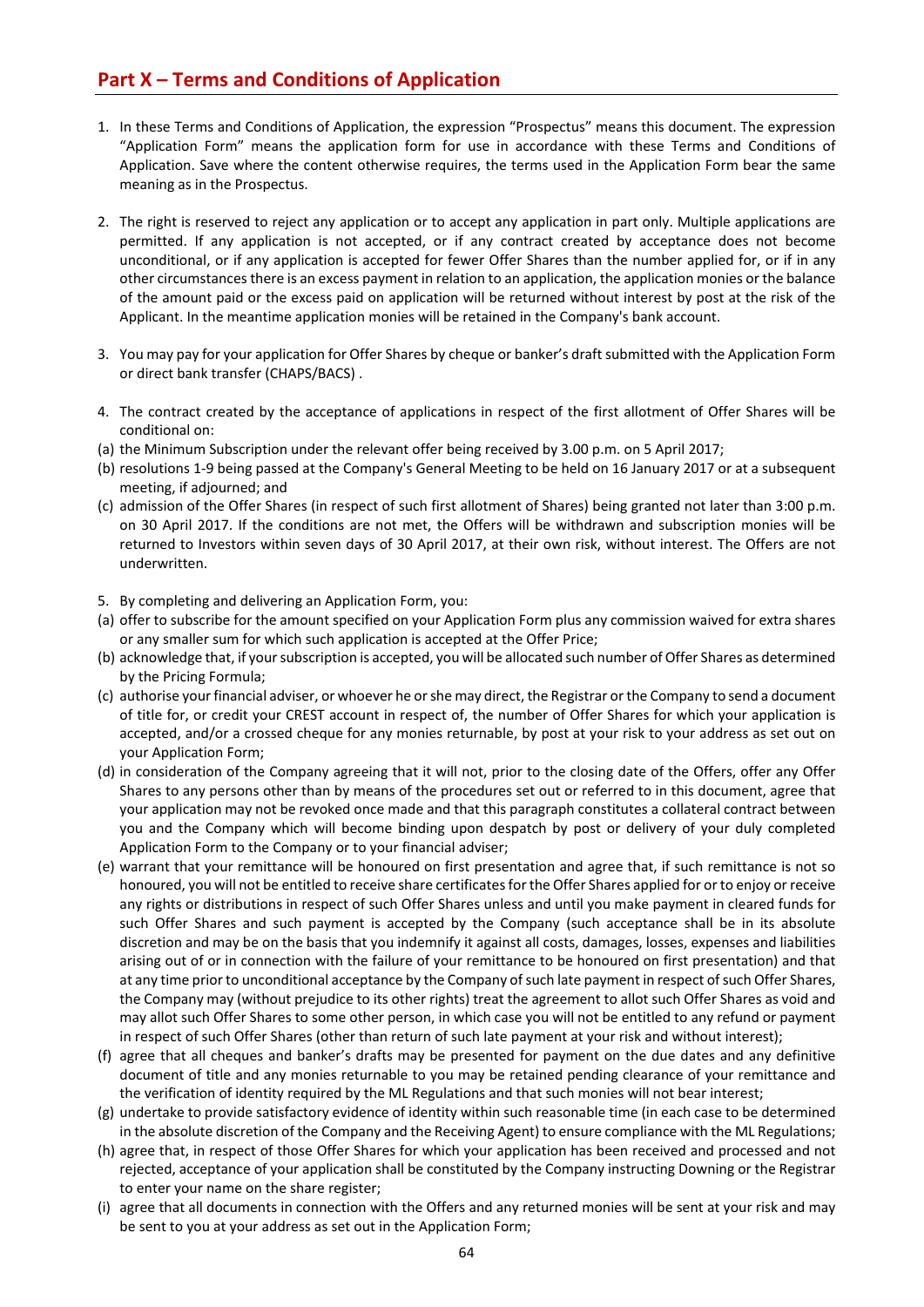- (j) agree that, having had the opportunity to read the Prospectus, you shall be deemed to have had notice of all information and representations including the risk factors contained therein;
- (k) confirm that (save for advice received from your financial adviser) in making such application you are not relying on any information and representation other than those contained in the Prospectus and you accordingly agree that no person responsible solely or jointly for the Prospectus or any part thereof or involved in the preparation thereof will have any liability for any such other information or representation;
- (l) agree that all applications, acceptances of applications and contracts resulting therefrom under the Offers shall be governed by and construed in accordance with English Law and that you submit to the jurisdiction of the English Courts and agree that nothing shall limit the right of the Company to bring any action, suit or proceedings arising out of or in connection with any such applications, acceptances of applications and contracts in any other manner permitted by law or in any court of competent jurisdiction;
- (m) irrevocably authorise the Company, the Registrar or Downing or any other person authorised by any of them, as your agent, to do all things necessary to effect registration of any Offer Shares subscribed by or issued to you into your name and authorise any representatives of the Company, the Registrar or Downing to execute any documents required therefore and to enter your name on the register of members of the Company;
- (n) agree to provide the Company with any information which it may request in connection with your application or to comply with the VCT Regulations or other relevant legislation (as the same may be amended from time to time) including without limitation satisfactory evidence of identity to ensure compliance with the ML Regulations;
- (o) warrant that, in connection with your application, you have observed the laws of all requisite territories, obtained any requisite governmental or other consents, complied with all requisite formalities and paid any issue, transfer or other taxes due in connection with your application in any territory and that you have not taken any action which will or may result in the Company, Downing or the Sponsor acting in breach of the regulatory or legal requirements of any territory in connection with the Offers or your application;
- (p) confirm that you have read and complied with paragraph 6 below;
- (q) confirm that you have reviewed the restrictions contained in paragraph 7 below;
- (r) warrant that you are not under the age of 18 years;
- (s) warrant that, if the laws of any territory or jurisdiction outside the United Kingdom are applicable to your application, you have complied with all such laws and none of the Company, Downing or the Sponsor or any of their respective agents will infringe any laws of any such territory or jurisdiction directly or indirectly as a result or in consequence of any acceptance of your application;
- (t) agree that Downing and the Sponsor are acting for the Company in connection with the Offers and for no‐one else and that they will not treat you as their customer by virtue of such application being accepted or owe you any duties or responsibilities concerning the price of Offer Shares or concerning the suitability of Offer Shares for you or be responsible to you for the protections afforded to their customers;
- (u) warrant that if you sign the Application Form on behalf of somebody else or yourself and another or others jointly or a corporation you have the requisite power to make such investments as well as the authority to do so and such person will also be bound accordingly and will be deemed also to have given the confirmations, warranties and undertakings contained in these terms and conditions of application and undertake (save in the case of signature by an authorised financial adviser on behalf of the Investor) to enclose a power of attorney or a copy thereof duly certified by a solicitor with the Application Form;
- (v) warrant that you are not subscribing for the Offer Shares using a loan which would not have been given to you or any associate, or not given to you on such favourable terms, if you had not been proposing to subscribe for the Offer Shares;
- (w) warrant that the Offer Shares are being acquired by you for *bona fide* investment purposes and not as part of a scheme or arrangement the main purpose of which, or one of the main purposes of which, is the avoidance of tax. Obtaining tax reliefs given under the applicable VCT legislation is not of itself tax avoidance;
- (x) warrant that you are not a "US person" as defined in the United States Securities Act of 1933 (as amended) nor a resident of Canada and that you are not applying for any Offer Shares on behalf of or with a view to their offer, sale or delivery, directly or indirectly, to or for the benefit of any US person or resident of Canada; and
- (y) warrant that the information contained in the Application Form is accurate.
- 6. No person receiving a copy of the Prospectus, or an Application Form, in any territory other than the United Kingdom may treat the same as constituting an invitation or offer to him or her, nor should he or she in any event use such Application Form unless, in the relevant territory, such an invitation or offer could lawfully be made to him or her or such Application Form could lawfully be used without contravention of any registration or other legal requirements. It is the responsibility of any person outside the United Kingdom wishing to make an application hereunder to satisfy himself or herself as to the full observance of the laws of any relevant territory in connection therewith, including obtaining any requisite governmental or other consents, observing any of the formalities requiring to be observed in such territory and paying any issue, transfer or other taxes required to be paid in such territory.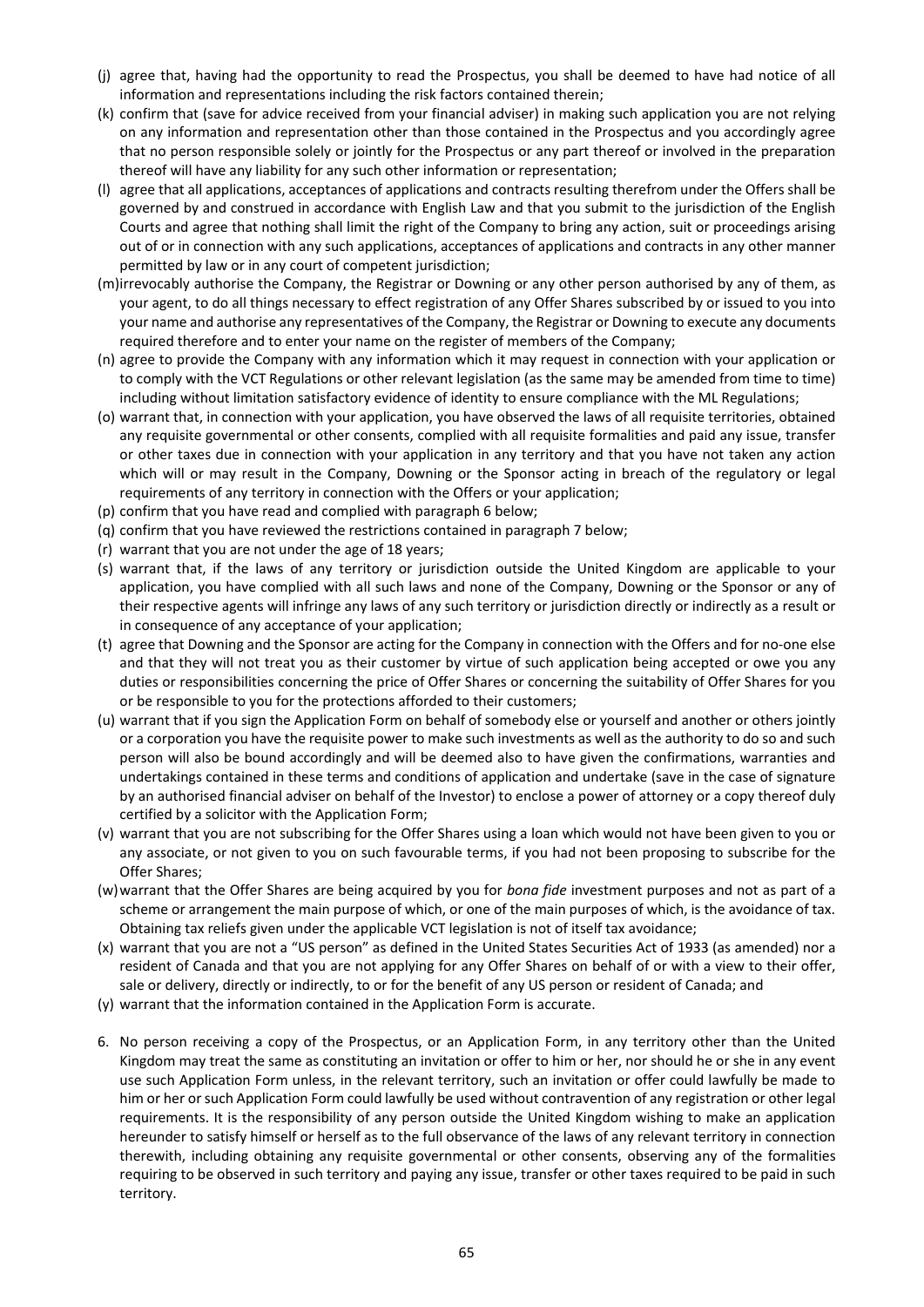- 7. The Offer Shares have not been and will not be registered under the United States Securities Act 1933, as amended, or under the securities laws of any state or other political subdivision of the United States, and may not be offered or sold in the United States of America, its territories or possessions or other areas subject to its jurisdiction (the "USA"). In addition, the Company has not been and will not be registered under the United States Investment Company Act of 1940, as amended. Downing will not be registered under the United States Investment Adviser Act of 1940 (as amended). No application will be accepted if it bears an address in the USA.
- 8. This application is addressed to the Company, the Receiving Agent and the Sponsor. The rights and remedies of the Company and the Sponsor under these Terms and Conditions of Application are in addition to any rights and remedies which would otherwise be available to either of them, and the exercise or partial exercise of one will not prevent the exercise of others.
- 9. The dates and times referred to in these Terms and Conditions of Application may be altered by the Company with the agreement of the Sponsor.
- 10. The Company has taken advantage of the provisions of the 2006 Act to allow annual reports and other statutory shareholder communications to be made available in electronic form on its website as the default means of publication. This will have a positive environmental impact and save the Company some costs compared to providing all communications in hard copy form by post. By default, applicants who provide an email address on the Application Form and do not complete select any alternative notification methods, will receive notification of shareholder communications by email. Investors can elect to receive notifications by post and to receive all shareholder communications in paper form by ticking the appropriate box on the Application Form. Should you subsequently wish to change your election, you can do so at any time by contacting the Registrar, Capita Asset Services, 34 Beckenham Road, Beckenham, Kent BR3 4TU. Notwithstanding any election, the Company may in its sole discretion send any notification or information to Shareholders in paper form.
- 11. Intermediaries who have not provided personal recommendations or advice to UK retail clients in respect of the Offer Shares and who, acting on behalf of their clients, return valid Application Forms bearing their stamp and FCA number may be entitled to commission on the amount payable in respect of the Offer Shares allocated for each such Application Form at the rates specified in the paragraph headed "Commission" in Part XI of this document. Intermediaries may agree to waive part or all of their initial commission in respect of an application for Offer Shares. If this is the case, then the offer charges will be adjusted, in accordance with the Pricing Formula. Intermediaries should keep a record of Application Forms submitted bearing their stamp to substantiate any claim for their commission.
- 12. The section headed "Notes on Application Form" forms part of these Terms and Conditions of Application.
- 13. It is a condition of the Offers to ensure compliance with the ML Regulations. Downing is therefore entitled to require, at its absolute discretion, verification of identity from any Applicant including, without limitation, any person who either (i) tenders payment by way of a cheque or banker's draft drawn on an account in the name of a person or persons other than the Applicant or (ii) appears to Downing to be acting on behalf of some other person. Pending the provision of evidence satisfactory to Downing as to the identity of the Applicant and/or any person on whose behalf the Applicant appears to be acting, Downing may, in its absolute discretion, retain an Application Form lodged by an Applicant and/or the cheque or other remittance relating thereto and/or the Registrar may not enter the Applicant on the register of members or issue any share certificates in respect of such application. If verification of identity is required, this may result in delay in dealing with an application and in rejection of the application. The Company reserves the right, in its absolute discretion, for it or Downing to reject any application in respect of which Downing considers that, having requested verification of identity, it has not received evidence of such identity satisfactory to it by such time as was specified in the request for verification of identity or in any event within a reasonable period. In the event of an application being rejected in any such circumstances, the Company reserves the right in its absolute discretion, but shall have no obligation, to terminate any contract of allotment relating to or constituted by such Application Form (in which event the money payable or paid in respect of the application will be returned (without interest) to the account of the drawee bank from which such sums were originally debited) and/or to endeavour to procure other subscribers for the Offer Shares in question (but in each case without prejudice to any rights the Company may have to take proceedings to recover in respect of loss or damage suffered or incurred by it as a result of the failure to produce satisfactory evidence as aforesaid). The submission of an Application Form will constitute an undertaking by the Applicant to provide promptly to Downing such information as may be specified by it as being required for the purpose of the ML Regulations.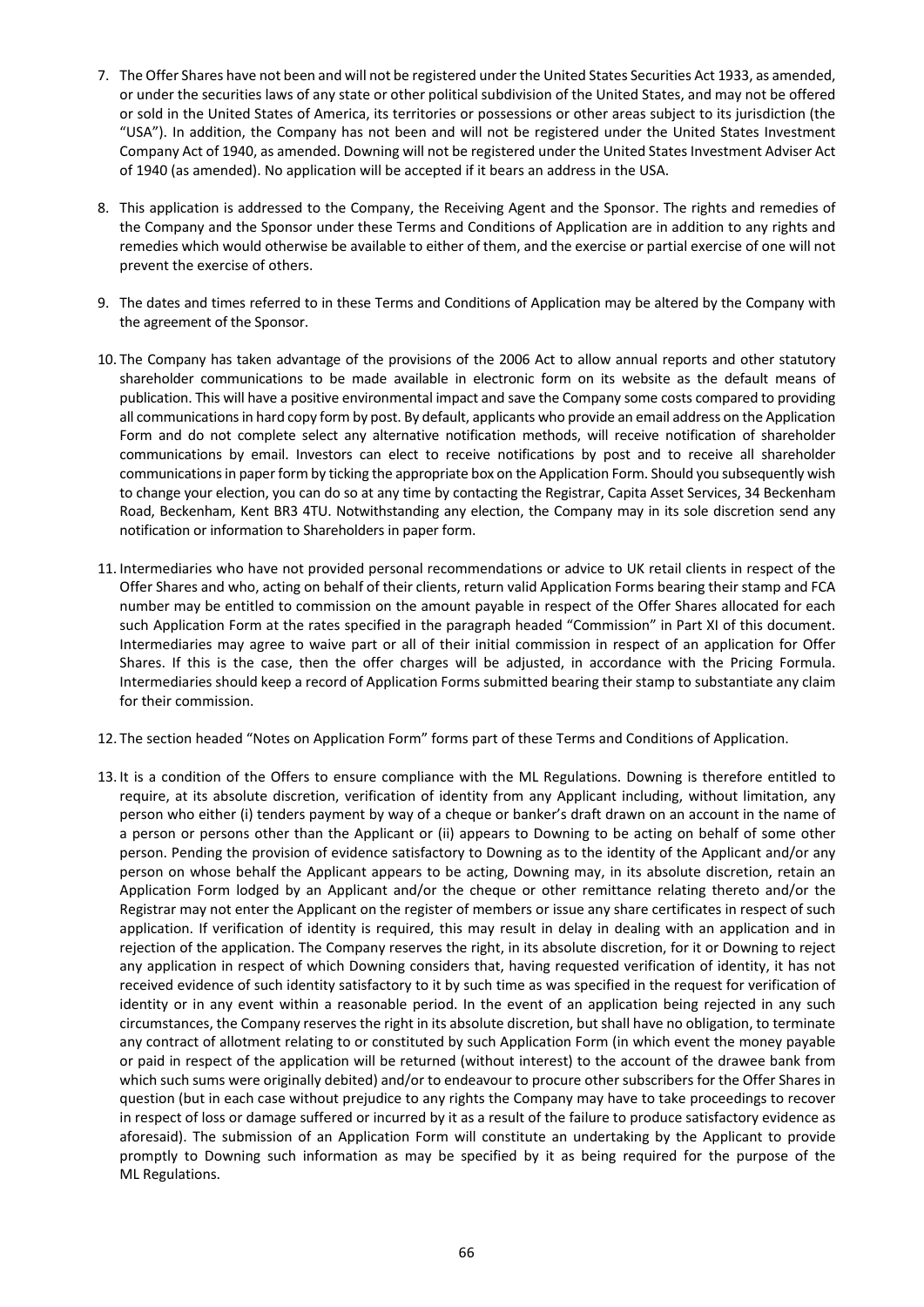- 14. The right is also reserved to treat as valid and binding any application not complying fully with these Terms and Conditions of Application or not in all respects complying with the Notes on Application Form. In particular, but without limitation, the Company may accept applications made otherwise than by completion of an Application Form where the Applicant has agreed in some other manner acceptable to the Company to apply in accordance with these Terms and Conditions of Application.
- 15. The Company and/or Downing may use the information you give for administration, research and/or statistical purposes. Your details may be used by the Company and/or Downing (but will not be sold to third parties) to send you information on other potential investment opportunities (maximum six communications per annum). If you would prefer not to receive such information, please write to Downing.
- 16. The minimum subscription is £5,000 subject to the Board's discretion.
- 17. The application of the subscription proceeds is subject to the absolute discretion of the Directors.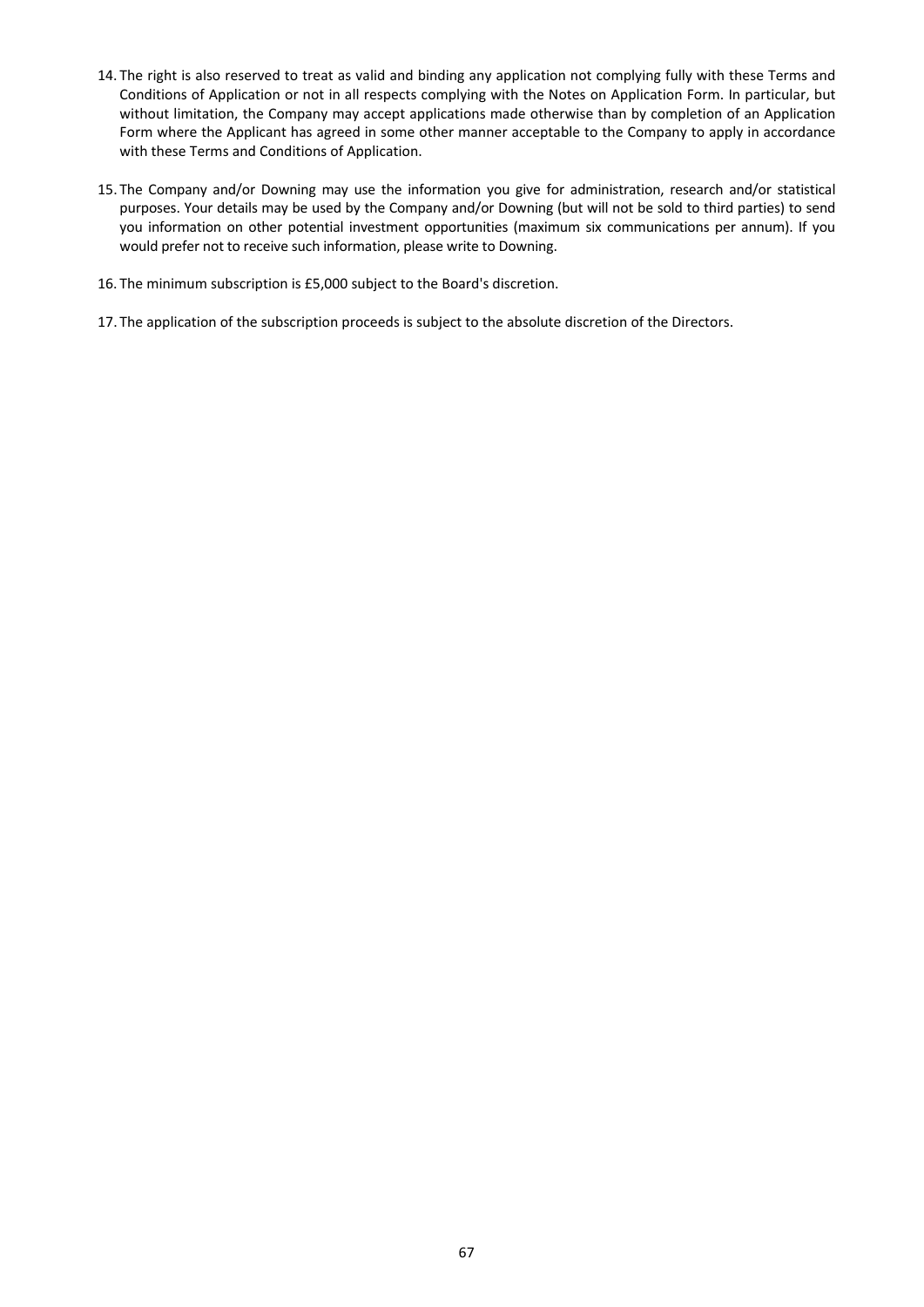# **Part XI – Pricing of the Offers, Adviser Charges and Commission**

# **Pricing of the Offers**

The number of Generalist or Healthcare Shares to be issued to each Applicant will be calculated based on the following Pricing Formula (rounded down to the nearest whole Generalist/Healthcare Share):

| Number of Offer<br>$=$<br>Shares | Amount subscribed, less:<br>(i) initial Promoter's Fee <sup>1</sup> and<br>(ii) Adviser Charge (if any) | $\overline{\phantom{a}}$ | Initial/Latest<br>published NAV<br>per Generalist/Healthcare<br>Share <sup>2</sup> |  |
|----------------------------------|---------------------------------------------------------------------------------------------------------|--------------------------|------------------------------------------------------------------------------------|--|
|----------------------------------|---------------------------------------------------------------------------------------------------------|--------------------------|------------------------------------------------------------------------------------|--|

1 less any reduction for early applications and/or commission waived by Intermediaries (where applicable) <sup>2</sup> adjusted for any dividends declared that are ex-dividend but not yet paid, as appropriate.

**Illustrative examples** (based on a subscription under the Offers of £10,000 and a NAV per Generalist/Healthcare Share of £1)

| (i) Promoter's Fee (Execution-only Transaction: 4% less 2% Intermediary commission waived) of $2\% = \text{\textsterling}200$ |                      |
|-------------------------------------------------------------------------------------------------------------------------------|----------------------|
| Number of Generalist/Healthcare Shares = $(10,000 - 200 - 0) \div 1 = 9,800$                                                  | Offer Price = 102.0p |

- (ii) Promoter's Fee (advised) of 2% = £200 Example Adviser Charge = £225 Number of Generalist/Healthcare Shares = (10,000 – 200 – 225) ÷ 1 = **9,575**  Offer Price = 104.4p
- (iii) Promoter's Fee (advised) of 2% = £200 Example Adviser Charge = £400 Number of Generalist/Healthcare Shares = (10,000 – 200 – 400) ÷ 1 = **9,400** Offer Price = 106.4p
- (iv) Promoter's Fee (advised or direct investment and application received by 20 January 2017\*) of 1.0% = £100 Example Adviser Charge = nil (fee being paid directly by client to Intermediary or direct application) Number of K Shares = (10,000 – 100 – 0) ÷ 1 = **9,900**  Offer Price = 101.0p

\*Applications received and accepted by 20 January 2017 will benefit from a reduction in the Promoter's Fee of 1.0% of the amount subscribed (0.5% reduction if received and accepted between 21 January 2017 and 3 March 2017).

It should be noted that the example Adviser Charges set out above have been provided to illustrate the pricing of the Offers and should not be considered as a recommendation as to the appropriate levels of Adviser Charges.

Income tax relief should be available on the total amount subscribed, subject to VCT regulations and personal circumstances, which in each of the above examples would be £3,000 (£10,000 at 30%).